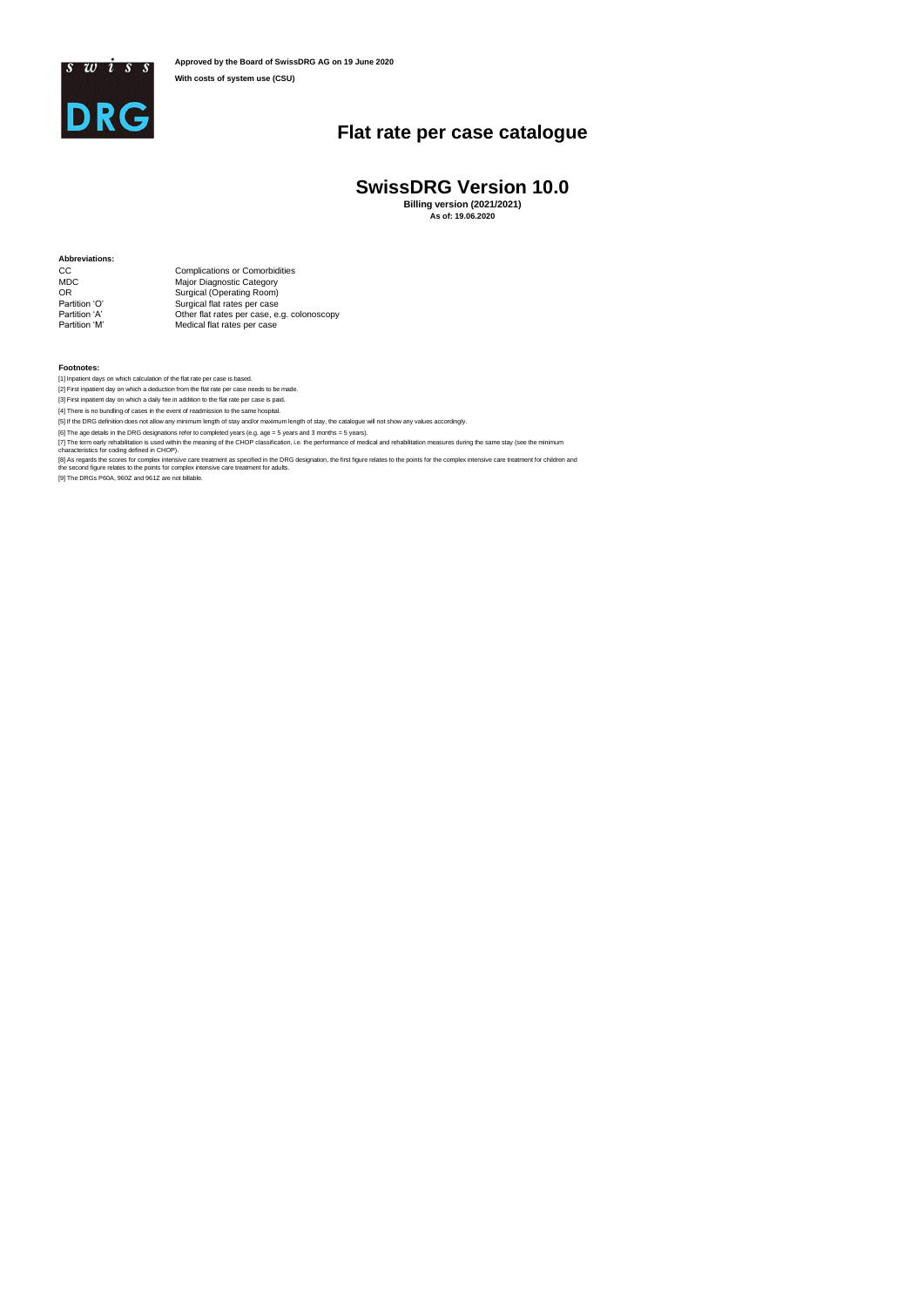

## **Flat rate per case catalogue**

## **Part a) Acute care hospitals**

|                  |                |                                                                                                                                                                                                                                                                                                                                                                                                    |                                                  |                                         | Minimum length of                            |                 | Maximum length<br>$\sim$ f $\sim$ t $\sim$     |                 |                                                            |                                |                                             |
|------------------|----------------|----------------------------------------------------------------------------------------------------------------------------------------------------------------------------------------------------------------------------------------------------------------------------------------------------------------------------------------------------------------------------------------------------|--------------------------------------------------|-----------------------------------------|----------------------------------------------|-----------------|------------------------------------------------|-----------------|------------------------------------------------------------|--------------------------------|---------------------------------------------|
| DRG <sup>9</sup> | Parti-<br>tion | Designation <sup>6)</sup> 7) 8)                                                                                                                                                                                                                                                                                                                                                                    | Cost weight with<br>costs of system use<br>(CSU) | Mean length of<br>stay $1$ <sup>1</sup> | First day with<br>reduction <sup>2)</sup> 5) | Cost weight/day | First day with<br>additional fee <sup>3)</sup> | Cost weight/day | <b>External transfer</b><br>reduction/day (cost<br>weight) | Transfer flat rate<br>per case | Not counted as<br>readmission <sup>4)</sup> |
| $\overline{1}$   | $\overline{2}$ | $\mathbf{3}$                                                                                                                                                                                                                                                                                                                                                                                       | $\overline{4}$                                   | 5                                       | 6                                            | $\overline{7}$  | 8                                              | 9               | 10                                                         | 11                             | 12                                          |
| Pre-MDC          |                |                                                                                                                                                                                                                                                                                                                                                                                                    |                                                  |                                         |                                              |                 |                                                |                 |                                                            |                                |                                             |
| A01A             | $\Omega$       | Liver transplantation with artificial respiration > 59 hours or with<br>transplant rejection or with specific other organ transplantation, age <<br>16 years                                                                                                                                                                                                                                       | 10.181                                           | 19.1                                    | 5                                            | 1.429           | 37                                             | 0.466           |                                                            | $\pmb{\mathsf{x}}$             | $\pmb{\chi}$                                |
| A01B             | $\Omega$       | Liver transplantation, age > 15 years                                                                                                                                                                                                                                                                                                                                                              | 7.155                                            | 14.6                                    | 3                                            | 1.522           | 29                                             | 0.458           |                                                            | $\mathsf{x}$                   | $\mathsf{x}$                                |
| A02Z             | $\Omega$       | Transplantation of kidney and pancreas or intestine                                                                                                                                                                                                                                                                                                                                                | 7.861                                            | 17.5                                    | $\overline{4}$                               | 1.388           | 30                                             | 0.414           |                                                            | $\mathsf{x}$                   | $\mathsf{x}$                                |
| A04A             | $\Omega$       | Bone marrow transplantation or stem cell transfusion, allogenic, age<br>< 18 years or with complex treatment for multidrug-resistant<br>pathogens from 14 treatment days or complex intensive care<br>treatment $> 360$ points                                                                                                                                                                     | 15.33                                            | 46.9                                    | 14                                           | 0.997           | 64                                             | 0.339           |                                                            | x                              | $\mathsf{x}$                                |
| A04B             | $\Omega$       | Bone marrow transplantation or stem cell transfusion, allogenic, age<br>> 17 years                                                                                                                                                                                                                                                                                                                 | 9.603                                            | 30.9                                    | 9                                            | 0.958           | 42                                             | 0.317           |                                                            | $\mathsf{x}$                   | $\mathsf{x}$                                |
| A05A             | $\Omega$       | Heart or lung transplantation or separation of conjoined twins with<br>artificial respiration > 179 hours or kidney transplantation, age < 18<br>vears                                                                                                                                                                                                                                             | 19.835                                           | 39.3                                    | 12                                           | 1.306           | 57                                             | 0.302           |                                                            | x                              | $\mathsf{x}$                                |
| A05B             | $\Omega$       | Heart or lung transplantation or separation of conjoined twins, age ><br>17 years                                                                                                                                                                                                                                                                                                                  | 10.741                                           | 26.8                                    | $\overline{7}$                               | 1.093           | 44                                             | 0.326           |                                                            | $\mathsf{x}$                   | $\mathsf{x}$                                |
| A06A             | $\Omega$       | Artificial respiration > 1499 hours or complex intensive care<br>treatment/complex treatment in intermediate care unit > 5880/5520<br>points or early neurological rehabilitation from 70 treatment days or<br>implantation of a heart pump, transplantation of liver, lung, heart,<br>stem cell transfer or separation of conjoined twins, and very<br>challenging situations or $aqe < 16$ years | 57.463                                           | 108.2                                   | 35                                           | 1.419           | 126                                            | 0.542           |                                                            | $\mathbf x$                    | $\mathbf{x}$                                |
| A06B             | $\Omega$       | Artificial respiration > 1499 hours or complex intensive care<br>treatment/complex treatment in intermediate care unit > 5880/5520<br>points or early neurological rehabilitation from 70 treatment days or<br>implantation of a heart pump, transplantation of liver, lung, heart,<br>stem cell transfer or separation of conjoined twins, age > 15 years                                         | 39.983                                           | 72.9                                    | 23                                           | 1.476           | 90                                             | 0.417           |                                                            | $\mathbf x$                    | $\boldsymbol{\mathsf{x}}$                   |
| A06C             | $\Omega$       | Artificial respiration > 999 hours or > 499 hours with very challenging<br>intervention and age < 16 years or specific complex situations or<br>complex intensive care treatment/complex treatment in intermediate<br>care unit > 4410/4600 points or specific complex intensive care<br>treatment with complex treatment in intermediate care unit points                                         | 30.572                                           | 58.4                                    | 18                                           | 1.498           | 76                                             | 0.369           |                                                            | $\mathbf x$                    | x                                           |
| A07A             | $\Omega$       | Artificial respiration > 499 hours with complex OR procedure or<br>polytrauma or complex vacuum treatment, with highly complex<br>intervention or complex intensive care treatment > 2940/3680 points<br>or early neurological rehabilitation from 7 treatment days                                                                                                                                | 26.959                                           | 44.1                                    | 13                                           | 1.675           | 62                                             | 0.431           |                                                            | $\mathsf{x}$                   | $\mathsf{x}$                                |
| A07B             | $\Omega$       | Artificial respiration > 499 hours with complex OR procedure or<br>polytrauma or complex vacuum treatment, or age < 16 years or<br>complex intensive care treatment > 1764/2484 points                                                                                                                                                                                                             | 19.044                                           | 42.3                                    | 13                                           | 1.228           | 60                                             | 0.304           |                                                            | x                              | $\mathsf{x}$                                |
| A07C             | $\Omega$       | Artificial respiration > 499 hours or other challenging situations, age ><br>15 years                                                                                                                                                                                                                                                                                                              | 13.017                                           | 30.4                                    | 9                                            | 1.281           | 46                                             | 0.293           | 0.426                                                      |                                | $\mathsf{x}$                                |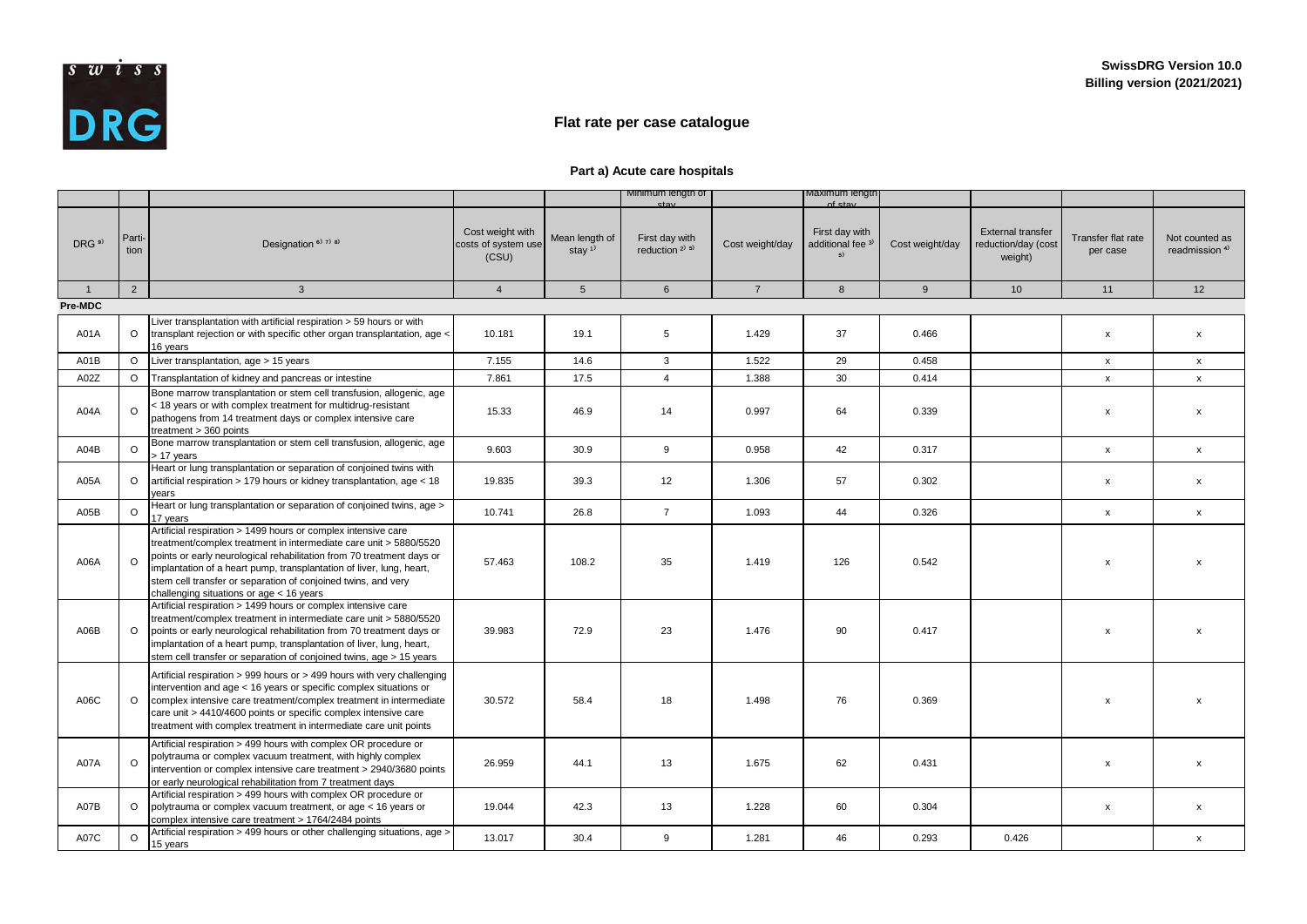|                   |                |                                                                                                                                                                                                                                                                      |                                                  |                                         | Minimum lengtn of                        |                 | laxımum lengt                                                      |                 |                                                            |                                |                                             |
|-------------------|----------------|----------------------------------------------------------------------------------------------------------------------------------------------------------------------------------------------------------------------------------------------------------------------|--------------------------------------------------|-----------------------------------------|------------------------------------------|-----------------|--------------------------------------------------------------------|-----------------|------------------------------------------------------------|--------------------------------|---------------------------------------------|
| DRG <sup>9)</sup> | Parti-<br>tion | Designation <sup>6)</sup> <sup>7)</sup> <sup>8)</sup>                                                                                                                                                                                                                | Cost weight with<br>costs of system use<br>(CSU) | Mean length of<br>stay $1$ <sup>1</sup> | First day with<br>reduction $2^{(3)}$ 5) | Cost weight/day | $of$ $eta$<br>First day with<br>additional fee <sup>31</sup><br>5) | Cost weight/day | <b>External transfer</b><br>reduction/day (cost<br>weight) | Transfer flat rate<br>per case | Not counted as<br>readmission <sup>4)</sup> |
| $\mathbf{1}$      | $\overline{2}$ | 3                                                                                                                                                                                                                                                                    | $\overline{4}$                                   | 5 <sub>5</sub>                          | $6\overline{6}$                          | $\overline{7}$  | 8                                                                  | 9               | 10                                                         | 11                             | 12                                          |
|                   |                | Artificial respiration > 249 hours with complex situations, or artificial                                                                                                                                                                                            |                                                  |                                         |                                          |                 |                                                                    |                 |                                                            |                                |                                             |
| A11A              | $\Omega$       | respiration > 95 hours with specific highly complex situations, or age<br>< 16 years, or very challenging situations, or challenging OR<br>procedure with age < 16 years                                                                                             | 17.4                                             | 34.5                                    | 10                                       | 1.386           | 52                                                                 | 0.356           |                                                            | $\pmb{\chi}$                   | $\mathsf{x}$                                |
| A11B              | $\circ$        | Artificial respiration > 249 hours with complex situations, or artificial<br>respiration > 95 hours with specific complex situations or severe<br>burns, $aqe > 15$ years                                                                                            | 12.585                                           | 25.2                                    | $\overline{7}$                           | 1.362           | 43                                                                 | 0.439           |                                                            | $\pmb{\chi}$                   | X                                           |
| A11C              | $\circ$        | Artificial respiration > 249 hours with challenging procedures, or<br>artificial respiration < 95 hours with specific situations or complicating<br>procedures, or age < 6 years, or complex intensive care treatment ><br>1470/1656 points with difficult diagnosis | 10.751                                           | 24.4                                    | $\overline{7}$                           | 1.192           | 42                                                                 | 0.413           |                                                            | $\pmb{\chi}$                   | $\boldsymbol{\mathsf{x}}$                   |
| A11D              | $\circ$        | Artificial respiration > 249 hours or artificial respiration > 95 hours<br>with specific situations, age > 5 years                                                                                                                                                   | 7.565                                            | 20.3                                    | 5                                        | 1.239           | 36                                                                 | 0.27            |                                                            | $\mathsf{x}$                   | $\pmb{\mathsf{x}}$                          |
| A15A              | $\circ$        | Bone marrow transplantation or stem cell transfusion, autologous,<br>age < 18 years or with complex intensive care treatment > 360 points<br>or multiple interventions                                                                                               | 6.018                                            | 25.4                                    | $\overline{7}$                           | 0.738           | 39                                                                 | 0.24            |                                                            | $\pmb{\chi}$                   | X                                           |
| A15B              | $\Omega$       | Bone marrow transplantation or stem cell transfusion, autologous,<br>with highly complex chemotherapy and challenging situation, age ><br>17 years                                                                                                                   | 5.344                                            | 21.3                                    | 6                                        | 0.763           | 29                                                                 | 0.25            |                                                            | $\pmb{\chi}$                   | $\pmb{\chi}$                                |
| A15C              | $\Omega$       | Bone marrow transplantation or stem cell transfusion, autologous,<br>age > 17 years                                                                                                                                                                                  | 3.358                                            | 18.8                                    | 5                                        | 0.558           | 27                                                                 | 0.181           |                                                            | $\pmb{\chi}$                   | X                                           |
| A16Z              | $\Omega$       | Transplantation of Langerhans cells                                                                                                                                                                                                                                  | 6.886                                            | 8                                       | $\mathbf{1}$                             | 3.167           | 15                                                                 | 0.644           |                                                            | $\mathsf X$                    | X                                           |
| <b>A17A</b>       | $\Omega$       | Kidney transplantation with post-operative failure of kidney transplant<br>or age < 18 years or AB0-incompatible transplantation                                                                                                                                     | 5.732                                            | 19                                      | $5\phantom{.0}$                          | 0.845           | 36                                                                 | 0.273           |                                                            | $\pmb{\mathsf{x}}$             | $\mathsf{x}$                                |
| A17B              | $\Omega$       | Kidney transplantation, age > 17 years                                                                                                                                                                                                                               | 3.507                                            | 9.5                                     | $\overline{2}$                           | 0.962           | 18                                                                 | 0.226           |                                                            | $\pmb{\mathsf{x}}$             | X                                           |
| A36A              | $\circ$        | Complex intensive care treatment > 980/1104 points for specific<br>diseases and conditions, or complex OR procedure, or more than 8<br>courses of radiation                                                                                                          | 10.196                                           | 27.9                                    | 8                                        | 0.989           | 45                                                                 | 0.336           |                                                            | $\pmb{\chi}$                   | $\pmb{\mathsf{x}}$                          |
| A36B              | $\Omega$       | Complex intensive care treatment > 392/552 and < 981/1105 points<br>for specific diseases and conditions                                                                                                                                                             | 7.066                                            | 22.5                                    | 6                                        | 0.915           | 40                                                                 | 0.301           |                                                            | $\pmb{\mathsf{x}}$             | $\pmb{\mathsf{x}}$                          |
| A42A              | Α              | Bone marrow or stem cell collection, autologous, age < 16 years or<br>specific processes                                                                                                                                                                             | 2.338                                            | 2.9                                     | $\mathbf{1}$                             | 1.146           | 5                                                                  | 0.588           | 1.146                                                      |                                | X                                           |
| A42B              | $\mathsf{A}$   | Bone marrow or stem cell collection, autologous, age > 15 years                                                                                                                                                                                                      | 1.23                                             | 2.8                                     | $\overline{1}$                           | 0.457           | 6                                                                  | 0.327           | 0.457                                                      |                                | X                                           |
| A43A              | $\mathsf{A}$   | Early rehabilitation for vegetative state and locked-in syndrome with<br>early neurological rehabilitation from 70 treatment days or complex<br>treatment in intermediate care unit > 1764/1932 points                                                               | 23.156                                           | 77.2                                    | 24                                       | 0.84            | 95                                                                 | 0.231           |                                                            | $\pmb{\chi}$                   | $\pmb{\mathsf{x}}$                          |
| A43B              | $\overline{A}$ | Early rehabilitation for vegetative state and locked-in syndrome or<br>highly complex vacuum treatment                                                                                                                                                               | 13.911                                           | 61.5                                    | 19                                       | 0.526           | 79                                                                 | 0.129           | 0.172                                                      |                                | $\mathsf{x}$                                |
| A60A              | М              | Failure and rejection of an organ transplant, more than one inpatient<br>day, with extremely severe CC or complex OR procedure or age <<br>16 years                                                                                                                  | 1.834                                            | 9.4                                     | $\overline{2}$                           | 0.575           | 22                                                                 | 0.212           |                                                            | $\pmb{\mathsf{x}}$             | X                                           |
| A60B              | M              | Failure and rejection of an organ transplant, age > 15 years, more<br>than one inpatient day                                                                                                                                                                         | 0.994                                            | 5.4                                     |                                          |                 | 13                                                                 | 0.194           |                                                            | $\mathsf{x}$                   | X                                           |
| A60C              | M              | Failure and rejection of an organ transplant, one inpatient day                                                                                                                                                                                                      | 0.447                                            | $\mathbf{1}$                            |                                          |                 |                                                                    |                 |                                                            | $\pmb{\mathsf{x}}$             | $\mathsf{x}$                                |
| A90A              | $\circ$        | Complex treatment in intermediate care unit > 1176/1104 points or<br>complex OR procedure or more than 8 courses of radiation or early<br>rehabilitation from 14 treatment days for specific diseases                                                                | 8.659                                            | 30.6                                    | 9                                        | 0.729           | 48                                                                 | 0.264           |                                                            | $\pmb{\chi}$                   | $\mathsf{x}$                                |
| A90B              | $\circ$        | Complex treatment in intermediate care unit > 392/552 and <<br>1177/1105 points for specific diseases, or specific complex intensive<br>care treatment with complex treatment in intermediate care unit<br>points                                                    | 6.051                                            | 24.8                                    | $\overline{7}$                           | 0.692           | 42                                                                 | 0.235           |                                                            | $\mathsf{x}$                   | $\pmb{\chi}$                                |
| A91Z              | М              | Photopheresis and apheresis, one inpatient day                                                                                                                                                                                                                       | 0.654                                            | $\mathbf{1}$                            |                                          |                 |                                                                    |                 |                                                            | $\mathsf{x}$                   | $\mathsf{x}$                                |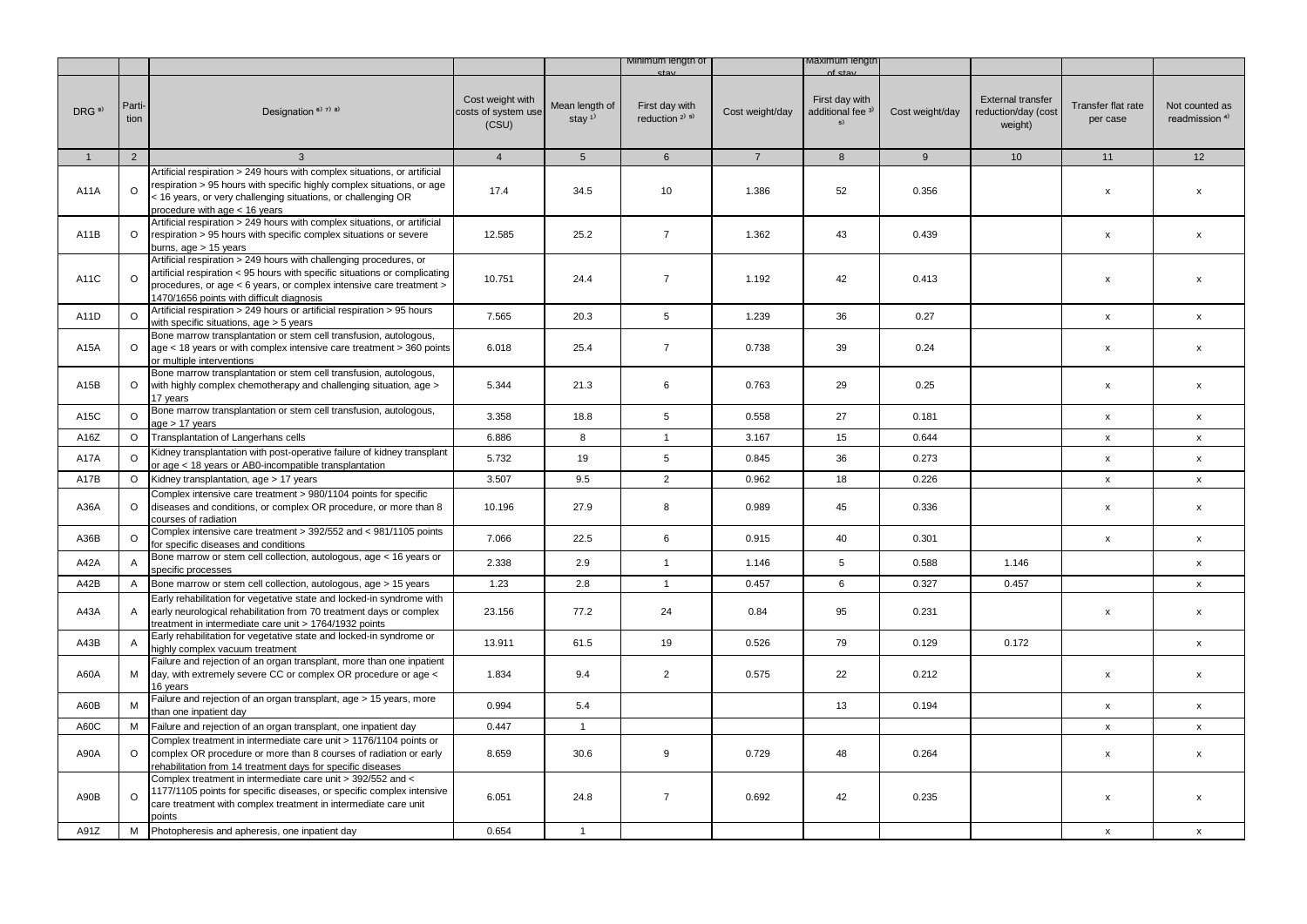|                   |                |                                                                                                                                                                                                                                                                           |                                                  |                                         | Minimum length of                            |                 | Maximum iengtr                                       |                 |                                                            |                                |                                             |
|-------------------|----------------|---------------------------------------------------------------------------------------------------------------------------------------------------------------------------------------------------------------------------------------------------------------------------|--------------------------------------------------|-----------------------------------------|----------------------------------------------|-----------------|------------------------------------------------------|-----------------|------------------------------------------------------------|--------------------------------|---------------------------------------------|
| DRG <sup>9)</sup> | Parti-<br>tion | Designation <sup>6)</sup> 7) 8)                                                                                                                                                                                                                                           | Cost weight with<br>costs of system use<br>(CSU) | Mean length of<br>stay $1$ <sup>1</sup> | First day with<br>reduction <sup>2)</sup> 5) | Cost weight/day | First day with<br>additional fee <sup>3)</sup><br>5) | Cost weight/day | <b>External transfer</b><br>reduction/day (cost<br>weight) | Transfer flat rate<br>per case | Not counted as<br>readmission <sup>4)</sup> |
| $\mathbf{1}$      | $\overline{2}$ | $\mathbf{3}$                                                                                                                                                                                                                                                              | $\overline{4}$                                   | 5                                       | 6                                            | $\overline{7}$  | 8                                                    | 9               | 10 <sup>1</sup>                                            | 11                             | 12                                          |
| A92A              | М              | Multimodal pain therapy for specific diseases or complex<br>rheumatological treatment for specific diseases, from 21 treatment<br>davs without OR procedure                                                                                                               | 2.71                                             | 21.4                                    |                                              |                 | 27                                                   | 0.087           | 0.125                                                      |                                | $\mathsf{x}$                                |
| A92B              | М              | Multimodal pain therapy for specific diseases or complex<br>rheumatological treatment for specific diseases, from 14 to 20<br>treatment days without OR procedure                                                                                                         | 1.523                                            | 14.9                                    |                                              |                 | 18                                                   | 0.072           | 0.108                                                      |                                | X                                           |
| A92C              | М              | Multimodal pain therapy for specific diseases or complex<br>rheumatological treatment for specific diseases, from 7 to 13<br>treatment days without OR procedure                                                                                                          | 1.044                                            | 8.6                                     |                                              |                 | 14                                                   | 0.088           | 0.129                                                      |                                | $\mathsf{x}$                                |
| A93A              | $\circ$        | Radiotherapy, more than 8 courses of radiation with complex OR<br>procedure or complex intensive care treatment/complex treatment in<br>intermediate care unit > 184 points                                                                                               | 7.149                                            | 35.9                                    | 10                                           | 0.574           | 53                                                   | 0.194           |                                                            | $\pmb{\mathsf{x}}$             | $\mathsf{x}$                                |
| A93B              | $\Omega$       | Radiotherapy, more than 19 courses of radiation                                                                                                                                                                                                                           | 4.968                                            | 33.4                                    | 10                                           | 0.446           | 51                                                   | 0.153           |                                                            | $\pmb{\mathsf{x}}$             | $\pmb{\mathsf{x}}$                          |
| A93C              | $\Omega$       | Radiotherapy, more than 8 courses of radiation with extremely<br>severe CC                                                                                                                                                                                                | 3.585                                            | 23                                      | 6                                            | 0.498           | 40                                                   | 0.15            | 0.151                                                      |                                | $\pmb{\chi}$                                |
| A93D              | $\circ$        | Radiotherapy, more than 8 courses of radiation                                                                                                                                                                                                                            | 2.755                                            | 19.1                                    | 5                                            | 0.451           | 32                                                   | 0.144           | 0.141                                                      |                                | $\pmb{\mathsf{x}}$                          |
| A94A              | M              | Complex treatment for colonisation or infection with multidrug-<br>resistant pathogens from 21 treatment days, or from 14 treatment<br>days and specific diagnosis or complex intensive care<br>treatment/complex treatment in intermediate care unit > 196/119<br>points | 4.103                                            | 25.8                                    |                                              |                 | 41                                                   | 0.166           |                                                            | x                              |                                             |
| A94B              | M              | Complex treatment for colonisation or infection with multidrug-<br>resistant pathogens from 14 treatment days or age < 16 years or<br>complex intensive care treatment/complex treatment in intermediate<br>care unit > 196/119 points or specific diagnoses              | 2.515                                            | 15                                      |                                              |                 | 24                                                   | 0.12            |                                                            | x                              |                                             |
| A94C              | м              | Complex treatment for colonisation or infection with multidrug-<br>resistant pathogens from 7 treatment days without OR procedure,<br>age > 15 years                                                                                                                      | 1.438                                            | 9.5                                     |                                              |                 | 15                                                   | 0.147           | 0.15                                                       |                                |                                             |
| A95A              | М              | Geriatric acute rehabilitation with complex procedure or complex<br>intensive care treatment/complex treatment in intermediate care unit<br>> 360 points                                                                                                                  | 3.948                                            | 21.6                                    | 6                                            | 0.401           | 39                                                   | 0.132           |                                                            | $\pmb{\mathsf{x}}$             |                                             |
| A95B              | М              | Geriatric acute rehabilitation from 14 treatment days or complex<br>neurological treatment of acute stroke, with specific OR procedure or<br>complex intensive care treatment > 184 points                                                                                | 3.292                                            | 22.8                                    | 6                                            | 0.392           | 35                                                   | 0.087           | 0.124                                                      |                                |                                             |
| A95C              | М              | Geriatric acute rehabilitation from 14 treatment days or complex<br>neurological treatment of acute stroke, with severe motor function<br>impairment or specific intervention                                                                                             | 2.135                                            | 19.7                                    | 5                                            | 0.349           | 30                                                   | 0.076           | 0.109                                                      |                                |                                             |
| A95D              | M              | Geriatric acute rehabilitation from 14 treatment days or complex<br>neurological treatment of acute stroke                                                                                                                                                                | 1.821                                            | 19                                      | 5                                            | 0.298           | 28                                                   | 0.068           | 0.093                                                      |                                |                                             |
| A95E              | M              | Geriatric acute rehabilitation, from 7 to 13 treatment days with<br>specific OR procedure or vacuum treatment                                                                                                                                                             | 2.258                                            | 13.2                                    |                                              |                 | 23                                                   | 0.087           | 0.123                                                      |                                |                                             |
| A95F              | M              | Geriatric acute rehabilitation, from 7 to 13 treatment days with severe<br>motor function impairment                                                                                                                                                                      | 1.387                                            | 12.7                                    |                                              |                 | 21                                                   | 0.076           | 0.113                                                      |                                |                                             |
| A95G              | M              | Geriatric acute rehabilitation, from 7 to 13 treatment days                                                                                                                                                                                                               | 1.213                                            | 12.6                                    |                                              |                 | 21                                                   | 0.067           | 0.098                                                      |                                |                                             |
| A96A              | M              | Complex complementary medical treatment for specific diseases,<br>without OR procedure, from 26 therapy units                                                                                                                                                             | 1.578                                            | 13.2                                    | $\mathbf{3}$                                 | 0.388           | 21                                                   | 0.084           | 0.117                                                      |                                |                                             |
| A96B              | M              | Complex complementary medical treatment for specific diseases,<br>without OR procedure, from 10 therapy units                                                                                                                                                             | 1.027                                            | 8.1                                     | $\mathbf{1}$                                 | 0.499           | 14                                                   | 0.088           | 0.118                                                      |                                |                                             |
| A97A              | м              | Complex palliative medical treatment from 7 treatment days with<br>complex procedure or complex palliative medical treatment from 21<br>treatment days with complex situations                                                                                            | 9.166                                            | 43.7                                    | 13                                           | 0.594           | 61                                                   | 0.223           |                                                            | x                              | $\mathsf{x}$                                |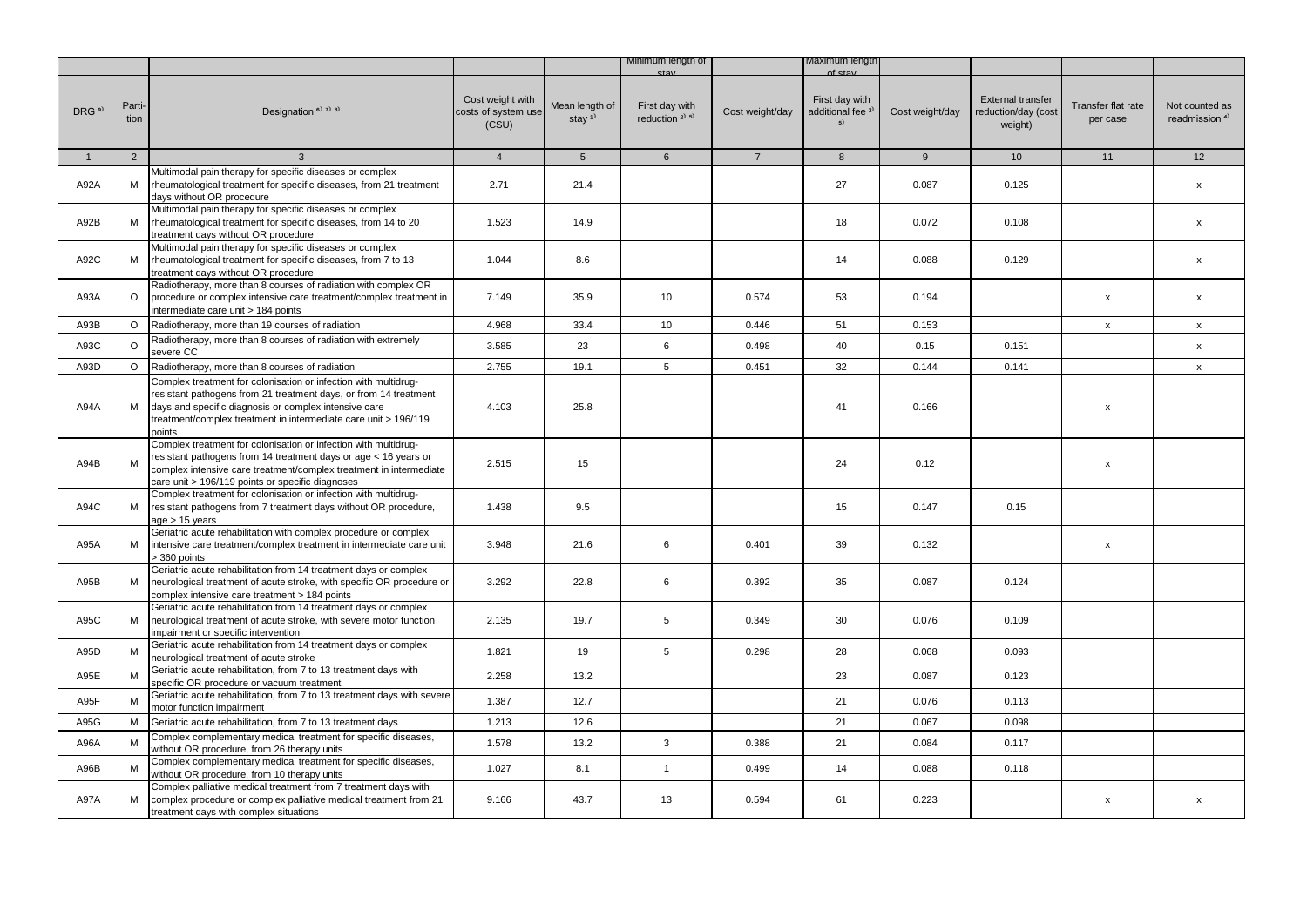|                   |                |                                                                                                                                                                                                                                                                                                                                                                    |                                                  |                                         | Minimum length of                                       |                 | waximum iengtr                                       |                 |                                                            |                                |                                             |
|-------------------|----------------|--------------------------------------------------------------------------------------------------------------------------------------------------------------------------------------------------------------------------------------------------------------------------------------------------------------------------------------------------------------------|--------------------------------------------------|-----------------------------------------|---------------------------------------------------------|-----------------|------------------------------------------------------|-----------------|------------------------------------------------------------|--------------------------------|---------------------------------------------|
| DRG <sup>9)</sup> | Parti-<br>tion | Designation <sup>6)</sup> <sup>7)</sup> <sup>8)</sup>                                                                                                                                                                                                                                                                                                              | Cost weight with<br>costs of system use<br>(CSU) | Mean length of<br>stay $1$ <sup>1</sup> | First day with<br>reduction <sup>2)</sup> <sup>5)</sup> | Cost weight/day | First day with<br>additional fee <sup>3)</sup><br>5) | Cost weight/day | <b>External transfer</b><br>reduction/day (cost<br>weight) | Transfer flat rate<br>per case | Not counted as<br>readmission <sup>4)</sup> |
| $\mathbf{1}$      | 2              | $\mathbf{3}$                                                                                                                                                                                                                                                                                                                                                       | $\overline{4}$                                   | 5 <sup>5</sup>                          | 6                                                       | $7^{\circ}$     | 8                                                    | 9               | 10 <sup>1</sup>                                            | 11                             | 12                                          |
| A97B              | M              | Complex palliative medical treatment from 7 treatment days with<br>complex procedure or complicating procedure and complex palliative<br>medical treatment from 14 treatment days or complex treatment from<br>21 treatment days with surgical intervention or complex intensive<br>care treatment/complex treatment in intermediate care unit ><br>196/184 points | 5.109                                            | 29.7                                    | 8                                                       | 0.538           | 47                                                   | 0.171           | 0.166                                                      |                                | X                                           |
| A97C              | M              | Complex palliative medical treatment from 7 treatment days with<br>complicating procedure and specific intervention or complex palliative<br>medical treatment from 14 treatment days with specific OR<br>procedure                                                                                                                                                | 3.866                                            | 23.9                                    | 6                                                       | 0.528           | 40                                                   | 0.159           | 0.16                                                       |                                | X                                           |
| A97D              | М              | Complex palliative medical treatment from 21 treatment days or<br>complicating procedure or specific diagnosis or complex neurological<br>treatment from 24 hours                                                                                                                                                                                                  | 3.451                                            | 28.5                                    | 8                                                       | 0.379           | 44                                                   | 0.124           | 0.121                                                      |                                | $\pmb{\mathsf{x}}$                          |
| A97E              | М              | Complex palliative medical treatment from 14 treatment days                                                                                                                                                                                                                                                                                                        | 2.285                                            | 18.2                                    |                                                         |                 | 27                                                   | 0.129           | 0.125                                                      |                                | $\mathsf{x}$                                |
| A97F              | M              | Complex palliative medical treatment from 7 treatment days with<br>specific procedure or severe motor function impairment or specific<br>intervention                                                                                                                                                                                                              | 2.044                                            | 13.5                                    |                                                         |                 | 26                                                   | 0.157           | 0.152                                                      |                                | $\boldsymbol{\mathsf{x}}$                   |
| A97G              | м              | Complex palliative medical treatment from 7 treatment days                                                                                                                                                                                                                                                                                                         | 1.449                                            | 11.5                                    |                                                         |                 | 20                                                   | 0.13            | 0.129                                                      |                                | $\mathsf{x}$                                |
|                   |                | MDC 01: Diseases and disorders of the nervous system                                                                                                                                                                                                                                                                                                               |                                                  |                                         |                                                         |                 |                                                      |                 |                                                            |                                |                                             |
| <b>B01A</b>       | $\circ$        | Complex OR procedures over more than one session for diseases<br>and disorders of the nervous system with complex intensive care<br>treatment > 196/184 points                                                                                                                                                                                                     | 7.769                                            | 20.9                                    | 5                                                       | 1.045           | 37                                                   | 0.292           | 0.311                                                      |                                |                                             |
| B01B              | $\circ$        | Complex OR procedures over more than one session or epilepsy<br>surgery with invasive preoperative video EEG                                                                                                                                                                                                                                                       | 4.685                                            | 14.8                                    | $\mathbf{3}$                                            | 0.779           | 28                                                   | 0.223           | 0.219                                                      |                                |                                             |
| <b>B02A</b>       | $\circ$        | Complex craniotomy or spinal column surgery, age < 6 years or < 18<br>years with major intracranial intervention, with extremely severe CC,<br>or complex intensive care treatment/complex treatment in<br>intermediate care unit > 196/119 points                                                                                                                 | 4.823                                            | 14.1                                    | 3                                                       | 0.987           | 28                                                   | 0.288           |                                                            | $\pmb{\mathsf{x}}$             |                                             |
| B02B              | $\circ$        | Complex craniotomy or spinal column surgery                                                                                                                                                                                                                                                                                                                        | 3.078                                            | 11.1                                    | $\overline{2}$                                          | 0.792           | 24                                                   | 0.226           |                                                            | X                              |                                             |
| B03A              | $\circ$        | Surgical interventions for paraplegia/tetraplegia, cerebral disease<br>and interventions for cerebral palsy, muscular dystrophy, neuropathy<br>or interventions on the spinal column and spinal cord, and complex<br>intensive care treatment/complex treatment in intermediate care unit<br>$>$ 196/119 points, or age $<$ 16 years                               | 2.408                                            | 8.2                                     | $\mathbf{1}$                                            | 0.84            | 16                                                   | 0.226           | 0.199                                                      |                                |                                             |
| B03B              | $\circ$        | Surgical interventions for paraplegia/tetraplegia, cerebral disease<br>and interventions for cerebral palsy, muscular dystrophy, neuropathy<br>or interventions on the spinal column and spinal cord, and<br>complicating procedure, age > 15 years                                                                                                                | 1.861                                            | 6.4                                     | $\mathbf{1}$                                            | 0.576           | 12                                                   | 0.193           | 0.179                                                      |                                |                                             |
| <b>B03C</b>       | $\circ$        | Surgical interventions for paraplegia/tetraplegia, cerebral disease<br>and interventions for cerebral palsy, muscular dystrophy, neuropathy<br>or interventions on the spinal column and spinal cord, age > 15 years                                                                                                                                               | 1.39                                             | 6.3                                     | $\mathbf{1}$                                            | 0.878           | 16                                                   | 0.165           | 0.176                                                      |                                |                                             |
| B04A              | O              | Specific interventions on the extracranial vessels and extremely<br>severe CC                                                                                                                                                                                                                                                                                      | 3.491                                            | 12.7                                    | 3                                                       | 0.719           | 27                                                   | 0.237           |                                                            | $\mathsf X$                    |                                             |
| B04B              | $\circ$        | Interventions on the extracranial vessels, ASD closure or pacemaker<br>with extremely severe CC or for cerebral infarction                                                                                                                                                                                                                                         | 2.273                                            | 8.7                                     | $\mathbf{1}$                                            | 0.881           | 17                                                   | 0.153           |                                                            | $\mathsf{x}$                   |                                             |
| <b>B04C</b>       | $\circ$        | Interventions on the extracranial vessels or ASD closure or<br>pacemaker                                                                                                                                                                                                                                                                                           | 1.36                                             | 4.6                                     | $\mathbf{1}$                                            | 0.47            | 9                                                    | 0.152           | 0.214                                                      |                                |                                             |
| <b>B05Z</b>       | $\circ$        | Decompression for carpal or tarsal tunnel syndrome                                                                                                                                                                                                                                                                                                                 | 0.444                                            | 2.3                                     | $\mathbf{1}$                                            | 0.109           | $\overline{4}$                                       | 0.103           | 0.109                                                      |                                |                                             |
| B09A              | $\circ$        | Other interventions on the cranium for malignant neoplasms of the<br>nervous system                                                                                                                                                                                                                                                                                | 1.806                                            | 7.3                                     | $\mathbf{1}$                                            | 0.695           | 17                                                   | 0.205           | 0.186                                                      |                                |                                             |
| B09B              | $\circ$        | Other interventions on the cranium                                                                                                                                                                                                                                                                                                                                 | 1.048                                            | 3.7                                     | $\mathbf{1}$                                            | 0.459           | 8                                                    | 0.128           | 0.276                                                      |                                |                                             |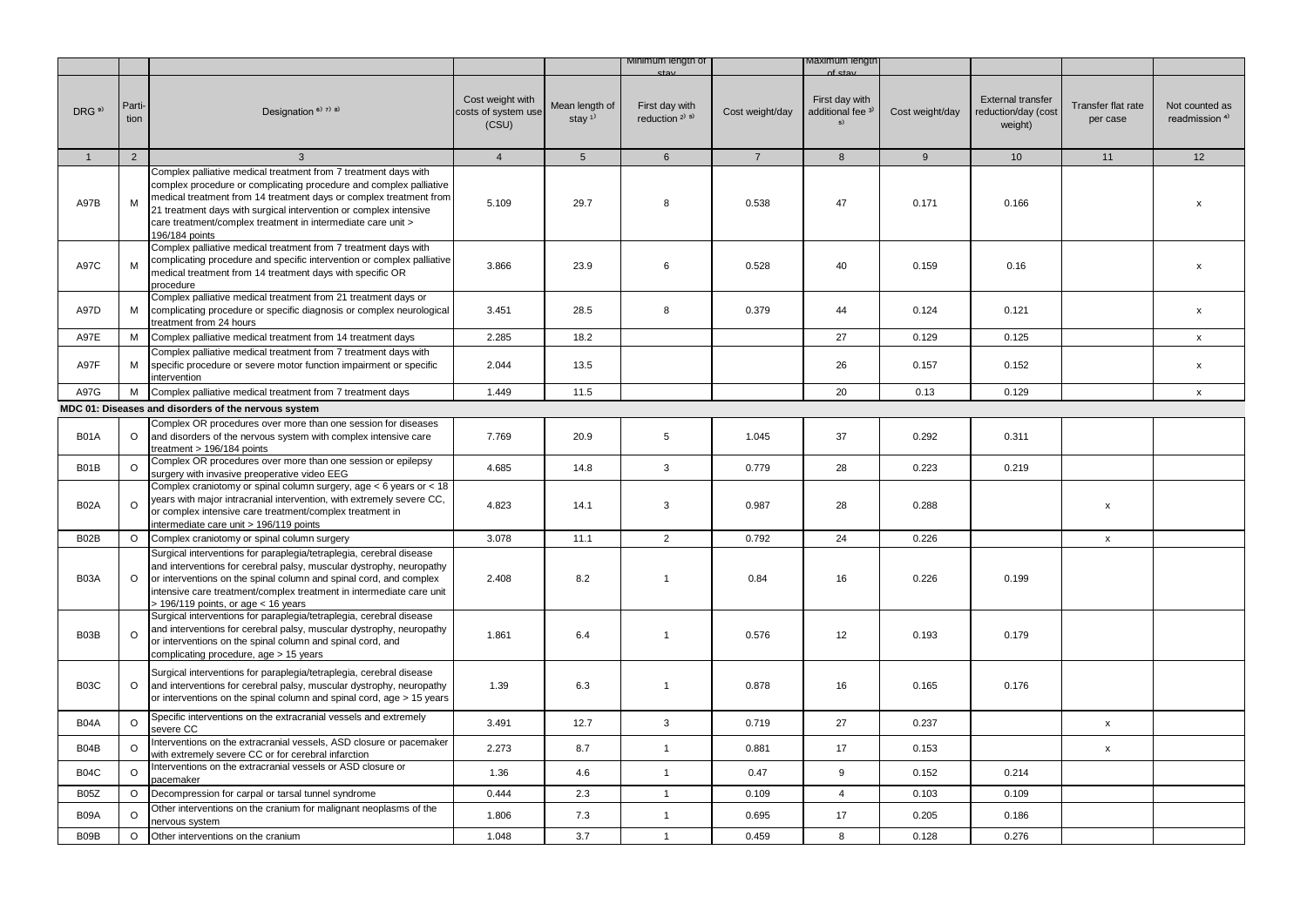|                   |                |                                                                                                                                                                                                                            |                                                  |                                         | Minimum iengtn of                      |                 | лахımum ıengtr                                       |                 |                                                            |                                |                                             |
|-------------------|----------------|----------------------------------------------------------------------------------------------------------------------------------------------------------------------------------------------------------------------------|--------------------------------------------------|-----------------------------------------|----------------------------------------|-----------------|------------------------------------------------------|-----------------|------------------------------------------------------------|--------------------------------|---------------------------------------------|
| DRG <sup>9)</sup> | Parti-<br>tion | Designation $6$ <sup>3</sup> $7$ <sup>3</sup> $8$ <sup>3</sup>                                                                                                                                                             | Cost weight with<br>costs of system use<br>(CSU) | Mean length of<br>stay $1$ <sup>1</sup> | First day with<br>reduction $2^{j}$ 5) | Cost weight/day | First day with<br>additional fee <sup>3)</sup><br>5) | Cost weight/day | <b>External transfer</b><br>reduction/day (cost<br>weight) | Transfer flat rate<br>per case | Not counted as<br>readmission <sup>4)</sup> |
| $\mathbf{1}$      | 2              | $\mathbf{3}$                                                                                                                                                                                                               | $\overline{4}$                                   | 5 <sup>5</sup>                          | 6                                      | $\overline{7}$  | 8                                                    | 9               | 10 <sup>°</sup>                                            | 11                             | 12                                          |
| <b>B16Z</b>       | $\circ$        | Radiotherapy for diseases and disorders of the nervous system,<br>more than one inpatient day                                                                                                                              | 1.568                                            | 9.5                                     | $\overline{2}$                         | 0.512           | 21                                                   | 0.17            | 0.165                                                      |                                | X                                           |
| <b>B17A</b>       | O              | Interventions on peripheral nerves and cranial nerves with extremely<br>severe CC or complicating diagnosis                                                                                                                | 2.687                                            | 13.3                                    | 3                                      | 0.543           | 28                                                   | 0.197           |                                                            | $\pmb{\mathsf{x}}$             |                                             |
| B <sub>17</sub> B | $\Omega$       | Interventions on peripheral nerves and cranial nerves with complex<br>ntervention                                                                                                                                          | 1.323                                            | 4.2                                     | $\mathbf{1}$                           | 0.297           | 12                                                   | 0.119           | 0.135                                                      |                                |                                             |
| <b>B17C</b>       | $\circ$        | Interventions on peripheral nerves and cranial nerves or implant<br>emoval <sup>.</sup>                                                                                                                                    | 0.691                                            | 2.7                                     | $\mathbf{1}$                           | 0.24            | 6                                                    | 0.121           | 0.24                                                       |                                |                                             |
| <b>B20A</b>       | $\circ$        | Craniotomy or major spinal column surgery with complex intensive<br>care treatment/complex treatment in intermediate care unit ><br>196/184 or complex intensive care treatment > 119 points with<br>specific situation    | 3.904                                            | 12.3                                    | 3                                      | 0.748           | 22                                                   | 0.248           | 0.245                                                      |                                |                                             |
| B <sub>20</sub> B | $\circ$        | Craniotomy or major spinal column surgery with complex procedure<br>or complex diagnosis or complex intensive care treatment > 119<br>points, with intraoperative monitoring or specific intervention or age <<br>16 years | 2.95                                             | 8                                       | $\mathbf{1}$                           | 0.953           | 14                                                   | 0.258           | 0.225                                                      |                                |                                             |
| <b>B20C</b>       | O              | Craniotomy or major spinal column surgery with complex procedure<br>or complex intensive care treatment > 119 points, age > 15 years                                                                                       | 2.251                                            | 7.1                                     | $\mathbf{1}$                           | 0.758           | 14                                                   | 0.157           | 0.203                                                      |                                |                                             |
| <b>B20D</b>       | O              | Craniotomy or major spinal column surgery, age < 3 years or with<br>specific diagnosis                                                                                                                                     | 1.815                                            | 5.7                                     | $\mathbf{1}$                           | 0.581           | 13                                                   | 0.161           | 0.214                                                      |                                |                                             |
| B20E              | $\circ$        | Craniotomy or major spinal column surgery, age > 2 years                                                                                                                                                                   | 1.398                                            | 6.3                                     | $\mathbf{1}$                           | 0.479           | 13                                                   | 0.111           | 0.149                                                      |                                |                                             |
| <b>B21A</b>       | $\circ$        | Implantation of a neurostimulator for brain stimulation or medicine<br>pump or complex treatment for extrapyramidal motor diseases from<br>14 treatment days                                                               | 7.062                                            | 11.8                                    | $\overline{2}$                         | 0.68            | 19                                                   | 0.181           | 0.181                                                      |                                |                                             |
| <b>B21B</b>       | $\circ$        | Implantation of a neurostimulator, multielectrode system or specific<br>intervention                                                                                                                                       | 3.551                                            | 3.7                                     | $\mathbf{1}$                           | 1.015           | 9                                                    | 0.099           | 0.609                                                      |                                |                                             |
| <b>B21C</b>       | $\circ$        | Implantation of some other neurostimulator                                                                                                                                                                                 | 2.195                                            | 2.5                                     | $\overline{1}$                         | 0.707           | 6                                                    | 0.201           | 0.707                                                      |                                |                                             |
| <b>B21D</b>       | $\circ$        | Implantation of electrodes                                                                                                                                                                                                 | 1.214                                            | 2.3                                     | $\mathbf{1}$                           | 0.297           | $\overline{4}$                                       | 0.128           | 0.297                                                      |                                |                                             |
| <b>B22Z</b>       | $\circ$        | Implantation of a medicine pump                                                                                                                                                                                            | 2.899                                            | 5                                       | $\mathbf{1}$                           | 0.412           | 13                                                   | 0.13            | 0.152                                                      |                                |                                             |
| <b>B36A</b>       | $\circ$        | Complex intensive care treatment > 1470/1656 points                                                                                                                                                                        | 14.255                                           | 30.5                                    | 9                                      | 1.388           | 48                                                   | 0.49            |                                                            | x                              | $\mathsf{x}$                                |
| B36B              | $\circ$        | Complex intensive care treatment > 392/552 points with complex OR<br>procedure or complex intensive care treatment > 980/1104 points or<br>complex OR procedure over four sessions                                         | 8.758                                            | 20.7                                    | $\overline{5}$                         | 1.315           | 36                                                   | 0.402           |                                                            | x                              | $\boldsymbol{\mathsf{X}}$                   |
| <b>B36C</b>       | $\circ$        | Complex intensive care treatment > 392/552 points                                                                                                                                                                          | 6.169                                            | 17.4                                    | $\overline{4}$                         | 1.186           | 33                                                   | 0.367           |                                                            | $\pmb{\mathsf{x}}$             | $\pmb{\mathsf{x}}$                          |
| B <sub>36</sub> D | $\circ$        | Complex intensive care treatment > 196/360 points                                                                                                                                                                          | 4.034                                            | 13                                      | 3                                      | 0.95            | 26                                                   | 0.304           |                                                            | $\pmb{\mathsf{x}}$             | $\pmb{\chi}$                                |
| <b>B39A</b>       | $\circ$        | Complex neurological treatment for acute stroke lasting more than 72<br>hours with surgical intervention and extremely severe CC                                                                                           | 3.921                                            | 11.7                                    | $\overline{2}$                         | 1.073           | 24                                                   | 0.294           |                                                            | x                              |                                             |
| B39B              | $\circ$        | Complex neurological treatment for acute stroke lasting more than 72<br>hours with specific OR procedure or complex intensive care<br>treatment > 119 points                                                               | 2.859                                            | 9.8                                     | $\overline{2}$                         | 0.786           | 19                                                   | 0.256           |                                                            | x                              |                                             |
| <b>B39C</b>       | O              | Complex neurological treatment for acute stroke with surgical<br>ntervention                                                                                                                                               | 2.421                                            | 7.6                                     | $\mathbf{1}$                           | 0.966           | 16                                                   | 0.187           |                                                            | X                              |                                             |
| B60Z              | М              | Paraplegia/Tetraplegia                                                                                                                                                                                                     | 2.339                                            | 15                                      | $\overline{4}$                         | 0.447           | 30                                                   | 0.151           | 0.147                                                      |                                |                                             |
| <b>B61A</b>       | $\circ$        | Specific acute diseases and injuries of the spinal cord, with complex<br>ntervention, up to 13 inpatient days, transferred                                                                                                 | 3.28                                             | 5.8                                     |                                        |                 |                                                      |                 |                                                            | x                              |                                             |
| <b>B61B</b>       | $\circ$        | Specific acute diseases and injuries of the spinal cord with complex<br>OR procedure, more than one inpatient day                                                                                                          | 4.741                                            | 15.1                                    | $\overline{4}$                         | 0.647           | 29                                                   | 0.213           | 0.213                                                      |                                |                                             |
| <b>B61C</b>       | $\circ$        | Specific acute diseases and injuries of the spinal cord, more than<br>one inpatient day                                                                                                                                    | 2.583                                            | 13.6                                    | 3                                      | 0.566           | 27                                                   | 0.164           | 0.171                                                      |                                |                                             |
| B63A              | м              | Dementia and other chronic disorders affecting brain function with<br>extremely severe CC or complex neurological diagnostics, more than<br>one inpatient day                                                              | 1.791                                            | 14                                      | 3                                      | 0.437           | 29                                                   | 0.127           | 0.123                                                      |                                |                                             |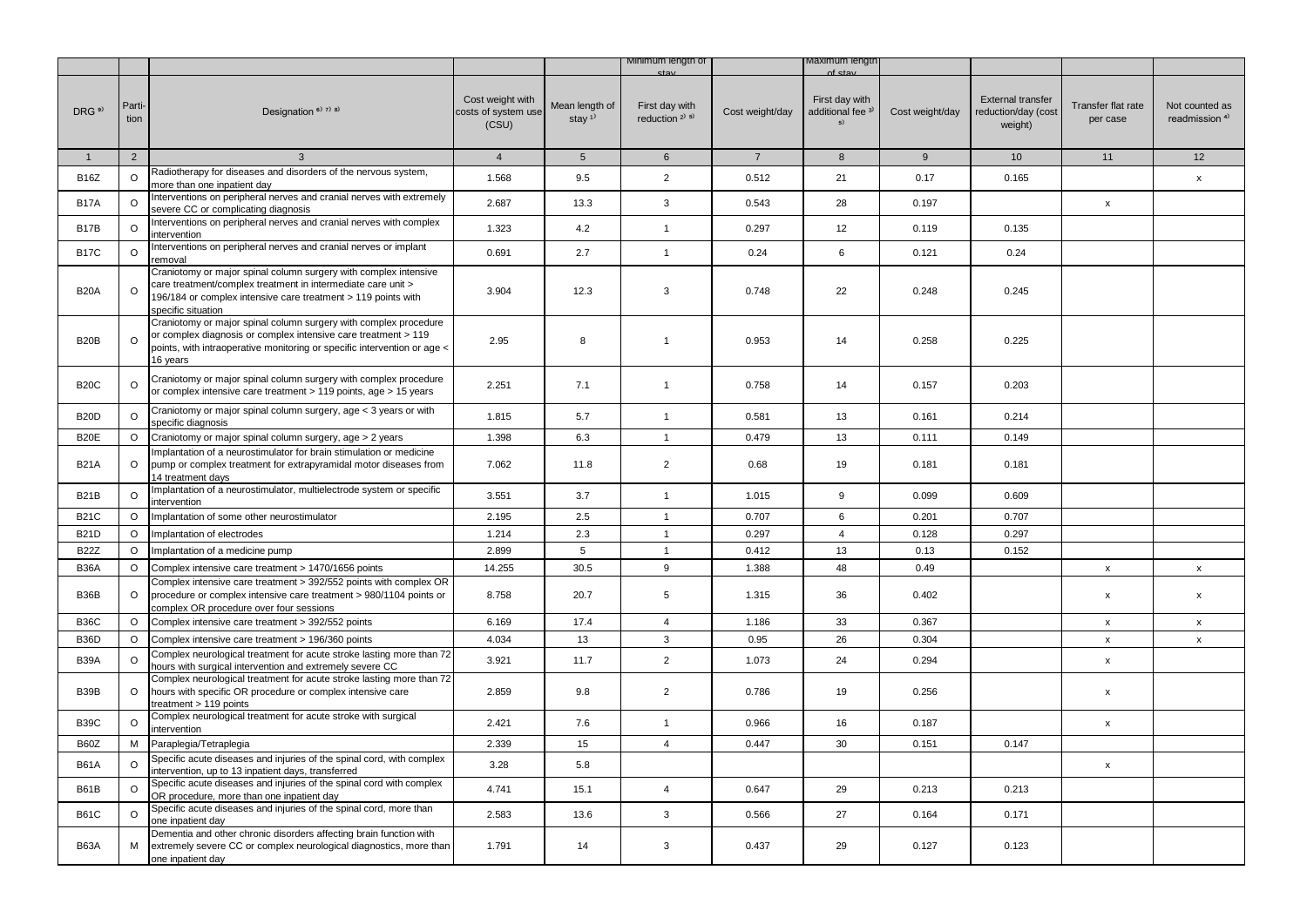|                   |                |                                                                                                                                                                                                                                                  |                                                  |                                      | Minimum lengtn of                                       |                 | viaximum iengtr                                      |                 |                                                            |                                |                                             |
|-------------------|----------------|--------------------------------------------------------------------------------------------------------------------------------------------------------------------------------------------------------------------------------------------------|--------------------------------------------------|--------------------------------------|---------------------------------------------------------|-----------------|------------------------------------------------------|-----------------|------------------------------------------------------------|--------------------------------|---------------------------------------------|
| DRG <sup>9)</sup> | Parti-<br>tion | Designation <sup>6)</sup> 7) 8)                                                                                                                                                                                                                  | Cost weight with<br>costs of system use<br>(CSU) | Mean length of<br>stay <sup>1)</sup> | First day with<br>reduction <sup>2)</sup> <sup>5)</sup> | Cost weight/day | First day with<br>additional fee <sup>3)</sup><br>5) | Cost weight/day | <b>External transfer</b><br>reduction/day (cost<br>weight) | Transfer flat rate<br>per case | Not counted as<br>readmission <sup>4)</sup> |
| $\mathbf{1}$      | $\overline{2}$ | 3                                                                                                                                                                                                                                                | $\overline{4}$                                   | $5\phantom{.0}$                      | 6                                                       | $\overline{7}$  | 8                                                    | 9               | 10                                                         | 11                             | 12                                          |
| B63B              | М              | Dementia and other chronic disorders affecting brain function, more<br>than one inpatient day                                                                                                                                                    | 0.847                                            | 7.5                                  |                                                         |                 | 17                                                   | 0.08            | 0.116                                                      |                                |                                             |
| <b>B64A</b>       | м              | Delirium with extremely severe CC and more than one inpatient day                                                                                                                                                                                | 1.816                                            | 13.6                                 | 3                                                       | 0.438           | 25                                                   | 0.136           | 0.132                                                      |                                |                                             |
| B64B              | M              | Delirium, more than one inpatient day                                                                                                                                                                                                            | 0.958                                            | 7.8                                  |                                                         |                 | 17                                                   | 0.103           | 0.13                                                       |                                |                                             |
| <b>B66A</b>       | М              | Neoplasms of the nervous system or stupor and coma of non-<br>traumatic origin with extremely severe CC and more than one<br>inpatient day                                                                                                       | 1.333                                            | 9.3                                  | $\overline{2}$                                          | 0.428           | 19                                                   | 0.144           | 0.138                                                      |                                | $\pmb{\mathsf{x}}$                          |
| B66B              | M              | Neoplasms of the nervous system or stupor and coma of non-<br>traumatic origin, more than one inpatient day, age < 16 years                                                                                                                      | 0.774                                            | 3.4                                  |                                                         |                 | 8                                                    | 0.241           | 0.247                                                      |                                | X                                           |
| <b>B66C</b>       | M              | Neoplasms of the nervous system or stupor and coma of non-<br>traumatic origin, more than one inpatient day, age > 15 years                                                                                                                      | 0.779                                            | 5.5                                  |                                                         |                 | 13                                                   | 0.145           | 0.147                                                      |                                | $\mathsf{x}$                                |
| <b>B67A</b>       | M              | Parkinson's disease with extremely severe CC or very severe<br>impairment or elimination of neurological stimulation parameters or<br>complex treatment for extrapyramidal motor diseases, from 7<br>treatment days, more than one inpatient day | 1.498                                            | 11.7                                 | $\overline{2}$                                          | 0.491           | 23                                                   | 0.133           | 0.13                                                       |                                |                                             |
| <b>B67B</b>       | M              | Parkinson's disease, more than one inpatient day                                                                                                                                                                                                 | 0.914                                            | 7.8                                  |                                                         |                 | 16                                                   | 0.103           | 0.126                                                      |                                |                                             |
| <b>B68A</b>       | М              | Multiple sclerosis and cerebellar ataxia with complex diagnosis or<br>extremely severe CC or complex neurological diagnostics, or specific<br>procedure over more than one session, more than one inpatient day                                  | 1.088                                            | 6.8                                  |                                                         |                 | 15                                                   | 0.165           | 0.173                                                      |                                |                                             |
| B68B              | M              | Multiple sclerosis and cerebellar ataxia with specific diagnosis, more<br>than one inpatient day                                                                                                                                                 | 0.784                                            | 5                                    |                                                         |                 | 10                                                   | 0.112           | 0.15                                                       |                                |                                             |
| <b>B68C</b>       | М              | Multiple sclerosis and cerebellar ataxia, more than one inpatient day                                                                                                                                                                            | 0.725                                            | 5.5                                  |                                                         |                 | 12                                                   | 0.1             | 0.139                                                      |                                |                                             |
| <b>B69A</b>       | М              | Transient ischaemic attack (TIA) and extracranial vascular<br>occlusions with complex neurological treatment for acute stroke > 72<br>hours                                                                                                      | $\mathbf{1}$                                     | 5.6                                  |                                                         |                 | 11                                                   | 0.193           |                                                            | x                              |                                             |
| B69B              | М              | Transient ischaemic attack (TIA) and extracranial vascular<br>occlusions with complex neurological treatment for acute stroke < 73<br>hours                                                                                                      | 0.872                                            | 4.1                                  | $\mathbf{1}$                                            | 0.306           | 9                                                    | 0.156           |                                                            | x                              |                                             |
| <b>B69C</b>       | м              | Transient ischaemic attack (TIA) and extracranial vascular<br>occlusions with other complex neurological treatment for acute stroke<br>or complex neurological diagnostics                                                                       | 0.757                                            | 3.6                                  | $\mathbf{1}$                                            | 0.299           | $\overline{7}$                                       | 0.149           | 0.179                                                      |                                |                                             |
| B69D              | M              | Transient ischaemic attack (TIA) and extracranial vascular<br>occlusions                                                                                                                                                                         | 0.555                                            | 3.5                                  | $\mathbf{1}$                                            | 0.252           | $\overline{7}$                                       | 0.112           | 0.151                                                      |                                |                                             |
| <b>B70A</b>       | м              | Apoplexy with complex neurological treatment for acute stroke > 72<br>hours, with complicating diagnosis or severe motor function disorder<br>or extremely severe CC                                                                             | 2.268                                            | 11.8                                 | $\overline{2}$                                          | 0.737           | 23                                                   | 0.211           |                                                            | x                              |                                             |
| B70B              | M              | Apoplexy with complex neurological treatment for acute stroke > 72<br>hours or complex neurological diagnostics                                                                                                                                  | 1.563                                            | 8.4                                  | $\mathbf{1}$                                            | 0.752           | 17                                                   | 0.187           |                                                            | $\pmb{\mathsf{x}}$             |                                             |
| <b>B70C</b>       | М              | Apoplexy with complex neurological treatment for acute stroke < 73<br>hours, with complicating diagnosis or thrombolysis or severe motor<br>function disorder                                                                                    | 1.308                                            | 6.2                                  | $\mathbf{1}$                                            | 0.634           | 13                                                   | 0.218           |                                                            | $\pmb{\mathsf{x}}$             |                                             |
| B70D              | М              | Apoplexy with complex neurological treatment for acute stroke < 73<br>hours, or with other complex neurological treatment > 72 hours, or<br>extremely severe CC                                                                                  | 1.209                                            | 7.2                                  | $\mathbf{1}$                                            | 0.584           | 15                                                   | 0.134           |                                                            | $\pmb{\mathsf{x}}$             |                                             |
| B70E              | M              | Apoplexy with other complex neurological treatment for acute stroke<br>< 73 hours or complex neurological diagnostics                                                                                                                            | 1.073                                            | 6.1                                  | $\mathbf{1}$                                            | 0.518           | 12                                                   | 0.13            |                                                            | x                              |                                             |
| B70F              | М              | Apoplexy, more than one inpatient day or thrombolysis with<br>complicating diagnosis or severe motor function disorder                                                                                                                           | 1.134                                            | 7.4                                  | $\mathbf{1}$                                            | 0.543           | 15                                                   | 0.105           | 0.145                                                      |                                |                                             |
| <b>B70G</b>       | M              | Apoplexy, more than one inpatient day                                                                                                                                                                                                            | 0.838                                            | 6.3                                  |                                                         |                 | 13                                                   | 0.096           | 0.133                                                      |                                |                                             |
| B70H              | М              | Apoplexy, more than one inpatient day or thrombolysis, dead < 5<br>days after admission, with complex neurological treatment for acute<br>stroke or other complex neurological treatment                                                         | 0.952                                            | 3.1                                  |                                                         |                 |                                                      |                 |                                                            | X                              |                                             |
|                   |                |                                                                                                                                                                                                                                                  |                                                  |                                      |                                                         |                 |                                                      |                 |                                                            |                                |                                             |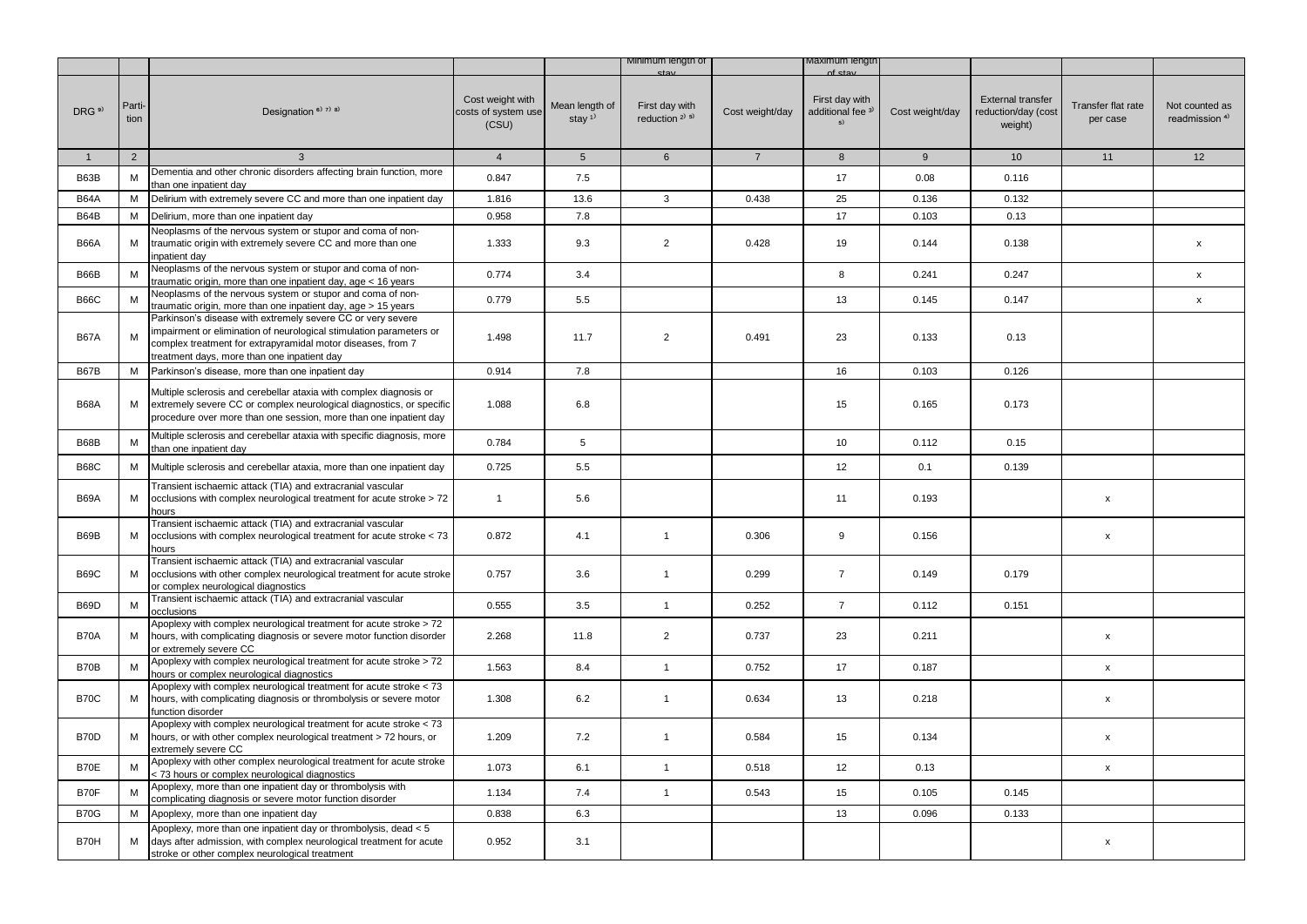|                   |                |                                                                                                                                                                                                                                                                              |                                                  |                                         | Minimum length of                                       |                 | viaximum iengtr                                                |                 |                                                            |                                |                                             |
|-------------------|----------------|------------------------------------------------------------------------------------------------------------------------------------------------------------------------------------------------------------------------------------------------------------------------------|--------------------------------------------------|-----------------------------------------|---------------------------------------------------------|-----------------|----------------------------------------------------------------|-----------------|------------------------------------------------------------|--------------------------------|---------------------------------------------|
| DRG <sup>9)</sup> | Parti-<br>tion | Designation <sup>6)</sup> 7 <sup>)</sup> 8 <sup>)</sup>                                                                                                                                                                                                                      | Cost weight with<br>costs of system use<br>(CSU) | Mean length of<br>stay $1$ <sup>1</sup> | First day with<br>reduction <sup>2)</sup> <sup>5)</sup> | Cost weight/day | nf et:<br>First day with<br>additional fee <sup>3)</sup><br>5) | Cost weight/day | <b>External transfer</b><br>reduction/day (cost<br>weight) | Transfer flat rate<br>per case | Not counted as<br>readmission <sup>4)</sup> |
| $\mathbf{1}$      | $\overline{2}$ | $\mathbf{3}$                                                                                                                                                                                                                                                                 | $\overline{4}$                                   | 5 <sup>5</sup>                          | $6\overline{6}$                                         | $7\overline{ }$ | 8                                                              | 9               | 10 <sup>1</sup>                                            | 11                             | 12                                          |
| <b>B701</b>       | M              | Apoplexy, more than one inpatient day or thrombolysis, dead < 5<br>davs after admission                                                                                                                                                                                      | 0.603                                            | 3                                       |                                                         |                 |                                                                |                 |                                                            | $\mathsf{x}$                   |                                             |
| B70J              | M              | Apoplexy with complex neurological treatment for acute stroke > 23<br>hours to < 48 hours, one inpatient day                                                                                                                                                                 | 0.618                                            | $\mathbf{1}$                            |                                                         |                 |                                                                |                 |                                                            | $\mathsf{x}$                   |                                             |
| <b>B70K</b>       | M              | Apoplexy with complex neurological treatment for acute stroke < 24<br>hours, one inpatient day                                                                                                                                                                               | 0.392                                            | $\mathbf{1}$                            |                                                         |                 |                                                                |                 |                                                            | $\pmb{\mathsf{x}}$             |                                             |
| <b>B71A</b>       | М              | Diseases of cranial nerves and peripheral nerves with complex<br>diagnosis and more than one inpatient day with severe CC or with<br>paraplegia/tetraplegia or complex neurological diagnostics, or severe<br>CC with more than one inpatient day and paraplegia/tetraplegia | 1.537                                            | 10.6                                    | $\overline{2}$                                          | 0.501           | 23                                                             | 0.15            | 0.146                                                      |                                |                                             |
| <b>B71B</b>       | М              | Diseases of cranial nerves and peripheral nerves with complex<br>diagnosis or severe CC and more than one inpatient day, or<br>paraplegia/tetraplegia                                                                                                                        | 0.944                                            | 7.1                                     |                                                         |                 | 15                                                             | 0.094           | 0.129                                                      |                                |                                             |
| <b>B71C</b>       | M              | Diseases of cranial nerves and peripheral nerves, more than one<br>inpatient day                                                                                                                                                                                             | 0.621                                            | 5.1                                     |                                                         |                 | 11                                                             | 0.087           | 0.116                                                      |                                |                                             |
| <b>B72A</b>       | M              | Infection of the nervous system except for viral meningitis with<br>extremely severe CC, more than one inpatient day                                                                                                                                                         | 2.493                                            | 16.5                                    | $\overline{4}$                                          | 0.484           | 31                                                             | 0.152           | 0.149                                                      |                                |                                             |
| B72B              | М              | Infection of the nervous system except for viral meningitis, age < 16<br>years or complex neurological diagnostics, more than one inpatient<br>day                                                                                                                           | 1.112                                            | 6.8                                     |                                                         |                 | 15                                                             | 0.117           | 0.179                                                      |                                |                                             |
| <b>B72C</b>       | M              | Infection of the nervous system except for viral meningitis, age > 15<br>ears, more than one inpatient day                                                                                                                                                                   | 0.929                                            | 7.5                                     |                                                         |                 | 17                                                             | 0.084           | 0.126                                                      |                                |                                             |
| <b>B73Z</b>       | М              | Viral meningitis, more than one inpatient day                                                                                                                                                                                                                                | 0.595                                            | 3.9                                     |                                                         |                 | 9                                                              | 0.113           | 0.185                                                      |                                |                                             |
| <b>B75Z</b>       | M              | Febrile convulsions, more than one inpatient day                                                                                                                                                                                                                             | 0.452                                            | 2.3                                     |                                                         |                 | $\overline{4}$                                                 | 0.134           | 0.218                                                      |                                |                                             |
| <b>B76A</b>       | M              | Seizures and complex treatment for epilepsy from 7 treatment days<br>or complex intensive care treatment > 119 points or complex<br>treatment in intermediate care unit > 196/119 points, more than one<br>inpatient day                                                     | 2.295                                            | 12.2                                    | 3                                                       | 0.566           | 20                                                             | 0.196           |                                                            | x                              |                                             |
| B76B              | М              | Seizures or invasive video EEG or complex treatment of epilepsy<br>from 7 treatment days or age < 16 years, more than one inpatient<br>day                                                                                                                                   | 1.737                                            | 5.7                                     |                                                         |                 | 12                                                             | 0.227           |                                                            | $\pmb{\mathsf{x}}$             |                                             |
| <b>B76C</b>       | М              | Seizures or video EEG, more than one inpatient day, age > 15 years                                                                                                                                                                                                           | 1.512                                            | 5.2                                     |                                                         |                 | 11                                                             | 0.218           |                                                            | $\mathsf{x}$                   |                                             |
| <b>B76D</b>       | М              | Seizures with EEG or complex neurological diagnostics with complex<br>diagnosis or congenital malformations, extremely severe CC, more<br>than one inpatient day                                                                                                             | 1.451                                            | 9.7                                     | $\overline{2}$                                          | 0.467           | 22                                                             | 0.16            |                                                            | $\pmb{\mathsf{x}}$             |                                             |
| <b>B76E</b>       | М              | Seizures with EEG or complex neurological diagnostics, or age < 6<br>years or complex diagnosis, more than one inpatient day                                                                                                                                                 | 0.833                                            | 4.6                                     |                                                         |                 | 11                                                             | 0.197           |                                                            | $\pmb{\mathsf{x}}$             |                                             |
| <b>B76F</b>       | М              | Seizures, age > 5 years                                                                                                                                                                                                                                                      | 0.643                                            | 4.2                                     |                                                         |                 | 9                                                              | 0.111           | 0.15                                                       |                                |                                             |
| <b>B77A</b>       | М              | Headaches with complex neurological diagnostics or age < 16 years<br>or complex intensive care treatment > 59 points, more than one<br>inpatient day                                                                                                                         | 0.59                                             | 3.1                                     |                                                         |                 | 6                                                              | 0.134           | 0.188                                                      |                                |                                             |
| <b>B77B</b>       | м              | Headaches and age > 15 years, more than one inpatient day                                                                                                                                                                                                                    | 0.49                                             | 3.7                                     |                                                         |                 | 8                                                              | 0.094           | 0.152                                                      |                                |                                             |
| <b>B78A</b>       | M              | Intracranial injury, more than one inpatient day, age < 12 years                                                                                                                                                                                                             | 0.882                                            | 4.4                                     |                                                         |                 | 9                                                              | 0.184           | 0.208                                                      |                                |                                             |
| <b>B78B</b>       | M              | Intracranial injury, more than one inpatient day, age > 11 years                                                                                                                                                                                                             | 0.779                                            | 5.2                                     |                                                         |                 | 12                                                             | 0.117           | 0.145                                                      |                                |                                             |
| <b>B79Z</b>       | М              | Cranial fractures, more than one inpatient day                                                                                                                                                                                                                               | 0.51                                             | 3.3                                     |                                                         |                 | $\overline{7}$                                                 | 0.108           | 0.155                                                      |                                |                                             |
| <b>B80Z</b>       | M              | Other head injuries, more than one inpatient day                                                                                                                                                                                                                             | 0.386                                            | 2.6                                     |                                                         |                 | 6                                                              | 0.104           | 0.175                                                      |                                |                                             |
| <b>B81A</b>       | м              | Other diseases of the nervous system with complex diagnosis or<br>complex neurological diagnostics and age < 16 years or specific<br>diagnosis, more than one inpatient day                                                                                                  | 0.971                                            | 3.6                                     |                                                         |                 | $\overline{7}$                                                 | 0.204           | 0.305                                                      |                                |                                             |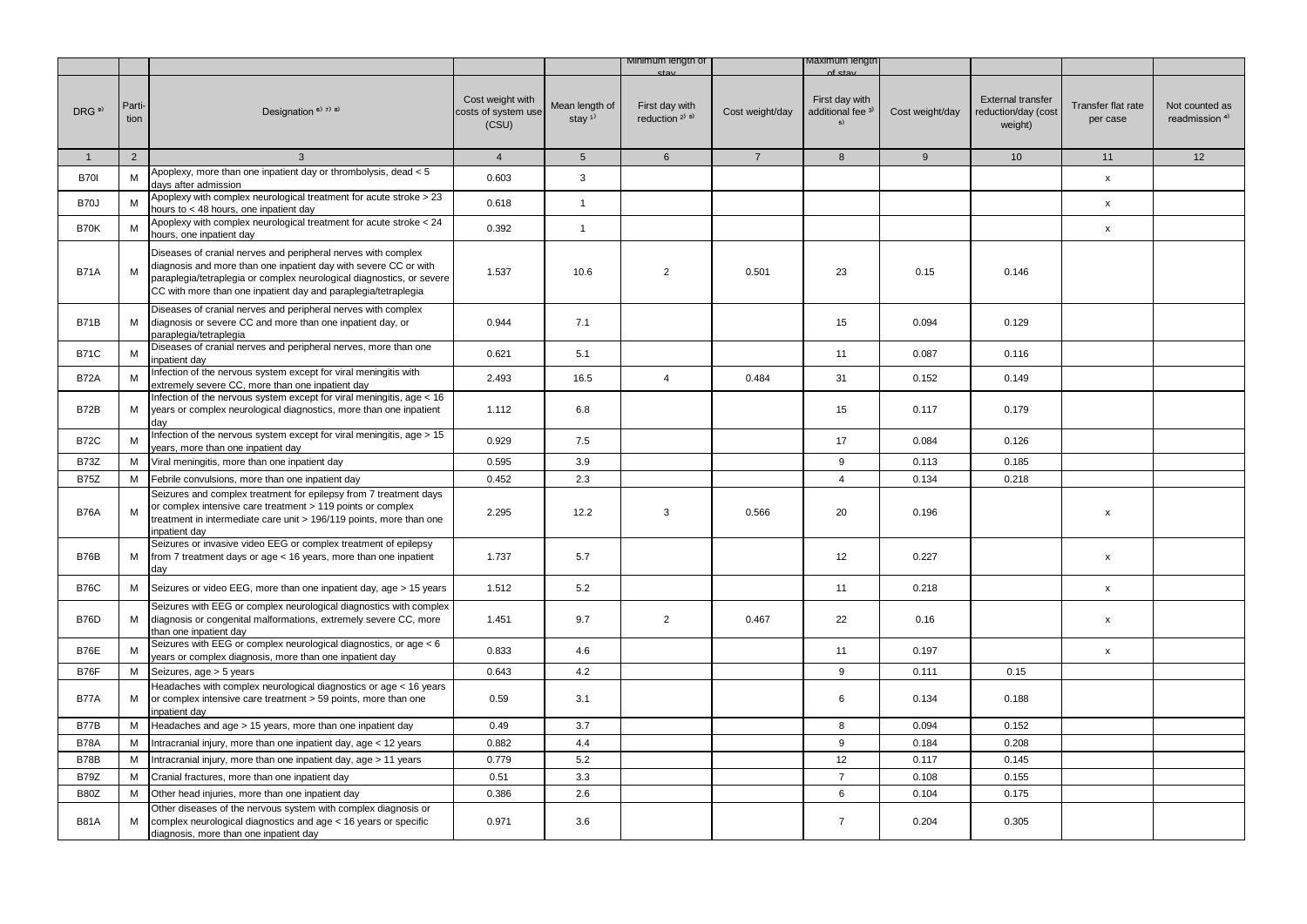|                   |                |                                                                                                                                                                                                                                                                                                                         |                                                  |                                         | Minimum length of                                       |                 | Maximum iengti                                       |                 |                                                            |                                |                                             |
|-------------------|----------------|-------------------------------------------------------------------------------------------------------------------------------------------------------------------------------------------------------------------------------------------------------------------------------------------------------------------------|--------------------------------------------------|-----------------------------------------|---------------------------------------------------------|-----------------|------------------------------------------------------|-----------------|------------------------------------------------------------|--------------------------------|---------------------------------------------|
| DRG <sup>9)</sup> | Parti-<br>tion | Designation <sup>6)</sup> 7) 8)                                                                                                                                                                                                                                                                                         | Cost weight with<br>costs of system use<br>(CSU) | Mean length of<br>stay $1$ <sup>1</sup> | First day with<br>reduction <sup>2)</sup> <sup>5)</sup> | Cost weight/day | First day with<br>additional fee <sup>3)</sup><br>5) | Cost weight/day | <b>External transfer</b><br>reduction/day (cost<br>weight) | Transfer flat rate<br>per case | Not counted as<br>readmission <sup>4)</sup> |
| $\mathbf{1}$      | 2              | $\mathbf{3}$                                                                                                                                                                                                                                                                                                            | $\overline{4}$                                   | 5 <sup>5</sup>                          | 6                                                       | $\overline{7}$  | 8                                                    | 9               | 10                                                         | 11                             | 12                                          |
| <b>B81B</b>       | M              | Other diseases of the nervous system with complex diagnosis or<br>complex neurological diagnostics, more than one inpatient day, age ><br>15 years                                                                                                                                                                      | 1.061                                            | 6.5                                     |                                                         |                 | 14                                                   | 0.117           | 0.17                                                       |                                |                                             |
| <b>B81C</b>       | M              | Other diseases of the nervous system, more than one inpatient day                                                                                                                                                                                                                                                       | 0.777                                            | 6.4                                     |                                                         |                 | 15                                                   | 0.087           | 0.123                                                      |                                |                                             |
| <b>B82Z</b>       | M              | Other diseases of peripheral nerves, more than one inpatient day                                                                                                                                                                                                                                                        | 0.555                                            | 4.2                                     |                                                         |                 | 10                                                   | 0.087           | 0.122                                                      |                                |                                             |
| <b>B84Z</b>       | М              | Vascular myelopathies, more than one inpatient day                                                                                                                                                                                                                                                                      | 1.287                                            | 8.5                                     |                                                         |                 | 17                                                   | 0.098           | 0.154                                                      |                                |                                             |
| <b>B85A</b>       | М              | Degenerative diseases of the nervous system with extremely severe<br>CC or complicating diagnoses or complex neurological diagnostics,<br>or cerebral palsies or age < 16 years, more than one inpatient day                                                                                                            | 1.071                                            | 7.4                                     |                                                         |                 | 18                                                   | 0.15            | 0.148                                                      |                                |                                             |
| <b>B85B</b>       | M              | Degenerative diseases of the nervous system, more than one<br>inpatient day, age > 15 years                                                                                                                                                                                                                             | 0.817                                            | 6.6                                     |                                                         |                 | 15                                                   | 0.104           | 0.131                                                      |                                |                                             |
| <b>B86Z</b>       | M              | Diseases and disorders of the nervous system, one inpatient day                                                                                                                                                                                                                                                         | 0.27                                             | $\mathbf{1}$                            |                                                         |                 |                                                      |                 |                                                            | $\mathsf{x}$                   |                                             |
| <b>B87A</b>       | м              | Diseases and disorders of the nervous system, complex intensive<br>care treatment/complex treatment in intermediate care unit ><br>196/184 points                                                                                                                                                                       | 2.48                                             | 10.9                                    | $\overline{2}$                                          | 0.801           | 23                                                   | 0.235           |                                                            | x                              | X                                           |
| <b>B87B</b>       | M              | Diseases and disorders of the nervous system, complex intensive<br>care treatment/complex treatment in intermediate care unit > 119 to<br>184 points                                                                                                                                                                    | 1.58                                             | 7.6                                     | $\mathbf{1}$                                            | 0.771           | 17                                                   | 0.211           | 0.207                                                      |                                | $\mathsf{x}$                                |
| <b>B90A</b>       | $\circ$        | Complex treatment in intermediate care unit > 1176/1104 points or<br>early neurological rehabilitation from 21 treatment days or complex<br>OR procedure                                                                                                                                                                | 6.368                                            | 20.4                                    | 5                                                       | 0.9             | 37                                                   | 0.213           |                                                            | x                              | $\pmb{\mathsf{x}}$                          |
| B90B              | $\circ$        | Complex treatment in intermediate care unit > 392/552 points or early<br>rehabilitation from 7 treatment days or specific complex intensive<br>care treatment with complex treatment in intermediate care unit<br>points or artificial respiration > 95 hours with complex intensive care<br>treatment > 196/360 points | 3.401                                            | 14.7                                    | 3                                                       | 0.837           | 26                                                   | 0.196           |                                                            | $\mathbf x$                    | x                                           |
|                   |                | MDC 02: Diseases and disorders of the eye                                                                                                                                                                                                                                                                               |                                                  |                                         |                                                         |                 |                                                      |                 |                                                            |                                |                                             |
| CO1Z              | $\Omega$       | nterventions for penetrating eye injuries and suturing of the amniotic<br>membrane                                                                                                                                                                                                                                      | 0.987                                            | $\overline{4}$                          | $\mathbf{1}$                                            | 0.317           | 9                                                    | 0.121           | 0.144                                                      |                                |                                             |
| C02A              | $\circ$        | Enucleation and interventions on the orbital cavity or radiotherapy for<br>malignant neoplasm or extremely severe CC                                                                                                                                                                                                    | 1.629                                            | 5.1                                     | $\mathbf{1}$                                            | 0.515           | 12                                                   | 0.216           | 0.19                                                       |                                | $\mathbf{x}$                                |
| CO2B              | $\circ$        | Enucleation and interventions on the orbital cavity                                                                                                                                                                                                                                                                     | 1.113                                            | 3.8                                     | $\overline{1}$                                          | 0.355           | 8                                                    | 0.25            | 0.213                                                      |                                |                                             |
| C03A              | $\circ$        | nterventions on the retina with pars plana vitrectomy and other<br>complex procedure with intervention on the lens                                                                                                                                                                                                      | 0.697                                            | 2.1                                     | $\mathbf{1}$                                            | 0.077           | 3                                                    | 0.148           | 0.077                                                      |                                |                                             |
| C03B              | $\circ$        | Interventions on the retina with pars plana vitrectomy and other<br>complex procedure                                                                                                                                                                                                                                   | 0.582                                            | 2.1                                     | $\mathbf{1}$                                            | 0.187           | 3                                                    | 0.131           | 0.187                                                      |                                |                                             |
| C04Z              | $\circ$        | Cornea transplantation                                                                                                                                                                                                                                                                                                  | 1.222                                            | 3.4                                     | $\mathbf{1}$                                            | 0.481           | $\overline{7}$                                       | 0.165           | 0.288                                                      |                                |                                             |
| C06A              | O              | Specific complex interventions for glaucoma                                                                                                                                                                                                                                                                             | 0.763                                            | 2.6                                     | $\overline{1}$                                          | 0.255           | $\overline{4}$                                       | 0.128           | 0.255                                                      |                                |                                             |
| C06B              | $\circ$        | Complex interventions for glaucoma                                                                                                                                                                                                                                                                                      | 0.603                                            | 2.4                                     | $\mathbf{1}$                                            | 0.27            | $\overline{4}$                                       | 0.129           | 0.27                                                       |                                |                                             |
| C06C              | O              | Interventions for glaucoma                                                                                                                                                                                                                                                                                              | 0.516                                            | 2.3                                     | $\mathbf{1}$                                            | 0.135           | $\overline{4}$                                       | 0.115           | 0.135                                                      |                                |                                             |
| C08A              | $\circ$        | Bilateral intervention or congenital malformation of the lens                                                                                                                                                                                                                                                           | 0.804                                            | $\overline{2}$                          | $\mathbf{1}$                                            | 0.257           | $\mathbf{3}$                                         | 0.189           | 0.257                                                      |                                |                                             |
| CO8B              | O              | Intervention on the lens                                                                                                                                                                                                                                                                                                | 0.615                                            | $\overline{2}$                          | $\mathbf{1}$                                            | 0.225           | 3                                                    | 0.148           | 0.225                                                      |                                |                                             |
| C10A              | O              | Interventions on the eye muscles, age < 12 years                                                                                                                                                                                                                                                                        | 0.52                                             | 2                                       | $\mathbf{1}$                                            | 0.126           | 3                                                    | 0.088           | 0.126                                                      |                                |                                             |
| C <sub>10</sub> B | $\circ$        | Interventions on the eye muscles, age > 11 years                                                                                                                                                                                                                                                                        | 0.469                                            | $\overline{2}$                          | $\mathbf{1}$                                            | 0.13            | 3                                                    | 0.091           | 0.13                                                       |                                |                                             |
| C12Z              | $\circ$        | Other reconstructions of the eyelids                                                                                                                                                                                                                                                                                    | 0.921                                            | 3.2                                     | $\mathbf{1}$                                            | 0.286           | $\overline{7}$                                       | 0.133           | 0.172                                                      |                                |                                             |
| C13A              | $\Omega$       | Bilateral interventions on the lachrymal glands and lachrymal ducts or<br>reconstruction of the nose                                                                                                                                                                                                                    | 0.813                                            | 2.3                                     | $\mathbf{1}$                                            | 0.224           | $\overline{4}$                                       | 0.138           | 0.224                                                      |                                |                                             |
| C <sub>13</sub> B | $\circ$        | Interventions on the lachrymal gland lachrymal ducts                                                                                                                                                                                                                                                                    | 0.682                                            | 2.3                                     | $\mathbf{1}$                                            | 0.244           | $\overline{4}$                                       | 0.139           | 0.244                                                      |                                |                                             |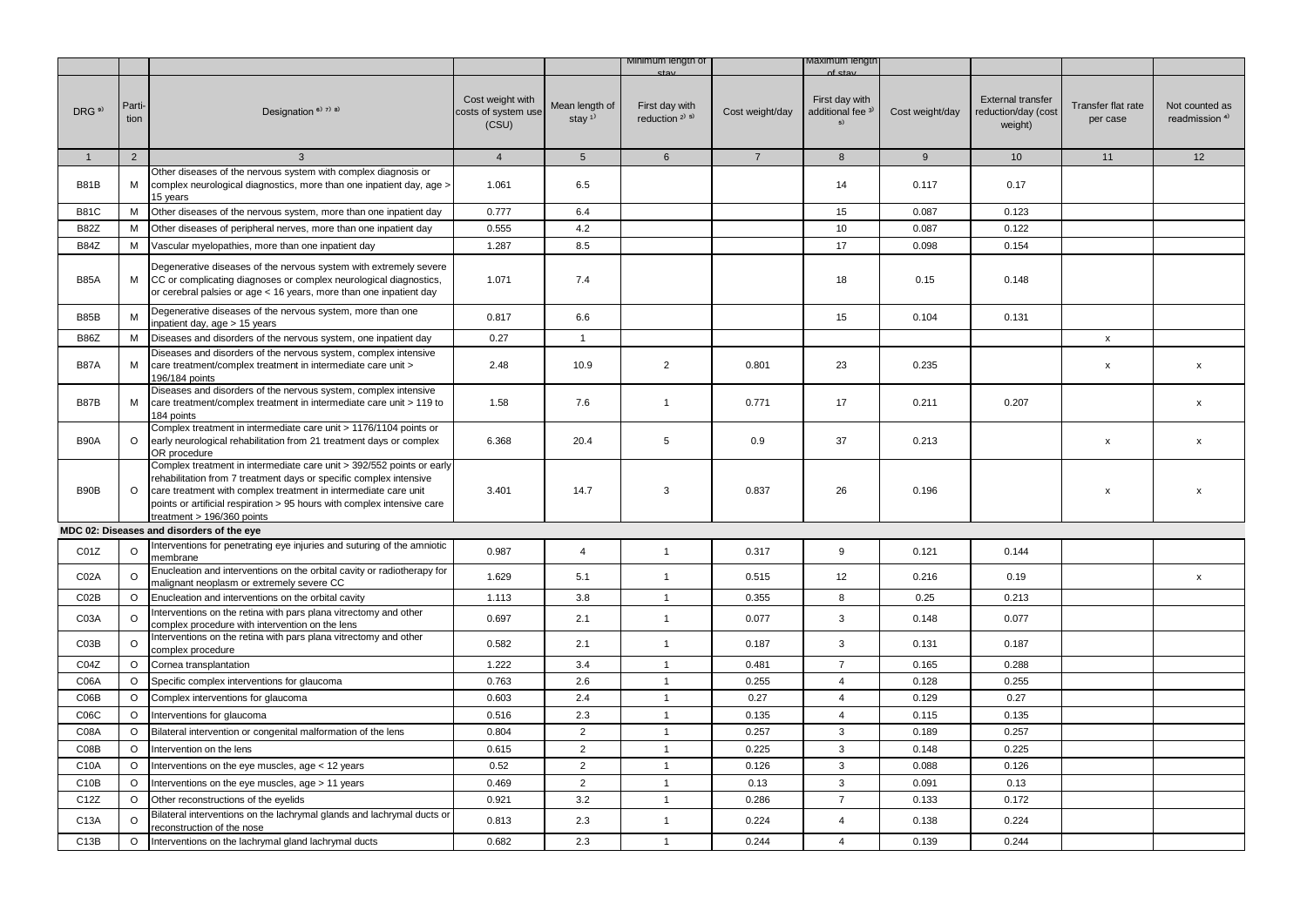|                   |                |                                                                                                                                                                                                                                                                                                                      |                                                  |                                         | Minimum length of                                       |                 | viaximum iengti                                      |                 |                                                            |                                |                                             |
|-------------------|----------------|----------------------------------------------------------------------------------------------------------------------------------------------------------------------------------------------------------------------------------------------------------------------------------------------------------------------|--------------------------------------------------|-----------------------------------------|---------------------------------------------------------|-----------------|------------------------------------------------------|-----------------|------------------------------------------------------------|--------------------------------|---------------------------------------------|
| DRG <sup>9)</sup> | Parti-<br>tion | Designation <sup>6)</sup> 7) 8)                                                                                                                                                                                                                                                                                      | Cost weight with<br>costs of system use<br>(CSU) | Mean length of<br>stay $1$ <sup>1</sup> | First day with<br>reduction <sup>2)</sup> <sup>5)</sup> | Cost weight/day | First day with<br>additional fee <sup>3)</sup><br>5) | Cost weight/day | <b>External transfer</b><br>reduction/day (cost<br>weight) | Transfer flat rate<br>per case | Not counted as<br>readmission <sup>4)</sup> |
| $\mathbf{1}$      | 2              | $\mathbf{3}$                                                                                                                                                                                                                                                                                                         | $\overline{4}$                                   | $5\overline{)}$                         | $6\phantom{1}$                                          | $\overline{7}$  | 8                                                    | 9               | 10 <sup>1</sup>                                            | 11                             | 12                                          |
| C14Z              | $\circ$        | Other interventions on the eye                                                                                                                                                                                                                                                                                       | 0.773                                            | 4.7                                     | $\mathbf{1}$                                            | 0.219           | 10                                                   | 0.113           | 0.099                                                      |                                |                                             |
| C15A              | $\circ$        | nterventions over more than one session or bilateral interventions on<br>the retina                                                                                                                                                                                                                                  | 1.151                                            | 4.3                                     | $\mathbf{1}$                                            | 0.36            | 10                                                   | 0.19            | 0.164                                                      |                                |                                             |
| C15B              | $\circ$        | Other interventions on the retina                                                                                                                                                                                                                                                                                    | 0.664                                            | 2.3                                     | $\mathbf{1}$                                            | 0.175           | $\overline{4}$                                       | 0.141           | 0.175                                                      |                                |                                             |
| C20Z              | $\circ$        | Other interventions on the cornea, sclera and conjunctiva,<br>interventions on the eyelid or various interventions on the lens                                                                                                                                                                                       | 0.736                                            | 2.5                                     | $\mathbf{1}$                                            | 0.2             | 5                                                    | 0.148           | 0.2                                                        |                                |                                             |
| C60A              | М              | Acute and severe eye infections with complicating diagnosis or with<br>severe CC, more than one inpatient day                                                                                                                                                                                                        | 1.1                                              | 9.5                                     | $\overline{2}$                                          | 0.36            | 20                                                   | 0.116           | 0.116                                                      |                                |                                             |
| C60B              | M              | Acute and severe eye infections, more than one inpatient day                                                                                                                                                                                                                                                         | 0.629                                            | 5.4                                     |                                                         |                 | 12                                                   | 0.089           | 0.122                                                      |                                |                                             |
| C61A              | M              | Neuro-ophthalmological and vascular diseases of the eye with<br>complicating diagnosis or with severe CC or complex neurological<br>diagnostics or complex neurological treatment for at least 24 hours,<br>more than one inpatient day                                                                              | 0.767                                            | 4.7                                     |                                                         |                 | 11                                                   | 0.167           | 0.182                                                      |                                |                                             |
| C61B              | M              | Neuro-ophthalmological and vascular diseases of the eye, more than<br>one inpatient day                                                                                                                                                                                                                              | 0.611                                            | 3.8                                     |                                                         |                 | 8                                                    | 0.114           | 0.195                                                      |                                |                                             |
| C62Z              | М              | Hyphaema and conservatively treated eye injuries, more than one<br>inpatient day                                                                                                                                                                                                                                     | 0.52                                             | 3.3                                     |                                                         |                 | $\overline{7}$                                       | 0.107           | 0.16                                                       |                                |                                             |
| C63A              | М              | Malignant neoplasms of the retina and age < 16 years                                                                                                                                                                                                                                                                 | 0.846                                            | 1.2                                     |                                                         |                 | 3                                                    | 0.334           |                                                            | $\mathsf{x}$                   | $\mathsf{x}$                                |
| C63B              | M              | Diabetic or specific diseases of the eye, more than one inpatient day                                                                                                                                                                                                                                                | 0.639                                            | 4.5                                     |                                                         |                 | 10                                                   | 0.101           | 0.155                                                      |                                |                                             |
| C63C              | M              | Malignant neoplasms or other diseases of the eye, more than one<br>npatient dav                                                                                                                                                                                                                                      | 0.518                                            | 3.6                                     |                                                         |                 | 8                                                    | 0.104           | 0.163                                                      |                                | $\mathsf{x}$                                |
| C64Z              | М              | Glaucoma, cataract and diseases of the eyelid, more than one<br>inpatient day                                                                                                                                                                                                                                        | 0.525                                            | 2.5                                     |                                                         |                 | $\overline{4}$                                       | 0.149           | 0.255                                                      |                                |                                             |
| C86Z              | M              | Diseases and disorders of the eye, one inpatient day                                                                                                                                                                                                                                                                 | 0.265                                            | $\mathbf{1}$                            |                                                         |                 |                                                      |                 |                                                            | $\mathsf{x}$                   |                                             |
|                   |                | MDC 03: Diseases and disorders of the ear, nose, mouth and throat                                                                                                                                                                                                                                                    |                                                  |                                         |                                                         |                 |                                                      |                 |                                                            |                                |                                             |
| D <sub>0</sub> 1A | $\circ$        | Cochlea implantation, bilateral                                                                                                                                                                                                                                                                                      | 5.138                                            | 2.2                                     | $\mathbf{1}$                                            | 0.691           | 3                                                    | 0.484           | 0.691                                                      |                                |                                             |
| D <sub>0</sub> 1B | $\circ$        | Cochlea implantation or implantation of a mandibular joint<br>endoprosthesis                                                                                                                                                                                                                                         | 3.068                                            | 2.3                                     | $\overline{1}$                                          | 0.425           | $\overline{4}$                                       | 0.265           | 0.425                                                      |                                |                                             |
| D <sub>02</sub> A | $\circ$        | Complex resections with reconstructions of the head and throat and<br>combination intervention with extremely difficult CC or complicating<br>procedure or complex OR procedure over more than one session,<br>with complex intensive care treatment/complex treatment in<br>intermediate care unit > 196/184 points | 8.245                                            | 23.5                                    | 6                                                       | 0.896           | 40                                                   | 0.265           | 0.271                                                      |                                |                                             |
| D02B              | $\circ$        | Complex resections with reconstructions of the head and throat and<br>combination intervention with extremely difficult CC or complicating<br>procedure or complex OR procedure over more than one session                                                                                                           | 6.023                                            | 18.9                                    | 5                                                       | 0.736           | 36                                                   | 0.17            | 0.243                                                      |                                |                                             |
| D03A              | $\circ$        | Surgical correction of a cleft lip/jaw/palate with rhinoplasty                                                                                                                                                                                                                                                       | 1.652                                            | 4.4                                     | $\mathbf{1}$                                            | 0.456           | $\overline{7}$                                       | 0.214           | 0.208                                                      |                                |                                             |
| D03B              | $\circ$        | Surgical correction of a cleft lip/jaw/palate, age < 2 years                                                                                                                                                                                                                                                         | 1.488                                            | 4.2                                     | $\mathbf{1}$                                            | 0.422           | $\overline{7}$                                       | 0.203           | 0.192                                                      |                                |                                             |
| D03C              | $\circ$        | Surgical correction of a cleft lip/jaw/palate, age > 1 year                                                                                                                                                                                                                                                          | 1.18                                             | 3.6                                     | $\mathbf{1}$                                            | 0.371           | 6                                                    | 0.145           | 0.222                                                      |                                |                                             |
| D04Z              | $\circ$        | Bimaxillary osteotomy and complex interventions on the jaw                                                                                                                                                                                                                                                           | 1.695                                            | 3.3                                     | $\mathbf{1}$                                            | 0.56            | 6                                                    | 0.26            | 0.336                                                      |                                |                                             |
| D <sub>05</sub> A | $\circ$        | Complex parotidectomy                                                                                                                                                                                                                                                                                                | 1.042                                            | 3.2                                     | $\mathbf{1}$                                            | 0.287           | 6                                                    | 0.142           | 0.172                                                      |                                |                                             |
| D05B              | $\circ$        | Complex interventions on the salivary glands except for complex<br>parotidectomies                                                                                                                                                                                                                                   | 0.947                                            | 2.7                                     | $\mathbf{1}$                                            | 0.235           | 5                                                    | 0.133           | 0.235                                                      |                                |                                             |
| D <sub>06</sub> A | $\circ$        | Challenging interventions on the paranasal sinus, mastoid, middle<br>ear and other interventions on the salivary gland, with complex<br>tympanoplasty or age < 6 years                                                                                                                                               | 0.838                                            | 2.4                                     | $\mathbf{1}$                                            | 0.068           | $\overline{4}$                                       | 0.124           | 0.068                                                      |                                |                                             |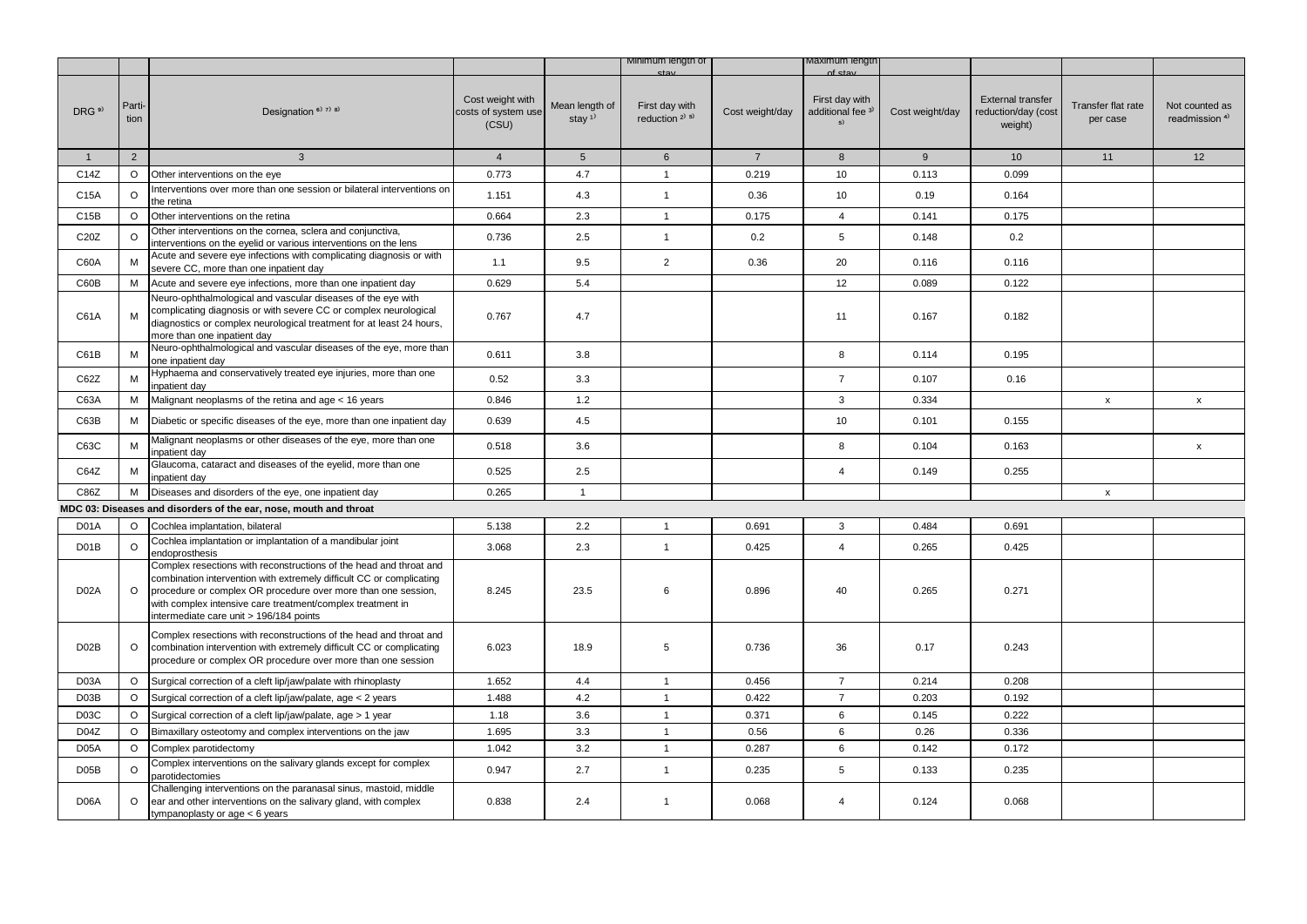|                   |                |                                                                                                                                                                                                                                                                                     |                                                  |                                         | Minimum length of                        |                 | viaximum iengtr                                      |                 |                                                            |                                |                                             |
|-------------------|----------------|-------------------------------------------------------------------------------------------------------------------------------------------------------------------------------------------------------------------------------------------------------------------------------------|--------------------------------------------------|-----------------------------------------|------------------------------------------|-----------------|------------------------------------------------------|-----------------|------------------------------------------------------------|--------------------------------|---------------------------------------------|
| DRG <sup>9)</sup> | Parti-<br>tion | Designation <sup>6)</sup> <sup>7)</sup> <sup>8)</sup>                                                                                                                                                                                                                               | Cost weight with<br>costs of system use<br>(CSU) | Mean length of<br>stay $1$ <sup>1</sup> | First day with<br>reduction $2^{(3)}$ 5) | Cost weight/day | First day with<br>additional fee <sup>3)</sup><br>5) | Cost weight/day | <b>External transfer</b><br>reduction/day (cost<br>weight) | Transfer flat rate<br>per case | Not counted as<br>readmission <sup>4)</sup> |
| $\mathbf{1}$      | 2              | $\mathbf{3}$                                                                                                                                                                                                                                                                        | $\overline{4}$                                   | 5 <sup>5</sup>                          | $6\overline{6}$                          | $\overline{7}$  | 8                                                    | 9               | 10 <sup>1</sup>                                            | 11                             | 12                                          |
| D06B              | $\circ$        | Challenging interventions on the paranasal sinus, mastoid, middle<br>ear and other interventions on the salivary gland, $age > 5$ and < 16<br>years, or complex intervention on the mastoid or paranasal sinus or<br>with complex diagnosis, age > 15 years                         | 0.741                                            | 2.4                                     | $\mathbf{1}$                             | 0.094           | $\overline{4}$                                       | 0.141           | 0.094                                                      |                                |                                             |
| D <sub>06</sub> C | $\circ$        | Challenging interventions on the paranasal sinus, mastoid, middle<br>ear and other interventions on the salivary gland, age > 15 years                                                                                                                                              | 0.638                                            | 2.2                                     | $\mathbf{1}$                             | 0.135           | $\overline{4}$                                       | 0.125           | 0.135                                                      |                                |                                             |
| D <sub>0</sub> 8Z | $\circ$        | Interventions on the oral cavity and mouth for malignant neoplasm                                                                                                                                                                                                                   | 0.767                                            | 2.9                                     | $\mathbf{1}$                             | 0.24            | 6                                                    | 0.127           | 0.24                                                       |                                |                                             |
| D09Z              | $\circ$        | Tonsillectomy for malignant neoplasm or various interventions on the<br>ear, nose, mouth and throat with extremely severe CC                                                                                                                                                        | 0.965                                            | 4.7                                     | $\mathbf{1}$                             | 0.335           | 12                                                   | 0.193           | 0.152                                                      |                                | $\mathsf{x}$                                |
| <b>D12A</b>       | $\circ$        | Other challenging interventions on the ear, nose, mouth and throat                                                                                                                                                                                                                  | 1.43                                             | 4.2                                     | $\mathbf{1}$                             | 0.434           | 9                                                    | 0.217           | 0.197                                                      |                                |                                             |
| D12B              | O              | Other interventions on the ear, nose, mouth and throat                                                                                                                                                                                                                              | 0.716                                            | 2.8                                     | $\mathbf{1}$                             | 0.206           | 6                                                    | 0.12            | 0.206                                                      |                                |                                             |
| D <sub>13</sub> A | $\circ$        | Haemostasis after tonsillectomy or adenectomy or tonsillectomy for<br>abscess, except for malignant neoplasm, age < 16 years                                                                                                                                                        | 0.602                                            | 2.6                                     | $\mathbf{1}$                             | 0.201           | 5                                                    | 0.114           | 0.201                                                      |                                |                                             |
| D <sub>13</sub> B | $\circ$        | Tonsillectomy or adenectomy except for malignant neoplasm, age ><br>15 years                                                                                                                                                                                                        | 0.471                                            | 2.4                                     | $\mathbf{1}$                             | 0.129           | $\overline{4}$                                       | 0.103           | 0.129                                                      |                                |                                             |
| <b>D15A</b>       | $\circ$        | Tracheostomy or radiation and multidrug-resistant pathogens, with<br>extremely severe CC or complex treatment in intermediate care unit<br>> 196/184 points and complex OR procedure                                                                                                | 3.753                                            | 16.7                                    | $\overline{4}$                           | 0.637           | 32                                                   | 0.196           | 0.197                                                      |                                | $\mathsf{x}$                                |
| D <sub>15</sub> B | $\circ$        | Tracheostomy or radiation with multidrug-resistant pathogens or<br>complex treatment in intermediate care unit > 196/184 points                                                                                                                                                     | 2.592                                            | 11.6                                    | $\overline{2}$                           | 0.679           | 23                                                   | 0.19            | 0.18                                                       |                                | X                                           |
| D <sub>16</sub> Z | $\circ$        | Material removal from the jaw and face                                                                                                                                                                                                                                              | 0.836                                            | 2.5                                     | $\mathbf{1}$                             | 0.315           | 5                                                    | 0.133           | 0.315                                                      |                                |                                             |
| D <sub>17</sub> Z | $\circ$        | Plastic reconstruction of the pinna                                                                                                                                                                                                                                                 | 1.011                                            | $\mathbf{3}$                            | $\mathbf{1}$                             | 0.26            | 6                                                    | 0.132           | 0.156                                                      |                                |                                             |
| D20Z              | $\circ$        | Radiotherapy for diseases and disorders of the ear, nose, mouth and<br>throat                                                                                                                                                                                                       | 0.774                                            | 4.2                                     | $\mathbf{1}$                             | 0.36            | 9                                                    | 0.133           | 0.164                                                      |                                | X                                           |
| D <sub>22</sub> Z | $\circ$        | Interventions on the oral cavity and mouth except for malignant<br>neoplasm                                                                                                                                                                                                         | 0.582                                            | 2.5                                     | $\mathbf{1}$                             | 0.149           | 5                                                    | 0.109           | 0.149                                                      |                                |                                             |
| D23Z              | O              | Implantation of a hearing aid                                                                                                                                                                                                                                                       | 1.599                                            | 2.3                                     | $\overline{1}$                           | 0.198           | $\overline{4}$                                       | 0.122           | 0.198                                                      |                                |                                             |
| D <sub>24</sub> A | $\circ$        | Complex dermatoplasties and major interventions on the head and<br>throat with complex intervention, or radical laryngectomy with<br>combination intervention or extremely severe CC                                                                                                | 5.562                                            | 17.9                                    | $\overline{4}$                           | 0.814           | 33                                                   | 0.227           | 0.237                                                      |                                |                                             |
| <b>D24B</b>       | $\circ$        | Complex dermatoplasties and major interventions on the head and<br>throat with combination intervention or extremely severe CC                                                                                                                                                      | 2.577                                            | 10                                      | $\overline{2}$                           | 0.582           | 19                                                   | 0.179           | 0.17                                                       |                                |                                             |
| D24C              | $\circ$        | Complex dermatoplasties and major interventions on the head and<br>throat                                                                                                                                                                                                           | 1.679                                            | 5.7                                     | $\mathbf{1}$                             | 0.495           | 12                                                   | 0.13            | 0.182                                                      |                                |                                             |
| <b>D25A</b>       | $\circ$        | Moderately complex interventions on the head and throat and<br>extremely severe CC or radiotherapy with surgical intervention, or<br>specific intervention                                                                                                                          | 1.655                                            | 7.3                                     | $\mathbf{1}$                             | 0.65            | 16                                                   | 0.187           | 0.174                                                      |                                | $\mathsf{x}$                                |
| D <sub>25</sub> B | $\circ$        | Moderately complex interventions on the head and throat                                                                                                                                                                                                                             | 1.027                                            | 3.6                                     | $\mathbf{1}$                             | 0.363           | 8                                                    | 0.129           | 0.218                                                      |                                | $\mathsf{x}$                                |
| D28Z              | $\circ$        | Maxillary osteotomy and complex interventions on the head and<br>throat or other interventions on the head and throat for malignant<br>neoplasm                                                                                                                                     | 1.198                                            | 3.2                                     | $\mathbf{1}$                             | 0.452           | 6                                                    | 0.27            | 0.271                                                      |                                | X                                           |
| D29Z              | $\circ$        | Surgery on the jaw and other interventions on the head and throat<br>except for malignant neoplasm                                                                                                                                                                                  | 0.914                                            | 3.2                                     | $\mathbf{1}$                             | 0.299           | 6                                                    | 0.192           | 0.179                                                      |                                |                                             |
| D <sub>30</sub> A | $\Omega$       | Various interventions on the ear, nose, mouth and throat with<br>extremely severe CC, with challenging intervention or intervention on<br>the oral cavity and mouth except for malignant neoplasm without<br>graft involving the floor of the mouth or vestibule with age < 3 years | 0.681                                            | 2.2                                     | $\mathbf{1}$                             | 0.126           | $\overline{4}$                                       | 0.119           | 0.126                                                      |                                |                                             |
| D <sub>30</sub> B | $\circ$        | Various interventions on the ear, nose, mouth and throat with specific<br>procedure or age < 16 years                                                                                                                                                                               | 0.597                                            | 2.3                                     | $\mathbf{1}$                             | 0.078           | $\overline{4}$                                       | 0.111           | 0.078                                                      |                                |                                             |
| D <sub>30</sub> C | $\circ$        | Various interventions on the ear, nose, mouth and throat, age > 15<br>vears                                                                                                                                                                                                         | 0.555                                            | 2.3                                     | $\mathbf{1}$                             | 0.175           | $\overline{4}$                                       | 0.113           | 0.175                                                      |                                |                                             |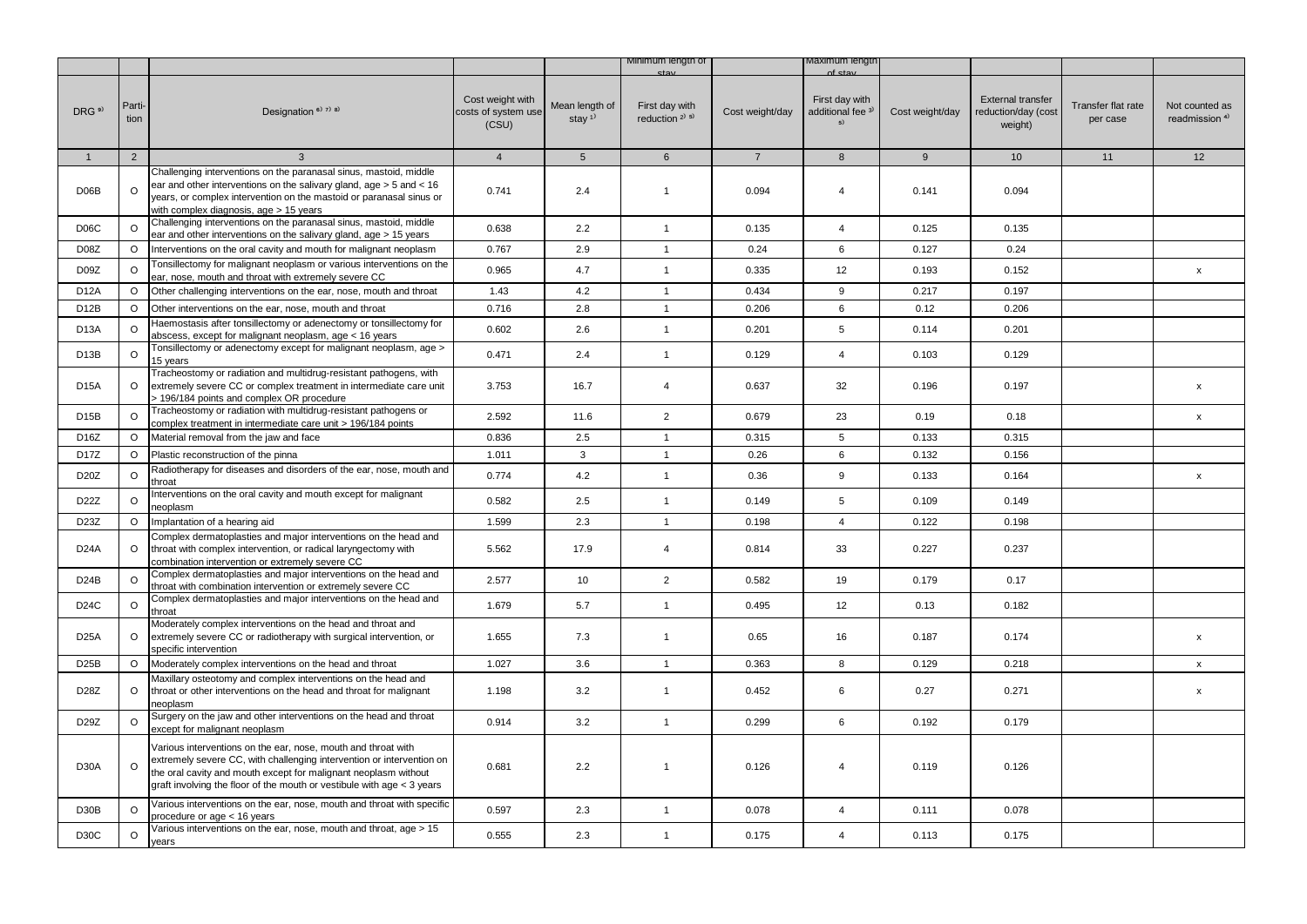|                   |                |                                                                                                                                                                                          |                                                  |                                         | Minimum lengtn of                     |                 | naxımum iengti                                       |                 |                                                            |                                |                                             |
|-------------------|----------------|------------------------------------------------------------------------------------------------------------------------------------------------------------------------------------------|--------------------------------------------------|-----------------------------------------|---------------------------------------|-----------------|------------------------------------------------------|-----------------|------------------------------------------------------------|--------------------------------|---------------------------------------------|
| DRG <sup>9)</sup> | Parti-<br>tion | Designation <sup>6)</sup> 7) 8)                                                                                                                                                          | Cost weight with<br>costs of system use<br>(CSU) | Mean length of<br>stay $1$ <sup>1</sup> | First day with<br>reduction $2^{1.5}$ | Cost weight/day | First day with<br>additional fee <sup>3)</sup><br>5) | Cost weight/day | <b>External transfer</b><br>reduction/day (cost<br>weight) | Transfer flat rate<br>per case | Not counted as<br>readmission <sup>4)</sup> |
| $\mathbf{1}$      | $\overline{2}$ | $\mathbf{3}$                                                                                                                                                                             | $\overline{4}$                                   | 5 <sup>5</sup>                          | $6\overline{6}$                       | $7^{\circ}$     | 8                                                    | 9               | 10                                                         | 11                             | 12                                          |
| D35Z              | $\circ$        | Interventions on the nose and paranasal sinuses for malignant<br>neoplasm                                                                                                                | 0.887                                            | 2.7                                     | $\mathbf{1}$                          | 0.263           | 5                                                    | 0.137           | 0.263                                                      |                                | $\pmb{\mathsf{x}}$                          |
| D37A              | $\circ$        | Diseases and disorders of the ear, nose, mouth and throat, complex<br>intensive care treatment > 196/184 points and complex OR<br>procedure                                              | 6.029                                            | 18.3                                    | 5                                     | 0.755           | 32                                                   | 0.277           | 0.249                                                      |                                | x                                           |
| D37B              | O              | Diseases and disorders of the ear, nose, mouth and throat, complex<br>intensive care treatment > 196/184 points                                                                          | 2.695                                            | 9.7                                     | $\overline{2}$                        | 0.807           | 21                                                   | 0.191           | 0.26                                                       |                                | $\pmb{\mathsf{x}}$                          |
| D <sub>38</sub> A | O              | Very complex interventions on the nose                                                                                                                                                   | 0.797                                            | 2.1                                     | $\mathbf{1}$                          | 0.151           | 3                                                    | 0.149           | 0.151                                                      |                                |                                             |
| D38B              | $\circ$        | Complex interventions on the nose                                                                                                                                                        | 0.598                                            | 2.1                                     | $\mathbf{1}$                          | 0.121           | 3                                                    | 0.123           | 0.121                                                      |                                |                                             |
| D39Z              | $\circ$        | Other interventions on the nose                                                                                                                                                          | 0.491                                            | 2.3                                     | $\mathbf{1}$                          | 0.086           | $\overline{4}$                                       | 0.107           | 0.086                                                      |                                |                                             |
| D40Z              | A              | Dental extraction and restoration                                                                                                                                                        | 0.696                                            | 3.4                                     | $\mathbf{1}$                          | 0.248           | 8                                                    | 0.115           | 0.149                                                      |                                |                                             |
| D60A              | M              | Malignant neoplasms of the ear, nose, mouth and throat, more than<br>one inpatient day with extremely severe CC                                                                          | 1.452                                            | 10.1                                    | $\overline{2}$                        | 0.461           | 22                                                   | 0.148           | 0.134                                                      |                                | $\pmb{\mathsf{x}}$                          |
| D60B              | м              | Malignant neoplasms of the ear, nose, mouth and throat                                                                                                                                   | 0.642                                            | 3.8                                     | $\mathbf{1}$                          | 0.268           | 10                                                   | 0.108           | 0.161                                                      |                                | $\pmb{\mathsf{x}}$                          |
| D61A              | M              | Balance problems (dizziness) with complex neurological diagnostics<br>or extremely severe CC with more than one inpatient day                                                            | 0.796                                            | 5.3                                     | $\mathbf{1}$                          | 0.375           | 12                                                   | 0.105           | 0.138                                                      |                                |                                             |
| D61B              | м              | Balance problems (dizziness), more than one inpatient day                                                                                                                                | 0.478                                            | 3.8                                     |                                       |                 | 8                                                    | 0.087           | 0.148                                                      |                                |                                             |
| <b>D62A</b>       | M              | Epistaxis or otitis media/infections of the upper respiratory tract and<br>age > 2 years with extremely severe CC, more than one inpatient day                                           | 0.886                                            | 6.4                                     |                                       |                 | 14                                                   | 0.097           | 0.14                                                       |                                |                                             |
| D62B              | M              | Epistaxis or otitis media/infections of the upper respiratory tract, age<br>> 2 years and age < 12 years or complicating procedure or specific<br>diagnosis, more than one inpatient day | 0.555                                            | 4.7                                     |                                       |                 | 10                                                   | 0.083           | 0.129                                                      |                                |                                             |
| D62C              | M              | Epistaxis or otitis media/infections of the upper respiratory tract and<br>age > 11 years, more than one inpatient day                                                                   | 0.415                                            | 3.3                                     |                                       |                 | $\overline{7}$                                       | 0.084           | 0.126                                                      |                                |                                             |
| D63Z              | M              | Otitis media or infections of the upper respiratory tract, age < 3<br>years, more than one inpatient day                                                                                 | 0.453                                            | 2.8                                     |                                       |                 | 6                                                    | 0.116           | 0.216                                                      |                                |                                             |
| D64Z              | М              | Laryngotracheitis and epiglottitis, more than one inpatient day                                                                                                                          | 0.444                                            | 2.8                                     |                                       |                 | 6                                                    | 0.115           | 0.211                                                      |                                |                                             |
| D65Z              | M              | Injury and deformity of the nose, more than one inpatient day                                                                                                                            | 0.547                                            | 3.6                                     |                                       |                 | 8                                                    | 0.095           | 0.149                                                      |                                |                                             |
| D66Z              | M              | Other diseases of the ear, nose, mouth and throat, more than one<br>npatient day                                                                                                         | 0.464                                            | 3.3                                     |                                       |                 | $\overline{7}$                                       | 0.094           | 0.134                                                      |                                |                                             |
| <b>D67A</b>       | M              | Diseases of the teeth and oral cavity without dental extraction and<br>restoration, following transplantation or with extremely severe CC                                                | 1.42                                             | 10.1                                    | $\overline{2}$                        | 0.454           | 21                                                   | 0.144           | 0.132                                                      |                                |                                             |
| D67B              | M              | Diseases of the teeth and oral cavity without dental extraction and<br>restoration, more than one inpatient day                                                                          | 0.494                                            | 3.4                                     |                                       |                 | $\overline{7}$                                       | 0.098           | 0.143                                                      |                                |                                             |
| D86Z              | M              | Diseases and disorders of the ear, nose, mouth and throat, one<br>npatient day                                                                                                           | 0.263                                            | $\mathbf{1}$                            |                                       |                 |                                                      |                 |                                                            | x                              |                                             |
| <b>D87Z</b>       | M              | Diseases and disorders of the ear, nose, mouth and throat, complex<br>intensive care treatment/complex treatment in intermediate care unit<br>> 119 points                               | 1.148                                            | 5.5                                     | $\overline{1}$                        | 0.537           | 12                                                   | 0.147           | 0.198                                                      |                                | X                                           |
|                   |                | MDC 04: Diseases and disorders of the respiratory system                                                                                                                                 |                                                  |                                         |                                       |                 |                                                      |                 |                                                            |                                |                                             |
| <b>E01A</b>       | $\circ$        | Revision interventions, bilateral lobectomy with extremely severe CC,<br>or radiotherapy with surgical intervention                                                                      | 4.529                                            | 15.9                                    | $\overline{4}$                        | 0.712           | 29                                                   | 0.155           | 0.234                                                      |                                | $\mathsf{x}$                                |
| E01B              | $\circ$        | Revision interventions, bilateral lobectomy, radiotherapy with artificial<br>espiration > 24 hours, ASD closure                                                                          | 2.768                                            | 10.3                                    | $\overline{2}$                        | 0.645           | 18                                                   | 0.139           | 0.188                                                      |                                | x                                           |
| E02A              | O              | Other OR procedures on the respiratory system with specific<br>procedure or age < 16 years                                                                                               | 2.04                                             | 7.1                                     | $\mathbf{1}$                          | 0.867           | 17                                                   | 0.193           |                                                            | x                              |                                             |
| E02B              | $\circ$        | Other OR procedures on the respiratory system, age > 15 years with<br>challenging intervention on the bronchus                                                                           | 1.726                                            | 7.3                                     | $\mathbf{1}$                          | 0.642           | 17                                                   | 0.135           | 0.172                                                      |                                |                                             |
| E02C              | $\circ$        | Other OR procedures on the respiratory system, age > 15 years                                                                                                                            | 1.331                                            | 6.2                                     | $\mathbf{1}$                          | 0.679           | 15                                                   | 0.121           | 0.136                                                      |                                |                                             |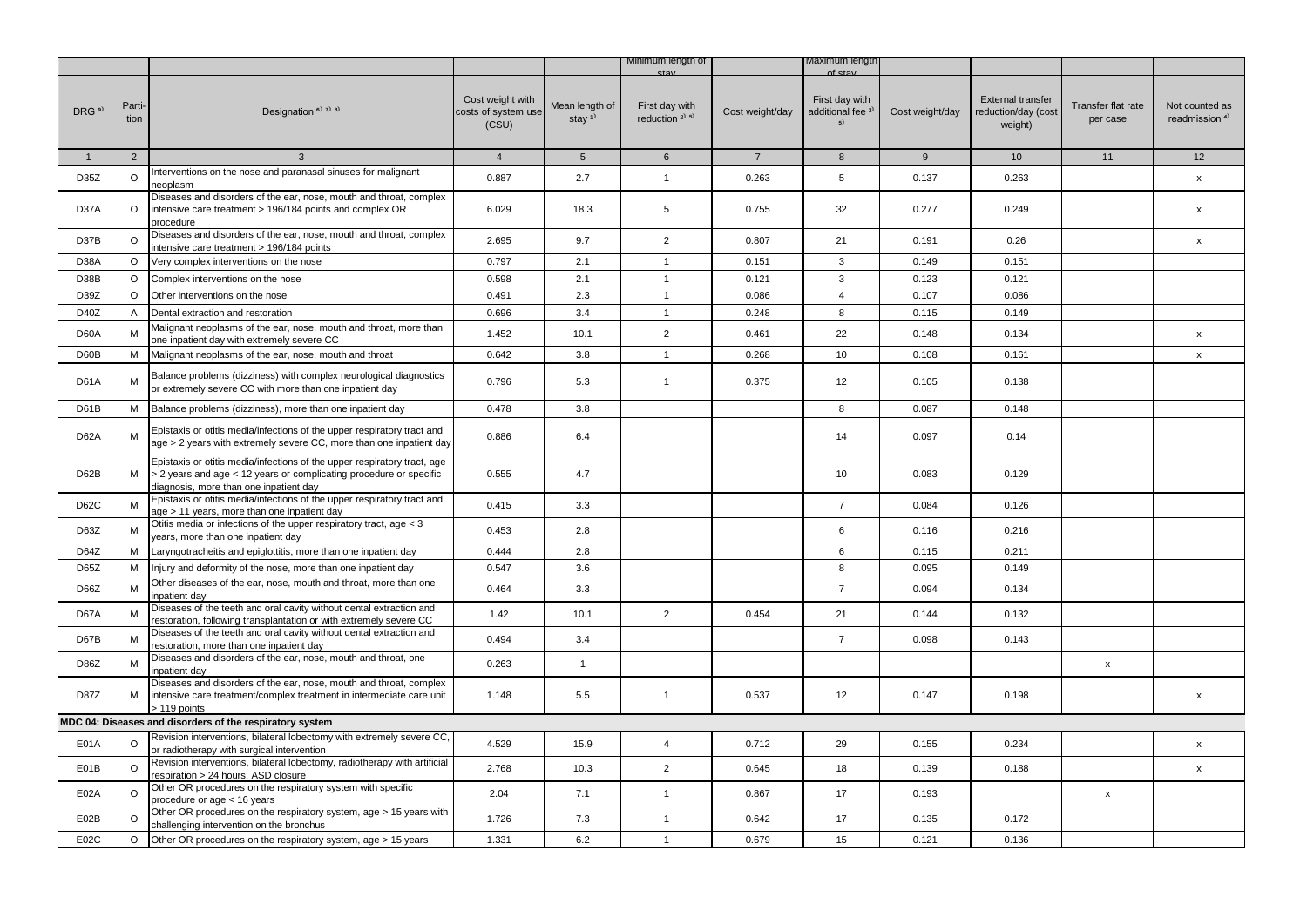|                   |                |                                                                                                                                                                                              |                                                  |                                         | Minimum length of                     |                 | /laximum lengti                                      |                 |                                                            |                                |                                             |
|-------------------|----------------|----------------------------------------------------------------------------------------------------------------------------------------------------------------------------------------------|--------------------------------------------------|-----------------------------------------|---------------------------------------|-----------------|------------------------------------------------------|-----------------|------------------------------------------------------------|--------------------------------|---------------------------------------------|
| DRG <sup>9)</sup> | Parti-<br>tion | Designation $6$ <sup>3</sup> $7$ <sup>3</sup> $8$ <sup>3</sup>                                                                                                                               | Cost weight with<br>costs of system use<br>(CSU) | Mean length of<br>stay $1$ <sup>1</sup> | First day with<br>reduction $2^{1.5}$ | Cost weight/day | First day with<br>additional fee <sup>3)</sup><br>5) | Cost weight/day | <b>External transfer</b><br>reduction/day (cost<br>weight) | Transfer flat rate<br>per case | Not counted as<br>readmission <sup>4)</sup> |
| $\mathbf{1}$      | 2              | $\mathbf{3}$                                                                                                                                                                                 | $\overline{4}$                                   | 5 <sup>5</sup>                          | $6\overline{6}$                       | $7^{\circ}$     | 8                                                    | 9               | 10 <sup>1</sup>                                            | 11                             | 12                                          |
| E03Z              | $\circ$        | Brachytherapy or therapy with open radionuclides for diseases and                                                                                                                            | 0.978                                            | 2.3                                     |                                       |                 | $\overline{4}$                                       | 0.296           | 0.489                                                      |                                | X                                           |
|                   |                | disorders of the respiratory system, more than one inpatient day                                                                                                                             |                                                  |                                         |                                       |                 |                                                      |                 |                                                            |                                |                                             |
| E05A              | $\circ$        | Other major interventions on the thorax with extremely severe CC, or<br>extracorporeal circulation                                                                                           | 3.458                                            | 14.8                                    | 3                                     | 0.676           | 28                                                   | 0.188           | 0.19                                                       |                                | X                                           |
| E05B              | $\circ$        | Other major interventions on the thorax for malignant neoplasm                                                                                                                               | 2.357                                            | 8                                       | $\mathbf{1}$                          | 0.839           | 15                                                   | 0.153           | 0.199                                                      |                                | $\pmb{\mathsf{x}}$                          |
| E05C              | $\circ$        | Other major interventions on the thorax                                                                                                                                                      | 1.974                                            | 8.8                                     | $\overline{1}$                        | 0.728           | 17                                                   | 0.12            | 0.172                                                      |                                |                                             |
| <b>E06A</b>       | $\circ$        | Other pulmonary resections, biopsy involving thoracic organs and<br>interventions on the thoracic wall with extremely severe CC or<br>surgical lung volume reduction                         | 2.77                                             | 11.7                                    | $\overline{2}$                        | 0.701           | 24                                                   | 0.189           | 0.186                                                      |                                |                                             |
| E06B              | $\circ$        | Other pulmonary resections, biopsy involving thoracic organs and<br>interventions on the thoracic wall, age < 16 years                                                                       | 1.973                                            | 7.1                                     | $\mathbf{1}$                          | 0.705           | 11                                                   | 0.202           | 0.189                                                      |                                |                                             |
| E06C              | O              | Other pulmonary resections, biopsy involving thoracic organs and                                                                                                                             | 1.797                                            | 6.2                                     | $\mathbf{1}$                          | 0.607           | 12                                                   | 0.146           | 0.188                                                      |                                |                                             |
|                   |                | interventions on the thoracic wall, age > 15 years                                                                                                                                           |                                                  |                                         |                                       |                 |                                                      |                 |                                                            |                                |                                             |
| E07Z              | $\circ$        | Interventions for sleep apnoea syndrome                                                                                                                                                      | 0.701                                            | 3                                       | $\mathbf{1}$                          | 0.202           | 5                                                    | 0.099           | 0.121                                                      |                                |                                             |
| E08A              | $\circ$        | Radiotherapy for diseases and disorders of the respiratory system,<br>more than one inpatient day with extremely severe CC or<br>complicating procedure                                      | 2.005                                            | 13.2                                    | 3                                     | 0.483           | 27                                                   | 0.154           | 0.146                                                      |                                | $\pmb{\mathsf{x}}$                          |
| E08B              | O              | Radiotherapy for diseases and disorders of the respiratory system,<br>more than one inpatient day                                                                                            | 1.059                                            | 6.6                                     |                                       |                 | 16                                                   | 0.119           | 0.171                                                      |                                | X                                           |
| E33Z              | $\circ$        | Complex OR procedures over more than one session                                                                                                                                             | 6.672                                            | 21.3                                    | 6                                     | 0.733           | 39                                                   | 0.245           | 0.243                                                      |                                |                                             |
| E36A              | $\circ$        | Diseases and disorders of the respiratory system with complex<br>intensive care treatment > 980/1104 points and artificial respiration ><br>95 hours                                         | 8.535                                            | 22.3                                    | 6                                     | 1.196           | 37                                                   | 0.275           |                                                            | x                              | $\pmb{\times}$                              |
| E36B              | $\circ$        | Diseases and disorders of the respiratory system with complex<br>ntensive care treatment > 392/552 points                                                                                    | 5.69                                             | 17.7                                    | $\overline{4}$                        | 1.095           | 33                                                   | 0.231           |                                                            | X                              | $\pmb{\mathsf{x}}$                          |
| E36C              | $\circ$        | Diseases and disorders of the respiratory system with complex<br>intensive care treatment > 196/184 points with complex OR<br>procedure                                                      | 4.294                                            | 14.8                                    | 3                                     | 0.875           | 28                                                   | 0.258           |                                                            | x                              | $\pmb{\mathsf{x}}$                          |
| E36D              | $\circ$        | Diseases and disorders of the respiratory system with complex<br>ntensive care treatment > 196/184 points                                                                                    | 2.745                                            | 12.1                                    | 3                                     | 0.662           | 24                                                   | 0.23            |                                                            | x                              | x                                           |
| E60A              | M              | Cystic fibrosis (mucoviscidosis) or other lung diseases with<br>evaluation stay before transplantation or age < 16 years                                                                     | 2.041                                            | 9.1                                     | $\overline{2}$                        | 0.664           | 19                                                   | 0.204           | 0.214                                                      |                                | X                                           |
| E60B              | M              | Cystic fibrosis (mucoviscidosis) without other lung diseases with<br>evaluation stay before transplantation or ARDS, age > 15 years,<br>more than one inpatient day                          | 1.361                                            | 9.9                                     | $\overline{2}$                        | 0.445           | 19                                                   | 0.138           | 0.144                                                      |                                | $\pmb{\mathsf{x}}$                          |
| E63A              |                | Sleep apnoea syndrome or cardiorespiratory polysomnography up to<br>M   2 inpatient days, complex neurological treatment or specific invasive<br>cardiological diagnostics or age < 16 years | 0.685                                            | 2.4                                     | $\mathbf{1}$                          | 0.428           | 4                                                    | 0.22            | 0.428                                                      |                                |                                             |
| E63B              | М              | Sleep apneoa syndrome or cardiorespiratory polysomnography up to<br>2 inpatient days, age > 15 years                                                                                         | 0.376                                            | 2.7                                     | $\mathbf{1}$                          | 0.111           | 6                                                    | 0.108           | 0.111                                                      |                                |                                             |
| E64A              | M              | Respiratory insufficiency or pulmonary embolism with specific<br>procedure or age < 16 years, more than one inpatient day                                                                    | 1.417                                            | 8.2                                     |                                       |                 | 21                                                   | 0.183           | 0.17                                                       |                                |                                             |
| E64B              | M              | Respiratory insufficiency or pulmonary embolism with extremely<br>severe CC, more than one inpatient day                                                                                     | 1.414                                            | 11.4                                    | $\overline{2}$                        | 0.451           | 23                                                   | 0.13            | 0.12                                                       |                                |                                             |
| E64C              | M              | Respiratory insufficiency or pulmonary embolism, more than one<br>npatient day                                                                                                               | 0.689                                            | 5.5                                     |                                       |                 | 12                                                   | 0.089           | 0.13                                                       |                                |                                             |
| E65A              |                | Chronic obstructive pulmonary disease following transplantation or<br>M specific intervention or complicating procedure, more than one<br>npatient day                                       | 1.031                                            | 4.3                                     |                                       |                 | 12                                                   | 0.215           | 0.202                                                      |                                |                                             |
| E65B              |                | Chronic obstructive pulmonary disease with rigid bronchoscopy,<br>more than one inpatient day                                                                                                | 0.963                                            | 6                                       |                                       |                 | 14                                                   | 0.169           | 0.155                                                      |                                |                                             |
| E65C              | М              | Chronic obstructive pulmonary disease and age < 16 years, more<br>than one inpatient day                                                                                                     | 0.46                                             | 2.7                                     |                                       |                 | 6                                                    | 0.121           | 0.22                                                       |                                |                                             |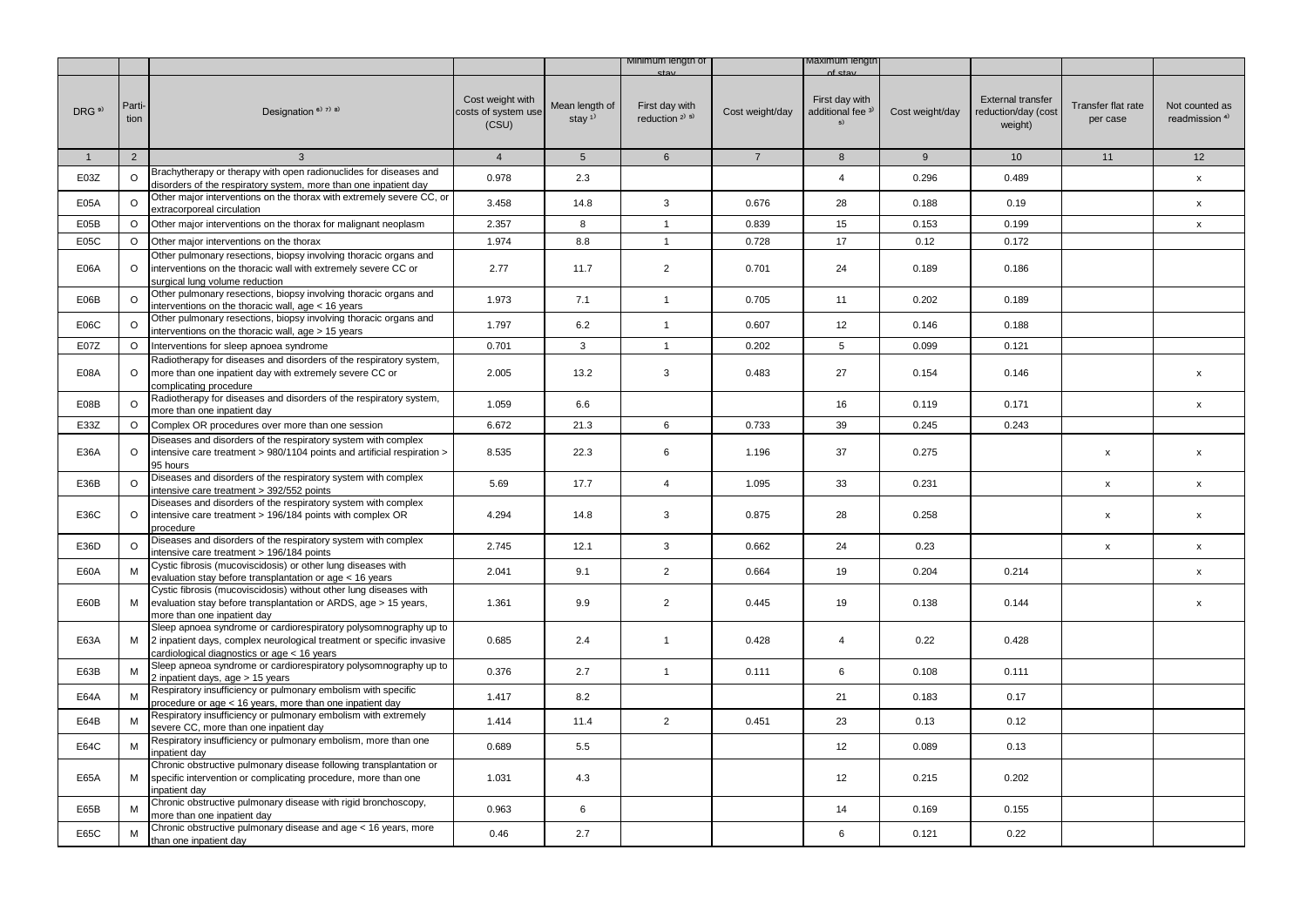|                   |                |                                                                                                                                                                                                                                                       |                                                  |                                         | Minimum length of                        |                 | viaximum iengtr                                      |                 |                                                            |                                |                                             |
|-------------------|----------------|-------------------------------------------------------------------------------------------------------------------------------------------------------------------------------------------------------------------------------------------------------|--------------------------------------------------|-----------------------------------------|------------------------------------------|-----------------|------------------------------------------------------|-----------------|------------------------------------------------------------|--------------------------------|---------------------------------------------|
| DRG <sup>9)</sup> | Parti-<br>tion | Designation <sup>6)</sup> 7) 8)                                                                                                                                                                                                                       | Cost weight with<br>costs of system use<br>(CSU) | Mean length of<br>stay $1$ <sup>1</sup> | First day with<br>reduction $2^{(3)}$ 5) | Cost weight/day | First day with<br>additional fee <sup>3)</sup><br>5) | Cost weight/day | <b>External transfer</b><br>reduction/day (cost<br>weight) | Transfer flat rate<br>per case | Not counted as<br>readmission <sup>4)</sup> |
| $\mathbf{1}$      | $\overline{2}$ | $\mathbf{3}$                                                                                                                                                                                                                                          | $\overline{4}$                                   | 5 <sup>5</sup>                          | 6                                        | $\overline{7}$  | 8                                                    | 9               | 10 <sup>1</sup>                                            | 11                             | 12                                          |
| E65D              | M              | Chronic obstructive pulmonary disease and age > 15 years, and<br>extremely severe CC, more than one inpatient day                                                                                                                                     | 1.142                                            | 10.1                                    | $\overline{2}$                           | 0.365           | 20                                                   | 0.116           | 0.106                                                      |                                |                                             |
| E65E              | M              | Chronic obstructive pulmonary disease and age > 15 years, more<br>than one inpatient day                                                                                                                                                              | 0.664                                            | 6                                       |                                          |                 | 13                                                   | 0.094           | 0.104                                                      |                                |                                             |
| E66A              | M              | Severe thorax trauma with complicating diagnosis, more than one<br>inpatient day                                                                                                                                                                      | 0.694                                            | 5.3                                     |                                          |                 | 11                                                   | 0.13            |                                                            | $\pmb{\mathsf{x}}$             |                                             |
| E66B              | м              | Severe thorax trauma, more than one inpatient day                                                                                                                                                                                                     | 0.531                                            | 4.6                                     |                                          |                 | 10                                                   | 0.12            | 0.123                                                      |                                |                                             |
| <b>E70A</b>       | M              | Pertussis and acute bronchitis, age < 1 year or RSV infections, more<br>than one inpatient day                                                                                                                                                        | 0.59                                             | 3.8                                     |                                          |                 | 8                                                    | 0.161           | 0.191                                                      |                                |                                             |
| E70B              | M              | Pertussis and acute bronchitis, age > 0 years, more than one<br>inpatient day                                                                                                                                                                         | 0.486                                            | 3.6                                     |                                          |                 | 8                                                    | 0.099           | 0.153                                                      |                                |                                             |
| E71A              | M              | Neoplasms of the respiratory system with extremely severe CC or<br>rigid bronchoscopy, more than one inpatient day                                                                                                                                    | 1.262                                            | 9.1                                     | $\overline{2}$                           | 0.406           | 20                                                   | 0.141           | 0.131                                                      |                                | $\mathsf{x}$                                |
| E71B              | М              | Neoplasms of the respiratory system, more than one inpatient day                                                                                                                                                                                      | 0.693                                            | 5.4                                     |                                          |                 | 13                                                   | 0.095           | 0.132                                                      |                                | $\mathsf{x}$                                |
| <b>E73A</b>       | ${\sf M}$      | Pleural effusion with extremely severe CC, more than one inpatient<br>day                                                                                                                                                                             | 1.629                                            | 12.3                                    | $\mathbf{3}$                             | 0.393           | 25                                                   | 0.132           | 0.129                                                      |                                |                                             |
| E73B              | M              | Pleural effusion, more than one inpatient day                                                                                                                                                                                                         | 0.726                                            | 5.8                                     |                                          |                 | 13                                                   | 0.088           | 0.138                                                      |                                |                                             |
| E74Z              | M              | Interstitial lung disease, more than one inpatient day                                                                                                                                                                                                | 0.955                                            | 7.2                                     |                                          |                 | 16                                                   | 0.14            | 0.13                                                       |                                |                                             |
| <b>E75A</b>       | M              | Other diseases of the respiratory system with extremely severe CC,<br>age < 18 years, more than one inpatient day                                                                                                                                     | 1.254                                            | 5.5                                     |                                          |                 | 11                                                   | 0.225           |                                                            | $\pmb{\mathsf{x}}$             |                                             |
| E75B              | M              | Other diseases of the respiratory system with extremely severe CC,<br>age > 17 years, more than one inpatient day                                                                                                                                     | 1.077                                            | 8.1                                     |                                          |                 | 17                                                   | 0.135           |                                                            | $\pmb{\mathsf{x}}$             |                                             |
| E75C              | M              | Other diseases of the respiratory system, more than one inpatient<br>day                                                                                                                                                                              | 0.6                                              | 4.5                                     |                                          |                 | 10                                                   | 0.097           |                                                            | $\pmb{\mathsf{x}}$             |                                             |
| <b>E76A</b>       | М              | Tuberculosis, more than 14 inpatient days, with colonisation or<br>infection with multidrug-resistant pathogens or age < 16 years or<br>complicating procedure or with extremely difficult CC                                                         | 3.848                                            | 26.9                                    |                                          |                 | 44                                                   | 0.142           | 0.143                                                      |                                |                                             |
| E76B              | M              | Tuberculosis, more than 14 inpatient days, age > 15 years                                                                                                                                                                                             | 2.004                                            | 19.6                                    |                                          |                 | 31                                                   | 0.102           | 0.102                                                      |                                |                                             |
| E76C              | M              | Tuberculosis up to 14 inpatient days or extremely severe CC, more<br>than one inpatient day                                                                                                                                                           | 1.232                                            | 9.2                                     | $\overline{2}$                           | 0.391           | 19                                                   | 0.095           | 0.126                                                      |                                |                                             |
| E76D              | м              | Traumatic pneumothorax or haemothorax, more than one inpatient<br>day                                                                                                                                                                                 | 0.641                                            | 4.9                                     |                                          |                 | 10                                                   | 0.091           | 0.144                                                      |                                |                                             |
| <b>E76E</b>       | M              | Other pneumothorax, more than one inpatient day                                                                                                                                                                                                       | 0.525                                            | 4.1                                     |                                          |                 | 9                                                    | 0.084           | 0.118                                                      |                                |                                             |
| <b>E77A</b>       | M              | Other infections and inflammation of the respiratory system with<br>complicating diagnosis following organ transplantation or with<br>extremely severe CC or complicating procedure or multidrug-<br>resistant pathogens, more than one inpatient day | 1.468                                            | 11                                      | $\overline{2}$                           | 0.471           | 23                                                   | 0.136           | 0.125                                                      |                                |                                             |
| E77B              | M              | Other infections and inflammation of the respiratory system with<br>complex diagnosis or extremely severe CC, age < 16 years, more<br>than one inpatient day                                                                                          | 0.618                                            | 4                                       |                                          |                 | 9                                                    | 0.16            | 0.149                                                      |                                |                                             |
| <b>E77C</b>       | М              | Other infections and inflammation of the respiratory system with<br>complex diagnosis or extremely severe CC, age > 15 years, more<br>than one inpatient day                                                                                          | 1.102                                            | 9.1                                     | $\overline{2}$                           | 0.352           | 18                                                   | 0.123           | 0.114                                                      |                                |                                             |
| <b>E77D</b>       | M              | Other infections and inflammation of the respiratory system with<br>severe CC, age > 15 years and more than one inpatient day                                                                                                                         | 0.828                                            | 7.1                                     |                                          |                 | 14                                                   | 0.117           | 0.112                                                      |                                |                                             |
| <b>E77E</b>       | M              | Other infections and inflammation of the respiratory system, age > 15<br>years and more than one inpatient day                                                                                                                                        | 0.628                                            | 5.4                                     |                                          |                 | 11                                                   | 0.079           | 0.118                                                      |                                |                                             |
| E78Z              | M              | Monitoring and optimisation of an existing respiratory therapy, up to 2<br>inpatient days                                                                                                                                                             | 0.385                                            | 1.5                                     |                                          |                 |                                                      |                 |                                                            | X                              |                                             |
| <b>E86A</b>       | M              | Diseases and disorders of the respiratory system with complex<br>treatment or specific diagnostics, one inpatient day                                                                                                                                 | 0.395                                            | $\mathbf{1}$                            |                                          |                 |                                                      |                 |                                                            | $\pmb{\mathsf{x}}$             |                                             |
| E86B              | м              | Diseases and disorders of the respiratory system with malignant<br>neoplasm or transthoracic lung biopsy, one inpatient day                                                                                                                           | 0.301                                            | $\mathbf{1}$                            |                                          |                 |                                                      |                 |                                                            | $\pmb{\mathsf{x}}$             |                                             |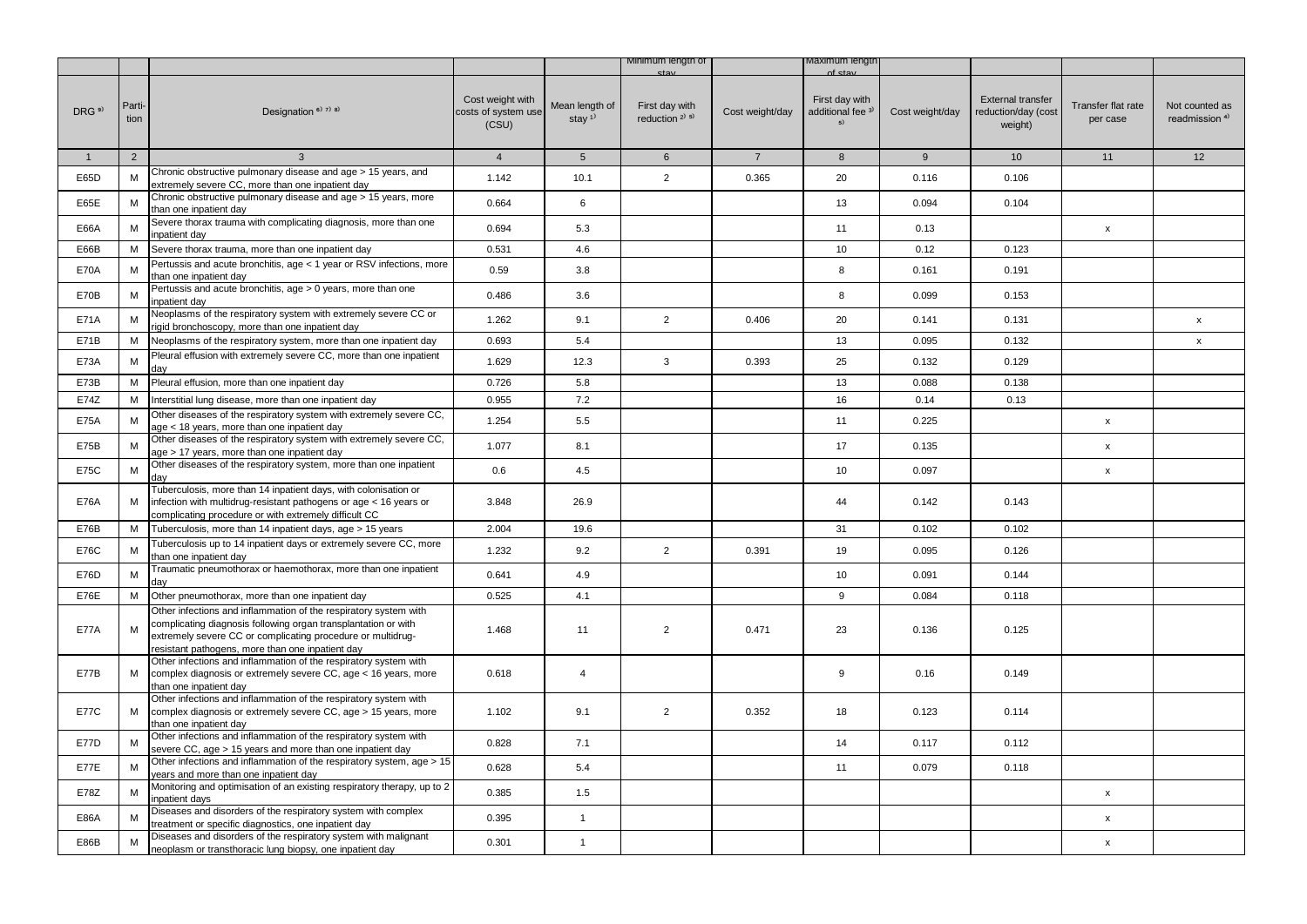|                   |                |                                                                                                                                                                                                                                                                        |                                                  |                                         | Minimum length of                                       |                 | viaximum iengtr                                      |                 |                                                            |                                |                                             |
|-------------------|----------------|------------------------------------------------------------------------------------------------------------------------------------------------------------------------------------------------------------------------------------------------------------------------|--------------------------------------------------|-----------------------------------------|---------------------------------------------------------|-----------------|------------------------------------------------------|-----------------|------------------------------------------------------------|--------------------------------|---------------------------------------------|
| DRG <sup>9)</sup> | Parti-<br>tion | Designation <sup>6)</sup> <sup>7)</sup> <sup>8)</sup>                                                                                                                                                                                                                  | Cost weight with<br>costs of system use<br>(CSU) | Mean length of<br>stay $1$ <sup>1</sup> | First day with<br>reduction <sup>2)</sup> <sup>5)</sup> | Cost weight/day | First day with<br>additional fee <sup>3)</sup><br>5) | Cost weight/day | <b>External transfer</b><br>reduction/day (cost<br>weight) | Transfer flat rate<br>per case | Not counted as<br>readmission <sup>4)</sup> |
| 1                 | $\overline{2}$ | $\mathbf{3}$                                                                                                                                                                                                                                                           | $\overline{4}$                                   | 5 <sup>5</sup>                          | $6\overline{6}$                                         | $\overline{7}$  | 8                                                    | 9               | 10 <sup>°</sup>                                            | 11                             | 12                                          |
| E86C              | M              | Diseases and disorders of the respiratory system, one inpatient day                                                                                                                                                                                                    | 0.266                                            | $\mathbf{1}$                            |                                                         |                 |                                                      |                 |                                                            | $\mathsf{x}$                   |                                             |
| E87Z              | М              | Diseases and disorders of the respiratory system, complex intensive<br>care treatment/complex treatment in intermediate care unit > 119<br>points                                                                                                                      | 1.674                                            | 9.5                                     | $\overline{2}$                                          | 0.535           | 18                                                   | 0.179           |                                                            | X                              | $\boldsymbol{\mathsf{x}}$                   |
| E90A              | $\Omega$       | Diseases and disorders of the respiratory system with complex<br>treatment in intermediate care unit > 392/552 points                                                                                                                                                  | 4.999                                            | 19.3                                    | 5                                                       | 0.786           | 34                                                   | 0.258           |                                                            | $\mathsf X$                    | $\mathsf{x}$                                |
| E90B              | $\circ$        | Diseases and disorders of the respiratory system with complex<br>treatment in intermediate care unit > 196/184 points with artificial<br>respiration > 95 hours or complex OR procedure                                                                                | 3.32                                             | 11.5                                    | $\overline{2}$                                          | 0.956           | 20                                                   | 0.184           |                                                            | X                              | $\mathsf{x}$                                |
| E90C              | $\circ$        | Diseases and disorders of the respiratory system with complex<br>treatment in intermediate care unit > 196/184 points or artificial<br>respiration > 24 hours                                                                                                          | 2.261                                            | 11.3                                    | $\overline{2}$                                          | 0.712           | 23                                                   | 0.142           |                                                            | $\pmb{\mathsf{x}}$             | $\pmb{\mathsf{x}}$                          |
|                   |                | MDC 05: Diseases and disorders of the circulatory system                                                                                                                                                                                                               |                                                  |                                         |                                                         |                 |                                                      |                 |                                                            |                                |                                             |
| <b>F01A</b>       | $\circ$        | Reimplantation of cardioverter/defibrillator (AICD), two- or three-<br>chamber stimulation, with additional cardiac or vascular intervention<br>or specific procedure                                                                                                  | 6.475                                            | 10.2                                    | $\overline{2}$                                          | 0.751           | 22                                                   | 0.165           | 0.219                                                      |                                |                                             |
| F01B              | $\circ$        | Reimplantation of cardioverter/defibrillator (AICD), three-chamber<br>stimulation                                                                                                                                                                                      | 4.197                                            | 3.2                                     | $\mathbf{1}$                                            | 0.313           | 8                                                    | 0.168           | 0.188                                                      |                                |                                             |
| F01C              | $\circ$        | Reimplantation of cardioverter/defibrillator (AICD), one-chamber<br>stimulation, with additional cardiac or vascular intervention or specific<br>procedure                                                                                                             | 5.349                                            | 9.7                                     | $\overline{2}$                                          | 0.824           | 20                                                   | 0.186           | 0.266                                                      |                                |                                             |
| F01D              | $\circ$        | Reimplantation of cardioverter/defibrillator (AICD), two-chamber<br>stimulation                                                                                                                                                                                        | 3.691                                            | 3.8                                     | $\mathbf{1}$                                            | 0.582           | 9                                                    | 0.168           | 0.349                                                      |                                |                                             |
| F01E              | $\circ$        | Reimplantation of cardioverter/defibrillator (AICD), one-chamber<br>stimulation with extremely severe CC and more than one inpatient<br>day                                                                                                                            | 5.713                                            | 11.6                                    | $\overline{2}$                                          | 0.819           | 23                                                   | 0.148           | 0.217                                                      |                                |                                             |
| F01F              | O              | Reimplantation of cardioverter/defibrillator (AICD), one-chamber<br>stimulation                                                                                                                                                                                        | 3.447                                            | 2.8                                     | $\mathbf{1}$                                            | 1.268           | 6                                                    | 0.196           | 1.268                                                      |                                |                                             |
| <b>F02A</b>       | $\circ$        | Change of unit for a cardioverter/defibrillator (AICD), two- or three-<br>chamber stimulation                                                                                                                                                                          | 3.22                                             | 2.8                                     | $\mathbf{1}$                                            | 0.397           | $\overline{7}$                                       | 0.131           | 0.397                                                      |                                |                                             |
| F02B              | $\circ$        | Change of unit for a cardioverter/defibrillator (AICD), one-chamber<br>stimulation                                                                                                                                                                                     | 2.456                                            | 2.1                                     | $\mathbf{1}$                                            | 0.787           | 3                                                    | 0.138           | 0.787                                                      |                                |                                             |
| F03A              | $\circ$        | Heart valve intervention with heart-lung machine, with complicating<br>procedure or pacemaker with specific heart valve replacement                                                                                                                                    | 7.168                                            | 13.8                                    | $\mathbf{3}$                                            | 1.181           | 25                                                   | 0.24            |                                                            | x                              |                                             |
| F03B              | $\Omega$       | Heart valve intervention with heart-lung machine, with complicating<br>procedure or pacemaker, or triple intervention or age < 1 year or with<br>deep hypothermia or bioprosthesis and specific heart valve<br>replacement or multiple intervention                    | 6.105                                            | 14.7                                    | 3                                                       | 0.998           | 26                                                   | 0.29            |                                                            | x                              |                                             |
| F03C              | $\Omega$       | Heart valve intervention with heart-lung machine, with triple<br>intervention or age < 1 year or with deep hypothermia or<br>bioprosthesis, or double intervention with congenital heart defect or<br>specific intervention or age < 16 years with extremely severe CC | 4.541                                            | 10.7                                    | 2                                                       | 0.961           | 17                                                   | 0.197           | 0.28                                                       |                                |                                             |
| F03D              | $\circ$        | Heart valve intervention with heart-lung machine and double<br>intervention with congenital heart defect or specific intervention or<br>age < 16 years                                                                                                                 | 3.946                                            | 9.7                                     | $\overline{2}$                                          | 0.833           | 15                                                   | 0.186           | 0.269                                                      |                                |                                             |
| F03E              | $\circ$        | Heart valve intervention with heart-lung machine                                                                                                                                                                                                                       | 3.642                                            | 9.3                                     | $\overline{2}$                                          | 0.753           | 14                                                   | 0.175           | 0.243                                                      |                                |                                             |
| F04Z              | $\circ$        | Challenging procedures over more than one session or complex<br>vacuum treatment with specific intervention or tissue transplantation<br>with microvascular anastomosis for diseases and disorders of the<br>circulatory system                                        | 7.325                                            | 40                                      | 12                                                      | 0.434           | 58                                                   | 0.11            |                                                            | $\pmb{\mathsf{x}}$             |                                             |
| <b>F06A</b>       | $\circ$        | Coronary bypass surgery, with complex OR procedures over more<br>than one session or complicating procedure or implantation of a<br>pacemaker                                                                                                                          | 4.846                                            | 14.2                                    | 3                                                       | 0.902           | 25                                                   | 0.274           | 0.254                                                      |                                |                                             |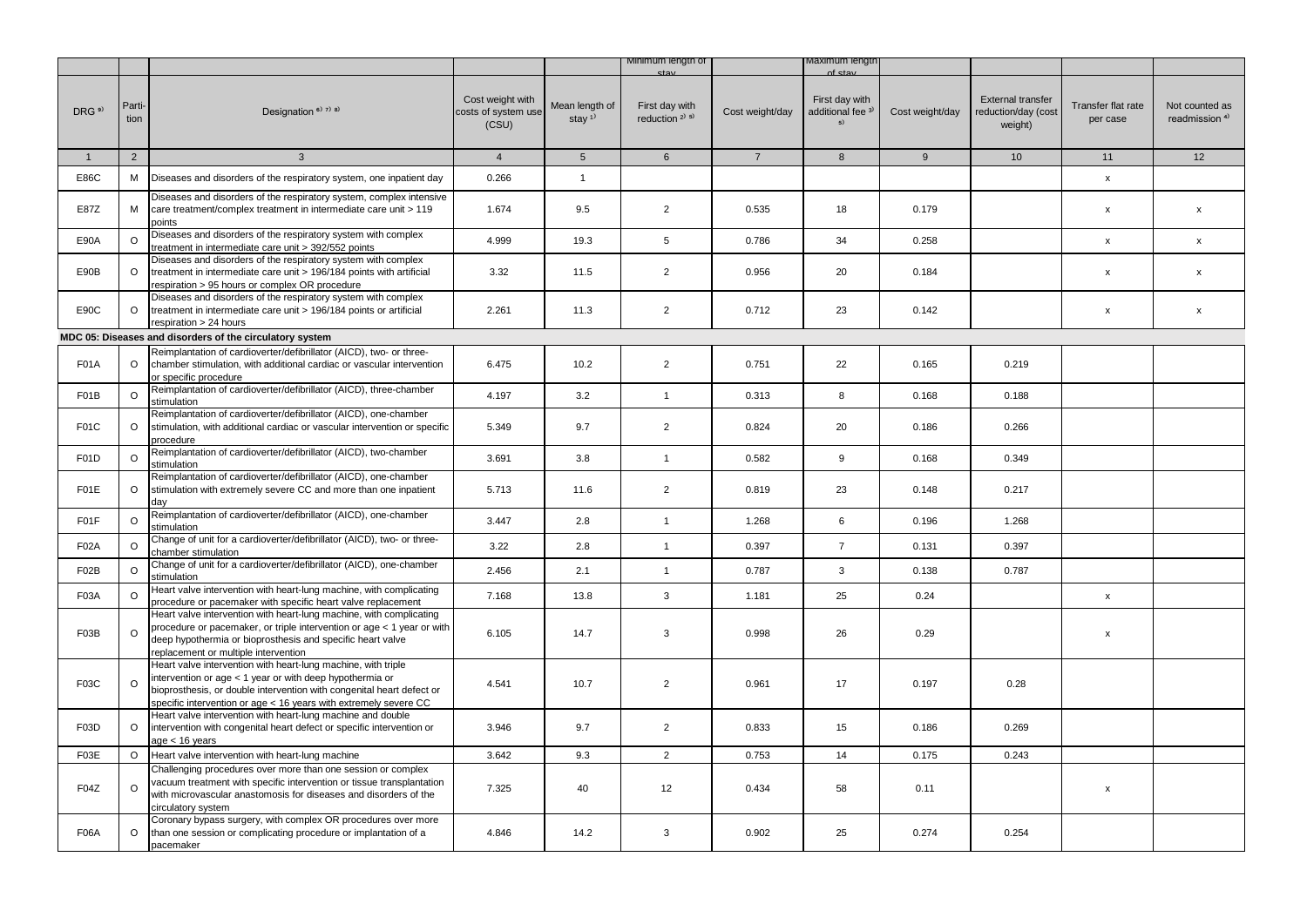|                   |                |                                                                                                                                                                                                                                                                                                           |                                                  |                                         | Minimum length of                      |                 | viaximum iengtr                                      |                 |                                                            |                                |                                             |
|-------------------|----------------|-----------------------------------------------------------------------------------------------------------------------------------------------------------------------------------------------------------------------------------------------------------------------------------------------------------|--------------------------------------------------|-----------------------------------------|----------------------------------------|-----------------|------------------------------------------------------|-----------------|------------------------------------------------------------|--------------------------------|---------------------------------------------|
| DRG <sup>9)</sup> | Parti-<br>tion | Designation <sup>6)</sup> <sup>7)</sup> <sup>8)</sup>                                                                                                                                                                                                                                                     | Cost weight with<br>costs of system use<br>(CSU) | Mean length of<br>stay $1$ <sup>1</sup> | First day with<br>reduction $2^{j}$ 5) | Cost weight/day | First day with<br>additional fee <sup>3)</sup><br>5) | Cost weight/day | <b>External transfer</b><br>reduction/day (cost<br>weight) | Transfer flat rate<br>per case | Not counted as<br>readmission <sup>4)</sup> |
| $\mathbf{1}$      | $\overline{2}$ | $\mathbf{3}$                                                                                                                                                                                                                                                                                              | $\overline{4}$                                   | 5 <sup>5</sup>                          | $6\overline{6}$                        | $7\overline{ }$ | 8                                                    | $9\,$           | 10                                                         | 11                             | 12                                          |
| F06B              | $\circ$        | Coronary bypass surgery, with challenging vascular intervention or<br>complex diagnosis with specific intervention                                                                                                                                                                                        | 4.408                                            | 12.7                                    | 3                                      | 0.778           | 21                                                   | 0.255           | 0.255                                                      |                                |                                             |
| <b>F06C</b>       | $\circ$        | Coronary bypass surgery, with specific intervention or extremely<br>severe CC                                                                                                                                                                                                                             | 3.663                                            | 10.5                                    | $\overline{2}$                         | 0.89            | 16                                                   | 0.183           | 0.259                                                      |                                |                                             |
| F06D              | $\circ$        | Coronary bypass surgery                                                                                                                                                                                                                                                                                   | 3.247                                            | 8.9                                     | $\mathbf{1}$                           | 1.098           | 12                                                   | 0.178           | 0.26                                                       |                                |                                             |
| F12A              | $\circ$        | Implantation of a pacemaker with a three- or two-chamber stimulation<br>with complex intervention or age < 16 years or specific procedure                                                                                                                                                                 | 2.806                                            | 5.1                                     | $\mathbf{1}$                           | 0.665           | 11                                                   | 0.205           | 0.245                                                      |                                |                                             |
| F12B              | $\circ$        | Implantation of a pacemaker with extremely severe CC                                                                                                                                                                                                                                                      | 2.853                                            | 11.1                                    | $\overline{2}$                         | 0.565           | 23                                                   | 0.112           | 0.15                                                       |                                |                                             |
| F12C              | $\circ$        | Implantation of a pacemaker with a three-chamber stimulation                                                                                                                                                                                                                                              | 2.517                                            | 3.3                                     | $\mathbf{1}$                           | 0.722           | 8                                                    | 0.181           | 0.433                                                      |                                |                                             |
| F12D              | $\circ$        | Implantation of a leadless pacemaker                                                                                                                                                                                                                                                                      | 2.351                                            | 4.3                                     | $\mathbf{1}$                           | 0.393           | 10 <sup>1</sup>                                      | 0.144           | 0.179                                                      |                                |                                             |
| F <sub>12</sub> E | $\circ$        | Implantation of a pacemaker with a two-chamber stimulation                                                                                                                                                                                                                                                | 1.767                                            | 3.5                                     | $\mathbf{1}$                           | 0.404           | 8                                                    | 0.15            | 0.242                                                      |                                |                                             |
| F <sub>12</sub> F | $\circ$        | Implantation of a pacemaker with a one-chamber stimulation                                                                                                                                                                                                                                                | 1.586                                            | 4.1                                     | $\mathbf{1}$                           | 0.517           | 10                                                   | 0.138           | 0.235                                                      |                                |                                             |
| F13A              | $\circ$        | Amputation due to circulatory diseases of the upper extremity and<br>toes with extremely severe CC or complex arthrodesis of the foot or<br>complex treatment for amputation from 7 inpatient days and revision<br>or reconstruction interventions over more than one session or<br>vascular intervention | 3.769                                            | 23.9                                    | 6                                      | 0.456           | 41                                                   | 0.144           |                                                            | X                              |                                             |
| F <sub>13</sub> B | $\circ$        | Amputation due to circulatory diseases of the upper extremity and<br>toes with extremely severe CC or complex arthrodesis of the foot or<br>complex treatment for amputation from 7 inpatient days                                                                                                        | 1.874                                            | 14.1                                    | 3                                      | 0.403           | 26                                                   | 0.124           | 0.113                                                      |                                |                                             |
| F13C              | $\circ$        | Amputation due to circulatory diseases of the upper extremity and<br>toes or various interventions for diabetes mellitus with complications                                                                                                                                                               | 1.351                                            | 10.4                                    | $\overline{2}$                         | 0.376           | 22                                                   | 0.109           | 0.11                                                       |                                |                                             |
| <b>F17A</b>       | $\circ$        | Replacement of a pacemaker, multichamber system                                                                                                                                                                                                                                                           | 1.253                                            | 2.2                                     | $\mathbf{1}$                           | 0.173           | $\overline{4}$                                       | 0.132           | 0.173                                                      |                                |                                             |
| <b>F17B</b>       | $\circ$        | Replacement of a pacemaker, one-chamber system                                                                                                                                                                                                                                                            | 1.11                                             | 2.3                                     | $\mathbf{1}$                           | 0.128           | 5                                                    | 0.123           | 0.128                                                      |                                |                                             |
| <b>F18A</b>       | $\circ$        | Revision of a pacemaker or cardioverter/defibrillator (AICD) without<br>replacing unit, with extremely severe CC or specific intervention or<br>age < 16 years                                                                                                                                            | 2.959                                            | 11                                      | $\overline{2}$                         | 0.682           | 24                                                   | 0.143           | 0.181                                                      |                                |                                             |
| F18B              | $\circ$        | Revision of a pacemaker or cardioverter/defibrillator (AICD) without<br>replacing unit, age > 15 years                                                                                                                                                                                                    | 1.355                                            | 3.7                                     | $\mathbf{1}$                           | 0.797           | 8                                                    | 0.156           | 0.398                                                      |                                |                                             |
| F19Z              | $\circ$        | Other percutaneous transluminal intervention on the heart, aorta and<br>pulmonary vessels or specific processes                                                                                                                                                                                           | 1.508                                            | 2.7                                     | $\mathbf{1}$                           | 0.458           | 6                                                    | 0.256           | 0.458                                                      |                                |                                             |
| F21A              | O              | Other OR procedures for circulatory diseases with extremely severe<br>CC and vacuum treatment or extensive split-thickness skin graft                                                                                                                                                                     | 3.362                                            | 21.6                                    | 6                                      | 0.398           | 39                                                   | 0.13            | 0.132                                                      |                                |                                             |
| F21B              | $\circ$        | Other OR procedures for circulatory diseases with extremely severe<br>CС                                                                                                                                                                                                                                  | 2.132                                            | 11.6                                    | $\overline{2}$                         | 0.559           | 25                                                   | 0.106           | 0.148                                                      |                                |                                             |
| F21C              | $\circ$        | Other OR procedures for circulatory diseases                                                                                                                                                                                                                                                              | 1.264                                            | 7.9                                     | $\mathbf{1}$                           | 0.673           | 20                                                   | 0.093           | 0.112                                                      |                                |                                             |
| <b>F24A</b>       | $\circ$        | Percutaneous transluminal coronary angioplasty (PTCA) with<br>intervention over more than one session or complicating procedures,<br>and extremely severe CC, or specific diagnosis                                                                                                                       | 2.971                                            | 9.3                                     | $\overline{2}$                         | 0.797           | 19                                                   | 0.277           | 0.257                                                      |                                |                                             |
| F <sub>24</sub> B | $\circ$        | Percutaneous transluminal coronary angioplasty (PTCA) with<br>intervention over more than one session or complicating procedures<br>or specific diagnosis with extremely severe CC                                                                                                                        | 2.189                                            | 6.8                                     | $\mathbf{1}$                           | 0.856           | 15                                                   | 0.188           | 0.266                                                      |                                |                                             |
| F24C              | $\circ$        | Percutaneous transluminal coronary angioplasty (PTCA) with 3 or<br>more stents or complex procedure                                                                                                                                                                                                       | 1.564                                            | 3.3                                     | $\mathbf{1}$                           | 0.526           | $\overline{7}$                                       | 0.241           | 0.316                                                      |                                |                                             |
| F24D              | $\circ$        | Percutaneous transluminal coronary angioplasty (PTCA) with 2 stents                                                                                                                                                                                                                                       | 1.291                                            | 3.4                                     | $\mathbf{1}$                           | 0.454           | $\overline{7}$                                       | 0.21            | 0.272                                                      |                                |                                             |
| <b>F24E</b>       | $\circ$        | Percutaneous transluminal coronary angioplasty (PTCA) with<br>complicating diagnosis or age < 16 years                                                                                                                                                                                                    | 1.232                                            | 4.3                                     | $\mathbf{1}$                           | 0.476           | 9                                                    | 0.181           | 0.217                                                      |                                |                                             |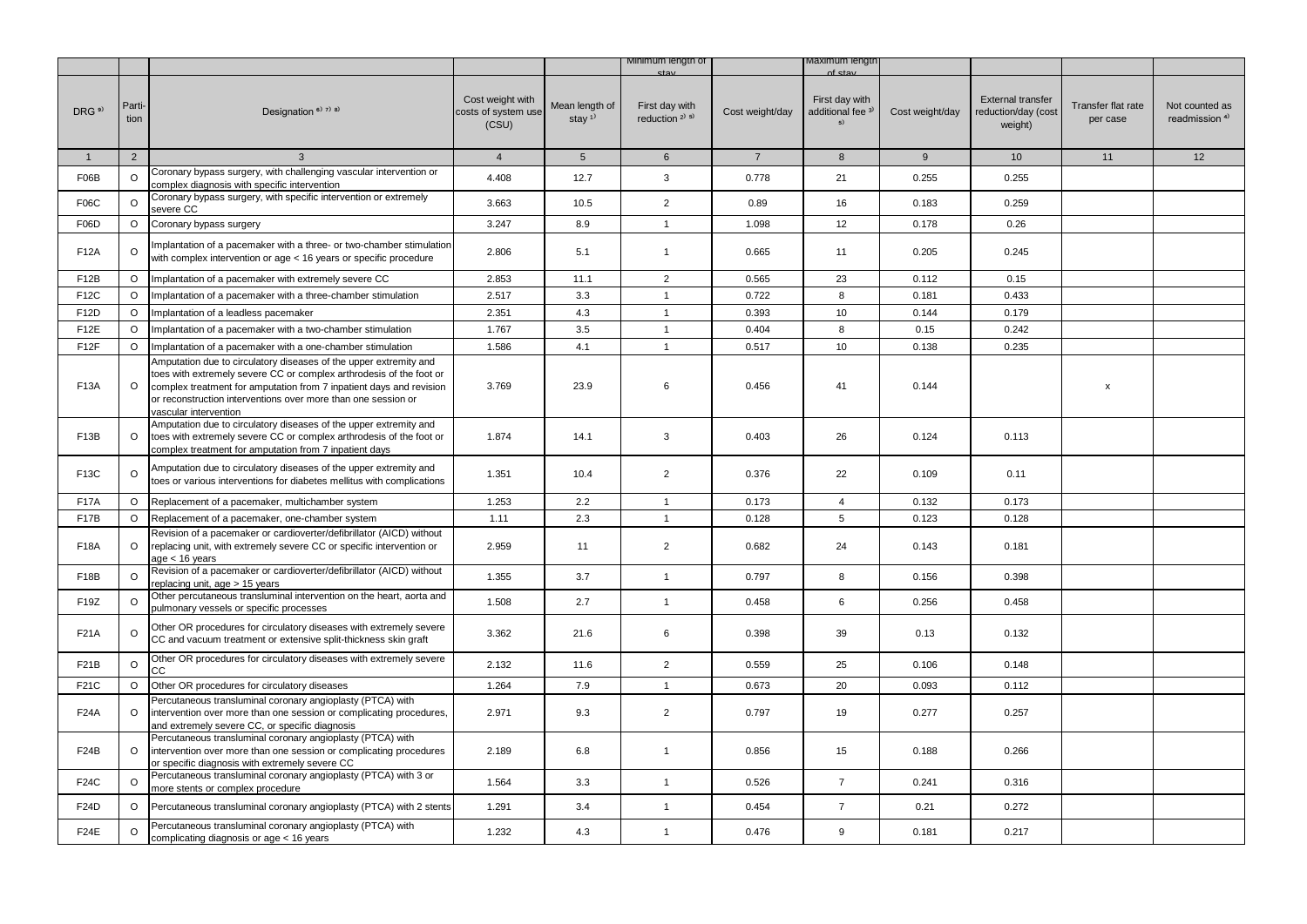|                   |                |                                                                                                                                                                                                  |                                                  |                                         | Minimum length of                        |                 | viaximum iengti                                      |                 |                                                            |                                |                                             |
|-------------------|----------------|--------------------------------------------------------------------------------------------------------------------------------------------------------------------------------------------------|--------------------------------------------------|-----------------------------------------|------------------------------------------|-----------------|------------------------------------------------------|-----------------|------------------------------------------------------------|--------------------------------|---------------------------------------------|
| DRG <sup>9)</sup> | Parti-<br>tion | Designation <sup>6)</sup> 7) 8)                                                                                                                                                                  | Cost weight with<br>costs of system use<br>(CSU) | Mean length of<br>stay $1$ <sup>1</sup> | First day with<br>reduction $2^{(3)}$ 5) | Cost weight/day | First day with<br>additional fee <sup>3)</sup><br>5) | Cost weight/day | <b>External transfer</b><br>reduction/day (cost<br>weight) | Transfer flat rate<br>per case | Not counted as<br>readmission <sup>4)</sup> |
| $\mathbf{1}$      | 2              | $\mathbf{3}$                                                                                                                                                                                     | $\overline{4}$                                   | 5 <sup>5</sup>                          | $6\phantom{.}6$                          | $\overline{7}$  | 8                                                    | 9               | 10                                                         | 11                             | 12                                          |
| F24F              | $\circ$        | Percutaneous transluminal coronary angioplasty (PTCA), age > 15<br>vears                                                                                                                         | 0.975                                            | 2.5                                     | $\mathbf{1}$                             | 0.305           | $\,$ 5 $\,$                                          | 0.21            | 0.305                                                      |                                |                                             |
| <b>F28A</b>       | $\circ$        | Amputation due to circulatory diseases except for the upper extremity<br>and toes with additional vascular intervention or with skin graft and<br>with extremely severe CC                       | 5.343                                            | 30.8                                    | 9                                        | 0.453           | 48                                                   | 0.166           |                                                            | x                              |                                             |
| <b>F28B</b>       | $\circ$        | Amputation due to circulatory diseases except for the upper extremity<br>and toes, with extremely severe CC                                                                                      | 3.036                                            | 20                                      | 5                                        | 0.44            | 37                                                   | 0.129           | 0.131                                                      |                                |                                             |
| F28C              | $\circ$        | Amputation due to circulatory diseases except for the upper extremity<br>and toes                                                                                                                | 2.362                                            | 17.3                                    | $\overline{4}$                           | 0.399           | 34                                                   | 0.121           | 0.116                                                      |                                |                                             |
| F30Z              | $\circ$        | Surgery for complex congenital heart defect or hybrid surgery for<br>children                                                                                                                    | 4.131                                            | 10.2                                    | $\overline{2}$                           | 0.942           | 19                                                   | 0.2             | 0.275                                                      |                                |                                             |
| <b>F31A</b>       | $\circ$        | Other cardiovascular interventions with heart-lung machine, with<br>complicating procedure or age < 1 year or major vascular<br>intervention, and extremely severe CC                            | 4.918                                            | 11.3                                    | $\overline{2}$                           | 1.102           | 19                                                   | 0.275           | 0.292                                                      |                                |                                             |
| F31B              | $\circ$        | Other cardiovascular interventions with heart-lung machine, with<br>complicating procedure or age < 1 year or major vascular<br>ntervention                                                      | 3.902                                            | 8.9                                     | $\mathbf{1}$                             | 1.213           | 13                                                   | 0.193           | 0.287                                                      |                                |                                             |
| F31C              | $\Omega$       | Other cardiovascular interventions with heart-lung machine, age > 0<br>years                                                                                                                     | 3.386                                            | 8.3                                     | $\mathbf{1}$                             | 1.177           | 13                                                   | 0.208           | 0.278                                                      |                                |                                             |
| F33A              | $\circ$        | Major reconstructive vascular interventions without heart-lung<br>machine, with intervention over more than one day or aortic<br>intervention or repeat surgery with extremely severe CC         | 3.657                                            | 11.7                                    | $\overline{2}$                           | 0.846           | 20                                                   | 0.153           | 0.225                                                      |                                |                                             |
| F33B              | $\circ$        | Major reconstructive vascular interventions without heart-lung<br>machine, with intervention over more than one day or aortic<br>intervention or repeat surgery                                  | 2.497                                            | 8.6                                     | $\mathbf{1}$                             | 0.823           | 14                                                   | 0.138           | 0.195                                                      |                                |                                             |
| F34A              | $\circ$        | Other major reconstructive vascular interventions without heart-lung<br>machine with procedures over more than one session and extremely<br>severe CC                                            | 6.012                                            | 24.6                                    | $\overline{7}$                           | 0.52            | 42                                                   | 0.198           |                                                            | $\pmb{\mathsf{x}}$             |                                             |
| F34B              | $\circ$        | Other major reconstructive vascular interventions without heart-lung<br>machine with procedures over more than one session or extremely<br>severe CC                                             | 3.303                                            | 12.7                                    | 3                                        | 0.552           | 26                                                   | 0.181           | 0.181                                                      |                                |                                             |
| F34C              | $\circ$        | Other major reconstructive vascular interventions without heart-lung<br>machine                                                                                                                  | 1.955                                            | 7.3                                     | $\mathbf{1}$                             | 1.012           | 15                                                   | 0.118           | 0.169                                                      |                                |                                             |
| F35A              | $\circ$        | Order cardiothoracic interventions or plastic reconstructions on the<br>thoracic wall, with heart-lung machine                                                                                   | 3.148                                            | 8.2                                     | $\mathbf{1}$                             | 1.163           | 14                                                   | 0.2             | 0.275                                                      |                                |                                             |
| F35B              | $\circ$        | Order cardiothoracic interventions or plastic reconstructions on the<br>thoracic wall or extracorporeal circulation                                                                              | 1.91                                             | 7.3                                     | $\mathbf{1}$                             | 0.953           | 16                                                   | 0.148           | 0.255                                                      |                                |                                             |
| <b>F36A</b>       | $\circ$        | Complex intensive care treatment > 784/1380 points or highly<br>complex intervention and artificial respiration > 95 hours with specific<br>situation                                            | 9.962                                            | 22.8                                    | 6                                        | 1.238           | 40                                                   | 0.396           |                                                            | $\pmb{\mathsf{x}}$             | $\mathsf X$                                 |
| F36B              | $\Omega$       | Complex intensive care treatment > 392/552 points with complex OR<br>procedure or complex intensive care treatment > 980/1104 points or<br>complex vascular intervention with heart-lung machine | 8.359                                            | 18.7                                    | 5                                        | 1.069           | 33                                                   | 0.253           |                                                            | x                              | $\pmb{\mathsf{x}}$                          |
| F36C              | $\circ$        | Complex intensive care treatment > 392/552 points or complex<br>intensive care treatment > 196/360 points with complex OR<br>procedure or complex intervention                                   | 5.66                                             | 14.7                                    | 3                                        | 1.172           | 28                                                   | 0.242           |                                                            | x                              | x                                           |
| F36D              | $\circ$        | Complex intensive care treatment > 196/360 points                                                                                                                                                | 3.753                                            | 13.7                                    | $\mathbf{3}$                             | 0.877           | 26                                                   | 0.186           |                                                            | $\pmb{\mathsf{x}}$             | $\mathsf{x}$                                |
| <b>F37A</b>       | $\circ$        | Complex intensive care treatment > 184 points or complex treatment<br>in intermediate care unit > 196/360 points, with complex OR<br>procedure                                                   | 4.324                                            | 11.8                                    | $\overline{2}$                           | 0.982           | 21                                                   | 0.185           | 0.261                                                      |                                | $\pmb{\mathsf{x}}$                          |
| F37B              | $\circ$        | Complex intensive care treatment > 184 points or complex treatment<br>in intermediate care unit > 196/360 points                                                                                 | 2.592                                            | 11.6                                    | $\overline{2}$                           | 0.805           | 23                                                   | 0.155           | 0.214                                                      |                                | $\pmb{\mathsf{x}}$                          |
| F39A              | $\circ$        | Ligation and stripping of veins with specific bilateral intervention with<br>ulceration or with severe CC                                                                                        | 0.859                                            | 2.6                                     | $\mathbf{1}$                             | 0.294           | 5                                                    | 0.133           | 0.294                                                      |                                |                                             |
| F39B              | $\circ$        | Ligation and stripping of veins with specific bilateral intervention                                                                                                                             | 0.733                                            | 2.1                                     | $\mathbf{1}$                             | 0.148           | 3                                                    | 0.143           | 0.148                                                      |                                |                                             |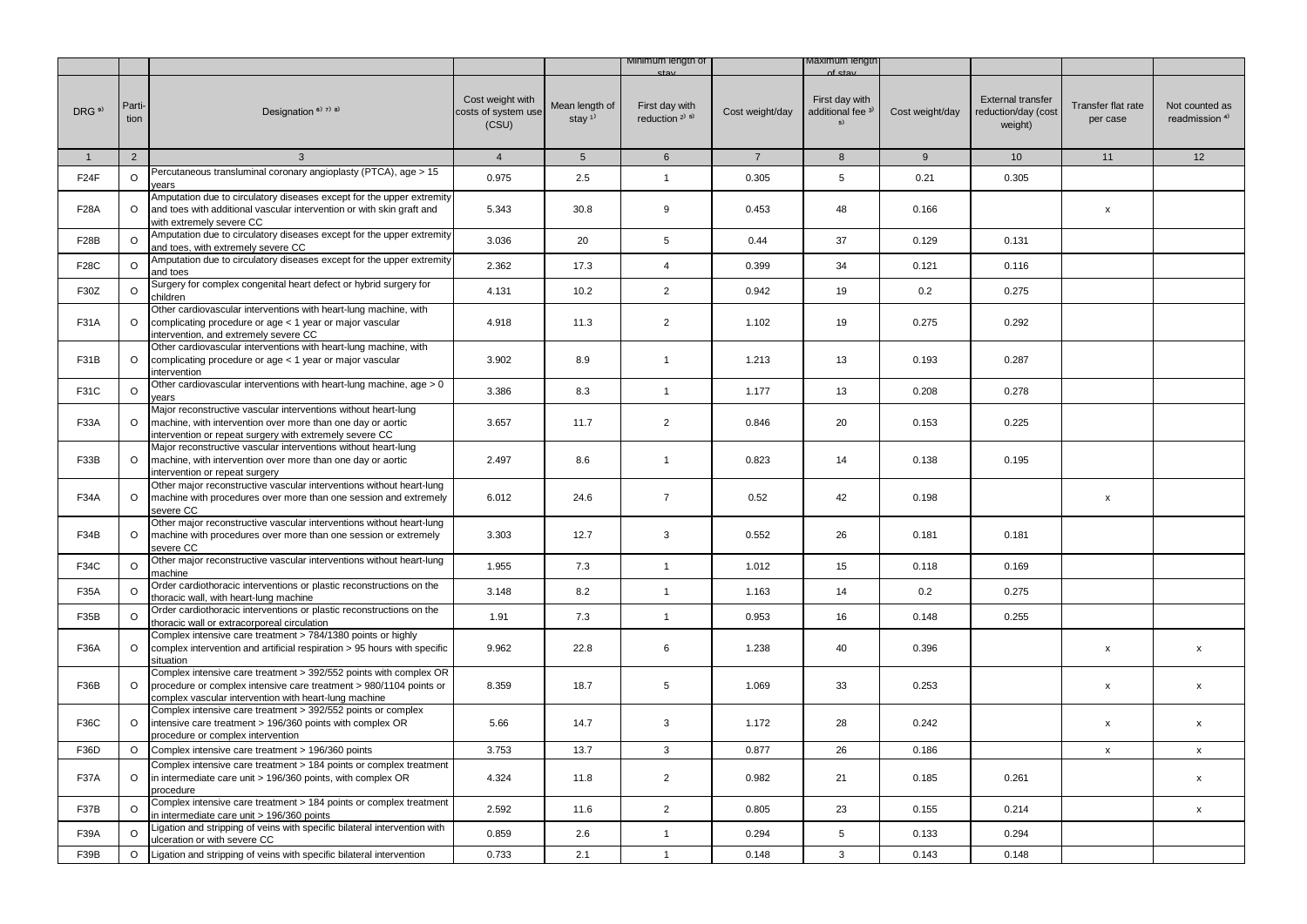|                   |                |                                                                                                                                                                                             |                                                  |                                         | Minimum length of                        |                 | ∧axımum ıengti                                       |                 |                                                            |                                |                                             |
|-------------------|----------------|---------------------------------------------------------------------------------------------------------------------------------------------------------------------------------------------|--------------------------------------------------|-----------------------------------------|------------------------------------------|-----------------|------------------------------------------------------|-----------------|------------------------------------------------------------|--------------------------------|---------------------------------------------|
| DRG <sup>9)</sup> | Parti-<br>tion | Designation $67738$                                                                                                                                                                         | Cost weight with<br>costs of system use<br>(CSU) | Mean length of<br>stay $1$ <sup>1</sup> | First day with<br>reduction $2^{(3)}$ 5) | Cost weight/day | First day with<br>additional fee <sup>3)</sup><br>5) | Cost weight/day | <b>External transfer</b><br>reduction/day (cost<br>weight) | Transfer flat rate<br>per case | Not counted as<br>readmission <sup>4)</sup> |
| $\mathbf{1}$      | $\overline{2}$ | $\mathbf{3}$                                                                                                                                                                                | $\overline{4}$                                   | 5 <sup>5</sup>                          | 6                                        | $\overline{7}$  | 8                                                    | 9               | 10                                                         | 11                             | 12                                          |
| F39C              | $\circ$        | Ligation and stripping of veins                                                                                                                                                             | 0.667                                            | 2.2                                     | $\mathbf{1}$                             | 0.153           | 4                                                    | 0.127           | 0.153                                                      |                                |                                             |
| F41A              |                | Invasive cardiological diagnostics for acute myocardial infarction with<br>extremely severe CC                                                                                              | 2.03                                             | 11.5                                    | $\overline{2}$                           | 0.645           | 22                                                   | 0.171           |                                                            | x                              |                                             |
| F41B              | A              | Invasive cardiological diagnostics for acute myocardial infarction                                                                                                                          | 0.866                                            | 4.1                                     | $\mathbf{1}$                             | 0.368           | 9                                                    | 0.134           |                                                            | $\pmb{\mathsf{x}}$             |                                             |
| F49A              | Α              | Invasive cardiological diagnostics except for acute myocardial<br>infarction with complex intervention or with complicating diagnosis<br>and extremely severe CC, or complicating procedure | 2.19                                             | 14.9                                    | 3                                        | 0.532           | 28                                                   | 0.153           | 0.15                                                       |                                |                                             |
| F49B              | A              | Invasive cardiological diagnostics except for acute myocardial<br>infarction with extremely severe CC or age < 14 years                                                                     | 1.247                                            | 6.1                                     | $\mathbf{1}$                             | 0.559           | 15                                                   | 0.147           | 0.173                                                      |                                |                                             |
| F49C              | $\overline{A}$ | Invasive cardiological diagnostics except for acute myocardial<br>infarction with complex intervention or with complicating diagnosis                                                       | 1.132                                            | $\overline{7}$                          | $\mathbf{1}$                             | 0.54            | 14                                                   | 0.112           | 0.145                                                      |                                |                                             |
| F49D              |                | Invasive cardiological diagnostics except for acute myocardial<br>infarction, $age > 13$ years                                                                                              | 0.861                                            | 4.9                                     | $\mathbf{1}$                             | 0.404           | 10                                                   | 0.123           | 0.184                                                      |                                |                                             |
| F49E              |                | Invasive cardiological diagnostics except for acute myocardial<br>infarction, 2 inpatient days or specific processes                                                                        | 0.549                                            | 1.7                                     |                                          |                 |                                                      |                 |                                                            | x                              |                                             |
| F49F              | Α              | Invasive cardiological diagnostics except for acute myocardial<br>infarction, one inpatient day without specific processes                                                                  | 0.426                                            | $\mathbf{1}$                            |                                          |                 |                                                      |                 |                                                            | X                              |                                             |
| F50A              | O              | Ablative measures for tachycardia with specific ablation and complex<br>intervention, age $<$ 16 years                                                                                      | 1.932                                            | 2.3                                     | $\mathbf{1}$                             | 0.434           | 4                                                    | 0.434           | 0.434                                                      |                                |                                             |
| <b>F50B</b>       | $\circ$        | Ablative measures for tachycardia with specific ablation, age > 15<br>vears                                                                                                                 | 1.657                                            | 2.2                                     | $\mathbf{1}$                             | 0.321           | 3                                                    | 0.491           | 0.321                                                      |                                |                                             |
| <b>F50C</b>       | O              | Ablative measures for tachycardia with complex intervention, age ><br>15 years                                                                                                              | 1.403                                            | 2.8                                     | $\mathbf{1}$                             | 0.355           | 6                                                    | 0.374           | 0.355                                                      |                                |                                             |
| F50D              | O              | Ablative measures for tachycardia, age > 15 years                                                                                                                                           | 1.033                                            | 2.6                                     | $\mathbf{1}$                             | 0.323           | 5                                                    | 0.205           | 0.323                                                      |                                |                                             |
| F51A              | $\circ$        | Endovascular implantation of complex stent prostheses in the aorta<br>or implantation of specific stents or specific diagnosis                                                              | 4.052                                            | 7.9                                     | $\mathbf{1}$                             | 0.835           | 17                                                   | 0.308           | 0.224                                                      |                                |                                             |
| F51B              | $\circ$        | Endovascular implantation of stent prostheses in the aorta                                                                                                                                  | 3.05                                             | 4.5                                     | $\mathbf{1}$                             | 0.413           | 9                                                    | 0.141           | 0.188                                                      |                                |                                             |
| F59A              | O              | Complex or moderately complex vascular interventions with<br>interventions over more than one session or vacuum treatment                                                                   | 4.614                                            | 20.3                                    | 5                                        | 0.541           | 38                                                   | 0.177           |                                                            | $\pmb{\mathsf{x}}$             |                                             |
| F59B              | $\Omega$       | Complex or moderately complex vascular interventions and<br>extremely severe CC or complicating procedure                                                                                   | 2.417                                            | 10.8                                    | $\overline{2}$                           | 0.653           | 23                                                   | 0.195           |                                                            | $\pmb{\mathsf{x}}$             |                                             |
| F59C              | O              | Complex or moderately complex vascular interventions with<br>endovascular intervention over more than one session                                                                           | 1.913                                            | 5                                       | $\mathbf{1}$                             | 0.774           | 13                                                   | 0.182           | 0.285                                                      |                                |                                             |
| F59D              | O              | Complex or moderately complex vascular interventions with specific<br>endovascular intervention                                                                                             | 1.512                                            | 6.6                                     | $\mathbf{1}$                             | 0.467           | 12                                                   | 0.162           | 0.145                                                      |                                |                                             |
| F59E              | $\circ$        | Complex or moderately complex vascular interventions with specific<br>processes or age < 16 years                                                                                           | 1.381                                            | 3.3                                     | $\mathbf{1}$                             | 0.418           | 8                                                    | 0.229           | 0.251                                                      |                                |                                             |
| F59F              | O              | Complex or moderately complex vascular interventions with multiple<br>stent insertions or complicating diagnosis or specific procedure                                                      | 0.963                                            | 2.7                                     | $\mathbf{1}$                             | 0.276           | 6                                                    | 0.219           | 0.276                                                      |                                |                                             |
| F59G              | $\circ$        | Complex or moderately complex vascular intervention                                                                                                                                         | 0.763                                            | 2.3                                     | $\mathbf{1}$                             | 0.168           | $\overline{4}$                                       | 0.208           | 0.168                                                      |                                |                                             |
| <b>F60A</b>       | м              | Acute myocardial infarction without invasive cardiological diagnostics<br>with extremely severe CC                                                                                          | 1.265                                            | 9.2                                     | $\overline{2}$                           | 0.4             | 17                                                   | 0.135           | 0.129                                                      |                                |                                             |
| F60B              | М              | Acute myocardial infarction without invasive cardiological diagnostics                                                                                                                      | 0.662                                            | 5                                       | $\mathbf{1}$                             | 0.308           | 10                                                   | 0.092           | 0.113                                                      |                                |                                             |
| F61A              | M              | Infectious endocarditis with complicating diagnosis or complicating<br>procedure or invasive cardiological diagnostics                                                                      | 3.501                                            | 22.5                                    | 6                                        | 0.467           | 39                                                   | 0.155           | 0.148                                                      |                                |                                             |
| F61B              | M              | Infectious endocarditis                                                                                                                                                                     | 2.056                                            | 17.5                                    | 4                                        | 0.399           | 33                                                   | 0.119           | 0.116                                                      |                                |                                             |
| F62A              | м              | Heart failure and shock with extremely severe CC and dialysis or<br>resuscitation or specific procedure or complicating diagnosis, or<br>multidrug-resistant pathogens                      | 1.736                                            | 13.6                                    | 3                                        | 0.42            | 27                                                   | 0.089           | 0.127                                                      |                                |                                             |
| F62B              | М              | Heart failure and shock with extremely severe CC or specific<br>procedure                                                                                                                   | 1.393                                            | 12.3                                    | 3                                        | 0.336           | 24                                                   | 0.081           | 0.11                                                       |                                |                                             |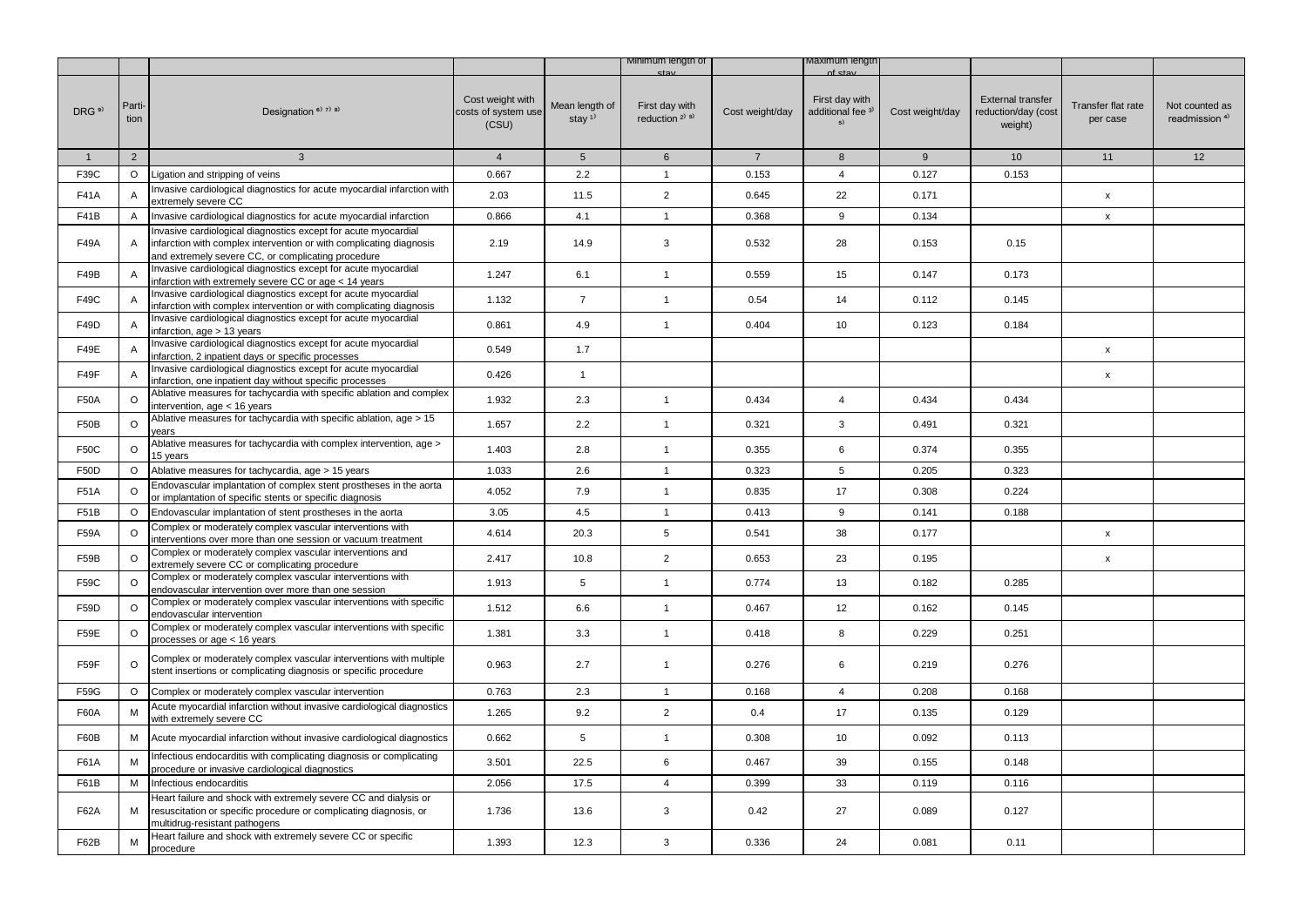|                   |                |                                                                                                                                                                                                                          |                                                  |                                         | Minimum lengtn of                        |                 | vaxımum iengti                                       |                 |                                                            |                                |                                             |
|-------------------|----------------|--------------------------------------------------------------------------------------------------------------------------------------------------------------------------------------------------------------------------|--------------------------------------------------|-----------------------------------------|------------------------------------------|-----------------|------------------------------------------------------|-----------------|------------------------------------------------------------|--------------------------------|---------------------------------------------|
| DRG <sup>9)</sup> | Parti-<br>tion | Designation <sup>6)</sup> 7) 8)                                                                                                                                                                                          | Cost weight with<br>costs of system use<br>(CSU) | Mean length of<br>stay $1$ <sup>1</sup> | First day with<br>reduction $2^{j}5^{j}$ | Cost weight/day | First day with<br>additional fee <sup>3)</sup><br>5) | Cost weight/day | <b>External transfer</b><br>reduction/day (cost<br>weight) | Transfer flat rate<br>per case | Not counted as<br>readmission <sup>4)</sup> |
| $\mathbf{1}$      | $\overline{2}$ | $\mathbf{3}$                                                                                                                                                                                                             | $\overline{4}$                                   | 5 <sup>5</sup>                          | 6                                        | $7\overline{ }$ | 8                                                    | $9\,$           | 10                                                         | 11                             | 12                                          |
| F62C              | М              | Heart failure and shock with severe CC                                                                                                                                                                                   | 0.999                                            | 9.1                                     | $\overline{2}$                           | 0.319           | 18                                                   | 0.077           | 0.103                                                      |                                |                                             |
| F62D              | М              | Heart failure and shock                                                                                                                                                                                                  | 0.732                                            | 6.9                                     | $\mathbf{1}$                             | 0.346           | 14                                                   | 0.075           | 0.107                                                      |                                |                                             |
| F63A              | М              | Venous thrombosis with severe CC                                                                                                                                                                                         | 0.902                                            | $7.5\,$                                 | $\mathbf{1}$                             | 0.429           | 16                                                   | 0.123           | 0.115                                                      |                                |                                             |
| F63B              | М              | Venous thrombosis                                                                                                                                                                                                        | 0.512                                            | 4.4                                     | $\mathbf{1}$                             | 0.241           | 9                                                    | 0.08            | 0.11                                                       |                                |                                             |
| F64Z              | M              | Skin ulcer due to circulatory disorders                                                                                                                                                                                  | 1.004                                            | 9                                       | $\overline{2}$                           | 0.324           | 17                                                   | 0.078           | 0.104                                                      |                                |                                             |
| F66A              | м              | Coronary artery sclerosis, cardiac arrhythmias, angina with extremely<br>severe CC or complex diagnosis or age < 16 years                                                                                                | 0.773                                            | 6.6                                     | $\mathbf{1}$                             | 0.361           | 14                                                   | 0.118           | 0.112                                                      |                                |                                             |
| F66B              | М              | Coronary artery sclerosis, cardiac arrhythmias, angina, age > 15<br>vears                                                                                                                                                | 0.492                                            | 3.9                                     | $\mathbf{1}$                             | 0.225           | 8                                                    | 0.089           | 0.135                                                      |                                |                                             |
| <b>F67A</b>       | М              | Hypertension with extremely severe CC                                                                                                                                                                                    | 0.886                                            | 6.8                                     | $\mathbf{1}$                             | 0.415           | 15                                                   | 0.088           | 0.129                                                      |                                |                                             |
| F67B              | М              | Hypertension                                                                                                                                                                                                             | 0.459                                            | 3.9                                     | $\mathbf{1}$                             | 0.211           | 8                                                    | 0.083           | 0.126                                                      |                                |                                             |
| F68A              | М              | Congenital heart disease, age < 2 years                                                                                                                                                                                  | 0.956                                            | 4.8                                     | $\overline{1}$                           | 0.446           | 15                                                   | 0.223           | 0.203                                                      |                                |                                             |
| F68B              | М              | Congenital heart disease, age >1 year                                                                                                                                                                                    | 0.746                                            | 2.3                                     | $\mathbf{1}$                             | 0.316           | 5                                                    | 0.123           | 0.316                                                      |                                |                                             |
| F69A              | М              | Heart valve diseases with extremely severe CC                                                                                                                                                                            | 1.281                                            | 10.2                                    | $\overline{2}$                           | 0.412           | 23                                                   | 0.086           | 0.12                                                       |                                |                                             |
| F69B              | М              | Heart valve diseases                                                                                                                                                                                                     | 0.567                                            | 3.4                                     | $\mathbf{1}$                             | 0.275           | 9                                                    | 0.101           | 0.165                                                      |                                |                                             |
| <b>F70A</b>       | М              | Severe arrhythmia and cardiac arrest, with extremely severe CC                                                                                                                                                           | 1.235                                            | 9.2                                     | $\overline{2}$                           | 0.391           | 18                                                   | 0.125           | 0.126                                                      |                                |                                             |
| F70B              | м              | Severe arrhythmia and cardiac arrest                                                                                                                                                                                     | 0.652                                            | 4.4                                     | $\mathbf{1}$                             | 0.301           | 10                                                   | 0.101           | 0.137                                                      |                                |                                             |
| <b>F73A</b>       | M              | Syncope and collapse with complex intensive care<br>treatment/complex treatment in intermediate care unit > 59 points                                                                                                    | 0.742                                            | 4.3                                     | $\mathbf{1}$                             | 0.348           | 10                                                   | 0.12            | 0.158                                                      |                                |                                             |
| F73B              | М              | Syncope and collapse                                                                                                                                                                                                     | 0.527                                            | 4.3                                     | $\mathbf{1}$                             | 0.244           | 9                                                    | 0.087           | 0.111                                                      |                                |                                             |
| <b>F74A</b>       | м              | Thoracic pain with specific procedure or dialysis or extremely severe<br>$CC$ or age $<$ 18 years                                                                                                                        | 0.632                                            | 3.6                                     | $\mathbf{1}$                             | 0.292           | 9                                                    | 0.133           | 0.175                                                      |                                |                                             |
| F74B              | М              | Thoracic pain with age > 17 years                                                                                                                                                                                        | 0.411                                            | 3.1                                     | $\overline{1}$                           | 0.186           | $\overline{7}$                                       | 0.089           | 0.112                                                      |                                |                                             |
| <b>F75A</b>       | м              | Other diseases of the circulatory system with complex treatment in<br>intermediate care unit > 184 points or complex treatment due to<br>amputation from 14 inpatient days or age < 18 years with extremely<br>severe CC | 2.164                                            | 11.6                                    | $\overline{2}$                           | 0.664           | 24                                                   | 0.189           | 0.176                                                      |                                |                                             |
| <b>F75B</b>       | M              | Other diseases of the circulatory system with extremely severe CC,<br>age > 17 years                                                                                                                                     | 1.563                                            | 12.4                                    | 3                                        | 0.373           | 25                                                   | 0.128           | 0.122                                                      |                                |                                             |
| <b>F75C</b>       | м              | Other diseases of the circulatory system or vascular intervention, age<br>< 18 years                                                                                                                                     | 0.78                                             | 3.3                                     | $\mathbf{1}$                             | 0.325           | $\overline{7}$                                       | 0.158           | 0.195                                                      |                                |                                             |
| F75D              | М              | Other diseases of the circulatory system or vascular intervention, age<br>> 17 years                                                                                                                                     | 0.728                                            | 5.2                                     | $\mathbf{1}$                             | 0.334           | 13                                                   | 0.096           | 0.123                                                      |                                |                                             |
| F86Z              | М              | Diseases and disorders of the circulatory system, one inpatient day                                                                                                                                                      | 0.288                                            | $\mathbf{1}$                            |                                          |                 |                                                      |                 |                                                            | x                              |                                             |
| <b>F87Z</b>       | М              | Diseases and disorders of the circulatory system with complex<br>intensive care treatment/complex treatment in intermediate care unit<br>> 119 points or specific procedure                                              | 1.47                                             | 8.7                                     | $\mathbf{1}$                             | 0.702           | 18                                                   | 0.123           | 0.166                                                      |                                | x                                           |
| F90A              | $\circ$        | Complex treatment in intermediate care unit > 392/552 points or<br>specific complex intensive care treatment with complex treatment in<br>intermediate care unit points with complex OR procedure                        | 8.186                                            | 21.6                                    | 6                                        | 0.847           | 38                                                   | 0.202           |                                                            | x                              | X                                           |
| F90B              | $\circ$        | Complex treatment in intermediate care unit > 392/552 points or<br>specific complex intensive care treatment with complex treatment in<br>intermediate care unit points                                                  | 5.314                                            | 20.5                                    | 5                                        | 0.801           | 38                                                   | 0.17            | 0.238                                                      |                                | x                                           |
| <b>F95A</b>       | $\circ$        | Interventional closure of an atrial or ventricular septal defect, age <<br>18 years                                                                                                                                      | 1.484                                            | 2.9                                     | $\mathbf{1}$                             | 0.428           | 5                                                    | 0.207           | 0.428                                                      |                                |                                             |
| F95B              | $\circ$        | nterventional closure of an atrial or ventricular septal defect, age ><br>17 years                                                                                                                                       | 1.059                                            | 2.1                                     | $\mathbf{1}$                             | 0.255           | 3                                                    | 0.218           | 0.255                                                      |                                |                                             |
| F98A              | O              | Endovascular heart valve intervention, with aortocoronary bypass or<br>complex intensive care treatment > 196/360 points                                                                                                 | 9.465                                            | 18.9                                    | 5                                        | 0.835           | 32                                                   | 0.2             | 0.276                                                      |                                |                                             |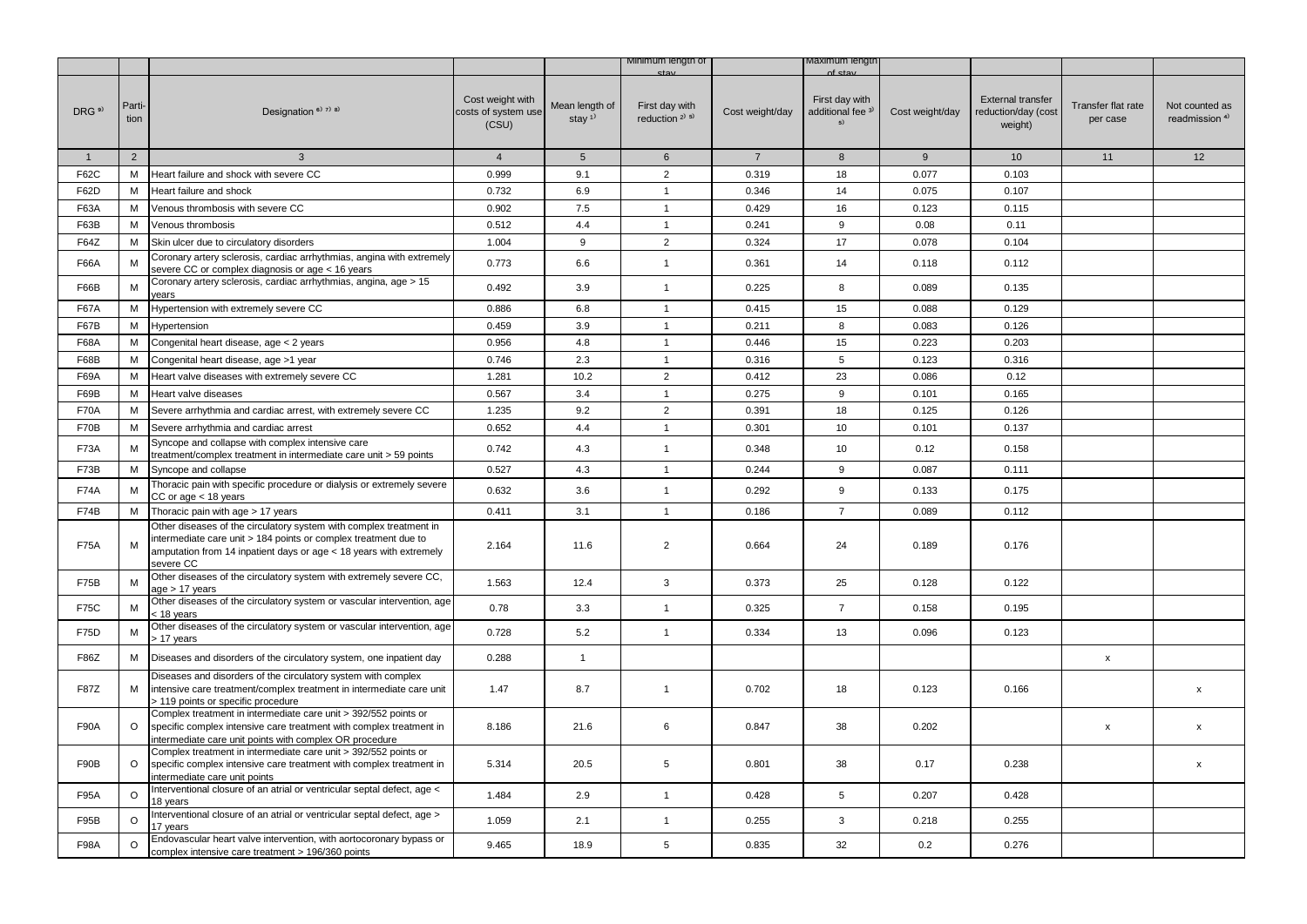|                   |                |                                                                                                                                                                         |                                                  |                                         | Minimum length of                     |                 | ∧axımum ıengtr                                       |                 |                                                            |                                |                                             |
|-------------------|----------------|-------------------------------------------------------------------------------------------------------------------------------------------------------------------------|--------------------------------------------------|-----------------------------------------|---------------------------------------|-----------------|------------------------------------------------------|-----------------|------------------------------------------------------------|--------------------------------|---------------------------------------------|
| DRG <sup>9)</sup> | Parti-<br>tion | Designation $6$ <sup>3</sup> $7$ <sup>3</sup> $8$ <sup>3</sup>                                                                                                          | Cost weight with<br>costs of system use<br>(CSU) | Mean length of<br>stay $1$ <sup>1</sup> | First day with<br>reduction $2^{1.5}$ | Cost weight/day | First day with<br>additional fee <sup>3)</sup><br>5) | Cost weight/day | <b>External transfer</b><br>reduction/day (cost<br>weight) | Transfer flat rate<br>per case | Not counted as<br>readmission <sup>4)</sup> |
| $\mathbf{1}$      | $\overline{2}$ | 3                                                                                                                                                                       | $\overline{4}$                                   | 5 <sup>5</sup>                          | 6                                     | $7\overline{ }$ | 8                                                    | 9               | 10                                                         | 11                             | 12                                          |
| F98B              | O              | Endovascular heart valve intervention with implantation of a<br>pacemaker/graft or age < 16 years                                                                       | 6.167                                            | 9                                       | $\overline{2}$                        | 0.615           | 18                                                   | 0.156           | 0.198                                                      |                                |                                             |
| <b>F98C</b>       | $\circ$        | Endovascular heart valve intervention, age > 15 years                                                                                                                   | 5.015                                            | 7.2                                     | $\mathbf{1}$                          | 0.737           | 14                                                   | 0.156           | 0.198                                                      |                                |                                             |
|                   |                | MDC 06: Diseases and disorders of the digestive system                                                                                                                  |                                                  |                                         |                                       |                 |                                                      |                 |                                                            |                                |                                             |
| G02A              | O              | Interventions or complicating diagnosis involving the small and large<br>intestine with extremely severe CC                                                             | 3.347                                            | 15.7                                    | $\overline{4}$                        | 0.519           | 29                                                   | 0.174           | 0.171                                                      |                                |                                             |
| G02B              | $\circ$        | Complex intervention or with other intervention on the stomach,<br>oesophagus and duodenum and congenital malformation, age < 2<br>vears                                | 2.209                                            | 9.7                                     | $\overline{2}$                        | 0.518           | 19                                                   | 0.118           | 0.167                                                      |                                |                                             |
| G03A              | $\circ$        | Major interventions on the stomach, oesophagus and duodenum with<br>highly complex intervention or complicating procedure or for specific<br>malignant neoplasm         | 4.446                                            | 15.4                                    | $\overline{4}$                        | 0.688           | 26                                                   | 0.161           | 0.227                                                      |                                | $\pmb{\mathsf{x}}$                          |
| G03B              | $\circ$        | Major interventions on the stomach, oesophagus and duodenum<br>except for specific malignant neoplasm                                                                   | 2.213                                            | 7.4                                     | $\mathbf{1}$                          | 0.775           | 17                                                   | 0.167           | 0.208                                                      |                                |                                             |
| G04Z              | $\circ$        | Adhesiolysis involving the peritoneum, age < 4 years or with<br>extremely severe CC or minor interventions on the small and large<br>intestine with extremely severe CC | 3.205                                            | 15.5                                    | $\overline{4}$                        | 0.495           | 29                                                   | 0.116           | 0.163                                                      |                                |                                             |
| G07Z              | $\circ$        | Minor interventions on the small and large intestine                                                                                                                    | 0.979                                            | 5.5                                     | $\mathbf{1}$                          | 0.455           | 11                                                   | 0.09            | 0.168                                                      |                                |                                             |
| G09A              | $\circ$        | Interventions for hernias with extremely severe CC, more than one<br>inpatient day                                                                                      | 2.033                                            | 10.6                                    | $\overline{2}$                        | 0.51            | 23                                                   | 0.157           | 0.149                                                      |                                |                                             |
| G09B              | $\Omega$       | Bilateral interventions for inguinal and femoral hernias with incisional<br>hernia, more than one inpatient day                                                         | 1.132                                            | $\overline{4}$                          |                                       |                 | 9                                                    | 0.12            | 0.153                                                      |                                |                                             |
| G09C              | $\circ$        | Bilateral interventions for inguinal and femoral hernias, more than one<br>inpatient day                                                                                | 0.756                                            | 2.2                                     |                                       |                 | $\overline{4}$                                       | 0.131           | 0.202                                                      |                                |                                             |
| G09D              | O              | Interventions for incisional hernias with graft, more than one inpatient<br>day                                                                                         | 0.965                                            | 4.1                                     |                                       |                 | 9                                                    | 0.102           | 0.141                                                      |                                |                                             |
| G09E              | $\circ$        | Interventions for inguinal and femoral hernias with graft, more than<br>one inpatient day                                                                               | 0.665                                            | 2.4                                     |                                       |                 | $\overline{4}$                                       | 0.118           | 0.185                                                      |                                |                                             |
| G09F              | $\circ$        | Interventions for incisional hernias, more than one inpatient day                                                                                                       | 0.78                                             | 3.4                                     |                                       |                 | 8                                                    | 0.11            | 0.159                                                      |                                |                                             |
| G09G              | $\Omega$       | Interventions for inguinal and femoral hernias, more than one<br>inpatient day                                                                                          | 0.624                                            | 2.7                                     |                                       |                 | 5                                                    | 0.113           | 0.194                                                      |                                |                                             |
| G09H              | $\circ$        | Interventions for hernias, one inpatient day                                                                                                                            | 0.56                                             | $\mathbf{1}$                            |                                       |                 |                                                      |                 |                                                            | $\boldsymbol{\mathsf{x}}$      |                                             |
| G10Z              | $\circ$        | Specific interventions on the hepatobiliary system, pancreas, spleen                                                                                                    | 2.066                                            | 6.9                                     | $\mathbf{1}$                          | 0.704           | 15                                                   | 0.157           | 0.218                                                      |                                | $\mathsf{x}$                                |
| G11A              | $\Omega$       | Pyloromyotomy or anorectoplasty and reconstruction of the anus and<br>phincter, age < 10 years                                                                          | 1.699                                            | 6.8                                     | $\mathbf{1}$                          | 0.582           | 13                                                   | 0.179           | 0.181                                                      |                                |                                             |
| G11B              | $\circ$        | Pyloromyotomy or anorectoplasty and reconstruction of the anus and<br>sphincter, age > 9 years                                                                          | 0.819                                            | $\overline{4}$                          | $\mathbf{1}$                          | 0.418           | 8                                                    | 0.093           | 0.139                                                      |                                |                                             |
| G12A              | $\circ$        | Other OR procedures on the digestive system with complex OR<br>procedure and extremely severe CC or geriatric acute rehabilitation<br>from 21 treatment days            | 3.934                                            | 17.7                                    | $\overline{4}$                        | 0.634           | 32                                                   | 0.176           | 0.184                                                      |                                |                                             |
| G12B              | $\circ$        | Other OR procedures on the digestive system with moderately<br>complex OR procedure                                                                                     | 2.787                                            | 14.5                                    | 3                                     | 0.578           | 29                                                   | 0.169           | 0.163                                                      |                                |                                             |
| G12C              | $\circ$        | Other OR procedures on the digestive system                                                                                                                             | 1.046                                            | 4.9                                     | $\mathbf{1}$                          | 0.518           | 12                                                   | 0.118           | 0.236                                                      |                                |                                             |
| G13A              | $\Omega$       | Other interventions on the intestine or enterostomy with extremely<br>severe CC with specific diagnosis or procedure                                                    | 4.445                                            | 21.1                                    | 6                                     | 0.509           | 39                                                   | 0.125           | 0.169                                                      |                                |                                             |
| G13B              | $\circ$        | Other interventions on the intestine or enterostomy with extremely<br>severe CC                                                                                         | 4.006                                            | 19.2                                    | 5                                     | 0.524           | 34                                                   | 0.118           | 0.164                                                      |                                |                                             |
| G16Z              | $\circ$        | Complex rectal resection or evisceration of the lesser pelvis or<br>intervention for malignant neoplasm or radiotherapy with major<br>abdominal intervention            | 2.734                                            | 10.2                                    | $\overline{2}$                        | 0.621           | 19                                                   | 0.136           | 0.181                                                      |                                | X                                           |
| <b>G17A</b>       | $\circ$        | Other rectal resection without specific intervention for malignant<br>neoplasm on the digestive system                                                                  | 2.128                                            | 7.9                                     | $\mathbf{1}$                          | 0.688           | 14                                                   | 0.13            | 0.184                                                      |                                | X                                           |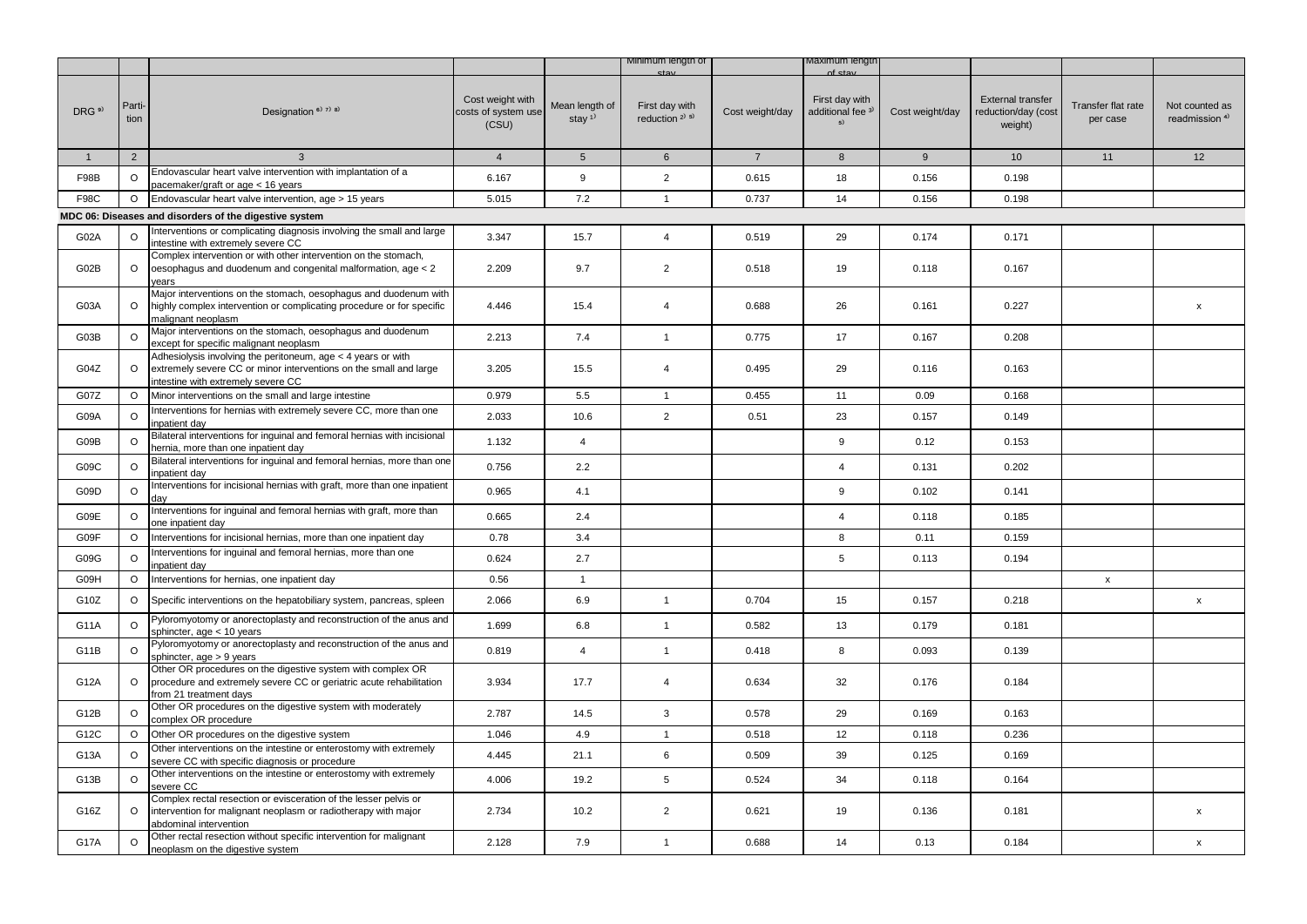|                   |                |                                                                                                                                                                                                                                            |                                                  |                            | Minimum length of                                       |                 | waximum iengtr                                       |                 |                                                            |                                |                                             |
|-------------------|----------------|--------------------------------------------------------------------------------------------------------------------------------------------------------------------------------------------------------------------------------------------|--------------------------------------------------|----------------------------|---------------------------------------------------------|-----------------|------------------------------------------------------|-----------------|------------------------------------------------------------|--------------------------------|---------------------------------------------|
| DRG <sup>9)</sup> | Parti-<br>tion | Designation <sup>6)</sup> 7) 8)                                                                                                                                                                                                            | Cost weight with<br>costs of system use<br>(CSU) | Mean length of<br>stay $1$ | First day with<br>reduction <sup>2)</sup> <sup>5)</sup> | Cost weight/day | First day with<br>additional fee <sup>3)</sup><br>5) | Cost weight/day | <b>External transfer</b><br>reduction/day (cost<br>weight) | Transfer flat rate<br>per case | Not counted as<br>readmission <sup>4)</sup> |
| $\mathbf{1}$      | $\overline{2}$ | 3                                                                                                                                                                                                                                          | $\overline{4}$                                   | $5\overline{)}$            | $6\overline{6}$                                         | $7\overline{ }$ | 8                                                    | 9               | 10 <sup>1</sup>                                            | 11                             | 12                                          |
| G17B              | $\circ$        | Other rectal resection without specific intervention                                                                                                                                                                                       | 1.997                                            | 8                          | $\mathbf{1}$                                            | 0.663           | 16                                                   | 0.127           | 0.157                                                      |                                |                                             |
| G18A              | $\circ$        | Interventions on the small and large intestine or other intervention on<br>the stomach, oesophagus and duodenum without radiotherapy, with<br>highly complex intervention or complicating diagnosis or procedure or<br>extremely severe CC | 2.908                                            | 13.6                       | 3                                                       | 0.552           | 27                                                   | 0.17            | 0.167                                                      |                                |                                             |
| G18B              | $\circ$        | Interventions on the small and large intestine or other intervention on<br>the stomach, oesophagus and duodenum without radiotherapy                                                                                                       | 1.746                                            | 7.3                        | $\mathbf{1}$                                            | 1.06            | 15                                                   | 0.117           | 0.177                                                      |                                |                                             |
| G19A              | $\circ$        | Other interventions on the stomach, oesophagus and duodenum with<br>complicating procedure or for malignant neoplasm or with extremely<br>severe CC                                                                                        | 2.585                                            | 10.7                       | $\overline{2}$                                          | 0.648           | 23                                                   | 0.195           | 0.189                                                      |                                | $\mathsf{x}$                                |
| G19B              | $\circ$        | Other interventions on the stomach, oesophagus and duodenum<br>except for malignant neoplasm, with complex intervention or age <<br>16 years                                                                                               | 1.469                                            | 3.8                        | $\mathbf{1}$                                            | 0.462           | $\overline{7}$                                       | 0.178           | 0.277                                                      |                                |                                             |
| G19C              | $\circ$        | Other interventions on the stomach, oesophagus and duodenum<br>except for malignant neoplasm, age > 15 years                                                                                                                               | 1.136                                            | 4.2                        | $\mathbf{1}$                                            | 0.352           | 8                                                    | 0.127           | 0.16                                                       |                                |                                             |
| G21Z              | O              | Adhesiolysis involving the peritoneum or other interventions on the<br>intestine/enterostomy                                                                                                                                               | 1.349                                            | 6.4                        | $\mathbf{1}$                                            | 0.866           | 14                                                   | 0.16            | 0.173                                                      |                                |                                             |
| G22A              | $\circ$        | Appendectomy for peritonitis with severe CC and age < 16 years,<br>more than one inpatient day                                                                                                                                             | 2.114                                            | 9.2                        | $\overline{2}$                                          | 0.564           | 19                                                   | 0.19            | 0.182                                                      |                                |                                             |
| G22B              | O              | Appendectomy for peritonitis or extremely severe CC, age > 15<br>years, more than one inpatient day                                                                                                                                        | 1.054                                            | 5                          |                                                         |                 | 10                                                   | 0.103           | 0.141                                                      |                                |                                             |
| G22C              | $\circ$        | Appendectomy, more than one inpatient day                                                                                                                                                                                                  | 0.687                                            | 2.5                        |                                                         |                 | $\overline{4}$                                       | 0.124           | 0.202                                                      |                                |                                             |
| G22D              | $\circ$        | Appendectomy, one inpatient day                                                                                                                                                                                                            | 0.597                                            | $\mathbf{1}$               |                                                         |                 |                                                      |                 |                                                            | x                              |                                             |
| G26A              | $\circ$        | Other interventions on the anus with complex intervention or age < 16<br>years                                                                                                                                                             | 0.608                                            | 2.5                        | $\mathbf{1}$                                            | 0.144           | 5                                                    | 0.113           | 0.144                                                      |                                |                                             |
| G26B              | O              | Other interventions on the anus, age > 15 years                                                                                                                                                                                            | 0.533                                            | 2.6                        | $\mathbf{1}$                                            | 0.142           | 5                                                    | 0.11            | 0.142                                                      |                                |                                             |
| G29A              | $\circ$        | Other radiotherapy for diseases and disorders of the digestive<br>system, more than one inpatient day, with extremely severe CC                                                                                                            | 2.349                                            | 15.2                       | $\overline{4}$                                          | 0.455           | 32                                                   | 0.157           | 0.15                                                       |                                | x                                           |
| G29B              | $\circ$        | Other radiotherapy for diseases and disorders of the digestive<br>system, more than one inpatient day                                                                                                                                      | 0.863                                            | 3.6                        |                                                         |                 | 8                                                    | 0.128           | 0.285                                                      |                                | $\pmb{\mathsf{x}}$                          |
| G33Z              | $\circ$        | Complex OR procedures over more than one session for diseases<br>and disorders of the digestive system                                                                                                                                     | 5.034                                            | 20.4                       | 5                                                       | 0.629           | 36                                                   | 0.213           | 0.187                                                      |                                |                                             |
| G35Z              | $\circ$        | Complex vacuum treatment for diseases and disorders of the<br>digestive system or complex diagnosis with complex intervention                                                                                                              | 8.728                                            | 38.6                       | 11                                                      | 0.548           | 56                                                   | 0.18            | 0.173                                                      |                                |                                             |
| G37Z              | $\circ$        | Multivisceral intervention for diseases and disorders of the digestive<br>system or complex intensive care treatment > 196/360 points                                                                                                      | 4.438                                            | 16.2                       | $\overline{4}$                                          | 0.765           | 31                                                   | 0.165           | 0.236                                                      |                                | x                                           |
| G38A              | $\circ$        | Complex intensive care treatment > 196/184 points or vacuum<br>treatment or geriatric acute rehabilitation from 21 treatment days,<br>with specific surgical intervention for diseases and disorders of the<br>digestive system            | 5.862                                            | 22.2                       | 6                                                       | 0.684           | 39                                                   | 0.156           |                                                            | x                              | $\pmb{\mathsf{x}}$                          |
| G38B              | $\circ$        | Complicating procedures or geriatric acute rehabilitation from 14<br>treatment days, with specific surgical intervention for diseases and<br>disorders of the digestive system                                                             | 4.761                                            | 19.8                       | 5                                                       | 0.635           | 37                                                   | 0.139           | 0.199                                                      |                                | $\mathsf{x}$                                |
| G40Z              | Α              | Complicating procedures with specific endoscopic intervention for<br>severe diseases of the digestive system                                                                                                                               | 2.852                                            | 13.3                       | 3                                                       | 0.664           | 27                                                   | 0.212           |                                                            | $\pmb{\mathsf{x}}$             |                                             |
| G46A              | Α              | Complex gastroscopy with extremely severe CC or complicating<br>procedure for severe disease, or extremely severe CC or complex<br>gastroscopy associated with complicating intervention, age < 15<br>vears                                | 1.559                                            | 10.3                       | $\overline{2}$                                          | 0.486           | 22                                                   | 0.145           | 0.142                                                      |                                | $\mathsf{x}$                                |
| G46B              | A              | Complex gastroscopy associated with complicating intervention or<br>extremely severe CC, age > 14 years, or severe disease of the<br>digestive system and age < 15 years                                                                   | 1.183                                            | 8.1                        | $\mathbf{1}$                                            | 0.691           | 17                                                   | 0.145           | 0.099                                                      |                                | $\pmb{\mathsf{x}}$                          |
| G46C              | A              | Gastroscopy or endoscopic antireflux process                                                                                                                                                                                               | 0.693                                            | 4.7                        | $\mathbf{1}$                                            | 0.338           | 10                                                   | 0.103           | 0.154                                                      |                                |                                             |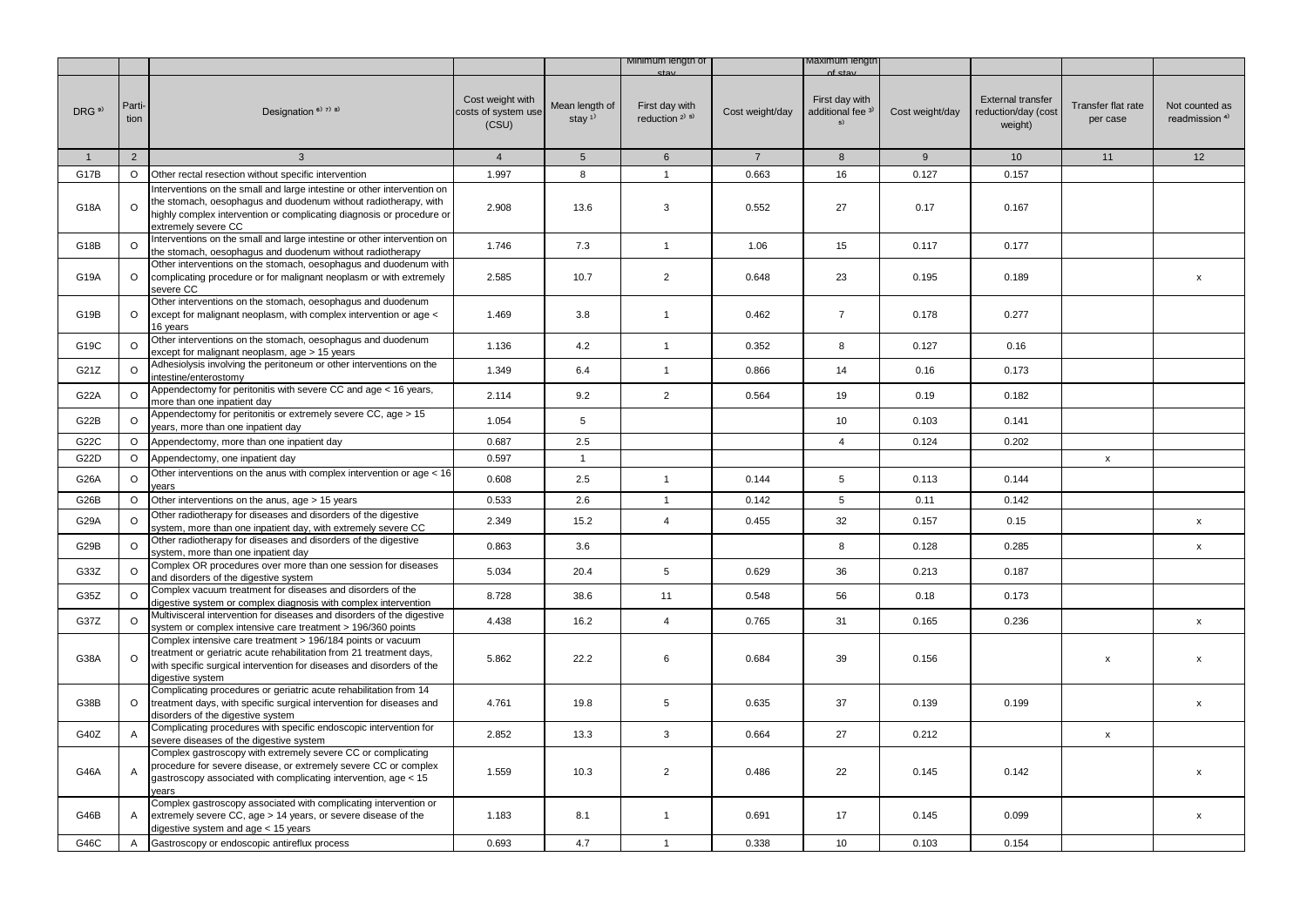|                   |                |                                                                                                                                                                                                                                                                                                                     |                                                  |                            | Minimum lengtn of                        |                 | laximum iengti                                       |                 |                                                            |                                |                                             |
|-------------------|----------------|---------------------------------------------------------------------------------------------------------------------------------------------------------------------------------------------------------------------------------------------------------------------------------------------------------------------|--------------------------------------------------|----------------------------|------------------------------------------|-----------------|------------------------------------------------------|-----------------|------------------------------------------------------------|--------------------------------|---------------------------------------------|
| DRG <sup>9)</sup> | Parti-<br>tion | Designation <sup>6)</sup> <sup>7)</sup> <sup>8)</sup>                                                                                                                                                                                                                                                               | Cost weight with<br>costs of system use<br>(CSU) | Mean length of<br>stay $1$ | First day with<br>reduction $2^{(3)}$ 5) | Cost weight/day | First day with<br>additional fee <sup>3)</sup><br>5) | Cost weight/day | <b>External transfer</b><br>reduction/day (cost<br>weight) | Transfer flat rate<br>per case | Not counted as<br>readmission <sup>4)</sup> |
| 1                 | $\overline{2}$ | 3                                                                                                                                                                                                                                                                                                                   | $\overline{4}$                                   | 5 <sup>5</sup>             | $6\overline{6}$                          | $7^{\circ}$     | 8                                                    | 9               | 10                                                         | 11                             | 12                                          |
| G48A              | A              | Colonoscopy with severe CC or complicating intervention or age < 15<br>years with specific diagnosis or complicating procedure                                                                                                                                                                                      | 1.293                                            | 9.8                        | $\overline{2}$                           | 0.407           | 22                                                   | 0.134           | 0.131                                                      |                                |                                             |
| G48B              | A              | Colonoscopy with severe CC or complicating intervention or age < 15<br>years                                                                                                                                                                                                                                        | 0.847                                            | 3.1                        | $\mathbf{1}$                             | 0.361           | $\overline{7}$                                       | 0.174           | 0.217                                                      |                                |                                             |
| G48C              | A              | Colonoscopy with severe CC or complicating intervention or age > 16<br>ears                                                                                                                                                                                                                                         | 0.945                                            | 6.9                        | $\mathbf{1}$                             | 0.582           | 16                                                   | 0.116           | 0.116                                                      |                                |                                             |
| G60A              | M              | Malignant neoplasm of the digestive system, more than one inpatient<br>day with extremely severe CC                                                                                                                                                                                                                 | 1.386                                            | 11                         | $\overline{2}$                           | 0.443           | 24                                                   | 0.127           | 0.118                                                      |                                | $\pmb{\mathsf{X}}$                          |
| G60B              | М              | Malignant neoplasm of the digestive system                                                                                                                                                                                                                                                                          | 0.64                                             | 4.8                        | $\mathbf{1}$                             | 0.342           | 11                                                   | 0.095           | 0.114                                                      |                                | $\mathsf{x}$                                |
| G64A              | M              | Inflammatory bowel disease with extremely severe CC and more<br>than one inpatient day                                                                                                                                                                                                                              | 1.64                                             | 12.7                       | 3                                        | 0.394           | 26                                                   | 0.129           | 0.129                                                      |                                |                                             |
| G64B              | M              | nflammatory bowel disease, more than one inpatient day, age < 18<br>vears                                                                                                                                                                                                                                           | 0.568                                            | $\overline{4}$             |                                          |                 | 9                                                    | 0.109           | 0.137                                                      |                                |                                             |
| G64C              | M              | Inflammatory bowel disease, more than one inpatient day, age > 17<br>vears                                                                                                                                                                                                                                          | 0.588                                            | 5.2                        |                                          |                 | 11                                                   | 0.082           | 0.111                                                      |                                |                                             |
| <b>G67A</b>       | M              | Ulcer disease with gastrointestinal bleeding, more than one inpatient<br>day and extremely severe CC, or specific diagnosis with dialysis or<br>age < 3 years or paraplegia/tetraplegia, or complex intensive care<br>treatment > 196/119 points or complex treatment in intermediate<br>care unit > 196/184 points | 1.357                                            | 10.2                       | $\overline{2}$                           | 0.431           | 21                                                   | 0.136           |                                                            | X                              |                                             |
| G67B              | м              | Various diseases of the digestive system or gastrointestinal bleeding<br>or ulcer disease, with dialysis or age < 3 years or<br>paraplegia/tetraplegia                                                                                                                                                              | 1.022                                            | 8.7                        | $\mathbf{1}$                             | 0.743           | 19                                                   | 0.126           | 0.106                                                      |                                |                                             |
| G67C              | М              | Various diseases of the digestive system or gastrointestinal bleeding<br>or ulcer disease, more than one inpatient day                                                                                                                                                                                              | 0.467                                            | $\overline{4}$             |                                          |                 | 8                                                    | 0.084           | 0.109                                                      |                                |                                             |
| <b>G70A</b>       | M              | Other severe diseases of the digestive system or cutaneoperitoneal<br>catheter with extremely severe CC and more than one inpatient day                                                                                                                                                                             | 1.563                                            | 11.8                       | $\overline{2}$                           | 0.499           | 24                                                   | 0.132           | 0.132                                                      |                                |                                             |
| G70B              | M              | Other severe diseases of the digestive system or cutaneoperitoneal<br>catheter, age $<$ 16 years                                                                                                                                                                                                                    | 0.937                                            | 5.6                        | $\mathbf{1}$                             | 0.419           | 12                                                   | 0.104           | 0.154                                                      |                                |                                             |
| G70C              | M              | Other severe diseases of the digestive system or cutaneoperitoneal<br>catheter, age > 15 years                                                                                                                                                                                                                      | 0.69                                             | 5.5                        | $\mathbf{1}$                             | 0.399           | 12                                                   | 0.087           | 0.1                                                        |                                |                                             |
| G71A              | М              | Other moderately severe diseases of the digestive system, age < 16<br>vears                                                                                                                                                                                                                                         | 0.664                                            | 3.4                        | $\mathbf{1}$                             | 0.354           | $\overline{7}$                                       | 0.172           | 0.177                                                      |                                |                                             |
| G71B              | M              | Other moderately severe diseases of the digestive system, more<br>than one inpatient day, age > 15 years                                                                                                                                                                                                            | 0.526                                            | 3.6                        |                                          |                 | 8                                                    | 0.095           | 0.142                                                      |                                |                                             |
| G72A              | м              | Other mild to moderate diseases of the digestive system or<br>abdominal pain or mesenteric lymphadenitis with specific intervention<br>or severe CC                                                                                                                                                                 | 0.634                                            | 4.9                        | $\mathbf{1}$                             | 0.324           | 11                                                   | 0.092           | 0.108                                                      |                                |                                             |
| G72B              | М              | Other mild to moderate diseases of the digestive system or<br>abdominal pain or mesenteric lymphadenitis, more than one inpatient<br>day                                                                                                                                                                            | 0.424                                            | 3.4                        |                                          |                 | $\overline{7}$                                       | 0.088           | 0.129                                                      |                                |                                             |
| G86Z              | М              | Diseases and disorders of the digestive system, one inpatient day                                                                                                                                                                                                                                                   | 0.26                                             | $\mathbf{1}$               |                                          |                 |                                                      |                 |                                                            | $\pmb{\mathsf{x}}$             |                                             |
| <b>G87A</b>       | М              | Diseases and disorders of the digestive system, complex intensive<br>care treatment/complex treatment in intermediate care unit > 184<br>boints or complex treatment in intermediate care unit > 196 points                                                                                                         | 2.43                                             | 12.2                       | 3                                        | 0.576           | 24                                                   | 0.203           |                                                            | x                              | X                                           |
| G87B              | М              | Diseases and disorders of the digestive system, complex intensive<br>care treatment/complex treatment in intermediate care unit > 119 to<br>184 points                                                                                                                                                              | 1.516                                            | 8.1                        | $\mathbf{1}$                             | 0.715           | 17                                                   | 0.192           | 0.169                                                      |                                | x                                           |
| G88Z              | M              | Geriatric acute rehabilitation from 14 treatment days                                                                                                                                                                                                                                                               | 2.057                                            | 20.8                       |                                          |                 | 32                                                   | 0.071           | 0.101                                                      |                                |                                             |
|                   |                | MDC 07: Diseases and disorders of the hepatobiliary system and pancreas                                                                                                                                                                                                                                             |                                                  |                            |                                          |                 |                                                      |                 |                                                            |                                |                                             |
| H <sub>0</sub> 1A | $\circ$        | nterventions on the pancreas and liver with complex intervention or<br>complex intensive care treatment > 196/360 points or extremely<br>severe CC                                                                                                                                                                  | 4.829                                            | 18.3                       | 5                                        | 0.633           | 34                                                   | 0.219           | 0.209                                                      |                                | x                                           |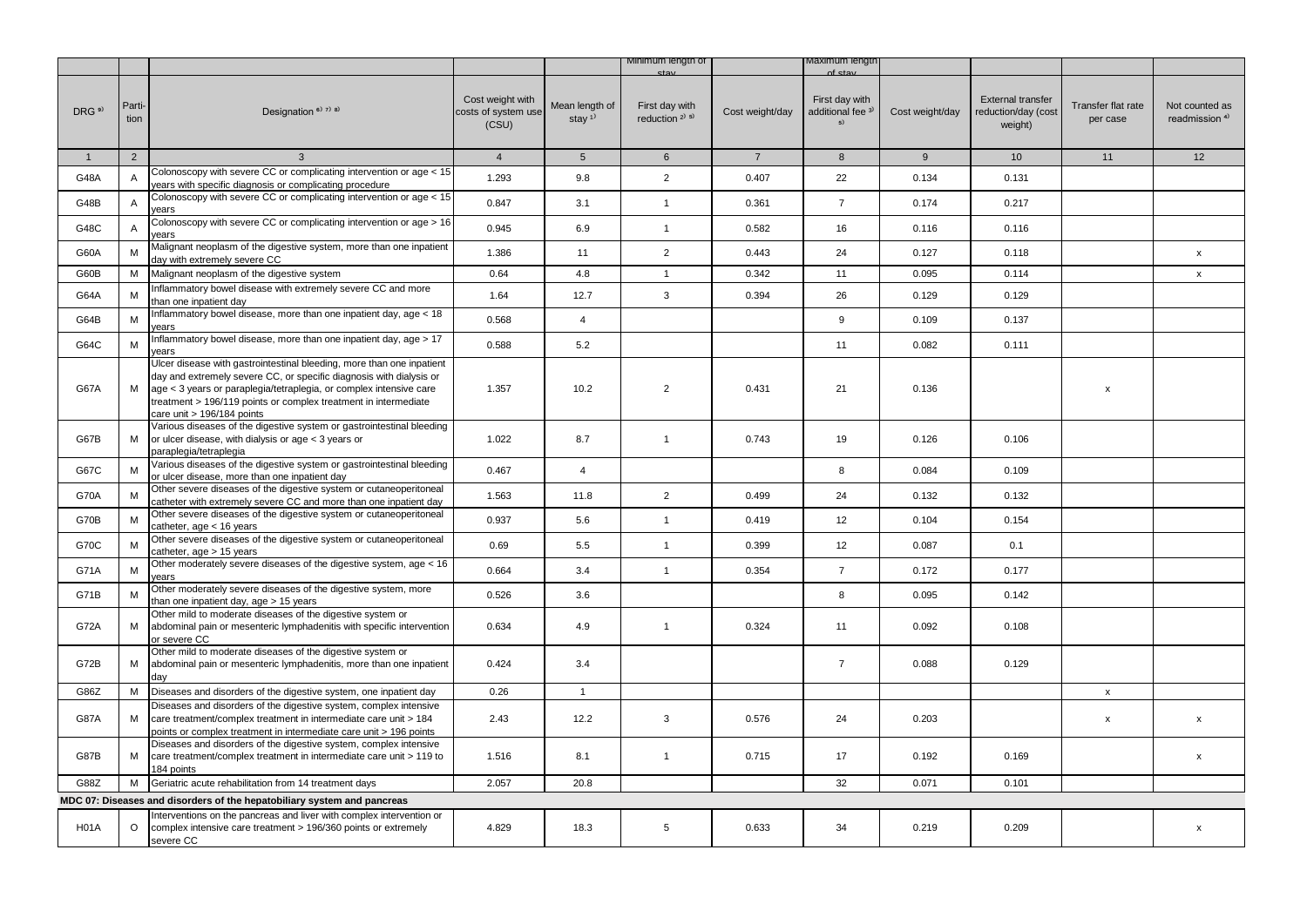|                   |                |                                                                                                                                                                                                                                  |                                                  |                                         | Minimum length of                        |                 | Maximum lengtr                            |                 |                                                            |                                |                                             |
|-------------------|----------------|----------------------------------------------------------------------------------------------------------------------------------------------------------------------------------------------------------------------------------|--------------------------------------------------|-----------------------------------------|------------------------------------------|-----------------|-------------------------------------------|-----------------|------------------------------------------------------------|--------------------------------|---------------------------------------------|
| DRG <sup>9)</sup> | Parti-<br>tion | Designation <sup>6)</sup> 7) 8)                                                                                                                                                                                                  | Cost weight with<br>costs of system use<br>(CSU) | Mean length of<br>stay $1$ <sup>1</sup> | First day with<br>reduction $2^{(3)}$ 5) | Cost weight/day | First day with<br>additional fee 3)<br>5) | Cost weight/day | <b>External transfer</b><br>reduction/day (cost<br>weight) | Transfer flat rate<br>per case | Not counted as<br>readmission <sup>4)</sup> |
| $\mathbf{1}$      | 2              | $\mathbf{3}$                                                                                                                                                                                                                     | $\overline{4}$                                   | 5 <sup>5</sup>                          | 6                                        | $\overline{7}$  | 8                                         | 9               | 10                                                         | 11                             | 12                                          |
| H01B              | $\circ$        | Interventions on the pancreas and liver and portosystemic shunt<br>surgery with major intervention or radiotherapy                                                                                                               | 3.219                                            | 11.6                                    | $\overline{2}$                           | 0.779           | 21                                        | 0.149           | 0.207                                                      |                                | X                                           |
| <b>H05A</b>       | $\circ$        | Laparotomy and moderately complex interventions on the gallbladder<br>and bile duct with complex intervention                                                                                                                    | 2.359                                            | 10.4                                    | $\overline{2}$                           | 0.546           | 22                                        | 0.17            | 0.159                                                      |                                |                                             |
| H05B              | $\circ$        | Laparotomy and moderately complex interventions on the gallbladder<br>and bile duct                                                                                                                                              | 1.584                                            | 7.3                                     | $\mathbf{1}$                             | 0.555           | 17                                        | 0.115           | 0.149                                                      |                                |                                             |
| H06Z              | $\circ$        | Other OR procedures on the hepatobiliary system and pancreas                                                                                                                                                                     | 1.03                                             | 4.4                                     | $\mathbf{1}$                             | 0.397           | 12                                        | 0.166           | 0.181                                                      |                                |                                             |
| <b>H07A</b>       | $\circ$        | Specific cholecystectomy with malignant neoplasm or complex<br>diagnosis or ERCP or age < 12 years                                                                                                                               | 2.766                                            | 12.8                                    | 3                                        | 0.508           | 27                                        | 0.17            | 0.166                                                      |                                |                                             |
| <b>H07B</b>       | $\circ$        | Specific cholecystectomy with age > 11 years, or cholecystectomy<br>for malignant neoplasm or complex diagnosis or ERCP or age < 12<br>vears                                                                                     | 1.495                                            | 7.3                                     | $\mathbf{1}$                             | 0.522           | 15                                        | 0.15            | 0.14                                                       |                                |                                             |
| <b>H07C</b>       | $\circ$        | Cholecystectomy, age > 11 years                                                                                                                                                                                                  | 0.796                                            | 3.1                                     | $\mathbf{1}$                             | 0.204           | $\overline{7}$                            | 0.114           | 0.123                                                      |                                |                                             |
| <b>H09A</b>       | $\circ$        | Interventions on the pancreas and liver and portosystemic shunt<br>surgery, without major intervention, without radiotherapy, with<br>extremely severe CC                                                                        | 2.985                                            | 13.3                                    | 3                                        | 0.575           | 25                                        | 0.189           | 0.174                                                      |                                | x                                           |
| H <sub>09</sub> B | $\circ$        | Interventions on the pancreas and liver and portosystemic shunt<br>surgery, without major intervention, without radiotherapy, for<br>malignant neoplasm or with specific pancreas intervention                                   | 2.148                                            | 7.8                                     | $\mathbf{1}$                             | 0.753           | 16                                        | 0.14            | 0.202                                                      |                                | x                                           |
| <b>H09C</b>       | $\circ$        | Interventions on the pancreas and liver and portosystemic shunt<br>surgery, without major intervention, without radiotherapy                                                                                                     | 1.234                                            | 4.9                                     | $\mathbf{1}$                             | 0.406           | 13                                        | 0.134           | 0.185                                                      |                                |                                             |
| <b>H12A</b>       | $\circ$        | Various interventions on the hepatobiliary system with extremely<br>severe CC or complex intervention                                                                                                                            | 3.457                                            | 18.3                                    | 5                                        | 0.468           | 34                                        | 0.154           | 0.155                                                      |                                |                                             |
| H <sub>12</sub> B | $\circ$        | Various interventions on the hepatobiliary system                                                                                                                                                                                | 1.381                                            | 5.7                                     | $\mathbf{1}$                             | 0.791           | 12                                        | 0.125           | 0.198                                                      |                                |                                             |
| H16Z              | $\circ$        | Other radiotherapy for diseases and disorders of the hepatobiliary<br>ystem and pancreas                                                                                                                                         | 0.908                                            | 2.7                                     | $\mathbf{1}$                             | 0.451           | 5                                         | 0.15            | 0.451                                                      |                                | x                                           |
| H33Z              | $\circ$        | Complex OR procedures over more than one session or complex<br>vacuum treatment or vacuum treatment with specific intervention or<br>artificial respiration > 95 hours with complex intensive care treatment<br>> 196/360 points | 5.862                                            | 21.1                                    | 6                                        | 0.63            | 38                                        | 0.233           | 0.209                                                      |                                |                                             |
| <b>H41A</b>       | A              | ERCP with extremely severe CC or photodynamic therapy with<br>complex intensive care treatment/complex treatment in intermediate<br>care unit > 196/360 points                                                                   | 6.18                                             | 28                                      | 8                                        | 0.634           | 46                                        | 0.224           |                                                            | $\mathsf{x}$                   | $\pmb{\mathsf{x}}$                          |
| <b>H41B</b>       | A              | ERCP with extremely severe CC or photodynamic therapy                                                                                                                                                                            | 2.251                                            | 13.4                                    | 3                                        | 0.514           | 28                                        | 0.158           | 0.155                                                      |                                | x                                           |
| <b>H41C</b>       | A              | ERCP with severe CC or malignant neoplasm or age < 3 years                                                                                                                                                                       | 1.152                                            | 6.3                                     | $\mathbf{1}$                             | 0.505           | 15                                        | 0.13            | 0.157                                                      |                                | $\pmb{\mathsf{x}}$                          |
| <b>H41D</b>       | A              | ERCP, age > 2 years                                                                                                                                                                                                              | 0.869                                            | 4.9                                     | $\mathbf{1}$                             | 0.422           | 11                                        | 0.115           | 0.192                                                      |                                | X                                           |
| <b>H60A</b>       | M              | Liver cirrhosis and specific non-infectious hepatitis or endoscopic<br>interventions on the oesophagus, with extremely severe CC, more<br>than one inpatient day                                                                 | 1.383                                            | 12                                      | $\overline{2}$                           | 0.445           | 25                                        | 0.122           | 0.108                                                      |                                |                                             |
| <b>H60B</b>       | M              | Liver cirrhosis and specific non-infectious hepatitis or endoscopic<br>nterventions on the oesophagus, more than one inpatient day                                                                                               | 0.771                                            | 6.8                                     |                                          |                 | 15                                        | 0.08            | 0.123                                                      |                                |                                             |
| <b>H60C</b>       | M              | Liver cirrhosis and specific non-infectious hepatitis or endoscopic<br>nterventions on the oesophagus, one inpatient day                                                                                                         | 0.327                                            | $\mathbf{1}$                            |                                          |                 |                                           |                 |                                                            | $\pmb{\mathsf{x}}$             |                                             |
| <b>H61A</b>       | М              | Malignant neoplasm of the hepatobiliary system and pancreas, more<br>than one inpatient day with extremely severe CC or evaluation stay<br>before liver transplantation                                                          | 1.296                                            | 10.3                                    | $\overline{2}$                           | 0.416           | 23                                        | 0.13            | 0.121                                                      |                                | x                                           |
| <b>H61B</b>       | M              | Malignant neoplasm of the hepatobiliary system and pancreas                                                                                                                                                                      | 0.695                                            | 5.6                                     | $\mathbf{1}$                             | 0.417           | 13                                        | 0.092           | 0.104                                                      |                                | $\mathsf{x}$                                |
| <b>H62A</b>       | M              | Diseases of the pancreas except for malignant neoplasm with<br>extremely severe CC and more than one inpatient day                                                                                                               | 1.605                                            | 13.2                                    | 3                                        | 0.387           | 27                                        | 0.132           | 0.117                                                      |                                |                                             |
| H62B              | М              | Diseases of the pancreas except for malignant neoplasm                                                                                                                                                                           | 0.596                                            | 5.3                                     | $\overline{1}$                           | 0.339           | 11                                        | 0.079           | 0.085                                                      |                                |                                             |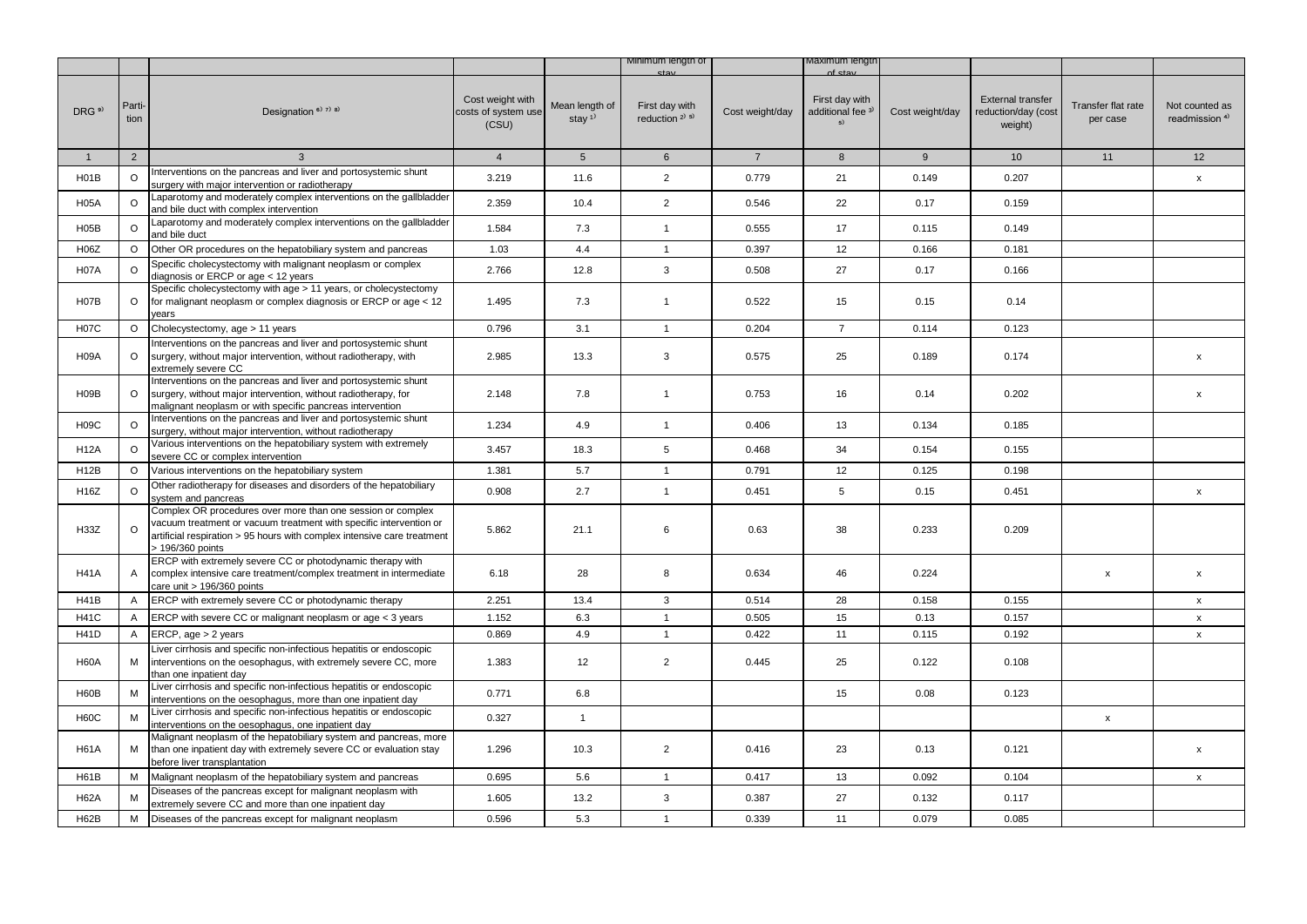|                   |                |                                                                                                                                                                                                                                                                                                                                                                               |                                                  |                                         | Minimum length of                                       |                 | viaximum iengti                           |                 |                                                            |                                |                                             |
|-------------------|----------------|-------------------------------------------------------------------------------------------------------------------------------------------------------------------------------------------------------------------------------------------------------------------------------------------------------------------------------------------------------------------------------|--------------------------------------------------|-----------------------------------------|---------------------------------------------------------|-----------------|-------------------------------------------|-----------------|------------------------------------------------------------|--------------------------------|---------------------------------------------|
| DRG <sup>9)</sup> | Parti-<br>tion | Designation <sup>6)</sup> <sup>7)</sup> <sup>8)</sup>                                                                                                                                                                                                                                                                                                                         | Cost weight with<br>costs of system use<br>(CSU) | Mean length of<br>stay $1$ <sup>1</sup> | First day with<br>reduction <sup>2)</sup> <sup>5)</sup> | Cost weight/day | First day with<br>additional fee 3)<br>5) | Cost weight/day | <b>External transfer</b><br>reduction/day (cost<br>weight) | Transfer flat rate<br>per case | Not counted as<br>readmission <sup>4)</sup> |
| $\mathbf{1}$      | 2              | 3                                                                                                                                                                                                                                                                                                                                                                             | $\overline{4}$                                   | $5\overline{)}$                         | $6\overline{6}$                                         | $\overline{7}$  | 8                                         | 9               | 10 <sup>1</sup>                                            | 11                             | 12                                          |
| <b>H63A</b>       | м              | Diseases of the liver except for malignant neoplasm, liver cirrhosis<br>and specific non-infectious hepatitis or evaluation stay before liver<br>transplantation with extremely severe CC or complicating procedure,<br>and complex diagnosis, more than one inpatient day                                                                                                    | 1.87                                             | 13.6                                    | 3                                                       | 0.452           | 29                                        | 0.143           | 0.137                                                      |                                |                                             |
| <b>H63B</b>       | M              | Diseases of the liver except for malignant neoplasm, liver cirrhosis<br>and specific non-infectious hepatitis or evaluation stay before liver<br>transplantation with extremely severe CC or complicating procedure,<br>more than one inpatient day                                                                                                                           | 1.33                                             | 11.1                                    | $\overline{2}$                                          | 0.429           | 24                                        | 0.132           | 0.114                                                      |                                |                                             |
| H63C              | M              | Diseases of the liver except for malignant neoplasm, liver cirrhosis<br>and specific non-infectious hepatitis or evaluation stay before liver<br>transplantation, age < 16 years                                                                                                                                                                                              | 0.844                                            | 4.2                                     | $\overline{1}$                                          | 0.486           | 10                                        | 0.21            | 0.162                                                      |                                |                                             |
| H63D              | М              | Diseases of the liver except for malignant neoplasm, liver cirrhosis<br>and specific non-infectious hepatitis or evaluation stay before liver<br>transplantation, age > 15 years                                                                                                                                                                                              | 0.719                                            | 5.9                                     | $\overline{1}$                                          | 0.442           | 13                                        | 0.087           | 0.111                                                      |                                |                                             |
| <b>H64A</b>       | M              | Diseases of the gallbladder and bile duct with extremely severe CC<br>or complicating procedure                                                                                                                                                                                                                                                                               | 1.187                                            | 9.1                                     | $\overline{2}$                                          | 0.38            | 18                                        | 0.128           | 0.123                                                      |                                |                                             |
| <b>H64B</b>       | м              | Diseases of the gallbladder and bile duct                                                                                                                                                                                                                                                                                                                                     | 0.587                                            | 4.9                                     | $\mathbf{1}$                                            | 0.346           | 11                                        | 0.081           | 0.115                                                      |                                |                                             |
| <b>H87A</b>       | М              | Diseases and disorders of the hepatobiliary system and pancreas,<br>complex intensive care treatment/complex treatment in intermediate<br>care unit > 196/184 points or extracorporeal liver support                                                                                                                                                                          | 3.026                                            | 13.6                                    | 3                                                       | 0.732           | 27                                        | 0.224           |                                                            | x                              | X                                           |
| <b>H87B</b>       | M              | Diseases and disorders of the hepatobiliary system and pancreas,<br>complex intensive care treatment/complex treatment in intermediate<br>care unit > 119 to 184 points or complex liver treatment from 7<br>treatment days                                                                                                                                                   | 1.823                                            | 10.5                                    | $\overline{2}$                                          | 0.581           | 22                                        | 0.16            |                                                            | X                              | X                                           |
|                   |                | MDC 08: Diseases and disorders of the musculoskeletal system and connective tissue                                                                                                                                                                                                                                                                                            |                                                  |                                         |                                                         |                 |                                           |                 |                                                            |                                |                                             |
| <b>I02A</b>       | $\circ$        | Very challenging tissue/skin graft, except on the hand or specific OR<br>procedure over four sessions or microvascular intervention, with<br>complicating procedure, intervention at more than one site or with<br>severe soft tissue damage, with extremely severe CC or complex<br>intensive care treatment/complex treatment in intermediate care unit<br>> 196/184 points | 9.735                                            | 36.8                                    | 11                                                      | 0.563           | 54                                        | 0.233           |                                                            | X                              |                                             |
| I02B              | $\circ$        | Very challenging tissue/skin graft, except on the hand or specific OR<br>procedure over four sessions or microvascular intervention, without<br>complicating procedure, intervention at more than one site or severe<br>soft tissue damage, with extremely severe CC                                                                                                          | 4.599                                            | 21.7                                    | 6                                                       | 0.452           | 39                                        | 0.166           |                                                            | $\pmb{\mathsf{x}}$             |                                             |
| <b>I03A</b>       | $\circ$        | Revision or replacement of the hip with complicating diagnosis or<br>arthrodesis or age < 16 years or bilateral interventions or more than<br>one major intervention involving joints of the lower extremity with<br>complex intervention, with extremely severe CC or malignant<br>neoplasm                                                                                  | 2.841                                            | 12.6                                    | 3                                                       | 0.433           | 25                                        | 0.151           | 0.142                                                      |                                |                                             |
| I03B              | $\circ$        | Revision or replacement of the hip with complicating diagnosis or<br>arthrodesis or age < 16 years or bilateral interventions or more than<br>one major intervention involving joints of the lower extremity with<br>complex intervention                                                                                                                                     | 2.796                                            | 13.6                                    | 3                                                       | 0.434           | 28                                        | 0.094           | 0.131                                                      |                                |                                             |
| I04A              | $\circ$        | Revision or replacement of the knee with complicating diagnosis or<br>arthrodesis with extremely severe CC                                                                                                                                                                                                                                                                    | 4.551                                            | 21.4                                    | 6                                                       | 0.437           | 38                                        | 0.1             | 0.145                                                      |                                |                                             |
| 104B              | $\Omega$       | Revision or replacement of the knee with complicating diagnosis or<br>arthrodesis and specific prosthesis replacement                                                                                                                                                                                                                                                         | 3.515                                            | 11.2                                    | $\overline{2}$                                          | 0.546           | 21                                        | 0.104           | 0.145                                                      |                                |                                             |
| <b>I04C</b>       | $\circ$        | Revision or replacement of the knee with complicating diagnosis or<br>arthrodesis                                                                                                                                                                                                                                                                                             | 2.761                                            | 13                                      | 3                                                       | 0.409           | 26                                        | 0.095           | 0.124                                                      |                                |                                             |
| <b>I05A</b>       | $\circ$        | Joint replacement or revision involving the upper extremities with<br>extremely severe CC or specific bilateral intervention or intervention<br>at more than one site                                                                                                                                                                                                         | 3.296                                            | 12.5                                    | 3                                                       | 0.465           | 25                                        | 0.152           | 0.152                                                      |                                |                                             |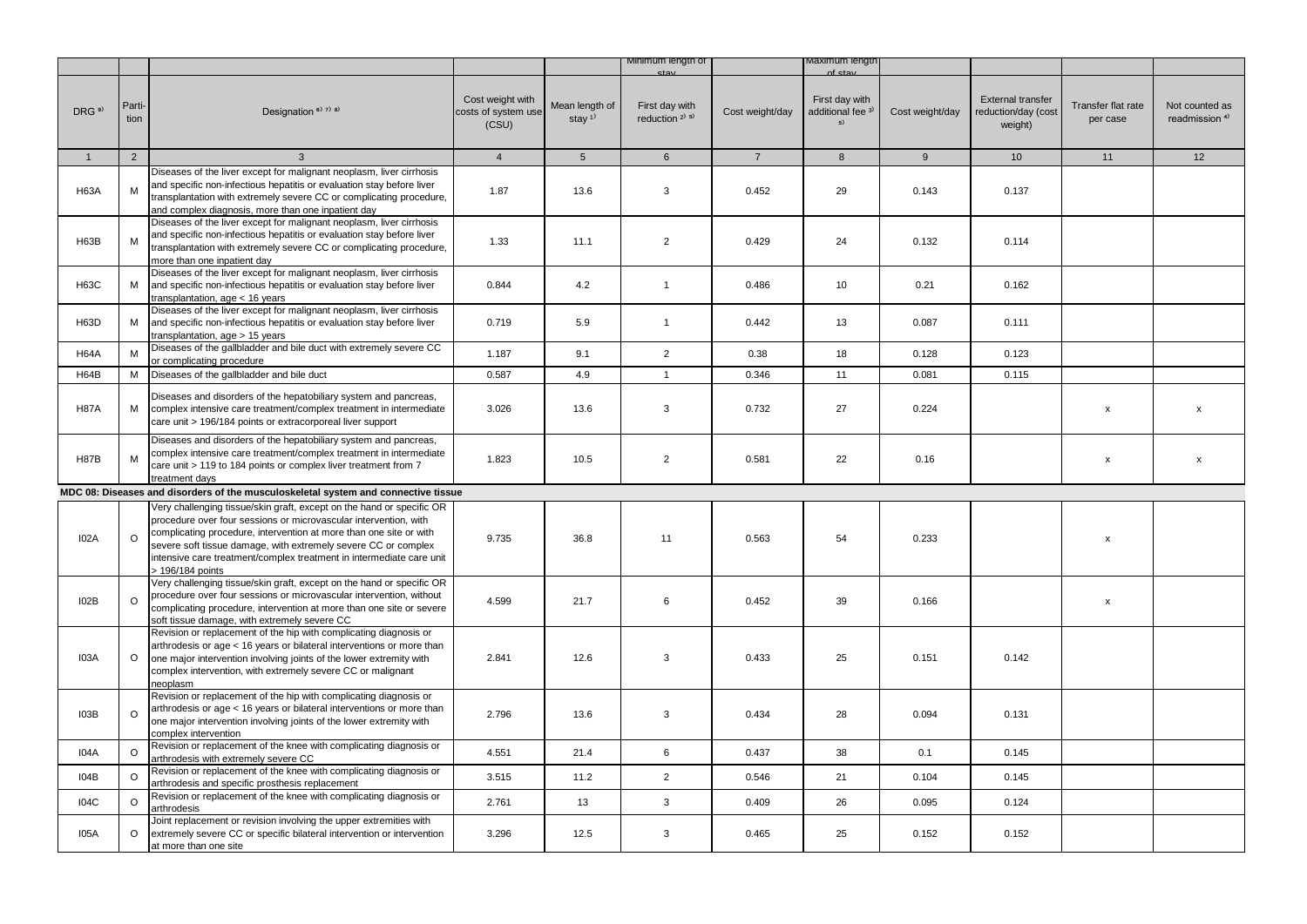|                   |                |                                                                                                                                                                                                                                                                  |                                                  |                            | Minimum length of                        |                 | viaximum iengtr                                      |                 |                                                            |                                |                                             |
|-------------------|----------------|------------------------------------------------------------------------------------------------------------------------------------------------------------------------------------------------------------------------------------------------------------------|--------------------------------------------------|----------------------------|------------------------------------------|-----------------|------------------------------------------------------|-----------------|------------------------------------------------------------|--------------------------------|---------------------------------------------|
| DRG <sup>9)</sup> | Parti-<br>tion | Designation <sup>6)</sup> 7) 8)                                                                                                                                                                                                                                  | Cost weight with<br>costs of system use<br>(CSU) | Mean length of<br>stay $1$ | First day with<br>reduction $2^{(3)}$ 5) | Cost weight/day | First day with<br>additional fee <sup>3)</sup><br>5) | Cost weight/day | <b>External transfer</b><br>reduction/day (cost<br>weight) | Transfer flat rate<br>per case | Not counted as<br>readmission <sup>4)</sup> |
| $\mathbf{1}$      | $\overline{2}$ | 3                                                                                                                                                                                                                                                                | $\overline{4}$                                   | 5 <sup>5</sup>             | $6\phantom{.}6$                          | $\overline{7}$  | 8                                                    | 9               | 10                                                         | 11                             | 12                                          |
| I05B              | O              | Joint replacement or revision involving the upper extremities with<br>complex intervention                                                                                                                                                                       | 1.906                                            | 5.5                        | $\mathbf{1}$                             | 0.397           | 10                                                   | 0.108           | 0.146                                                      |                                |                                             |
| <b>I05C</b>       | $\circ$        | Joint replacement or revision involving the upper extremities                                                                                                                                                                                                    | 1.603                                            | 4.5                        | $\mathbf{1}$                             | 0.354           | 10                                                   | 0.119           | 0.161                                                      |                                |                                             |
| <b>I06A</b>       | $\Omega$       | Complex interventions on the spinal column with highly complex<br>corrective intervention or complex OR procedure over more than one<br>session or geriatric acute rehabilitation from 14 inpatient days or<br>complex intensive care treatment > 196/184 points | 6.893                                            | 17.8                       | $\overline{4}$                           | 0.768           | 33                                                   | 0.161           | 0.223                                                      |                                |                                             |
| I06B              | $\circ$        | Complex interventions on the spinal column with very complex<br>corrective intervention, age < 16 years with extremely severe CC or<br>complex treatment in intermediate care unit > 196/184 points                                                              | 5.343                                            | 14.8                       | 3                                        | 0.699           | 28                                                   | 0.14            | 0.196                                                      |                                |                                             |
| <b>106C</b>       | $\circ$        | Complex interventions on the spinal column with complex corrective<br>intervention                                                                                                                                                                               | 4.221                                            | 14.8                       | 3                                        | 0.603           | 30                                                   | 0.121           | 0.169                                                      |                                |                                             |
| I07A              | $\circ$        | Amputation with extremely severe CC                                                                                                                                                                                                                              | 3.828                                            | 25.9                       | $\overline{7}$                           | 0.416           | 43                                                   | 0.131           | 0.133                                                      |                                |                                             |
| 107B              | $\circ$        | Amputation                                                                                                                                                                                                                                                       | 2.686                                            | 18                         | 5                                        | 0.363           | 35                                                   | 0.118           | 0.12                                                       |                                |                                             |
| 108A              | O              | Other interventions on the hip and femur, extremely severe CC with<br>multiple interventions or complex procedure, or complex diagnosis,<br>age $<$ 12 years                                                                                                     | 3.217                                            | 10.8                       | $\overline{2}$                           | 0.789           | 21                                                   | 0.158           | 0.23                                                       |                                |                                             |
| 108B              | $\circ$        | Other interventions on the hip and femur, extremely severe CC with<br>multiple interventions or complex procedure, or complex diagnosis,<br>age > 11 years                                                                                                       | 3.662                                            | 16.2                       | 4                                        | 0.503           | 31                                                   | 0.117           | 0.156                                                      |                                |                                             |
| <b>108C</b>       | $\circ$        | Other interventions on the hip and femur with multiple interventions,<br>complex procedure, complex diagnosis or specific intervention or<br>extremely severe CC                                                                                                 | 2.238                                            | 10.2                       | $\overline{2}$                           | 0.529           | 20                                                   | 0.114           | 0.154                                                      |                                |                                             |
| I08D              | $\circ$        | Other interventions on the hip and femur                                                                                                                                                                                                                         | 1.514                                            | 7.1                        | $\mathbf{1}$                             | 0.916           | 14                                                   | 0.102           | 0.153                                                      |                                |                                             |
| I09A              | $\circ$        | Spinal fusion with extremely severe CC or complex intervention or<br>complex intensive care treatment/complex treatment in intermediate<br>care unit > 196/184 points                                                                                            | 3.766                                            | 11.5                       | $\overline{2}$                           | 0.65            | 24                                                   | 0.185           | 0.173                                                      |                                |                                             |
| I09B              | O              | Complex spinal fusion or specific diagnosis, age < 18 years                                                                                                                                                                                                      | 3.266                                            | $\overline{7}$             | $\mathbf{1}$                             | 0.826           | 13                                                   | 0.164           | 0.221                                                      |                                |                                             |
| <b>I09C</b>       | $\circ$        | Complex spinal fusion or specific diagnosis, age > 17 years, or<br>intraoperative monitoring or age < 18 years                                                                                                                                                   | 2.873                                            | 8.4                        | $\mathbf{1}$                             | 0.687           | 15                                                   | 0.121           | 0.162                                                      |                                |                                             |
| I09D              | $\circ$        | Spinal fusion, age > 17 years                                                                                                                                                                                                                                    | 2.072                                            | 6.8                        | $\mathbf{1}$                             | 0.497           | 13                                                   | 0.109           | 0.154                                                      |                                |                                             |
| 110A              | $\circ$        | Other interventions on the spinal column or halo traction with<br>extremely severe CC or specific combination intervention or<br>intervention at more than one site                                                                                              | 2.684                                            | 11.7                       | $\overline{2}$                           | 0.565           | 24                                                   | 0.156           | 0.15                                                       |                                |                                             |
| 110B              | O              | Other interventions on the spinal column with specific intervention or<br>halo traction or age < 16 years or complex diagnosis                                                                                                                                   | 1.365                                            | 5.3                        | $\mathbf{1}$                             | 0.759           | 11                                                   | 0.114           | 0.19                                                       |                                |                                             |
| <b>I10C</b>       | $\circ$        | Other interventions on the spinal column, age > 15 years                                                                                                                                                                                                         | 0.981                                            | 5                          | $\mathbf{1}$                             | 0.476           | 10                                                   | 0.1             | 0.175                                                      |                                |                                             |
| <b>I11A</b>       | $\circ$        | Reconstruction associated with malformation or extension of<br>extremities, age < 18 years                                                                                                                                                                       | 1.871                                            | 5.2                        | $\mathbf{1}$                             | 0.542           | 12                                                   | 0.214           | 0.2                                                        |                                |                                             |
| 111B              | $\circ$        | Reconstruction associated with malformation or extension of<br>extremities, age > 17 years                                                                                                                                                                       | 1.366                                            | 3.6                        | $\mathbf{1}$                             | 0.387           | 9                                                    | 0.18            | 0.232                                                      |                                |                                             |
| I12A              | $\circ$        | Bone and joint infection/inflammation with various interventions on the<br>musculoskeletal system and connective tissue with extremely severe<br><b>CC</b>                                                                                                       | 4.06                                             | 20.7                       | $\sqrt{5}$                               | 0.514           | 38                                                   | 0.158           | 0.153                                                      |                                |                                             |
| 112B              | $\circ$        | Bone and joint infection/inflammation with various interventions on the<br>musculoskeletal system and connective tissue with severe CC or<br>revision of the knee                                                                                                | 2.222                                            | 12.9                       | 3                                        | 0.398           | 26                                                   | 0.147           | 0.13                                                       |                                |                                             |
| <b>I12C</b>       | $\circ$        | Bone and joint infection/inflammation with various interventions on the<br>musculoskeletal system and connective tissue                                                                                                                                          | 1.287                                            | 7.8                        | $\mathbf{1}$                             | 0.795           | 18                                                   | 0.129           | 0.133                                                      |                                |                                             |
| 113A              | $\circ$        | Interventions on the humerus, tibia, fibula and ankle, with multiple<br>interventions, specific bilateral intervention, complex<br>procedure/diagnosis, with intervention at more than one site or<br>specific procedure or process                              | 2.615                                            | 13.1                       | 3                                        | 0.393           | 25                                                   | 0.151           | 0.119                                                      |                                |                                             |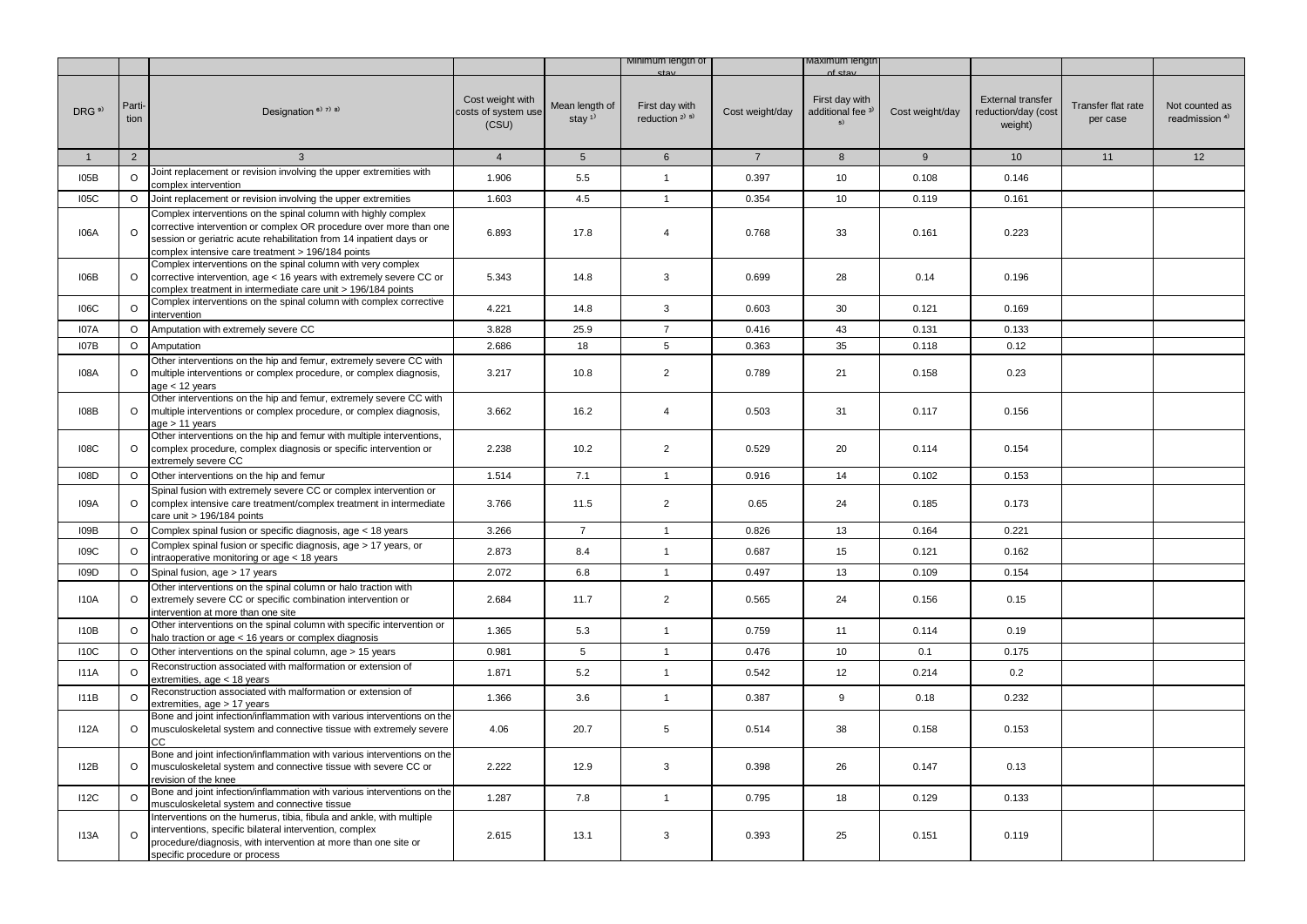|                   |                |                                                                                                                                                                                                                            |                                                  |                                         | Minimum lengtn of                                       |                 | Maximum iengti                                         |                 |                                                            |                                |                                             |
|-------------------|----------------|----------------------------------------------------------------------------------------------------------------------------------------------------------------------------------------------------------------------------|--------------------------------------------------|-----------------------------------------|---------------------------------------------------------|-----------------|--------------------------------------------------------|-----------------|------------------------------------------------------------|--------------------------------|---------------------------------------------|
| DRG <sup>9)</sup> | Parti-<br>tion | Designation <sup>6)</sup> <sup>7)</sup> <sup>8)</sup>                                                                                                                                                                      | Cost weight with<br>costs of system use<br>(CSU) | Mean length of<br>stay $1$ <sup>1</sup> | First day with<br>reduction <sup>2)</sup> <sup>5)</sup> | Cost weight/day | First day with<br>additional fee <sup>3)</sup><br>$5)$ | Cost weight/day | <b>External transfer</b><br>reduction/day (cost<br>weight) | Transfer flat rate<br>per case | Not counted as<br>readmission <sup>4)</sup> |
| $\mathbf{1}$      | $\overline{2}$ | 3                                                                                                                                                                                                                          | $\overline{4}$                                   | $5\phantom{.0}$                         | $6\phantom{.}6$                                         | $\overline{7}$  | 8                                                      | 9               | 10 <sup>1</sup>                                            | 11                             | 12                                          |
| <b>I13B</b>       | $\circ$        | nterventions on the humerus, tibia, fibula and ankle, with multiple<br>interventions, specific bilateral intervention or complex<br>procedure/diagnosis                                                                    | 1.617                                            | 7.4                                     | $\mathbf{1}$                                            | 1.088           | 17                                                     | 0.141           | 0.181                                                      |                                |                                             |
| <b>113C</b>       | $\circ$        | nterventions on the humerus, tibia, fibula and ankle with complicating<br>intervention, age < 16 years                                                                                                                     | 0.868                                            | 2.9                                     | $\mathbf{1}$                                            | 0.257           | 6                                                      | 0.129           | 0.257                                                      |                                |                                             |
| <b>I13D</b>       | O              | nterventions on the humerus, tibia, fibula and ankle with complicating<br>intervention, age > 15 years                                                                                                                     | 1.138                                            | 5.5                                     | $\overline{1}$                                          | 0.483           | 12                                                     | 0.093           | 0.178                                                      |                                |                                             |
| 113E              | $\circ$        | Interventions on the humerus, tibia, fibula and ankle                                                                                                                                                                      | 1.031                                            | 3.9                                     | $\mathbf{1}$                                            | 0.486           | 8                                                      | 0.115           | 0.292                                                      |                                |                                             |
| 114A              | O              | Revision of an amputation stump with extremely severe CC or<br>vacuum treatment or specific diagnosis                                                                                                                      | 2.737                                            | 19.1                                    | $5\overline{)}$                                         | 0.383           | 35                                                     | 0.122           | 0.12                                                       |                                |                                             |
| 114B              | $\circ$        | Revision of an amputation stump                                                                                                                                                                                            | 1.319                                            | 9.5                                     | $\overline{2}$                                          | 0.343           | 21                                                     | 0.116           | 0.111                                                      |                                |                                             |
| <b>I15A</b>       | O              | Surgery on the neurocranium/viscerocranium with specific process,<br>age < 16 years                                                                                                                                        | 2.521                                            | 6                                       | $\mathbf{1}$                                            | 0.8             | 9                                                      | 0.187           | 0.248                                                      |                                |                                             |
| <b>I15B</b>       | O              | Surgery on the neurocranium/viscerocranium, age > 15 years                                                                                                                                                                 | 1.704                                            | 5.6                                     | $\mathbf{1}$                                            | 0.484           | 13                                                     | 0.135           | 0.178                                                      |                                |                                             |
| <b>I17Z</b>       | $\circ$        | Surgery on the viscerocranium                                                                                                                                                                                              | 1.279                                            | 3.9                                     | $\overline{1}$                                          | 0.597           | 8                                                      | 0.145           | 0.358                                                      |                                |                                             |
| <b>I18A</b>       | $\circ$        | Arthroscopy including biopsy or other interventions on bones or<br>joints, with specific intervention or age < 16 years, more than one<br>npatient day                                                                     | 0.806                                            | 2.8                                     |                                                         |                 | 6                                                      | 0.128           | 0.24                                                       |                                |                                             |
| <b>I18B</b>       | $\circ$        | Arthroscopy including biopsy or other interventions on bones or<br>oints, age > 15 years, more than one inpatient day                                                                                                      | 0.614                                            | 2.6                                     |                                                         |                 | 5                                                      | 0.123           | 0.203                                                      |                                |                                             |
| <b>118C</b>       | O              | Arthroscopy including biopsy or other interventions on bones or<br>oints, one inpatient day                                                                                                                                | 0.45                                             | $\mathbf{1}$                            |                                                         |                 |                                                        |                 |                                                            | $\pmb{\mathsf{x}}$             |                                             |
| <b>I20A</b>       | O              | Interventions on the foot with more than one highly complex<br>intervention or with highly complex intervention with complex<br>diagnosis or extremely severe CC, more than one inpatient day                              | 1.743                                            | 7.9                                     |                                                         |                 | 19                                                     | 0.129           | 0.129                                                      |                                |                                             |
| <b>I20B</b>       | $\circ$        | Interventions on the foot with more than one complex intervention or<br>with highly complex intervention with complex diagnosis or specific<br>processes, more than one inpatient day, age < 16 years                      | 1.105                                            | 3.7                                     |                                                         |                 | 8                                                      | 0.146           | 0.234                                                      |                                |                                             |
| <b>I20C</b>       | O              | Other interventions on the foot with complex intervention with<br>complex diagnosis, or osteomyelitis/arthritis, age < 16 years, more<br>than one inpatient day                                                            | 1.11                                             | 6.3                                     |                                                         |                 | 15                                                     | 0.139           | 0.129                                                      |                                |                                             |
| <b>I20D</b>       | $\circ$        | Interventions on the foot with more than one complex intervention or<br>with highly complex intervention with complex diagnosis, age > 15<br>years, more than one inpatient day                                            | 0.99                                             | 4.2                                     |                                                         |                 | 10                                                     | 0.11            | 0.146                                                      |                                |                                             |
| <b>I20E</b>       | $\circ$        | Interventions on the foot, with complex intervention or soft tissue<br>damage or intervention at more than one site, age > 15 years, or<br>specific intervention or complicating diagnosis, more than one<br>inpatient day | 0.823                                            | 3.1                                     |                                                         |                 | 6                                                      | 0.122           | 0.166                                                      |                                |                                             |
| I20F              | $\circ$        | nterventions on the foot, more than one inpatient day, age < 16<br>ears/                                                                                                                                                   | 0.76                                             | 2.6                                     |                                                         |                 | $\,$ 5 $\,$                                            | 0.142           | 0.249                                                      |                                |                                             |
| <b>I20G</b>       | $\circ$        | nterventions on the foot, more than one inpatient day, age > 15<br>ears                                                                                                                                                    | 0.683                                            | 2.6                                     |                                                         |                 | 5                                                      | 0.12            | 0.213                                                      |                                |                                             |
| <b>I20H</b>       | O              | nterventions on the foot, one inpatient day                                                                                                                                                                                | 0.492                                            | $\mathbf{1}$                            |                                                         |                 |                                                        |                 |                                                            | $\pmb{\mathsf{x}}$             |                                             |
| I21A              | $\circ$        | Specific interventions on the hip and femur with complex intervention<br>or specific process                                                                                                                               | 1.124                                            | 2.5                                     | $\overline{1}$                                          | 0.232           | $\overline{4}$                                         | 0.182           | 0.232                                                      |                                |                                             |
| I21B              |                | O Specific interventions on the hip and femur                                                                                                                                                                              | 0.861                                            | 2.9                                     | $\mathbf{1}$                                            | 0.32            | 6                                                      | 0.131           | 0.32                                                       |                                |                                             |
| <b>I22Z</b>       | O              | Tissue/skin graft, except on the hand with severe CC or complicating<br>procedure or intervention at more than one site or severe soft tissue<br>damage                                                                    | 2.796                                            | 15.7                                    | 4                                                       | 0.394           | 29                                                     | 0.093           | 0.13                                                       |                                |                                             |
| <b>I23A</b>       | $\circ$        | Specific interventions except on the hip and femur, with complicating<br>intervention or age < 12 years                                                                                                                    | 0.947                                            | 3.5                                     | $\mathbf{1}$                                            | 0.433           | $\overline{7}$                                         | 0.14            | 0.26                                                       |                                |                                             |
| I23B              | O              | Specific interventions except on the hip and femur, age > 11 years<br>and specific interventions on the spinal column or the pelvis                                                                                        | 0.765                                            | 3.3                                     | $\mathbf{1}$                                            | 0.234           | $\overline{7}$                                         | 0.106           | 0.141                                                      |                                |                                             |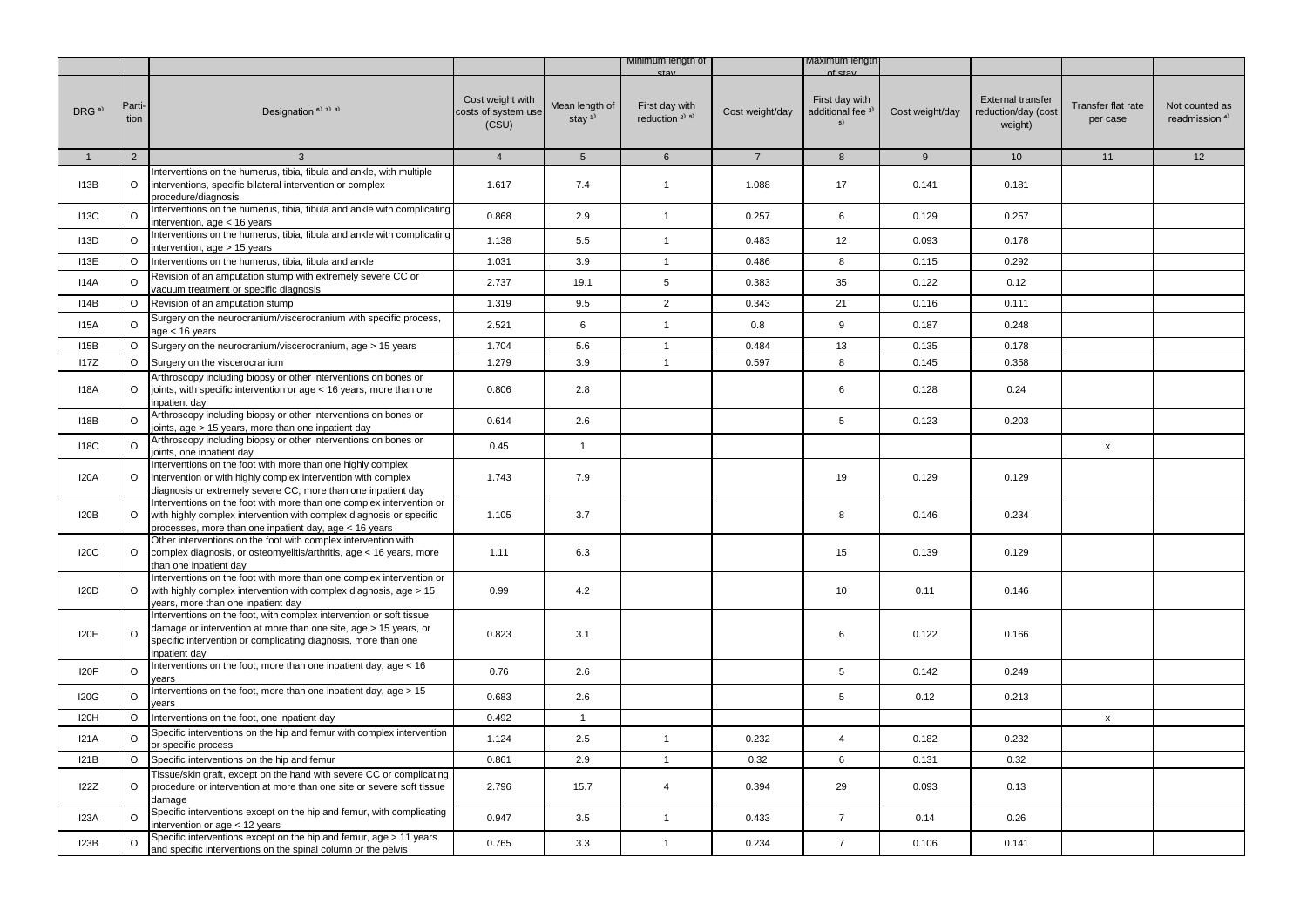|                   |                |                                                                                                                                                                                    |                                                  |                                         | Minimum lengtn of                        |                 | maxımum iengti                                       |                 |                                                            |                                |                                             |
|-------------------|----------------|------------------------------------------------------------------------------------------------------------------------------------------------------------------------------------|--------------------------------------------------|-----------------------------------------|------------------------------------------|-----------------|------------------------------------------------------|-----------------|------------------------------------------------------------|--------------------------------|---------------------------------------------|
| DRG <sup>9)</sup> | Parti-<br>tion | Designation <sup>6)</sup> <sup>7)</sup> <sup>8)</sup>                                                                                                                              | Cost weight with<br>costs of system use<br>(CSU) | Mean length of<br>stay $1$ <sup>1</sup> | First day with<br>reduction $2^{(3)}$ 5) | Cost weight/day | First day with<br>additional fee <sup>3J</sup><br>5) | Cost weight/day | <b>External transfer</b><br>reduction/day (cost<br>weight) | Transfer flat rate<br>per case | Not counted as<br>readmission <sup>4)</sup> |
| $\mathbf{1}$      | $\overline{2}$ | $\mathbf{3}$                                                                                                                                                                       | $\overline{4}$                                   | 5 <sup>5</sup>                          | 6                                        | $7\overline{ }$ | 8                                                    | 9               | 10                                                         | 11                             | 12                                          |
| I23C              | $\circ$        | Specific interventions except on the hip and femur, age > 11 years                                                                                                                 | 0.604                                            | 2.3                                     | $\mathbf{1}$                             | 0.173           | 4                                                    | 0.114           | 0.173                                                      |                                |                                             |
| <b>I27A</b>       | $\circ$        | Interventions on soft tissue with extremely severe CC and more than<br>one inpatient day or vacuum treatment                                                                       | 3.343                                            | 17.5                                    | $\overline{4}$                           | 0.499           | 34                                                   | 0.162           | 0.145                                                      |                                |                                             |
| 127B              | O              | Interventions on soft tissue, age < 16 years                                                                                                                                       | 0.855                                            | 3                                       | $\mathbf{1}$                             | 0.291           | 6                                                    | 0.133           | 0.175                                                      |                                |                                             |
| I27C              | O              | Interventions on soft tissue for malignant neoplasm or complex<br>intervention, age > 15 years                                                                                     | 0.848                                            | 3.6                                     | $\mathbf{1}$                             | 0.308           | $\overline{7}$                                       | 0.112           | 0.185                                                      |                                |                                             |
| I27D              | O              | Interventions on soft tissue, age > 15 years                                                                                                                                       | 0.704                                            | 3.2                                     | $\mathbf{1}$                             | 0.247           | $\overline{7}$                                       | 0.107           | 0.148                                                      |                                |                                             |
| <b>I28A</b>       | $\circ$        | Complex interventions on bones or connective tissue                                                                                                                                | 3.182                                            | 16.4                                    | $\overline{4}$                           | 0.514           | 32                                                   | 0.111           | 0.159                                                      |                                |                                             |
| <b>I28B</b>       | $\circ$        | Moderately complex interventions on bones or connective tissue                                                                                                                     | 1.207                                            | 6.7                                     | $\mathbf{1}$                             | 0.677           | 18                                                   | 0.104           | 0.135                                                      |                                |                                             |
| I28C              | $\circ$        | Other intervention on bones or connective tissue                                                                                                                                   | 1.097                                            | 6.5                                     | $\mathbf{1}$                             | 0.645           | 15                                                   | 0.102           | 0.129                                                      |                                |                                             |
| <b>I29A</b>       | O              | Complex interventions on the scapula, clavicle, ribs or shoulder with<br>specific intervention                                                                                     | 1.065                                            | 3                                       | $\mathbf{1}$                             | 0.289           | 5                                                    | 0.142           | 0.173                                                      |                                |                                             |
| I29B              | O              | Complex interventions on the scapula, clavicle, ribs or shoulder,<br>plastic reconstruction                                                                                        | 0.954                                            | 2.6                                     | $\mathbf{1}$                             | 0.262           | 5                                                    | 0.142           | 0.262                                                      |                                |                                             |
| I29C              | O              | Complex interventions on the scapula, clavicle, ribs or shoulder                                                                                                                   | 0.829                                            | 2.7                                     | $\mathbf{1}$                             | 0.23            | 5                                                    | 0.129           | 0.23                                                       |                                |                                             |
| <b>I30A</b>       | O              | Complex interventions on the knee with challenging intervention or<br>intervention over more than one session                                                                      | 1.948                                            | 6.6                                     | $\mathbf{1}$                             | 0.481           | 14                                                   | 0.116           | 0.149                                                      |                                |                                             |
| I30B              | O              | Complex interventions on the knee with specific intervention or<br>process, age < 16 years                                                                                         | 1.092                                            | 3.2                                     | $\mathbf{1}$                             | 0.312           | 6                                                    | 0.139           | 0.187                                                      |                                |                                             |
| <b>I30C</b>       | $\circ$        | Complex interventions on the knee, age > 15 years                                                                                                                                  | 0.978                                            | 3.4                                     | $\mathbf{1}$                             | 0.279           | $\overline{7}$                                       | 0.127           | 0.168                                                      |                                |                                             |
| <b>I31A</b>       | $\circ$        | Complex interventions on the elbow and forearm with bilateral<br>intervention or intervention at more than one site                                                                | 1.763                                            | 6.2                                     | $\mathbf{1}$                             | 0.453           | 14                                                   | 0.158           | 0.141                                                      |                                |                                             |
| I31B              | $\circ$        | Complex interventions on the elbow and forearm with specific<br>intervention or intervention over more than one session or specific<br>processes                                   | 1.683                                            | 6.1                                     | $\mathbf{1}$                             | 0.645           | 13                                                   | 0.102           | 0.2                                                        |                                |                                             |
| <b>I31C</b>       | $\circ$        | Complex interventions on the elbow and forearm                                                                                                                                     | 0.852                                            | 2.9                                     | $\mathbf{1}$                             | 0.236           | 6                                                    | 0.116           | 0.236                                                      |                                |                                             |
| <b>I32A</b>       | $\circ$        | Interventions on the wrist and hand with complex intervention over<br>more than one session, more than one inpatient day                                                           | 2.051                                            | 10.4                                    | $\overline{2}$                           | 0.443           | 21                                                   | 0.129           | 0.129                                                      |                                |                                             |
| I32B              | $\circ$        | Interventions on the wrist and hand with complex intervention or<br>complicating diagnosis or intervention at more than one site, age < 6<br>years and more than one inpatient day | 0.9                                              | 2.9                                     |                                          |                 | $\overline{7}$                                       | 0.126           | 0.24                                                       |                                |                                             |
| <b>I32C</b>       | O              | Interventions on the wrist and hand, age > 5 years and more than<br>one inpatient day                                                                                              | 0.7                                              | 2.5                                     |                                          |                 | 5                                                    | 0.123           | 0.203                                                      |                                |                                             |
| <b>I32D</b>       | $\circ$        | Interventions on the wrist and hand, one inpatient day                                                                                                                             | 0.549                                            | $\mathbf{1}$                            |                                          |                 |                                                      |                 |                                                            | x                              |                                             |
| 136Z              | $\circ$        | Bilateral implantation of an endoprosthesis involving the hip or knee                                                                                                              | 2.761                                            | 9.1                                     | $\overline{2}$                           | 0.418           | 17                                                   | 0.1             | 0.135                                                      |                                |                                             |
| I43A              | $\circ$        | Implantation of an endoprosthesis involving the knee with specific<br>prosthesis replacement or process                                                                            | 2.884                                            | 7.4                                     | $\mathbf{1}$                             | 0.516           | 13                                                   | 0.103           | 0.138                                                      |                                |                                             |
| 143B              | $\circ$        | Implantation of an endoprosthesis involving the knee with extremely<br>severe CC or complete prosthesis replacement with reimplantation                                            | 2.485                                            | 7.6                                     | $\mathbf{1}$                             | 0.565           | 13                                                   | 0.11            | 0.151                                                      |                                |                                             |
| 143C              | $\circ$        | Implantation of an endoprosthesis involving the knee                                                                                                                               | 1.856                                            | 6.6                                     | $\mathbf{1}$                             | 0.448           | 11                                                   | 0.097           | 0.139                                                      |                                |                                             |
| 144A              | $\circ$        | Implantation associated with replacement of a knee prosthesis<br>component                                                                                                         | 1.949                                            | 6.6                                     | $\mathbf{1}$                             | 0.487           | 12                                                   | 0.112           | 0.151                                                      |                                |                                             |
| 144B              | O              | Implantation of a knee prosthesis component or removal of an<br>endoprosthesis involving the knee                                                                                  | 1.418                                            | 5.1                                     | $\mathbf{1}$                             | 0.368           | 9                                                    | 0.103           | 0.136                                                      |                                |                                             |
| 145A              | $\circ$        | Implantation and replacement of an intervertebral disc<br>endoprosthesis, more than one segment                                                                                    | 1.895                                            | $\overline{4}$                          | $\mathbf{1}$                             | 0.358           | 8                                                    | 0.134           | 0.163                                                      |                                |                                             |
| 145B              | $\circ$        | Implantation and replacement of an intervertebral disc<br>endoprosthesis, fewer than 2 segments                                                                                    | 1.463                                            | 3.7                                     | $\mathbf{1}$                             | 0.326           | $\overline{7}$                                       | 0.128           | 0.196                                                      |                                |                                             |
| <b>I46A</b>       | O              | Implantation, replacement or revision of a hip endoprosthesis with<br>complex intervention and extremely severe CC or intervention at<br>more than one site                        | 3.424                                            | 13                                      | 3                                        | 0.482           | 24                                                   | 0.157           | 0.146                                                      |                                |                                             |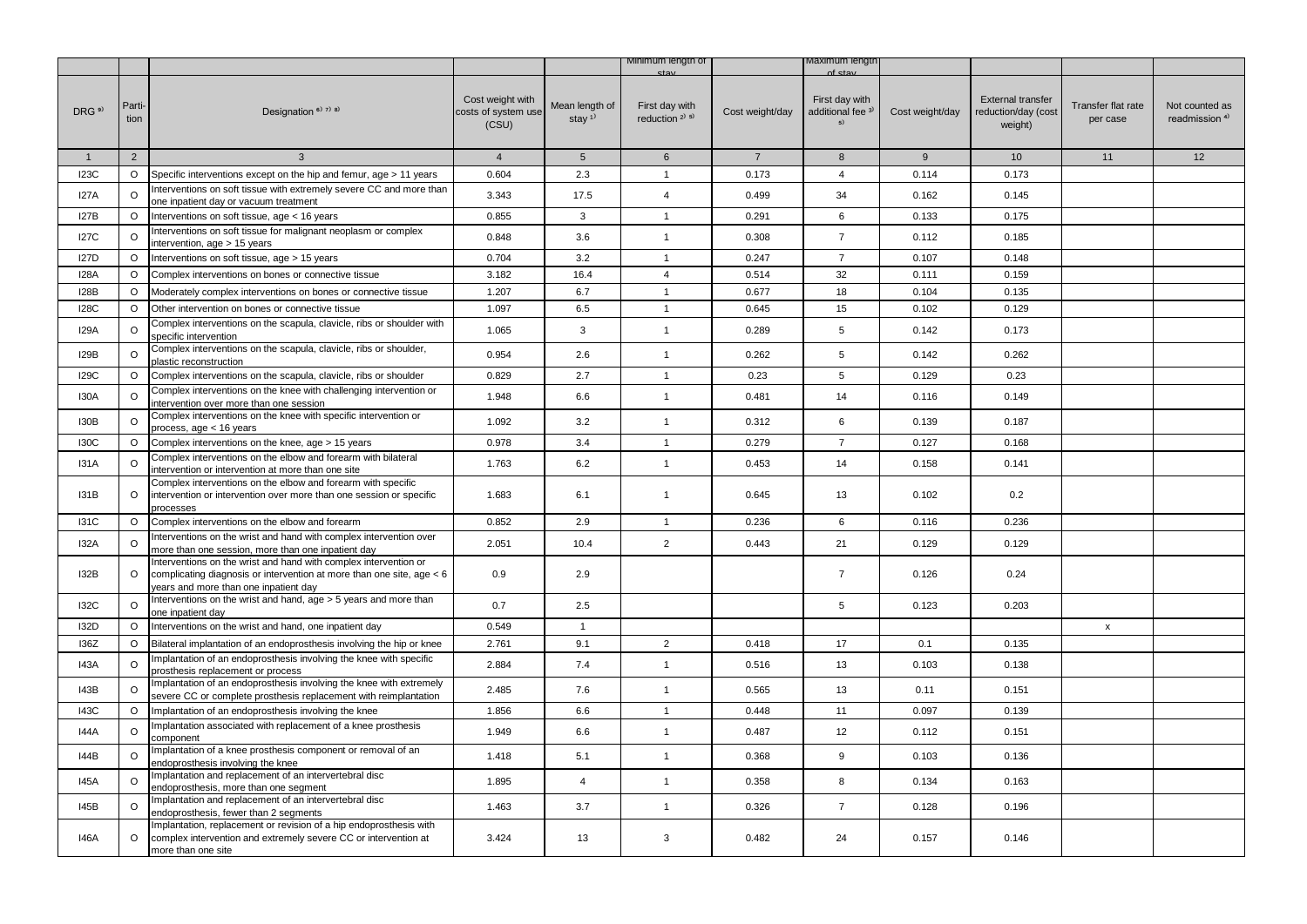|                   |                |                                                                                                                                                                                                                               |                                                  |                                         | Minimum length of                      |                 | Maximum iengtr                                       |                 |                                                            |                                |                                             |
|-------------------|----------------|-------------------------------------------------------------------------------------------------------------------------------------------------------------------------------------------------------------------------------|--------------------------------------------------|-----------------------------------------|----------------------------------------|-----------------|------------------------------------------------------|-----------------|------------------------------------------------------------|--------------------------------|---------------------------------------------|
| DRG <sup>9)</sup> | Parti-<br>tion | Designation <sup>6)</sup> 7) 8)                                                                                                                                                                                               | Cost weight with<br>costs of system use<br>(CSU) | Mean length of<br>stay $1$ <sup>1</sup> | First day with<br>reduction $2^{j}$ 5) | Cost weight/day | First day with<br>additional fee <sup>3)</sup><br>5) | Cost weight/day | <b>External transfer</b><br>reduction/day (cost<br>weight) | Transfer flat rate<br>per case | Not counted as<br>readmission <sup>4)</sup> |
| $\mathbf{1}$      | $\overline{2}$ | 3                                                                                                                                                                                                                             | $\overline{4}$                                   | 5 <sup>5</sup>                          | $6\overline{6}$                        | $7^{\circ}$     | 8                                                    | 9               | 10 <sup>1</sup>                                            | 11                             | 12                                          |
|                   |                | Implantation, replacement or revision of a hip endoprosthesis with                                                                                                                                                            |                                                  |                                         |                                        |                 |                                                      |                 |                                                            |                                |                                             |
| 146B              | $\circ$        | extremely severe CC or intervention at more than one site or specific<br>diagnosis with complex intervention                                                                                                                  | 2.552                                            | 11.1                                    | $\overline{2}$                         | 0.556           | 21                                                   | 0.158           | 0.148                                                      |                                |                                             |
| 146C              | $\circ$        | Implantation, replacement or revision of a hip endoprosthesis                                                                                                                                                                 | 1.583                                            | 6                                       | $\overline{1}$                         | 0.403           | 11                                                   | 0.097           | 0.125                                                      |                                |                                             |
| 150Z              | $\circ$        | Tissue/skin graft, except on the hand, without complicating<br>procedure, without intervention at more than one site                                                                                                          | 1.36                                             | $\overline{7}$                          | $\mathbf{1}$                           | 0.447           | 18                                                   | 0.1             | 0.12                                                       |                                |                                             |
| <b>I54A</b>       | $\circ$        | Radiotherapy for diseases and disorders of the musculoskeletal<br>system and connective tissue, fewer than 9 radiation sessions, with<br>extremely severe CC or complicating procedures, more than one<br>inpatient day       | 1.826                                            | 12.6                                    | 3                                      | 0.444           | 27                                                   | 0.149           | 0.145                                                      |                                | X                                           |
| 154B              | $\circ$        | Radiotherapy for diseases and disorders of the musculoskeletal<br>system and connective tissue, fewer than 9 radiation sessions and<br>more than one inpatient day                                                            | 1.101                                            | $\overline{7}$                          |                                        |                 | 16                                                   | 0.113           | 0.148                                                      |                                | $\mathsf{x}$                                |
| 159Z              | $\circ$        | Other interventions on the lower extremities and humerus or<br>moderately complex interventions on the elbow and forearm                                                                                                      | 0.692                                            | 2.4                                     | $\mathbf{1}$                           | 0.199           | $\overline{4}$                                       | 0.129           | 0.199                                                      |                                |                                             |
| I60A              | М              | Fractures of the pelvis, femoral neck and femur with<br>paraplegia/tetraplegia or age < 3 years or extremely severe CC,<br>more than one inpatient day                                                                        | 1.295                                            | 11                                      | $\overline{2}$                         | 0.413           | 23                                                   | 0.124           | 0.11                                                       |                                |                                             |
| I60B              | M              | Fractures of the pelvis, femoral neck and femur, age > 2 years and<br>more than one inpatient day                                                                                                                             | 0.706                                            | 6.3                                     |                                        |                 | 13                                                   | 0.078           | 0.111                                                      |                                |                                             |
| <b>I61A</b>       | M              | Diseases and disorders of the musculoskeletal system and<br>connective tissue, $aqe < 16$ years and one inpatient day                                                                                                         | 0.344                                            | $\mathbf{1}$                            |                                        |                 |                                                      |                 |                                                            | $\mathsf X$                    |                                             |
| I61B              | M              | Diseases and disorders of the musculoskeletal system and<br>connective tissue, age > 15 years and one inpatient day                                                                                                           | 0.267                                            | $\mathbf{1}$                            |                                        |                 |                                                      |                 |                                                            | $\mathsf X$                    |                                             |
| <b>I64A</b>       | M              | Osteomyelitis with extremely severe CC or age < 2 years, more than<br>one inpatient day                                                                                                                                       | 1.264                                            | 9.2                                     | $\overline{2}$                         | 0.395           | 23                                                   | 0.15            | 0.127                                                      |                                |                                             |
| I64B              | м              | Osteomyelitis, age < 16 years and more than one inpatient day                                                                                                                                                                 | 0.763                                            | 5.4                                     |                                        |                 | 9                                                    | 0.136           | 0.141                                                      |                                |                                             |
| <b>I64C</b>       | M              | Osteomyelitis, age > 15 years and more than one inpatient day                                                                                                                                                                 | 1.046                                            | 10.1                                    | $\overline{2}$                         | 0.333           | 21                                                   | 0.107           | 0.097                                                      |                                |                                             |
| I65A              | М              | Malignant neoplasm of the connective tissue including pathological<br>fracture, age < 16 years or with extremely severe CC or with highly<br>complex chemotherapy, more than one inpatient day                                | 1.02                                             | 6.2                                     |                                        |                 | 15                                                   | 0.127           | 0.165                                                      |                                | $\mathsf{x}$                                |
| I65B              | M              | Malignant neoplasm of the connective tissue including pathological<br>fracture, age > 15 years and more than one inpatient day                                                                                                | 0.719                                            | 5.5                                     |                                        |                 | 13                                                   | 0.094           | 0.137                                                      |                                | $\mathsf{x}$                                |
| <b>I66A</b>       | M              | Other diseases of the connective tissue with extremely severe CC,<br>more than one inpatient day                                                                                                                              | 1.984                                            | 14.8                                    | 3                                      | 0.484           | 29                                                   | 0.141           | 0.136                                                      |                                |                                             |
| I66B              | M              | Other diseases of the connective tissue and more than one inpatient<br>dav                                                                                                                                                    | 0.823                                            | 6                                       |                                        |                 | 14                                                   | 0.099           | 0.133                                                      |                                |                                             |
| 168A              | M              | Non-surgically treated diseases and injuries in the spinal column area<br>with extremely severe CC or complex diagnosis with extremely<br>severe CC, and discitis or infectious spondylopathy, more than one<br>inpatient dav | 1.954                                            | 15.7                                    | $\overline{4}$                         | 0.379           | 31                                                   | 0.127           | 0.125                                                      |                                |                                             |
| 168B              | М              | Non-surgically treated diseases and injuries in the spinal column area<br>with extremely severe CC or complex diagnosis with severe CC,<br>more than one inpatient day                                                        | 1.02                                             | 8.5                                     |                                        |                 | 18                                                   | 0.122           | 0.122                                                      |                                |                                             |
| <b>168C</b>       |                | Non-surgically treated diseases and injuries in the spinal column area<br>with severe CC and more than one inpatient day                                                                                                      | 0.834                                            | 7.7                                     |                                        |                 | 16                                                   | 0.109           | 0.113                                                      |                                |                                             |
| I68D              | M              | Non-surgically treated diseases and injuries in the spinal column<br>area, age < 16 years and more than one inpatient day                                                                                                     | 0.523                                            | 3.6                                     |                                        |                 | 9                                                    | 0.154           | 0.163                                                      |                                |                                             |
| I68E              | M              | Non-surgically treated diseases and injuries in the spinal column<br>area, age > 15 years and more than one inpatient day                                                                                                     | 0.561                                            | 5.3                                     |                                        |                 | 12                                                   | 0.075           | 0.105                                                      |                                |                                             |
| <b>I69A</b>       | M              | Bone diseases and arthropathies with extremely severe CC and<br>more than one inpatient day                                                                                                                                   | 1.35                                             | 11.7                                    | $\overline{2}$                         | 0.433           | 24                                                   | 0.127           | 0.115                                                      |                                |                                             |
| I69B              | м              | Bone diseases and arthropathies, age < 16 years and more than one<br>inpatient day                                                                                                                                            | 0.548                                            | 3.3                                     |                                        |                 | $\overline{7}$                                       | 0.153           | 0.164                                                      |                                |                                             |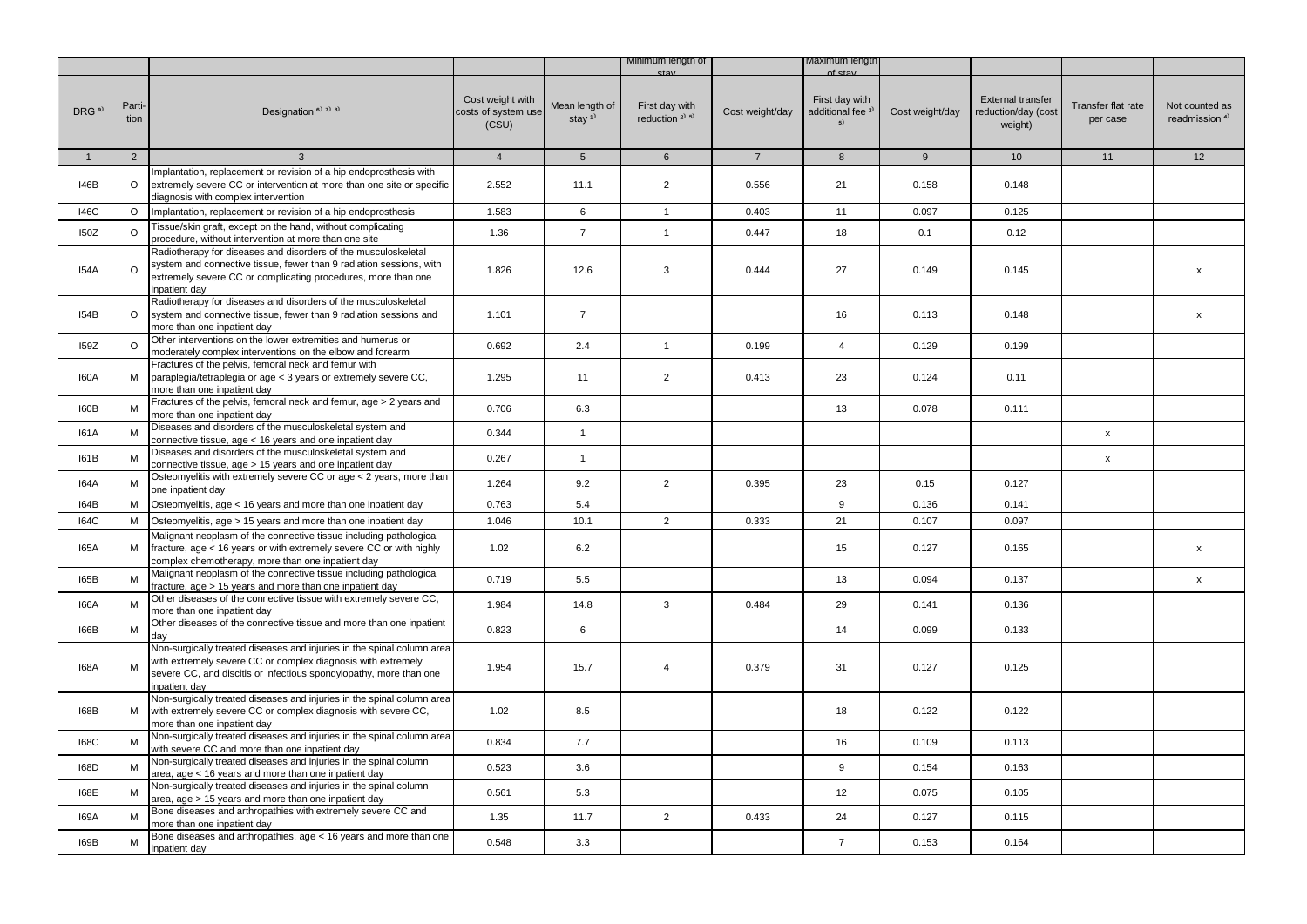|                   |                |                                                                                                                                                                                                                           |                                                  |                                         | Minimum length of                                       |                 | viaximum iengti                                      |                 |                                                            |                                |                                             |
|-------------------|----------------|---------------------------------------------------------------------------------------------------------------------------------------------------------------------------------------------------------------------------|--------------------------------------------------|-----------------------------------------|---------------------------------------------------------|-----------------|------------------------------------------------------|-----------------|------------------------------------------------------------|--------------------------------|---------------------------------------------|
| DRG <sup>9)</sup> | Parti-<br>tion | Designation <sup>6)</sup> <sup>7)</sup> <sup>8)</sup>                                                                                                                                                                     | Cost weight with<br>costs of system use<br>(CSU) | Mean length of<br>stay $1$ <sup>1</sup> | First day with<br>reduction <sup>2)</sup> <sup>5)</sup> | Cost weight/day | First day with<br>additional fee <sup>3)</sup><br>5) | Cost weight/day | <b>External transfer</b><br>reduction/day (cost<br>weight) | Transfer flat rate<br>per case | Not counted as<br>readmission <sup>4)</sup> |
| $\mathbf{1}$      | 2              | $\mathbf{3}$                                                                                                                                                                                                              | $\overline{4}$                                   | 5 <sup>5</sup>                          | $6\phantom{1}$                                          | $\overline{7}$  | 8                                                    | 9               | 10                                                         | 11                             | 12                                          |
| <b>I69C</b>       | M              | Bone diseases and arthropathies, age > 15 years and more than one<br>npatient day                                                                                                                                         | 0.714                                            | 6.5                                     |                                                         |                 | 14                                                   | 0.078           | 0.113                                                      |                                |                                             |
| <b>I71A</b>       | М              | Muscle and tendon diseases or sprain, strain with extremely severe<br>CC or dislocation of the hip, pelvis and thigh, age < 16 years, more<br>than one inpatient day                                                      | 0.644                                            | 4.5                                     |                                                         |                 | 11                                                   | 0.142           | 0.144                                                      |                                |                                             |
| I71B              | M              | Muscle and tendon diseases or sprain, strain, age > 15 years, more<br>than one inpatient dav                                                                                                                              | 0.53                                             | 4.3                                     |                                                         |                 | 10                                                   | 0.084           | 0.122                                                      |                                |                                             |
| <b>I72Z</b>       | M              | Inflammation of tendons, muscles and bursae with severe CC, more<br>than one inpatient day                                                                                                                                | 1.069                                            | 8.6                                     |                                                         |                 | 19                                                   | 0.123           | 0.126                                                      |                                |                                             |
| I73A              | М              | Follow-up treatment for diseases of the connective tissue, with<br>extremely severe CC or prosthesis adjustment, more than one<br>npatient dav                                                                            | 2.185                                            | 15.9                                    | $\overline{4}$                                          | 0.421           | 31                                                   | 0.092           | 0.139                                                      |                                |                                             |
| <b>I73B</b>       | M              | Follow-up treatment for diseases of the connective tissue, more than<br>one inpatient day                                                                                                                                 | 0.621                                            | 5.1                                     |                                                         |                 | 12                                                   | 0.082           | 0.109                                                      |                                |                                             |
| I74A              | M              | Injuries of the forearm, wrist, hand or foot with severe CC, more than<br>one inpatient day                                                                                                                               | 0.873                                            | $\overline{7}$                          |                                                         |                 | 16                                                   | 0.086           | 0.115                                                      |                                |                                             |
| I74B              | M              | Injuries of the forearm, wrist, hand or foot, more than one inpatient<br>dav                                                                                                                                              | 0.512                                            | $\overline{4}$                          |                                                         |                 | 9                                                    | 0.086           | 0.111                                                      |                                |                                             |
| <b>I75A</b>       | M              | Severe injuries of the upper or lower extremities with extremely<br>severe CC, more than one inpatient day                                                                                                                | 1.371                                            | 9.7                                     | $\overline{2}$                                          | 0.435           | 20                                                   | 0.1             | 0.14                                                       |                                |                                             |
| <b>I75B</b>       | M              | Severe injuries of the upper or lower extremities or inflammation of<br>tendons, muscles and bursae, age < 16 years and more than one<br>npatient day                                                                     | 0.549                                            | 3                                       |                                                         |                 | 6                                                    | 0.119           | 0.154                                                      |                                |                                             |
| <b>I75C</b>       | М              | Severe injuries of the upper or lower extremities or inflammation of<br>tendons, muscles and bursae, age > 15 years and more than one<br>npatient dav                                                                     | 0.576                                            | 4.9                                     |                                                         |                 | 11                                                   | 0.081           | 0.131                                                      |                                |                                             |
| <b>I76A</b>       | M              | Other diseases of the connective tissue and extremely severe CC,<br>more than one inpatient day                                                                                                                           | 1.743                                            | 12.8                                    | 3                                                       | 0.418           | 25                                                   | 0.134           | 0.137                                                      |                                |                                             |
| <b>I76B</b>       | M              | Other diseases of the connective tissue, more than one inpatient day                                                                                                                                                      | 0.785                                            | 5.9                                     |                                                         |                 | 14                                                   | 0.089           | 0.142                                                      |                                |                                             |
| <b>177Z</b>       | M              | Moderately severe injuries of the upper or lower extremities, more<br>than one inpatient day                                                                                                                              | 0.577                                            | 5                                       |                                                         |                 | 11                                                   | 0.081           | 0.106                                                      |                                |                                             |
| <b>I78Z</b>       | M              | Mild to moderate injuries of the upper or lower extremities, more than<br>one inpatient day                                                                                                                               | 0.513                                            | 3.8                                     |                                                         |                 | 9                                                    | 0.087           | 0.148                                                      |                                |                                             |
| <b>179Z</b>       | М              | Fibromyalgia, more than one inpatient day                                                                                                                                                                                 | 0.668                                            | 6                                       |                                                         |                 | 14                                                   | 0.082           | 0.108                                                      |                                |                                             |
| <b>187Z</b>       | м              | Diseases and disorders of the musculoskeletal system and<br>connective tissue with complex intensive care treatment/complex<br>treatment in intermediate care unit > 196/184 points                                       | 2.368                                            | 13                                      | 3                                                       | 0.574           | 25                                                   | 0.202           |                                                            | $\pmb{\mathsf{x}}$             | $\mathsf X$                                 |
| <b>I95A</b>       | $\circ$        | Implantation of a tumour endoprosthesis or complex procedure over<br>more than one session or complex procedure, with complex intensive<br>care treatment/complex treatment in intermediate care unit ><br>196/184 points | 5.147                                            | 16.2                                    | $\overline{4}$                                          | 0.672           | 30                                                   | 0.152           | 0.208                                                      |                                |                                             |
| <b>I95B</b>       | $\circ$        | Implantation of a tumour endoprosthesis or complex procedure over<br>more than one session                                                                                                                                | 4.449                                            | 16.7                                    | $\overline{4}$                                          | 0.489           | 32                                                   | 0.109           | 0.151                                                      |                                |                                             |
| <b>197A</b>       | $\mathsf{A}$   | Complex rheumatological treatment for diseases and disorders of the<br>musculoskeletal system and connective tissue, from 14 treatment<br>days                                                                            | 1.445                                            | 15.5                                    |                                                         |                 | 19                                                   | 0.066           | 0.096                                                      |                                |                                             |
| <b>197B</b>       | A              | Complex rheumatological treatment for diseases and disorders of the<br>musculoskeletal system and connective tissue, from 7 to 13<br>treatment days                                                                       | 1.003                                            | 9.5                                     |                                                         |                 | 16                                                   | 0.076           | 0.11                                                       |                                |                                             |
| 198Z              | $\circ$        | Complex vacuum treatment for diseases and disorders of the<br>musculoskeletal system and connective tissue                                                                                                                | 6.343                                            | 31.8                                    | 9                                                       | 0.427           | 49                                                   | 0.144           | 0.137                                                      |                                |                                             |
|                   |                | MDC 09: Diseases and disorders of the skin, subcutaneous tissue and breast                                                                                                                                                |                                                  |                                         |                                                         |                 |                                                      |                 |                                                            |                                |                                             |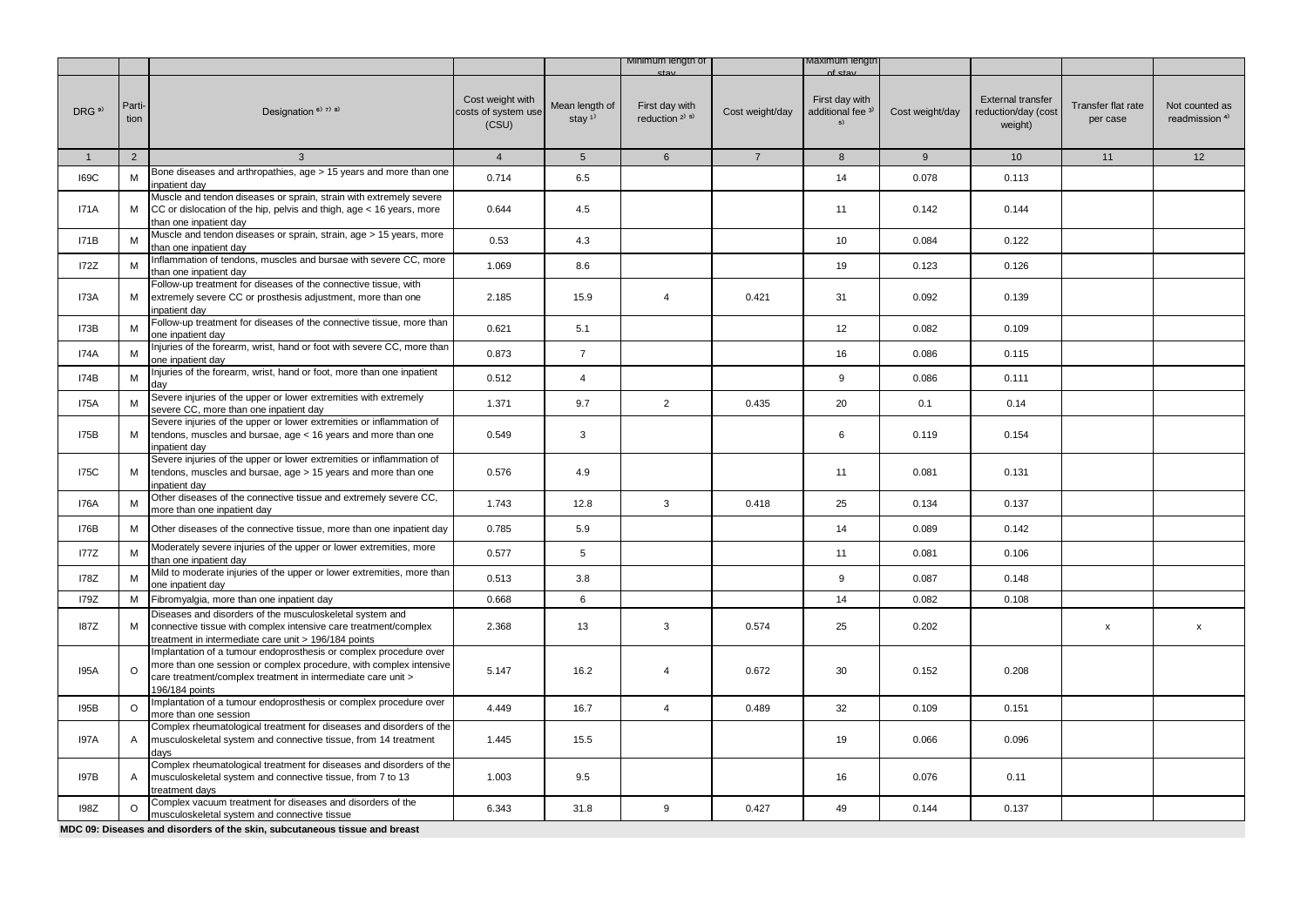|                   |                |                                                                                                                                                                                                                                  |                                                  |                                         | Minimum length of                                       |                 | waximum iengtr                                         |                 |                                                            |                                |                                             |
|-------------------|----------------|----------------------------------------------------------------------------------------------------------------------------------------------------------------------------------------------------------------------------------|--------------------------------------------------|-----------------------------------------|---------------------------------------------------------|-----------------|--------------------------------------------------------|-----------------|------------------------------------------------------------|--------------------------------|---------------------------------------------|
| DRG <sup>9)</sup> | Parti-<br>tion | Designation <sup>6)</sup> <sup>7)</sup> <sup>8)</sup>                                                                                                                                                                            | Cost weight with<br>costs of system use<br>(CSU) | Mean length of<br>stay $1$ <sup>1</sup> | First day with<br>reduction <sup>2)</sup> <sup>5)</sup> | Cost weight/day | First day with<br>additional fee <sup>3)</sup><br>$5)$ | Cost weight/day | <b>External transfer</b><br>reduction/day (cost<br>weight) | Transfer flat rate<br>per case | Not counted as<br>readmission <sup>4)</sup> |
| $\mathbf{1}$      | 2              | 3                                                                                                                                                                                                                                | $\overline{4}$                                   | 5 <sup>5</sup>                          | $6\phantom{1}$                                          | $7^{\circ}$     | 8                                                      | 9               | 10 <sup>1</sup>                                            | 11                             | 12                                          |
| JO1A              | $\circ$        | Tissue graft with microvascular anastomosis for malignant diseases<br>of the skin, subcutaneous tissue and breast with bilateral procedure<br>or complex intervention                                                            | 4.069                                            | 8.6                                     | $\mathbf{1}$                                            | 1.231           | 13                                                     | 0.203           | 0.291                                                      |                                | $\pmb{\mathsf{x}}$                          |
| JO1B              | $\circ$        | Tissue graft with microvascular anastomosis for malignant diseases<br>of the skin, subcutaneous tissue and breast                                                                                                                | 2.764                                            | 7.3                                     | $\mathbf{1}$                                            | 0.799           | 12                                                     | 0.158           | 0.214                                                      |                                | $\mathsf{x}$                                |
| JO2A              | $\circ$        | Skin graft, flap graft, extensive lymphadenectomy, tissue graft with<br>microvascular anastomosis with complex vacuum treatment or<br>extremely severe CC or complex intervention over more than one<br>session or brachytherapy | 4.99                                             | 25.8                                    | $\overline{7}$                                          | 0.476           | 43                                                     | 0.163           | 0.152                                                      |                                |                                             |
| JO2B              | $\circ$        | Skin graft, flap graft, extensive lymphadenectomy, tissue graft with<br>microvascular anastomosis or intervention over more than one<br>session                                                                                  | 2.018                                            | 8.9                                     | $\mathbf{1}$                                            | 0.644           | 20                                                     | 0.118           | 0.152                                                      |                                |                                             |
| J03A              | $\circ$        | Interventions on the skin of the lower extremity due to ulcer or<br>infection/inflammation with extremely severe CC                                                                                                              | 3.389                                            | 22.2                                    | 6                                                       | 0.421           | 39                                                     | 0.131           | 0.133                                                      |                                |                                             |
| J03B              | $\circ$        | Interventions on the skin of the lower extremity due to ulcer or<br>infection/inflammation                                                                                                                                       | 1.23                                             | 9.6                                     | $\overline{2}$                                          | 0.325           | 21                                                     | 0.109           | 0.105                                                      |                                |                                             |
| J04Z              | $\circ$        | Interventions on the skin of the lower extremity except for ulcer or<br>infection/inflammation                                                                                                                                   | 0.824                                            | 4.2                                     | $\mathbf{1}$                                            | 0.308           | 10                                                     | 0.118           | 0.14                                                       |                                |                                             |
| A <sub>3</sub> 0  | $\circ$        | Bilateral mastectomy with prosthesis implantation or plastic surgery<br>for malignant neoplasm                                                                                                                                   | 2.303                                            | 5.8                                     | $\mathbf{1}$                                            | 0.629           | 10                                                     | 0.16            | 0.232                                                      |                                | $\mathsf{x}$                                |
| J06B              | $\circ$        | Mastectomy with prosthesis implantation or plastic surgery for<br>malignant neoplasm                                                                                                                                             | 1.746                                            | 4.8                                     | $\mathbf{1}$                                            | 0.542           | 9                                                      | 0.171           | 0.247                                                      |                                | $\pmb{\mathsf{x}}$                          |
| J08A              | $\circ$        | Other skin graft or debridement with complex diagnosis or with<br>additional intervention on the head and throat, with extremely severe<br>cc                                                                                    | 2.158                                            | 12.7                                    | 3                                                       | 0.428           | 28                                                     | 0.142           | 0.14                                                       |                                |                                             |
| J08B              | O              | Other skin graft or debridement with complex diagnosis or with<br>additional intervention on the head and throat                                                                                                                 | 1.177                                            | 5.2                                     | $\mathbf{1}$                                            | 0.392           | 14                                                     | 0.119           | 0.145                                                      |                                |                                             |
| J09A              | O              | Interventions for pilonidal and perianal sinus, age < 16 years                                                                                                                                                                   | 0.622                                            | 3                                       | $\mathbf{1}$                                            | 0.231           | 6                                                      | 0.106           | 0.138                                                      |                                |                                             |
| J09B              | O              | Interventions for pilonidal and perianal sinus, age > 15 years                                                                                                                                                                   | 0.481                                            | 2.3                                     | $\mathbf{1}$                                            | 0.113           | $\overline{4}$                                         | 0.102           | 0.113                                                      |                                |                                             |
| <b>J10A</b>       | $\circ$        | Plastic surgery on the skin, subcutaneous tissue and breast with<br>specific intervention                                                                                                                                        | 1.256                                            | 4.4                                     | $\mathbf{1}$                                            | 0.539           | $\mathsf g$                                            | 0.123           | 0.245                                                      |                                |                                             |
| J10B              | $\circ$        | Plastic surgery on the skin, subcutaneous tissue and breast                                                                                                                                                                      | 0.947                                            | 4.7                                     | $\overline{1}$                                          | 0.35            | 12                                                     | 0.106           | 0.159                                                      |                                |                                             |
| J11A              | $\circ$        | Other interventions on the skin, subcutaneous tissue and breast with<br>complicating diagnosis or moderately complex procedure or<br>associated with paraplegia/tetraplegia or complex OR procedure                              | 1.588                                            | 11.3                                    | $\overline{2}$                                          | 0.439           | 24                                                     | 0.139           | 0.117                                                      |                                |                                             |
| J11B              | $\circ$        | Other interventions on the skin, subcutaneous tissue and breast                                                                                                                                                                  | 0.757                                            | 4.6                                     | $\mathbf{1}$                                            | 0.364           | 12                                                     | 0.095           | 0.166                                                      |                                |                                             |
| J14Z              | $\circ$        | Plastic reconstruction of the breast for malignant neoplasm                                                                                                                                                                      | 1.343                                            | 4.4                                     | $\mathbf{1}$                                            | 0.39            | 10                                                     | 0.135           | 0.178                                                      |                                | X                                           |
| <b>J18A</b>       | $\circ$        | Other radiotherapy for diseases and disorders of the skin,<br>subcutaneous tissue and breast with specific procedure, more than<br>one inpatient day                                                                             | 1.704                                            | 4.2                                     |                                                         |                 | 9                                                      | 0.205           | 0.28                                                       |                                |                                             |
| J18B              | $\circ$        | Other radiotherapy for diseases and disorders of the skin,<br>subcutaneous tissue and breast, more than one inpatient day                                                                                                        | 1.245                                            | 5.9                                     |                                                         |                 | 14                                                     | 0.162           | 0.231                                                      |                                |                                             |
| J21Z              | $\circ$        | Other skin graft or debridement with lymph node excision or severe<br>CC                                                                                                                                                         | 0.86                                             | 3.3                                     | $\mathbf{1}$                                            | 0.26            | 8                                                      | 0.138           | 0.156                                                      |                                |                                             |
| <b>J22A</b>       | $\circ$        | Other skin graft or debridement without complex intervention, without<br>complex diagnosis, with soft tissue coverage                                                                                                            | 0.921                                            | 3.6                                     | $\mathbf{1}$                                            | 0.422           | 8                                                      | 0.126           | 0.253                                                      |                                |                                             |
| <b>J22B</b>       | $\Omega$       | Other skin graft or debridement without complex intervention, without<br>complex diagnosis                                                                                                                                       | 0.737                                            | 3.5                                     | $\mathbf{1}$                                            | 0.267           | $\overline{7}$                                         | 0.105           | 0.16                                                       |                                |                                             |
| J23A              | $\circ$        | Major bilateral interventions on the breast for malignant neoplasm<br>with plastic reconstruction or implant or lymphadenectomy                                                                                                  | 1.251                                            | 3.9                                     | $\mathbf{1}$                                            | 0.464           | 8                                                      | 0.145           | 0.279                                                      |                                | x                                           |
| J23B              | $\circ$        | Major interventions on the breast for malignant neoplasm with plastic<br>reconstruction or implant or lymphadenectomy                                                                                                            | 1.031                                            | 3.4                                     | $\mathbf{1}$                                            | 0.36            | $\overline{7}$                                         | 0.152           | 0.216                                                      |                                | $\pmb{\mathsf{x}}$                          |
| <b>J24A</b>       | O              | Interventions on the breast except for malignant neoplasm with<br>prosthesis replacement or mammaplasty                                                                                                                          | 1.032                                            | 2.7                                     | $\mathbf{1}$                                            | 0.27            | 5                                                      | 0.147           | 0.27                                                       |                                |                                             |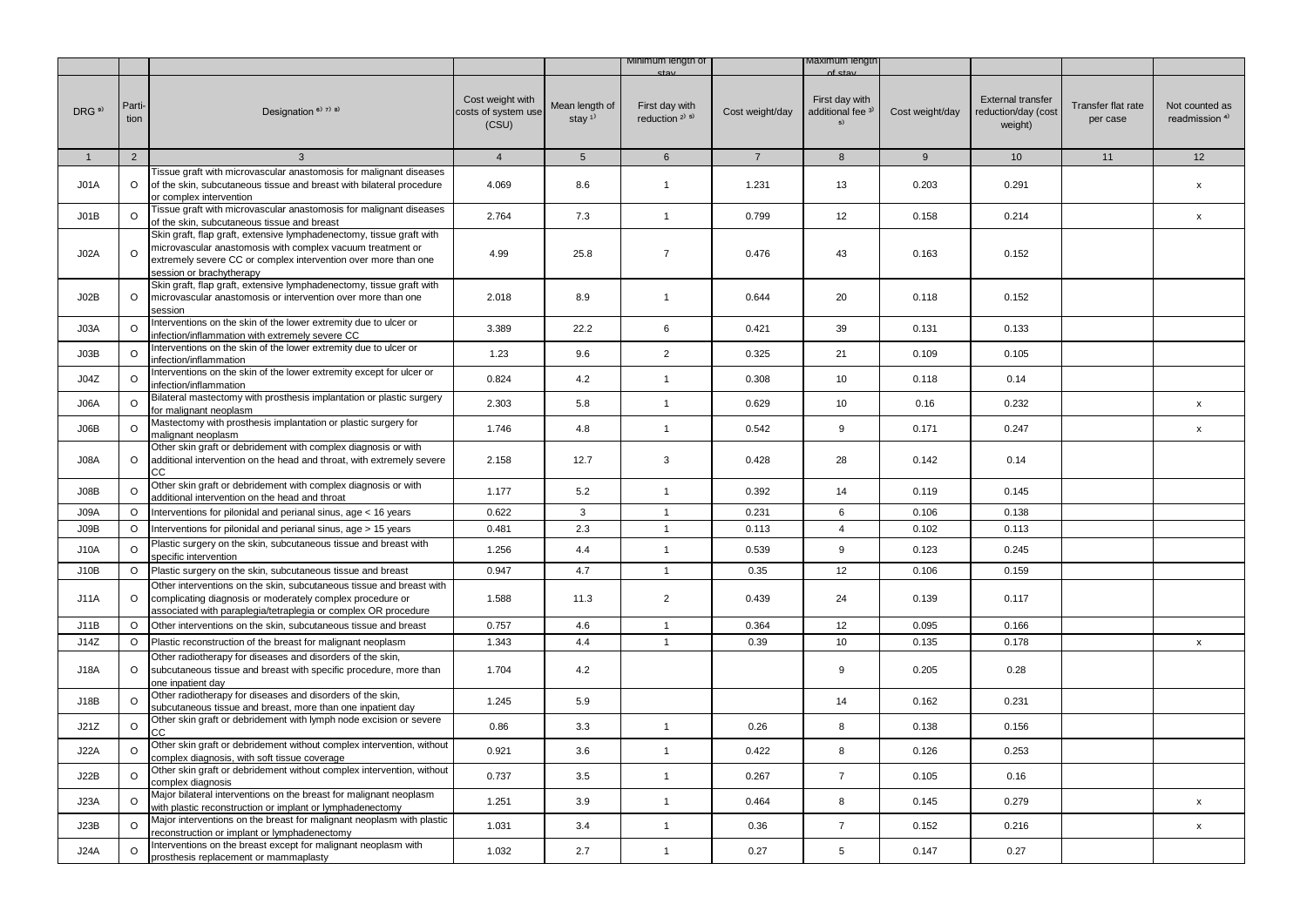|                   |                |                                                                                                                                                                                                                                          |                                                  |                                         | <b>Minimum length of</b>                                |                 | viaximum iengtr                                      |                 |                                                            |                                |                                             |
|-------------------|----------------|------------------------------------------------------------------------------------------------------------------------------------------------------------------------------------------------------------------------------------------|--------------------------------------------------|-----------------------------------------|---------------------------------------------------------|-----------------|------------------------------------------------------|-----------------|------------------------------------------------------------|--------------------------------|---------------------------------------------|
| DRG <sup>9)</sup> | Parti-<br>tion | Designation <sup>6)</sup> 7) 8)                                                                                                                                                                                                          | Cost weight with<br>costs of system use<br>(CSU) | Mean length of<br>stay $1$ <sup>1</sup> | First day with<br>reduction <sup>2)</sup> <sup>5)</sup> | Cost weight/day | First day with<br>additional fee <sup>3)</sup><br>5) | Cost weight/day | <b>External transfer</b><br>reduction/day (cost<br>weight) | Transfer flat rate<br>per case | Not counted as<br>readmission <sup>4)</sup> |
| $\mathbf{1}$      | $\overline{2}$ | 3                                                                                                                                                                                                                                        | $\overline{4}$                                   | $5\phantom{.0}$                         | $6\phantom{.}$                                          | $\overline{7}$  | 8                                                    | 9               | 10 <sup>°</sup>                                            | 11                             | 12                                          |
| <b>J24B</b>       | $\circ$        | Interventions on the breast except for malignant neoplasm with<br>extensive intervention                                                                                                                                                 | 0.912                                            | 2.4                                     | $\mathbf{1}$                                            | 0.279           | $\overline{4}$                                       | 0.158           | 0.279                                                      |                                |                                             |
| J24C              | $\circ$        | Interventions on the breast except for malignant neoplasm                                                                                                                                                                                | 0.606                                            | 2.3                                     | $\overline{1}$                                          | 0.155           | $\overline{4}$                                       | 0.134           | 0.155                                                      |                                |                                             |
| J25Z              | $\circ$        | Minor interventions on the breast for malignant neoplasm                                                                                                                                                                                 | 0.696                                            | 2.6                                     | $\mathbf{1}$                                            | 0.196           | 5                                                    | 0.14            | 0.196                                                      |                                | $\mathsf{x}$                                |
| J60A              | M              | Complex skin ulcer or complicating secondary diagnosis and<br>extensive debridement, more than one inpatient day                                                                                                                         | 1.255                                            | 10.2                                    | $\overline{2}$                                          | 0.406           | 20                                                   | 0.091           | 0.118                                                      |                                |                                             |
| J60B              | M              | Skin ulcer, more than one inpatient day                                                                                                                                                                                                  | 0.768                                            | $\overline{7}$                          |                                                         |                 | 15                                                   | 0.078           | 0.105                                                      |                                |                                             |
| J61A              | M              | Severe diseases of the skin or skin ulcer associated with<br>paraplegia/tetraplegia without moderately severe disease of the skin<br>or with extremely severe CC and complex diagnosis or age > 17<br>years, more than one inpatient day | 1.236                                            | 8.6                                     |                                                         |                 | 17                                                   | 0.143           | 0.15                                                       |                                | $\mathsf{x}$                                |
| J61B              | М              | Severe diseases of the skin with complex diagnosis or age > 17<br>years, without moderately severe disease of the skin, more than one<br>inpatient day                                                                                   | 0.902                                            | 7.5                                     |                                                         |                 | 16                                                   | 0.127           | 0.127                                                      |                                | $\boldsymbol{\mathsf{x}}$                   |
| <b>J61C</b>       | М              | Moderately severe diseases of the skin or skin ulcer associated with<br>paraplegia/tetraplegia, age < 16 years, more than one inpatient day                                                                                              | 0.652                                            | 3.8                                     |                                                         |                 | 8                                                    | 0.176           | 0.207                                                      |                                | X                                           |
| J61D              | М              | Moderately severe diseases of the skin or skin ulcer associated with<br>paraplegia/tetraplegia, age > 15 years, more than one inpatient day                                                                                              | 0.734                                            | 6.3                                     |                                                         |                 | 14                                                   | 0.122           | 0.118                                                      |                                | $\mathsf{x}$                                |
| <b>J62A</b>       | M              | Malignant neoplasms of the breast with extremely severe CC or<br>specific procedure                                                                                                                                                      | 1.408                                            | 9.9                                     | $\overline{2}$                                          | 0.441           | 22                                                   | 0.141           | 0.142                                                      |                                | $\pmb{\mathsf{x}}$                          |
| J62B              | M              | Malignant neoplasms of the breast, more than one inpatient day                                                                                                                                                                           | 0.73                                             | 6                                       |                                                         |                 | 14                                                   | 0.089           | 0.116                                                      |                                | $\mathsf{x}$                                |
| <b>J64A</b>       | ${\sf M}$      | Infection/inflammation of the skin and subcutaneous tissue with<br>extremely severe CC, more than one inpatient day                                                                                                                      | 1.34                                             | 11.1                                    | $\overline{2}$                                          | 0.427           | 22                                                   | 0.122           | 0.113                                                      |                                |                                             |
| J64B              | M              | Infection/inflammation of the skin and subcutaneous tissue, age < 16<br>years, more than one inpatient day                                                                                                                               | 0.463                                            | 2.9                                     |                                                         |                 | 6                                                    | 0.15            | 0.21                                                       |                                |                                             |
| <b>J64C</b>       | M              | Infection/inflammation of the skin and subcutaneous tissue, age > 15<br>ears and severe CC, more than one inpatient day                                                                                                                  | 0.788                                            | 7.1                                     |                                                         |                 | 15                                                   | 0.111           | 0.105                                                      |                                |                                             |
| <b>J64D</b>       | M              | Infection/inflammation of the skin and subcutaneous tissue and age ><br>15 years, more than one inpatient day                                                                                                                            | 0.505                                            | 4.6                                     |                                                         |                 | 10                                                   | 0.097           | 0.114                                                      |                                |                                             |
| <b>J65Z</b>       | M              | Injury of the skin, subcutaneous tissue and breast, more than one<br>inpatient day                                                                                                                                                       | 0.374                                            | 2.8                                     |                                                         |                 | 6                                                    | 0.095           | 0.169                                                      |                                |                                             |
| J67A              | M              | Mild to moderate skin diseases with severe CC, more than one<br>inpatient day                                                                                                                                                            | 0.91                                             | 7.4                                     |                                                         |                 | 18                                                   | 0.127           | 0.124                                                      |                                |                                             |
| J67B              | M              | Mild to moderate skin diseases or diseases of the breast except for<br>malignant neoplasm, more than one inpatient day                                                                                                                   | 0.497                                            | 3.7                                     |                                                         |                 | 8                                                    | 0.092           | 0.146                                                      |                                |                                             |
| <b>J86A</b>       | M              | Diseases and disorders of the skin, subcutaneous tissue and breast<br>with complex diagnoses, one inpatient day                                                                                                                          | 0.299                                            | $\mathbf{1}$                            |                                                         |                 |                                                      |                 |                                                            | $\mathsf{x}$                   |                                             |
| J86B              | M              | Diseases and disorders of the skin, subcutaneous tissue and breast,<br>one inpatient day                                                                                                                                                 | 0.256                                            | $\mathbf{1}$                            |                                                         |                 |                                                      |                 |                                                            | x                              |                                             |
| <b>J87A</b>       | М              | Diseases and disorders of the skin, subcutaneous tissue and breast,<br>complex intensive care treatment/complex treatment in intermediate<br>care unit > 196/184 points                                                                  | 2.966                                            | 14.7                                    | 3                                                       | 0.725           | 31                                                   | 0.146           |                                                            | x                              | $\boldsymbol{\mathsf{x}}$                   |
| J87B              | М              | Diseases and disorders of the skin, subcutaneous tissue and breast,<br>complex intensive care treatment/complex treatment in intermediate<br>care unit > 119 to 184 points                                                               | 1.625                                            | 11.1                                    | $\overline{2}$                                          | 0.529           | 22                                                   | 0.117           |                                                            | x                              | $\pmb{\mathsf{x}}$                          |
|                   |                | MDC 10: Endocrine, nutritional and metabolic diseases and disorders                                                                                                                                                                      |                                                  |                                         |                                                         |                 |                                                      |                 |                                                            |                                |                                             |
| K03Z              | $\circ$        | Interventions on the adrenal glands for malignant neoplasm or<br>interventions on the pituitary gland                                                                                                                                    | 1.511                                            | 5.2                                     | $\mathbf{1}$                                            | 0.492           | 11                                                   | 0.198           | 0.181                                                      |                                | $\mathsf{x}$                                |
| <b>K06A</b>       | $\circ$        | Interventions on the thyroid gland, parathyroid gland and thyroglossal<br>duct, with parathyroidectomy/thyroidectomy by means of sternotomy<br>or for malignant neoplasm with severe CC or extremely severe CC                           | 1.509                                            | 4.9                                     | $\mathbf{1}$                                            | 0.447           | 12                                                   | 0.149           | 0.204                                                      |                                | $\mathsf{x}$                                |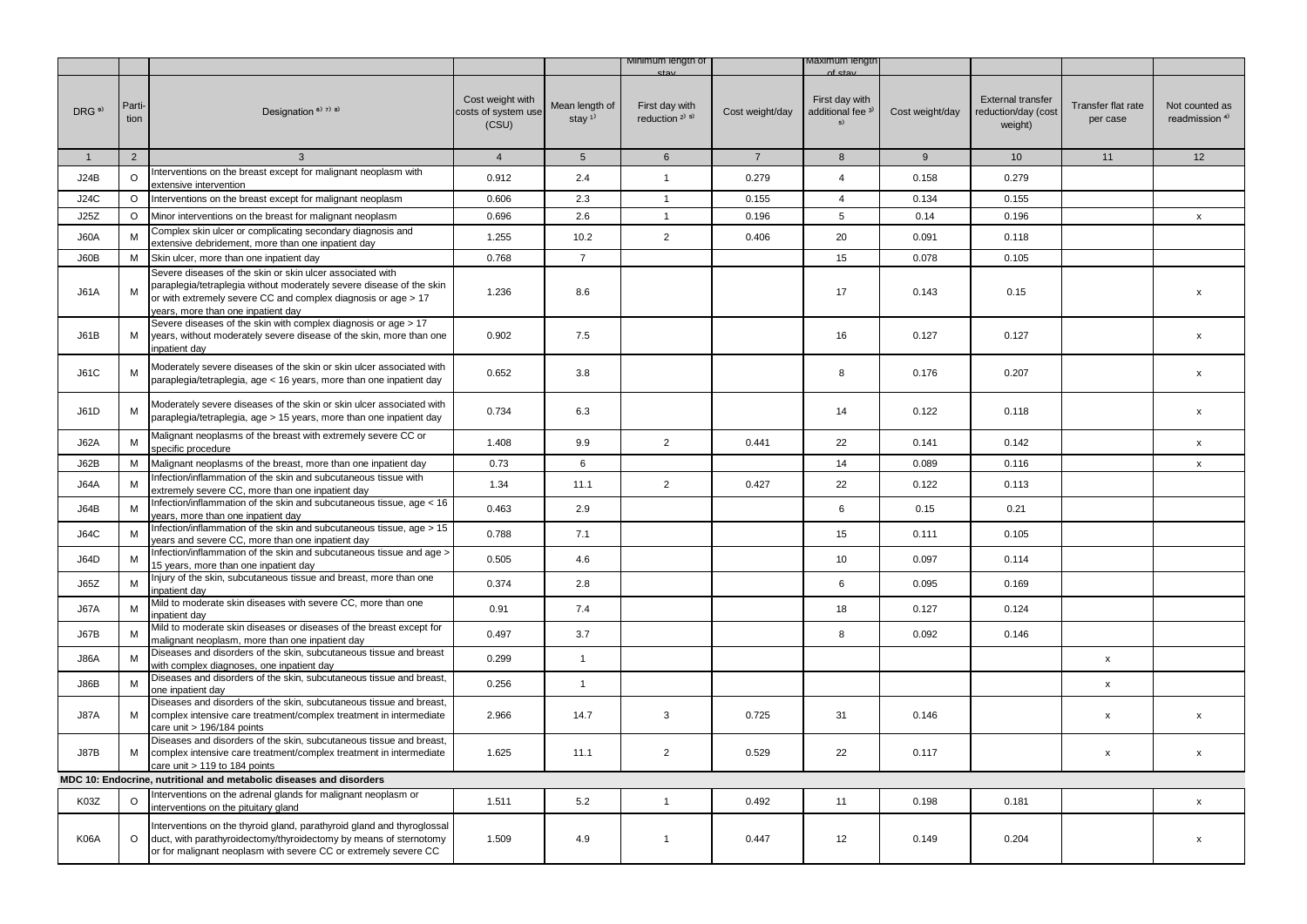|                   |                |                                                                                                                                                                            |                                                  |                                         | Minimum lengtn of                      |                 | naxımum iengtr                                       |                 |                                                            |                                |                                             |
|-------------------|----------------|----------------------------------------------------------------------------------------------------------------------------------------------------------------------------|--------------------------------------------------|-----------------------------------------|----------------------------------------|-----------------|------------------------------------------------------|-----------------|------------------------------------------------------------|--------------------------------|---------------------------------------------|
| DRG <sup>9)</sup> | Parti-<br>tion | Designation <sup>6)</sup> 7) 8)                                                                                                                                            | Cost weight with<br>costs of system use<br>(CSU) | Mean length of<br>stay $1$ <sup>1</sup> | First day with<br>reduction $2^{j}$ 5) | Cost weight/day | First day with<br>additional fee <sup>3)</sup><br>5) | Cost weight/day | <b>External transfer</b><br>reduction/day (cost<br>weight) | Transfer flat rate<br>per case | Not counted as<br>readmission <sup>4)</sup> |
| $\mathbf{1}$      | $\overline{2}$ | 3                                                                                                                                                                          | $\overline{4}$                                   | $5\phantom{.0}$                         | $6\phantom{.}6$                        | $\overline{7}$  | 8                                                    | $9\,$           | 10 <sup>1</sup>                                            | 11                             | 12                                          |
| K06B              | $\circ$        | Interventions on the thyroid gland, parathyroid gland and thyroglossal<br>duct, with parathyroidectomy                                                                     | 0.975                                            | 2.6                                     | $\mathbf{1}$                           | 0.301           | 5                                                    | 0.155           | 0.301                                                      |                                | x                                           |
| K09A              | $\circ$        | Other procedures for endocrine, nutritional and metabolic diseases,<br>age < 10 years or extremely severe CC                                                               | 3.023                                            | 19.2                                    | 5                                      | 0.434           | 37                                                   | 0.091           | 0.136                                                      |                                |                                             |
| K09B              | $\circ$        | Other procedures for endocrine, nutritional and metabolic diseases,<br>$age > 9$ years                                                                                     | 1.268                                            | 7.8                                     | $\mathbf{1}$                           | 0.486           | 18                                                   | 0.095           | 0.13                                                       |                                |                                             |
| <b>K14A</b>       | $\circ$        | Interventions on the adrenal glands except for malignant neoplasm<br>and bilateral neck dissection                                                                         | 1.708                                            | 3.7                                     | $\mathbf{1}$                           | 0.48            | 8                                                    | 0.269           | 0.288                                                      |                                |                                             |
| K <sub>14</sub> B | $\circ$        | Interventions on the adrenal glands except for malignant neoplasm<br>and neck dissection                                                                                   | 1.233                                            | 3.7                                     | $\mathbf{1}$                           | 0.369           | $\overline{7}$                                       | 0.156           | 0.221                                                      |                                |                                             |
| <b>K15A</b>       | $\circ$        | Radiotherapy for endocrine, nutritional and metabolic diseases, more<br>than one inpatient day, except for radioiodine therapy                                             | 0.702                                            | 3                                       |                                        |                 | 5                                                    | 0.129           | 0.234                                                      |                                | $\mathsf{x}$                                |
| K <sub>15</sub> B | O              | Radiotherapy for endocrine, nutritional and metabolic diseases, more<br>than one inpatient day, with highly complex radioiodine therapy                                    | 0.433                                            | 3                                       |                                        |                 | 5                                                    | 0.109           | 0.144                                                      |                                | X                                           |
| K33Z              | $\circ$        | Complex OR procedures over more than one session for endocrine,<br>nutritional and metabolic diseases                                                                      | 1.722                                            | 5.1                                     | $\mathbf{1}$                           | 0.499           | 8                                                    | 0.139           | 0.184                                                      |                                |                                             |
| K37A              | $\circ$        | Complex intensive care treatment or complex treatment in<br>intermediate care unit > 196/184 points and complex OR procedures                                              | 3.527                                            | 10.2                                    | $\overline{2}$                         | 0.855           | 19                                                   | 0.254           | 0.249                                                      |                                | X                                           |
| K37B              | O              | Complex intensive care treatment or complex treatment in<br>intermediate care unit > 196/184 points                                                                        | 2.569                                            | 11.6                                    | $\overline{2}$                         | 0.823           | 23                                                   | 0.157           | 0.218                                                      |                                | x                                           |
| K60A              | M              | Diabetes mellitus, age < 16 years, with complex multimodal<br>treatment for diabetes mellitus from 7 occupancy days                                                        | 1.702                                            | 10.4                                    |                                        |                 | 18                                                   | 0.169           | 0.168                                                      |                                |                                             |
| K60B              | M              | Diabetes mellitus or severe nutritional disorders with extremely<br>severe CC, or diabetes mellitus with complicating diagnosis, more<br>than one inpatient day            | 1.377                                            | 11.3                                    | $\overline{2}$                         | 0.44            | 23                                                   | 0.125           | 0.117                                                      |                                |                                             |
| <b>K60C</b>       | М              | Diabetes mellitus or severe nutritional disorders, age < 6 years or<br>age < 16 years with severe CC or specific diagnosis, more than one<br>inpatient day                 | 1.218                                            | 6.4                                     |                                        |                 | 15                                                   | 0.195           | 0.199                                                      |                                |                                             |
| K60D              | M              | Diabetes mellitus, with severe CC or severe nutritional disorders,<br>more than one inpatient day                                                                          | 0.865                                            | 7.4                                     |                                        |                 | 15                                                   | 0.103           | 0.118                                                      |                                |                                             |
| K60E              | М              | Diabetes mellitus, age > 5 and < 16 years, more than one inpatient<br>day                                                                                                  | 0.797                                            | 4.6                                     |                                        |                 | 9                                                    | 0.155           | 0.197                                                      |                                |                                             |
| K60F              | м              | Diabetes mellitus, age > 15 years, more than one inpatient day                                                                                                             | 0.597                                            | 5.2                                     |                                        |                 | 10                                                   | 0.081           | 0.113                                                      |                                |                                             |
| <b>K62A</b>       | М              | Various metabolic diseases associated with paraplegia/tetraplegia<br>with complicating diagnosis, more than one inpatient day                                              | 0.977                                            | 7.3                                     |                                        |                 | 18                                                   | 0.14            | 0.134                                                      |                                |                                             |
| K62B              | M              | Various metabolic diseases except for paraplegia/tetraplegia, more<br>than one inpatient day                                                                               | 0.646                                            | 5.3                                     |                                        |                 | 12                                                   | 0.126           | 0.121                                                      |                                |                                             |
| <b>K63A</b>       | M              | Congenital metabolic disorders, age < 16 years, more than one<br>inpatient day                                                                                             | 1.048                                            | 5                                       |                                        |                 | 12                                                   | 0.231           | 0.193                                                      |                                |                                             |
| K63B              | М              | Congenital metabolic disorders, age >15 years, more than one<br>inpatient day                                                                                              | 0.856                                            | 5.7                                     |                                        |                 | 15                                                   | 0.109           | 0.156                                                      |                                |                                             |
| <b>K64A</b>       | М              | Endocrinopathies, with complex diagnosis and extremely severe CC,<br>more than one inpatient day                                                                           | 1.477                                            | 10.2                                    | $\overline{2}$                         | 0.471           | 22                                                   | 0.137           | 0.137                                                      |                                | X                                           |
| K64B              | M              | Endocrinopathies, age < 16 years or specific procedure, more than<br>one inpatient day                                                                                     | 1.236                                            | 5.7                                     |                                        |                 | 14                                                   | 0.222           | 0.239                                                      |                                | X                                           |
| <b>K64C</b>       | М              | Endocrinopathies, age > 15 years with complex diagnosis or<br>extremely severe CC or complex radioiodine diagnostics or specific<br>procedure, more than one inpatient day | 0.779                                            | 6.1                                     |                                        |                 | 14                                                   | 0.09            | 0.124                                                      |                                | $\pmb{\chi}$                                |
| K64D              | M              | Endocrinopathies, age > 15 years, more than one inpatient day                                                                                                              | 0.597                                            | 5.1                                     |                                        |                 | 12                                                   | 0.084           | 0.113                                                      |                                | $\boldsymbol{\mathsf{x}}$                   |
| <b>K86A</b>       |                | Endocrine, nutritional and metabolic diseases, one inpatient day with<br>age < 16 years                                                                                    | 0.3                                              | $\mathbf{1}$                            |                                        |                 |                                                      |                 |                                                            | x                              |                                             |
| <b>K86B</b>       | М              | Endocrine, nutritional and metabolic diseases, one inpatient day with<br>age > 15 years                                                                                    | 0.278                                            | $\mathbf{1}$                            |                                        |                 |                                                      |                 |                                                            | $\pmb{\mathsf{x}}$             |                                             |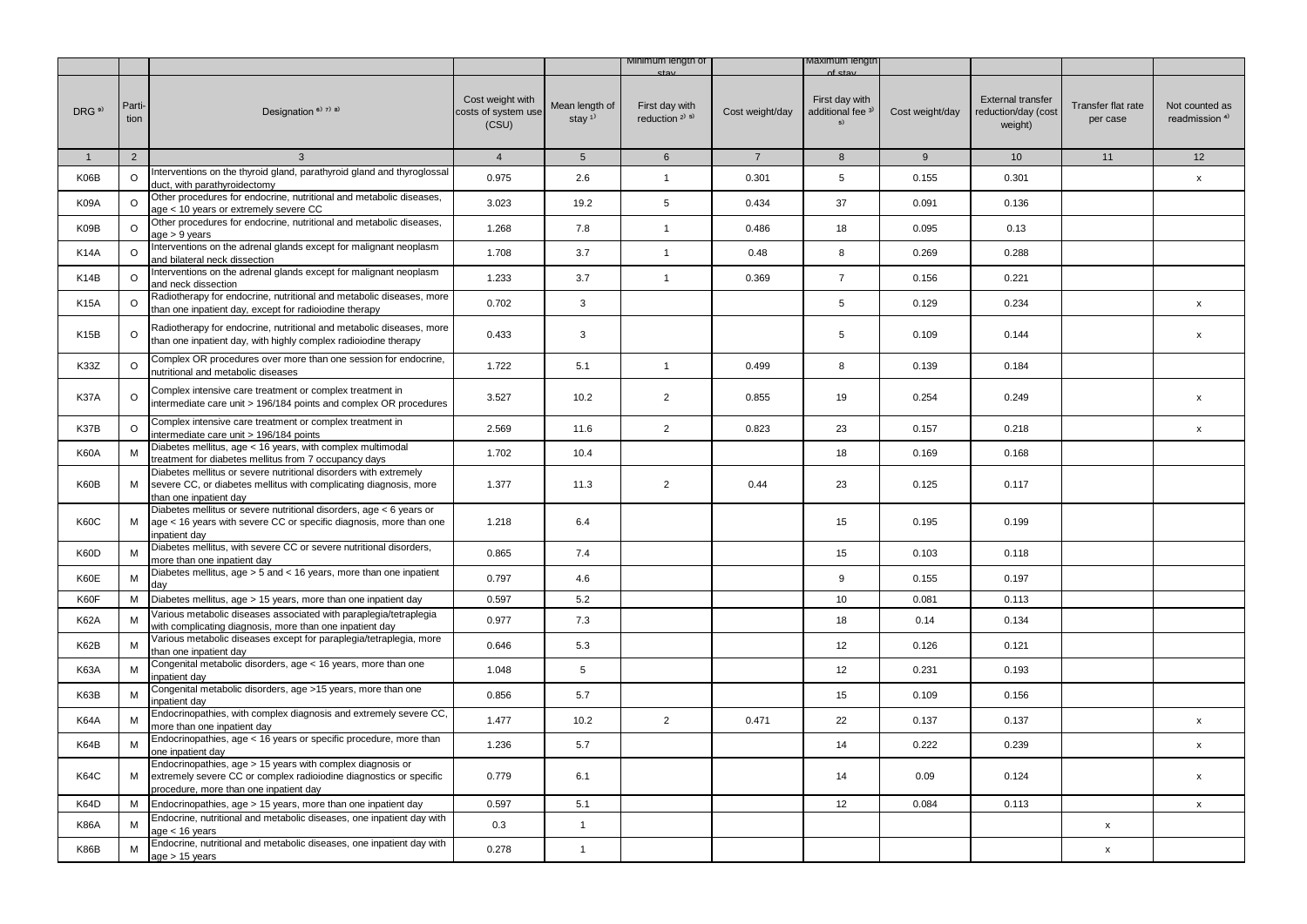|                   |                |                                                                                                                                                                                                                                                                                                                          |                                                  |                                      | Minimum lengtn of                                       |                 | naxımum iengtr                                       |                 |                                                            |                                |                                             |
|-------------------|----------------|--------------------------------------------------------------------------------------------------------------------------------------------------------------------------------------------------------------------------------------------------------------------------------------------------------------------------|--------------------------------------------------|--------------------------------------|---------------------------------------------------------|-----------------|------------------------------------------------------|-----------------|------------------------------------------------------------|--------------------------------|---------------------------------------------|
| DRG <sup>9)</sup> | Parti-<br>tion | Designation <sup>6)</sup> 7) 8)                                                                                                                                                                                                                                                                                          | Cost weight with<br>costs of system use<br>(CSU) | Mean length of<br>stay <sup>1)</sup> | First day with<br>reduction <sup>2)</sup> <sup>5)</sup> | Cost weight/day | First day with<br>additional fee <sup>3)</sup><br>5) | Cost weight/day | <b>External transfer</b><br>reduction/day (cost<br>weight) | Transfer flat rate<br>per case | Not counted as<br>readmission <sup>4)</sup> |
| $\mathbf{1}$      | $\overline{2}$ | 3                                                                                                                                                                                                                                                                                                                        | $\overline{4}$                                   | $5\phantom{.0}$                      | 6                                                       | $\overline{7}$  | 8                                                    | 9               | 10 <sup>1</sup>                                            | 11                             | 12                                          |
|                   |                | Endocrine, nutritional and metabolic diseases, complex intensive                                                                                                                                                                                                                                                         |                                                  |                                      |                                                         |                 |                                                      |                 |                                                            |                                |                                             |
| <b>K87Z</b>       | м              | care treatment/complex treatment in intermediate care unit > 119<br>points                                                                                                                                                                                                                                               | 1.442                                            | 7.7                                  | $\mathbf{1}$                                            | 0.695           | 16                                                   | 0.132           |                                                            | x                              | $\boldsymbol{\mathsf{x}}$                   |
|                   |                | MDC 11: Diseases and disorders of the kidney and urinary tract                                                                                                                                                                                                                                                           |                                                  |                                      |                                                         |                 |                                                      |                 |                                                            |                                |                                             |
| L02Z              | $\circ$        | Surgical insertion of a peritoneal dialysis catheter                                                                                                                                                                                                                                                                     | 0.917                                            | 4.4                                  | $\mathbf{1}$                                            | 0.315           | 11                                                   | 0.167           | 0.143                                                      |                                |                                             |
| L03Z              | $\circ$        | Kidney, ureter and major urinary bladder interventions for neoplasm,<br>age < 19 years or with extremely severe CC or except for neoplasm,<br>with extremely severe CC or combination intervention                                                                                                                       | 2.96                                             | 12.5                                 | 3                                                       | 0.545           | 25                                                   | 0.193           | 0.178                                                      |                                | $\pmb{\mathsf{x}}$                          |
| L04A              | $\circ$        | Kidney, ureter and major urinary bladder interventions except for<br>neoplasm with implantation of an artificial urethral sphincter                                                                                                                                                                                      | 1.945                                            | 4.5                                  | $\mathbf{1}$                                            | 0.33            | 8                                                    | 0.105           | 0.15                                                       |                                |                                             |
| L04B              | $\circ$        | Kidney, ureter and major urinary bladder interventions except for<br>neoplasm or thyroid gland interventions, age < 16 years                                                                                                                                                                                             | 1.675                                            | 6.1                                  | $\mathbf{1}$                                            | 0.553           | 12                                                   | 0.131           | 0.172                                                      |                                |                                             |
| L04C              | O              | Kidney, ureter and major urinary bladder interventions except for<br>neoplasm or thyroid gland interventions, age > 15 years                                                                                                                                                                                             | 1.456                                            | 5.4                                  | $\mathbf{1}$                                            | 0.864           | 12                                                   | 0.122           | 0.216                                                      |                                |                                             |
| L06A              | O              | Minor interventions on the urinary bladder with extremely severe CC                                                                                                                                                                                                                                                      | 1.884                                            | 11                                   | $\overline{2}$                                          | 0.508           | 24                                                   | 0.101           | 0.135                                                      |                                |                                             |
| L06B              | $\circ$        | Minor interventions on the urinary bladder                                                                                                                                                                                                                                                                               | 0.61                                             | 2.5                                  | $\mathbf{1}$                                            | 0.129           | 5                                                    | 0.113           | 0.129                                                      |                                |                                             |
| L08A              | $\circ$        | Complex interventions on the urethra with challenging procedure                                                                                                                                                                                                                                                          | 1.087                                            | 4.8                                  | $\mathbf{1}$                                            | 0.334           | 10                                                   | 0.151           | 0.152                                                      |                                |                                             |
| L08B              | $\circ$        | Complex interventions on the urethra                                                                                                                                                                                                                                                                                     | 0.914                                            | 3.8                                  | $\mathbf{1}$                                            | 0.274           | 8                                                    | 0.108           | 0.164                                                      |                                |                                             |
| L09A              | $\circ$        | Other interventions for diseases of the kidney and urinary tract, age <<br>16 years or with extremely severe CC or for neoplasms or specific<br>intervention                                                                                                                                                             | 2.027                                            | 9.3                                  | $\overline{2}$                                          | 0.473           | 20                                                   | 0.171           | 0.153                                                      |                                | $\pmb{\mathsf{x}}$                          |
| L09B              | $\circ$        | Other interventions for diseases of the kidney and urinary tract                                                                                                                                                                                                                                                         | 0.756                                            | 2.8                                  | $\mathbf{1}$                                            | 0.209           | 6                                                    | 0.124           | 0.209                                                      |                                |                                             |
| L10A              | $\circ$        | Bladder reconstruction and continent ileostomy for neoplasm without<br>multivisceral intervention or kidney, ureter and major urinary bladder<br>interventions for neoplasm, age < 19 years or extremely severe CC<br>or combination intervention, with major intervention on the intestine,<br>with extremely severe CC | 5.407                                            | 20.8                                 | 5                                                       | 0.691           | 35                                                   | 0.203           | 0.206                                                      |                                | х                                           |
| L10B              | $\circ$        | Bladder reconstruction and continent ileostomy for neoplasm without<br>multivisceral intervention or kidney, ureter or major urinary bladder<br>interventions for neoplasm, age < 19 years or extremely severe CC<br>or combination intervention, with major intervention on the intestine                               | 3.91                                             | 14.3                                 | 3                                                       | 0.708           | 22                                                   | 0.143           | 0.199                                                      |                                | х                                           |
| L12Z              | $\circ$        | Radiotherapy for diseases and disorders of the kidney and urinary<br>tract, more than one inpatient day                                                                                                                                                                                                                  | 1.049                                            | 6.6                                  |                                                         |                 | 16                                                   | 0.169           | 0.165                                                      |                                | X                                           |
| L <sub>13</sub> A | $\circ$        | Kidney, ureter and major urinary bladder interventions for neoplasm<br>or complex interventions with extracorporeal shock wave lithotripsy<br>ESWL), with severe CC                                                                                                                                                      | 1.795                                            | 6.5                                  | $\mathbf{1}$                                            | 0.589           | 13                                                   | 0.13            | 0.183                                                      |                                | x                                           |
| L13B              | $\circ$        | Kidney, ureter and major urinary bladder interventions for neoplasm<br>or complex interventions with extracorporeal shock wave lithotripsy<br>(ESWL)                                                                                                                                                                     | 1.486                                            | 5                                    | $\mathbf{1}$                                            | 0.462           | 10                                                   | 0.132           | 0.17                                                       |                                | X                                           |
| L17A              | O              | Other interventions on the urethra or urinary bladder, more than one<br>inpatient day                                                                                                                                                                                                                                    | 0.582                                            | 3.6                                  |                                                         |                 | 8                                                    | 0.098           | 0.154                                                      |                                |                                             |
| L17B              | O              | Other interventions on the urethra or urinary bladder, one inpatient<br>dav                                                                                                                                                                                                                                              | 0.359                                            | $\mathbf{1}$                         |                                                         |                 |                                                      |                 |                                                            | x                              |                                             |
| L18A              | $\circ$        | Complex transurethral, percutaneous transrenal and other<br>retroperitoneal interventions without extracorporeal shock wave<br>lithotripsy (ESWL) with extremely severe CC                                                                                                                                               | 1.748                                            | 10.4                                 | $\overline{2}$                                          | 0.484           | 23                                                   | 0.146           | 0.141                                                      |                                |                                             |
| L18B              | $\circ$        | Complex transurethral, percutaneous transrenal and other<br>retroperitoneal interventions without extracorporeal shock wave<br>lithotripsy (ESWL)                                                                                                                                                                        | 0.647                                            | 3.3                                  | $\mathbf{1}$                                            | 0.238           | $\overline{7}$                                       | 0.105           | 0.143                                                      |                                |                                             |
| <b>L20A</b>       | $\circ$        | Transurethral interventions except for prostate resection and<br>complex ureterorenoscopies, with extremely severe CC, more than<br>one inpatient day                                                                                                                                                                    | 1.658                                            | 9.9                                  | $\overline{2}$                                          | 0.453           | 22                                                   | 0.132           | 0.146                                                      |                                |                                             |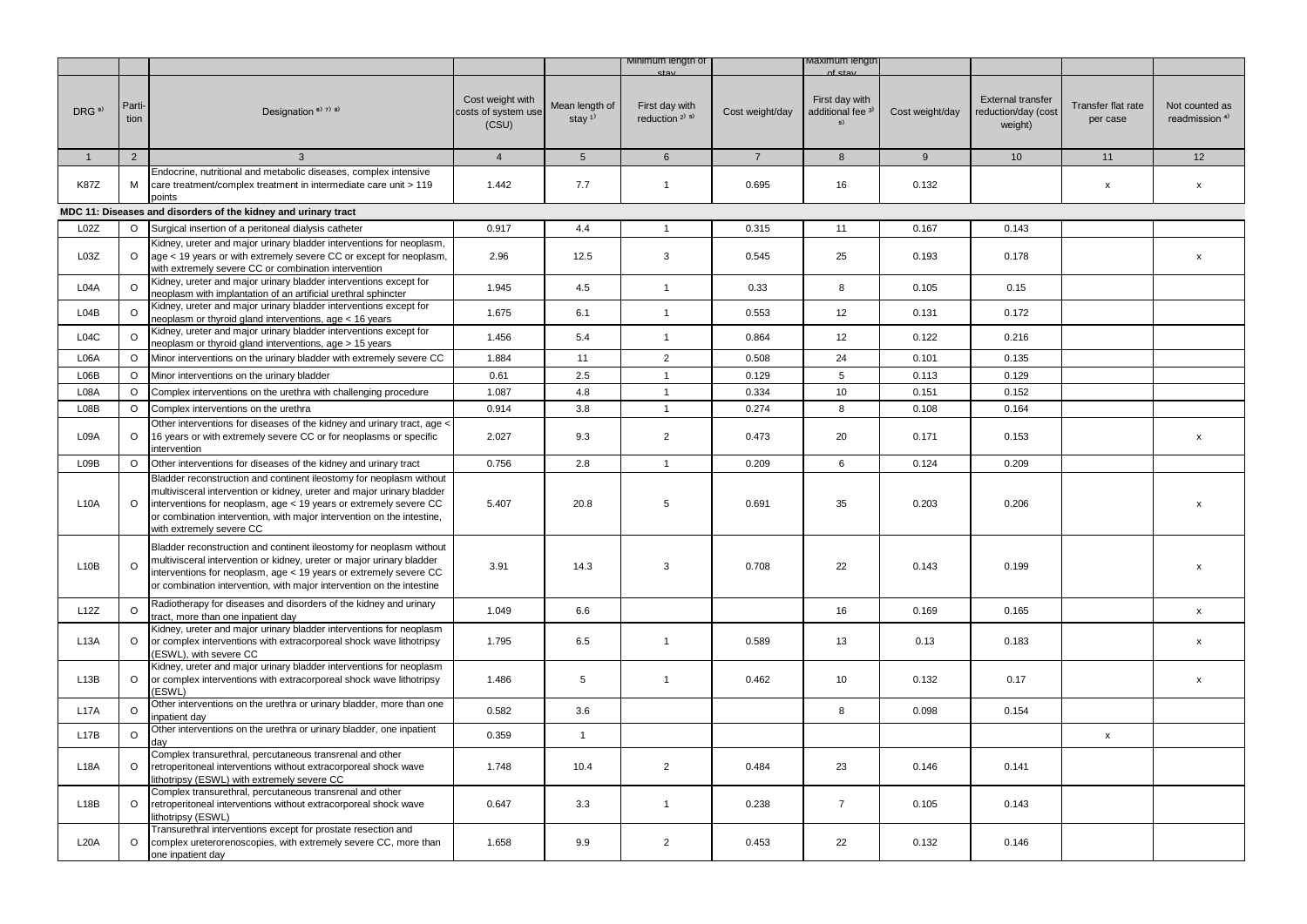|                   |                |                                                                                                                                                                                                                   |                                                  |                                         | Minimum length of                        |                 | viaximum iengtr                                      |                 |                                                            |                                |                                             |
|-------------------|----------------|-------------------------------------------------------------------------------------------------------------------------------------------------------------------------------------------------------------------|--------------------------------------------------|-----------------------------------------|------------------------------------------|-----------------|------------------------------------------------------|-----------------|------------------------------------------------------------|--------------------------------|---------------------------------------------|
| DRG <sup>9)</sup> | Parti-<br>tion | Designation <sup>6)</sup> <sup>7)</sup> <sup>8)</sup>                                                                                                                                                             | Cost weight with<br>costs of system use<br>(CSU) | Mean length of<br>stay $1$ <sup>1</sup> | First day with<br>reduction $2^{(3)}$ 5) | Cost weight/day | First day with<br>additional fee <sup>3)</sup><br>5) | Cost weight/day | <b>External transfer</b><br>reduction/day (cost<br>weight) | Transfer flat rate<br>per case | Not counted as<br>readmission <sup>4)</sup> |
| $\mathbf{1}$      | $\overline{2}$ | 3                                                                                                                                                                                                                 | $\overline{4}$                                   | 5 <sup>5</sup>                          | 6                                        | $\overline{7}$  | 8                                                    | 9               | 10 <sup>1</sup>                                            | 11                             | 12                                          |
| L20B              | $\circ$        | Transurethral interventions except for prostate resection and<br>complex ureterorenoscopies with extracorporeal shock wave<br>lithotripsy (ESWL), specific intervention or sepsis, more than one<br>inpatient day | 0.858                                            | 3                                       |                                          |                 | $\overline{7}$                                       | 0.131           | 0.172                                                      |                                |                                             |
| L20C              | O              | Transurethral interventions except for prostate resection and<br>complex ureterorenoscopies, with complex intervention or<br>paraplegia/tetraplegia, more than one inpatient day                                  | 0.671                                            | 2.7                                     |                                          |                 | 5                                                    | 0.122           | 0.214                                                      |                                |                                             |
| L20D              | $\circ$        | Transurethral interventions except for prostate resection and<br>complex ureterorenoscopies, more than one inpatient day                                                                                          | 0.611                                            | 2.7                                     |                                          |                 | 5                                                    | 0.116           | 0.201                                                      |                                |                                             |
| L20E              | $\circ$        | Transurethral interventions except for prostate resection and<br>complex ureterorenoscopies, one inpatient day                                                                                                    | 0.553                                            | $\mathbf{1}$                            |                                          |                 |                                                      |                 |                                                            | x                              |                                             |
| L33Z              | $\circ$        | Complex OR procedures over more than one session for diseases<br>and disorders of the kidney and urinary tract or complex vacuum<br>treatment                                                                     | 6.855                                            | 30.5                                    | 9                                        | 0.546           | 48                                                   | 0.192           | 0.182                                                      |                                |                                             |
| L37A              | $\circ$        | Complex intensive care treatment or complex treatment in<br>intermediate care unit > 196/184 points and complex OR procedures                                                                                     | 5.274                                            | 19                                      | 5                                        | 0.715           | 34                                                   | 0.236           |                                                            | X                              | $\pmb{\mathsf{x}}$                          |
| L37B              | $\circ$        | Complex intensive care treatment or complex treatment in<br>intermediate care unit > 196/184 points                                                                                                               | 2.788                                            | 12.3                                    | 3                                        | 0.648           | 24                                                   | 0.175           |                                                            | x                              | X                                           |
| L38Z              | O              | Complicating procedure with specific surgical intervention or<br>multivisceral intervention for diseases and disorders of the kidney<br>and urinary tract                                                         | 3.864                                            | 17.4                                    | $\overline{4}$                           | 0.618           | 35                                                   | 0.189           | 0.18                                                       |                                | $\pmb{\mathsf{x}}$                          |
| L40Z              | A              | Diagnostic ureterorenoscopy, more than one inpatient day                                                                                                                                                          | 0.646                                            | 3                                       |                                          |                 | $\overline{7}$                                       | 0.114           | 0.145                                                      |                                |                                             |
| L42A              | A              | Extracorporeal shock wave lithotripsy (ESWL) for urinary calculi with<br>auxiliary measures or associated with paraplegia/tetraplegia, more<br>than one inpatient day                                             | 0.856                                            | 3.3                                     |                                          |                 | $\overline{7}$                                       | 0.115           | 0.176                                                      |                                |                                             |
| L42B              | Α              | Extracorporeal shock wave lithotripsy (ESWL) for urinary calculi,<br>more than one inpatient day                                                                                                                  | 0.614                                            | 2.5                                     |                                          |                 | $\overline{4}$                                       | 0.114           | 0.192                                                      |                                |                                             |
| L60A              | M              | Renal insufficiency, more than one inpatient day, with dialysis, acute<br>renal failure and extremely severe CC or with dialysis and acute renal<br>failure or extremely severe CC, age < 16 years                | 3.267                                            | 17.9                                    | 4                                        | 0.626           | 30                                                   | 0.172           | 0.182                                                      |                                | X                                           |
| L60B              | M              | Renal insufficiency, more than one inpatient day, with dialysis and<br>acute renal failure or extremely severe CC, age > 15 years                                                                                 | 2.032                                            | 13.2                                    | 3                                        | 0.483           | 27                                                   | 0.124           | 0.146                                                      |                                | x                                           |
| L60C              | M              | Renal insufficiency, more than one inpatient day, with dialysis or<br>extremely severe CC                                                                                                                         | 1.155                                            | 7.9                                     |                                          |                 | 18                                                   | 0.143           | 0.154                                                      |                                | $\pmb{\mathsf{x}}$                          |
| L60D              | M              | Renal insufficiency, more than one inpatient day, with acute renal<br>failure                                                                                                                                     | 0.844                                            | 6.8                                     |                                          |                 | 14                                                   | 0.086           | 0.133                                                      |                                | $\pmb{\mathsf{x}}$                          |
| L60E              | М              | Renal insufficiency, more than one inpatient day                                                                                                                                                                  | 0.69                                             | 6                                       |                                          |                 | 13                                                   | 0.083           | 0.109                                                      |                                | $\boldsymbol{\mathsf{x}}$                   |
| L62A              | M              | Neoplasms of the kidney and urinary tract, age < 16 years, more<br>than one inpatient day                                                                                                                         | 0.873                                            | 3.9                                     |                                          |                 | 9                                                    | 0.25            | 0.277                                                      |                                | X                                           |
| L62B              | M              | Neoplasms of the kidney and urinary tract, age > 15 years, more<br>than one inpatient day                                                                                                                         | 0.711                                            | 5.5                                     |                                          |                 | 14                                                   | 0.11            | 0.13                                                       |                                | X                                           |
| L63A              | М              | Infections of the kidney and urinary tract with extremely severe CC or<br>severe motor function impairment, age < 6 years, more than one<br>inpatient day                                                         | 1.353                                            | 8.2                                     |                                          |                 | 18                                                   | 0.161           | 0.16                                                       |                                |                                             |
| L63B              | M              | Pyonephrosis with extremely severe CC or severe motor function<br>impairment, age > 5 years, more than one inpatient day                                                                                          | 1.588                                            | 11.4                                    | $\overline{2}$                           | 0.473           | 23                                                   | 0.094           | 0.125                                                      |                                |                                             |
| L63C              | М              | Infections of the kidney and urinary tract with extremely severe CC or<br>severe motor function impairment, age > 5 years, more than one<br>inpatient day                                                         | 1.082                                            | 8.7                                     |                                          |                 | 18                                                   | 0.112           | 0.129                                                      |                                |                                             |
| L63D              | M              | Infections of the kidney and urinary tract with specific intervention or<br>age < 12 years, more than one inpatient day                                                                                           | 0.655                                            | 4.4                                     |                                          |                 | 9                                                    | 0.099           | 0.139                                                      |                                |                                             |
| L63E              | м              | Infections of the kidney and urinary tract, age > 11 years with severe<br>CC, more than one inpatient day                                                                                                         | 0.7                                              | 6                                       |                                          |                 | 12                                                   | 0.081           | 0.11                                                       |                                |                                             |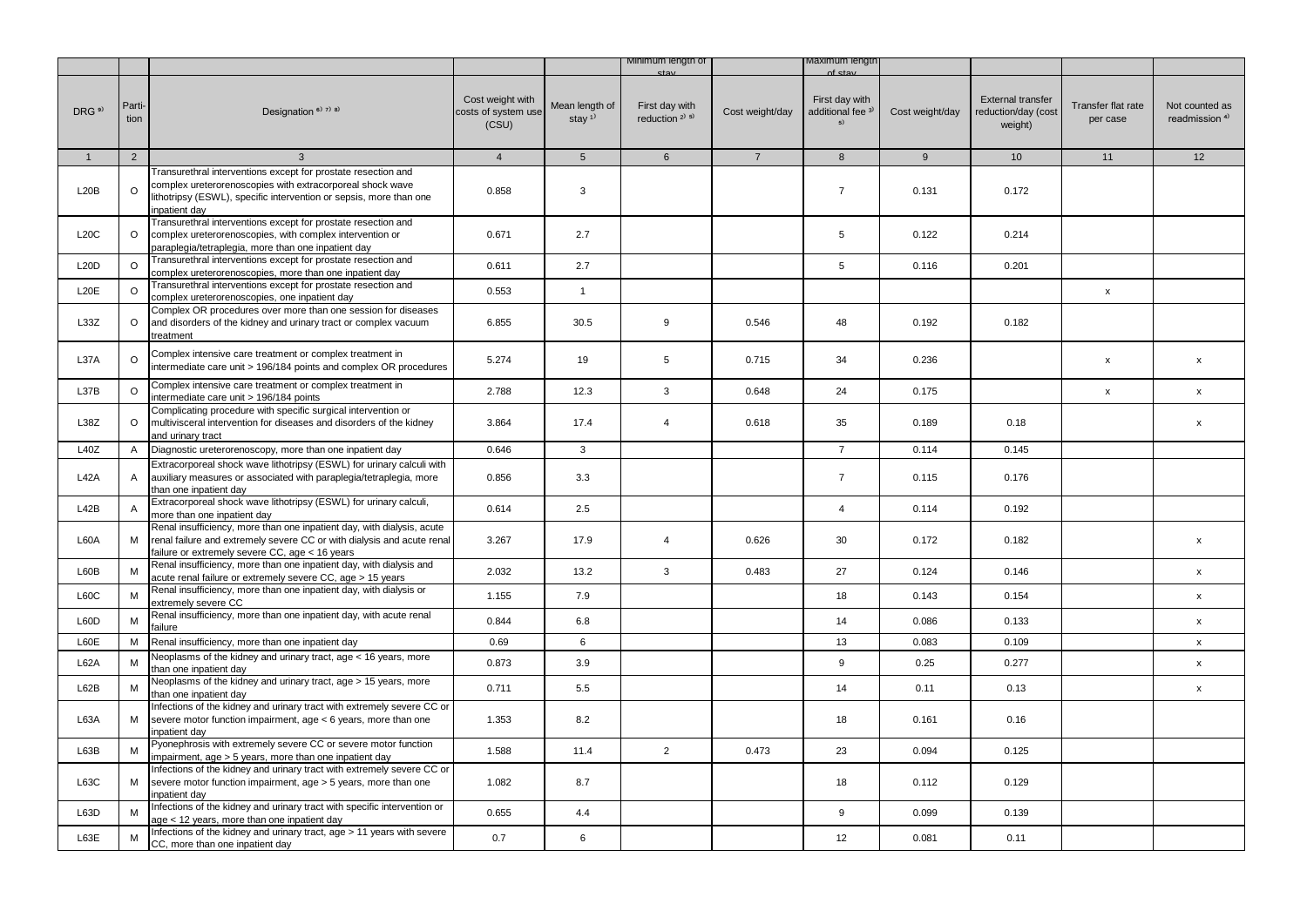|                   |                |                                                                                                                                                                                                                                                                                     |                                                  |                                         | Minimum lengtn of                                       |                 | iaximum iengt                                        |                 |                                                            |                                |                                             |
|-------------------|----------------|-------------------------------------------------------------------------------------------------------------------------------------------------------------------------------------------------------------------------------------------------------------------------------------|--------------------------------------------------|-----------------------------------------|---------------------------------------------------------|-----------------|------------------------------------------------------|-----------------|------------------------------------------------------------|--------------------------------|---------------------------------------------|
| DRG <sup>9)</sup> | Parti-<br>tion | Designation <sup>6)</sup> 7) 8)                                                                                                                                                                                                                                                     | Cost weight with<br>costs of system use<br>(CSU) | Mean length of<br>stay $1$ <sup>1</sup> | First day with<br>reduction <sup>2)</sup> <sup>5)</sup> | Cost weight/day | First day with<br>additional fee <sup>3)</sup><br>5) | Cost weight/day | <b>External transfer</b><br>reduction/day (cost<br>weight) | Transfer flat rate<br>per case | Not counted as<br>readmission <sup>4)</sup> |
| $\mathbf{1}$      | $\overline{2}$ | $\mathbf{3}$                                                                                                                                                                                                                                                                        | $\overline{4}$                                   | $5\overline{)}$                         | $6\overline{6}$                                         | $7\overline{ }$ | 8                                                    | 9               | 10 <sup>1</sup>                                            | 11                             | 12                                          |
| L63F              | M              | Infections of the kidney and urinary tract, age > 11 years, more than<br>one inpatient day                                                                                                                                                                                          | 0.512                                            | 4.5                                     |                                                         |                 | $\boldsymbol{9}$                                     | 0.078           | 0.119                                                      |                                |                                             |
| L64A              | M              | Urinary calculi and urinary tract obstruction with extremely severe CC<br>or urethral stricture, other mild to moderate diseases of the kidney<br>and urinary tract or complaints and symptoms of the kidney and<br>urinary tract or urethrocystoscopy, more than one inpatient day | 0.529                                            | 3                                       |                                                         |                 | 6                                                    | 0.101           | 0.131                                                      |                                |                                             |
| L64B              | M              | Urinary calculi and urinary tract obstruction, age < 76 years, more<br>than one inpatient day                                                                                                                                                                                       | 0.325                                            | 2.4                                     |                                                         |                 | $\overline{4}$                                       | 0.092           | 0.147                                                      |                                |                                             |
| L68A              | M              | Other moderately severe diseases of the kidney and urinary tract or<br>cystoplegia, more than one inpatient day, age < 16 years                                                                                                                                                     | 0.952                                            | 4.7                                     |                                                         |                 | 12                                                   | 0.204           | 0.207                                                      |                                |                                             |
| L68B              | М              | Other moderately severe diseases of the kidney and urinary tract or<br>cystoplegia, more than one inpatient day, age > 15 years                                                                                                                                                     | 0.568                                            | 3.9                                     |                                                         |                 | 10                                                   | 0.12            | 0.16                                                       |                                |                                             |
| <b>L69A</b>       | M              | Other severe diseases of the kidney and urinary tract, age < 12<br>years, more than one inpatient day                                                                                                                                                                               | 0.932                                            | 5                                       |                                                         |                 | 11                                                   | 0.183           | 0.177                                                      |                                |                                             |
| L69B              | M              | Other severe diseases of the kidney and urinary tract, age > 11<br>years, more than one inpatient day                                                                                                                                                                               | 0.833                                            | 6.1                                     |                                                         |                 | 14                                                   | 0.094           | 0.132                                                      |                                |                                             |
| L70A              | M              | Diseases and disorders of the kidney and urinary tract, one inpatient<br>day, age < 16 years, except for renal insufficiency                                                                                                                                                        | 0.34                                             | $\mathbf{1}$                            |                                                         |                 |                                                      |                 |                                                            | X                              |                                             |
| L70B              | M              | Diseases and disorders of the kidney and urinary tract, one inpatient<br>day, age > 15 years or renal insufficiency                                                                                                                                                                 | 0.301                                            | $\mathbf{1}$                            |                                                         |                 |                                                      |                 |                                                            | $\mathsf{x}$                   |                                             |
| L71Z              | M              | Renal insufficiency, one inpatient day with dialysis                                                                                                                                                                                                                                | 0.486                                            | $\mathbf{1}$                            |                                                         |                 |                                                      |                 |                                                            | $\mathsf{x}$                   | $\mathsf{x}$                                |
| L72Z              | M              | Thrombotic microangiopathy or haemolytic uraemic syndrome, more<br>than one inpatient day                                                                                                                                                                                           | 1.815                                            | 8.4                                     |                                                         |                 | 20                                                   | 0.211           | 0.222                                                      |                                |                                             |
| <b>L87Z</b>       | M              | Diseases and disorders of the kidney and urinary tract, complex<br>intensive care treatment/complex treatment in intermediate care unit<br>> 119 points                                                                                                                             | 1.574                                            | 9                                       | $\mathbf{1}$                                            | 0.746           | 16                                                   | 0.123           |                                                            | X                              | X                                           |
|                   |                | MDC 12: Diseases and disorders of the male reproductive system                                                                                                                                                                                                                      |                                                  |                                         |                                                         |                 |                                                      |                 |                                                            |                                |                                             |
| M01A              | $\circ$        | Major interventions on the male pelvic organs with extremely severe<br>CC                                                                                                                                                                                                           | 2.99                                             | 9.5                                     | $\overline{2}$                                          | 0.671           | 18                                                   | 0.226           | 0.216                                                      |                                |                                             |
| M01B              | $\circ$        | Major interventions on the male pelvic organs or specific intervention<br>on the male pelvic organs with extremely severe CC                                                                                                                                                        | 2.069                                            | 6                                       | $\mathbf{1}$                                            | 0.636           | 10                                                   | 0.155           | 0.197                                                      |                                |                                             |
| M02A              | O              | Transurethral prostate resection with extremely severe CC                                                                                                                                                                                                                           | 1.462                                            | 9.1                                     | $\overline{2}$                                          | 0.38            | 19                                                   | 0.096           | 0.123                                                      |                                |                                             |
| M02B              | $\circ$        | Transurethral prostate resection                                                                                                                                                                                                                                                    | 0.75                                             | 3.6                                     | $\mathbf{1}$                                            | 0.313           | 6                                                    | 0.109           | 0.188                                                      |                                |                                             |
| M03A              | $\circ$        | Interventions on the penis, age < 18 years                                                                                                                                                                                                                                          | 1.039                                            | 3.9                                     | $\mathbf{1}$                                            | 0.402           | 8                                                    | 0.177           | 0.241                                                      |                                |                                             |
| M03B              | O              | nterventions on the penis, age > 17 years                                                                                                                                                                                                                                           | 0.84                                             | 4.3                                     | $\mathbf{1}$                                            | 0.28            | 9                                                    | 0.094           | 0.127                                                      |                                |                                             |
| M04A              | $\circ$        | nterventions on the testes with extremely severe CC, more than one<br>inpatient day or age < 3 years                                                                                                                                                                                | 1.825                                            | 10.2                                    | $\overline{2}$                                          | 0.48            | 22                                                   | 0.147           | 0.14                                                       |                                |                                             |
| M04B              | $\circ$        | Interventions on the testes, age < 3 years                                                                                                                                                                                                                                          | 0.666                                            | $\overline{2}$                          | $\mathbf{1}$                                            | 0.186           | 3                                                    | 0.188           | 0.186                                                      |                                |                                             |
| M04C              | $\circ$        | nterventions on the testes, age > 2 years and more than one<br>npatient day                                                                                                                                                                                                         | 0.597                                            | 2.5                                     |                                                         |                 | 5                                                    | 0.112           | 0.19                                                       |                                |                                             |
| M04D              | O              | Interventions on the testes, age > 2 years and one inpatient day                                                                                                                                                                                                                    | 0.464                                            | $\mathbf{1}$                            |                                                         |                 |                                                      |                 |                                                            | X                              |                                             |
| M05Z              | $\circ$        | Circumcision and other interventions on the penis or in the inguinal<br>and genital region                                                                                                                                                                                          | 0.61                                             | 2.9                                     | $\mathbf{1}$                                            | 0.228           | 6                                                    | 0.109           | 0.228                                                      |                                |                                             |
| M06Z              | O              | Other OR procedures on the male reproductive system                                                                                                                                                                                                                                 | 0.717                                            | 3.2                                     | $\mathbf{1}$                                            | 0.234           | 8                                                    | 0.147           | 0.14                                                       |                                |                                             |
| M07Z              | $\circ$        | Brachytherapy for diseases and disorders of the male reproductive<br>system, implantation of > 10 seeds                                                                                                                                                                             | 1.588                                            | $\overline{2}$                          | $\mathbf{1}$                                            | 0.29            | 3                                                    | 0.203           | 0.29                                                       |                                | $\pmb{\mathsf{X}}$                          |
| M09A              | O              | OR procedures on the male reproductive system for malignant<br>neoplasm with extremely severe CC or specific intervention on the<br>male pelvic organs                                                                                                                              | 1.567                                            | 7.7                                     | $\mathbf{1}$                                            | 0.575           | 13                                                   | 0.11            | 0.154                                                      |                                | X                                           |
| M09B              | $\circ$        | OR procedures on the male reproductive system for malignant<br>neoplasm                                                                                                                                                                                                             | 0.784                                            | 3.8                                     | $\mathbf{1}$                                            | 0.201           | $\overline{7}$                                       | 0.109           | 0.12                                                       |                                | x                                           |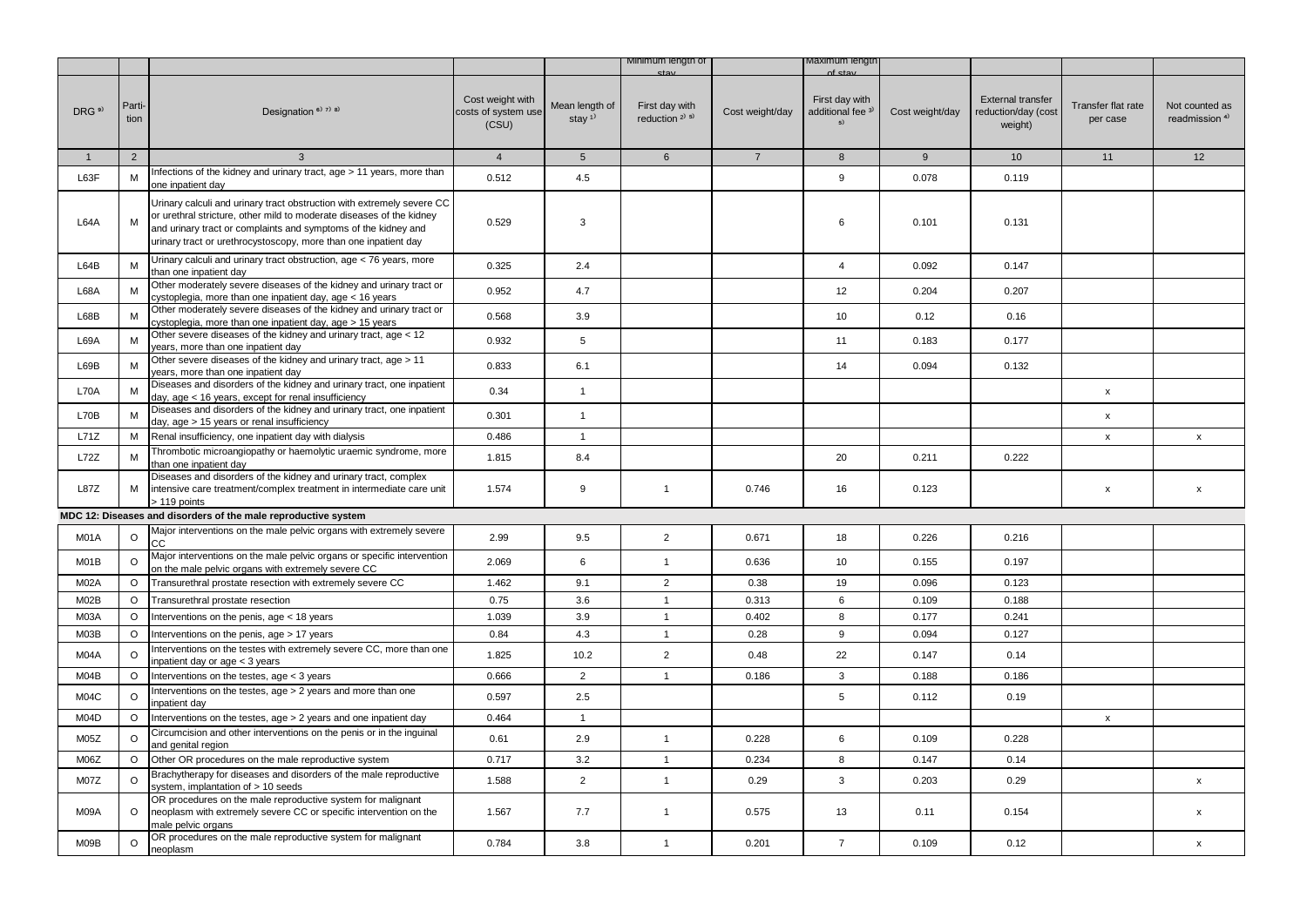|                   |                |                                                                                                                                                                                                                                                        |                                                  |                                         | Minimum iength of                     |                 | /laximum lengtr                                      |                 |                                                            |                                |                                             |
|-------------------|----------------|--------------------------------------------------------------------------------------------------------------------------------------------------------------------------------------------------------------------------------------------------------|--------------------------------------------------|-----------------------------------------|---------------------------------------|-----------------|------------------------------------------------------|-----------------|------------------------------------------------------------|--------------------------------|---------------------------------------------|
| DRG <sup>9)</sup> | Parti-<br>tion | Designation $6$ <sup>3</sup> $7$ <sup>3</sup> $8$ <sup>3</sup>                                                                                                                                                                                         | Cost weight with<br>costs of system use<br>(CSU) | Mean length of<br>stay $1$ <sup>1</sup> | First day with<br>reduction $2^{1.5}$ | Cost weight/day | First day with<br>additional fee <sup>3)</sup><br>5) | Cost weight/day | <b>External transfer</b><br>reduction/day (cost<br>weight) | Transfer flat rate<br>per case | Not counted as<br>readmission <sup>4)</sup> |
| $\mathbf{1}$      | $\overline{2}$ | $\mathbf{3}$                                                                                                                                                                                                                                           | $\overline{4}$                                   | 5 <sup>5</sup>                          | $6\overline{6}$                       | $7^{\circ}$     | 8                                                    | 9               | 10 <sup>1</sup>                                            | 11                             | 12                                          |
| M <sub>10</sub> Z | O              | Radiotherapy for diseases and disorders of the male reproductive<br>system, more than one inpatient day or interstitial brachytherapy                                                                                                                  | 1.417                                            | 9.7                                     | $\overline{2}$                        | 0.457           | 22                                                   | 0.11            | 0.147                                                      |                                | $\pmb{\mathsf{x}}$                          |
| <b>M11A</b>       | $\circ$        | Laser destruction of the prostate and extremely severe CC                                                                                                                                                                                              | 1.609                                            | 10.6                                    | $\overline{2}$                        | 0.416           | 24                                                   | 0.092           | 0.121                                                      |                                |                                             |
| M <sub>1</sub> 1B | $\circ$        | Laser destruction of the prostate                                                                                                                                                                                                                      | 0.842                                            | 3.6                                     | $\mathbf{1}$                          | 0.28            | $\overline{7}$                                       | 0.113           | 0.168                                                      |                                |                                             |
| M37Z              | $\circ$        | Other interventions on the intestine or urinary bladder or complicating<br>procedures with specific surgical intervention or interventions over<br>more than session for diseases and disorders of the male<br>reproductive system or vacuum treatment | 2.903                                            | 14.6                                    | 3                                     | 0.537           | 30                                                   | 0.16            | 0.151                                                      |                                | $\boldsymbol{\mathsf{x}}$                   |
| M38A              | $\circ$        | Diseases and disorders of the male reproductive system, complex<br>intensive care treatment/complex treatment in intermediate care unit<br>> 196/184 points                                                                                            | 3.391                                            | 14.1                                    | 3                                     | 0.701           | 29                                                   | 0.22            |                                                            | x                              | $\pmb{\mathsf{x}}$                          |
| M38B              | $\circ$        | Diseases and disorders of the male reproductive system, complex<br>intensive care treatment/complex treatment in intermediate care unit<br>> 119 to 184 points                                                                                         | 2.134                                            | 9                                       | $\mathbf{1}$                          | 0.84            | 18                                                   | 0.143           |                                                            | x                              | $\pmb{\mathsf{x}}$                          |
| M60A              | M              | Malignant neoplasms of the male reproductive system, age < 12<br>years or with extremely severe CC, more than one inpatient day                                                                                                                        | 1.334                                            | 10.3                                    | $\overline{2}$                        | 0.426           | 22                                                   | 0.131           | 0.124                                                      |                                | X                                           |
| M60B              | м              | Malignant neoplasms of the male reproductive system, more than<br>one inpatient day                                                                                                                                                                    | 0.639                                            | 5.1                                     |                                       |                 | 11                                                   | 0.092           | 0.121                                                      |                                | $\pmb{\mathsf{x}}$                          |
| M61Z              | М              | Benign prostatic hyperplasia, more than one inpatient day                                                                                                                                                                                              | 0.469                                            | 4.2                                     |                                       |                 | 9                                                    | 0.08            | 0.108                                                      |                                |                                             |
| M62Z              | M              | Infection or inflammation of the male reproductive system, more than<br>one inpatient day                                                                                                                                                              | 0.484                                            | 4.5                                     |                                       |                 | 9                                                    | 0.1             | 0.112                                                      |                                |                                             |
| M64Z              | M              | Other diseases of the male reproductive system or male sterilisation,<br>more than one inpatient day                                                                                                                                                   | 0.551                                            | 3.9                                     |                                       |                 | 9                                                    | 0.095           | 0.158                                                      |                                |                                             |
| M86Z              | M              | Diseases and disorders of the male reproductive system, one<br>inpatient day                                                                                                                                                                           | 0.285                                            | $\mathbf{1}$                            |                                       |                 |                                                      |                 |                                                            | x                              |                                             |
|                   |                | MDC 13: Diseases and disorders of the female reproductive system                                                                                                                                                                                       |                                                  |                                         |                                       |                 |                                                      |                 |                                                            |                                |                                             |
| <b>N01A</b>       | $\circ$        | Female pelvic evisceration, radical vulvectomy, specific<br>hysterectomy or major abdominal intervention with<br>lymphadenectomy, or debulking for malignant neoplasm, with<br>extremely severe CC or complex intensive care treatment > 119<br>points | 4.21                                             | 14.8                                    | 3                                     | 0.798           | 26                                                   | 0.23            | 0.224                                                      |                                | x                                           |
| N01B              | $\circ$        | Female pelvic evisceration, radical vulvectomy, specific<br>hysterectomy or major abdominal intervention with<br>lymphadenectomy, or debulking for malignant neoplasm, with severe<br>CC                                                               | 2.973                                            | 9.7                                     | $\overline{2}$                        | 0.699           | 18                                                   | 0.218           | 0.226                                                      |                                | $\boldsymbol{\mathsf{x}}$                   |
| <b>N01C</b>       | $\circ$        | Female pelvic evisceration, radical vulvectomy, specific<br>hysterectomy or major abdominal intervention with<br>lymphadenectomy, or debulking for malignant neoplasm                                                                                  | 2.085                                            | 6.1                                     | $\mathbf{1}$                          | 0.673           | 12                                                   | 0.16            | 0.209                                                      |                                | $\mathsf{x}$                                |
| <b>N02A</b>       | $\circ$        | Interventions on the uterus and adnexa or radical lymphadenectomy<br>due to malignant neoplasm of the female reproductive system, with<br>extremely severe CC or complex intensive care treatment > 119<br>points                                      | 3.196                                            | 12.7                                    | 3                                     | 0.603           | 24                                                   | 0.199           | 0.197                                                      |                                | $\mathsf{x}$                                |
| N <sub>02</sub> B | $\circ$        | Interventions on the uterus and adnexa or radical lymphadenectomy<br>for malignant neoplasm of the uterus, cervix or vulva                                                                                                                             | 1.248                                            | 4                                       | $\mathbf{1}$                          | 0.396           | 8                                                    | 0.203           | 0.18                                                       |                                | X                                           |
| <b>N02C</b>       | $\circ$        | Interventions on the uterus and adnexa for malignant neoplasm of the<br>ovary or adnexa                                                                                                                                                                | 1.157                                            | 3.9                                     | $\mathbf{1}$                          | 0.485           | 9                                                    | 0.144           | 0.291                                                      |                                | $\pmb{\mathsf{x}}$                          |
| N <sub>04</sub> A | O              | Hysterectomy or other specific interventions except for malignant<br>neoplasm, with severe CC or challenging intervention                                                                                                                              | 1.293                                            | $\overline{4}$                          | $\mathbf{1}$                          | 0.372           | 8                                                    | 0.135           | 0.169                                                      |                                |                                             |
| N <sub>04</sub> B | $\circ$        | Hysterectomy or other specific interventions except for malignant<br>neoplasm                                                                                                                                                                          | 1.031                                            | 3.2                                     | $\mathbf{1}$                          | 0.302           | 6                                                    | 0.143           | 0.181                                                      |                                |                                             |
| <b>N05A</b>       | $\circ$        | Oophorectomies and complex interventions on the Fallopian tubes<br>except for malignant neoplasm, with severe CC                                                                                                                                       | 2.365                                            | 9.3                                     | $\overline{2}$                        | 0.539           | 19                                                   | 0.187           | 0.174                                                      |                                |                                             |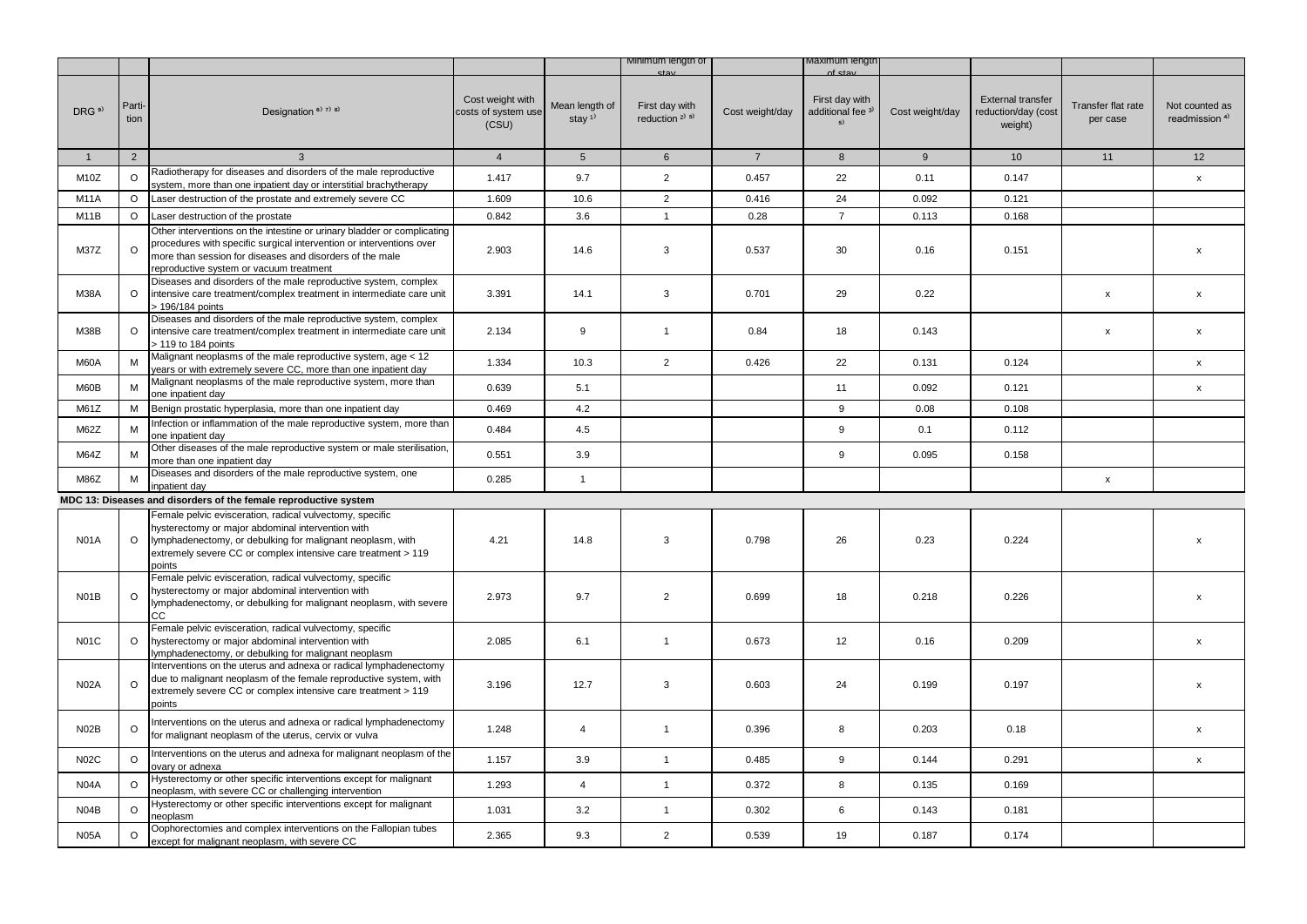|                   |                |                                                                                                                                                                                                                       |                                                  |                                         | Minimum length of                        |                 | vlaximum lengti                                      |                 |                                                            |                                |                                             |
|-------------------|----------------|-----------------------------------------------------------------------------------------------------------------------------------------------------------------------------------------------------------------------|--------------------------------------------------|-----------------------------------------|------------------------------------------|-----------------|------------------------------------------------------|-----------------|------------------------------------------------------------|--------------------------------|---------------------------------------------|
| DRG <sup>9)</sup> | Parti-<br>tion | Designation <sup>6)</sup> <sup>7)</sup> <sup>8)</sup>                                                                                                                                                                 | Cost weight with<br>costs of system use<br>(CSU) | Mean length of<br>stay $1$ <sup>1</sup> | First day with<br>reduction $2^{(3)}$ 5) | Cost weight/day | First day with<br>additional fee <sup>3)</sup><br>5) | Cost weight/day | <b>External transfer</b><br>reduction/day (cost<br>weight) | Transfer flat rate<br>per case | Not counted as<br>readmission <sup>4)</sup> |
| $\mathbf{1}$      | $\overline{2}$ | 3                                                                                                                                                                                                                     | $\overline{4}$                                   | 5 <sup>5</sup>                          | $6\phantom{.}$                           | $7\overline{ }$ | 8                                                    | 9               | 10 <sup>1</sup>                                            | 11                             | 12                                          |
| N05B              | $\circ$        | Oophorectomies and complex interventions on the Fallopian tubes<br>except for malignant neoplasm, for endometriosis                                                                                                   | 1.093                                            | 3                                       | $\mathbf{1}$                             | 0.346           | 6                                                    | 0.155           | 0.207                                                      |                                |                                             |
| <b>N05C</b>       | $\circ$        | Oophorectomies and complex interventions on the Fallopian tubes<br>except for malignant neoplasm                                                                                                                      | 0.834                                            | 2.5                                     | $\mathbf{1}$                             | 0.16            | 5                                                    | 0.149           | 0.16                                                       |                                |                                             |
| <b>N06A</b>       | $\circ$        | Complex reconstructive interventions on the female reproductive<br>system, with severe CC or complicating procedure                                                                                                   | 1.349                                            | 5.2                                     | $\mathbf{1}$                             | 0.409           | 10                                                   | 0.119           | 0.151                                                      |                                |                                             |
| N06B              | $\circ$        | Complex reconstructive interventions on the female reproductive<br>system                                                                                                                                             | 1.004                                            | 3.8                                     | $\mathbf{1}$                             | 0.45            | $\overline{7}$                                       | 0.116           | 0.27                                                       |                                |                                             |
| <b>N07A</b>       | $\circ$        | Other interventions on the uterus and adnexa except for malignant<br>neoplasm, with complex diagnosis and specific situation                                                                                          | 1.152                                            | 2.8                                     | $\mathbf{1}$                             | 0.433           | 5                                                    | 0.164           | 0.433                                                      |                                |                                             |
| N07B              | $\circ$        | Other interventions on the uterus and adnexa except for malignant<br>neoplasm, with complex diagnosis                                                                                                                 | 0.851                                            | 2.6                                     | $\mathbf{1}$                             | 0.207           | 5                                                    | 0.149           | 0.207                                                      |                                |                                             |
| <b>N08Z</b>       | $\circ$        | Endoscopic interventions on the female reproductive system                                                                                                                                                            | 0.828                                            | 2.6                                     | $\mathbf{1}$                             | 0.187           | 5                                                    | 0.139           | 0.187                                                      |                                |                                             |
| N09Z              | $\circ$        | Diagnostic and other interventions on the female reproductive system<br>or sterilisation                                                                                                                              | 0.518                                            | 2.1                                     | $\mathbf{1}$                             | 0.104           | 3                                                    | 0.129           | 0.104                                                      |                                | x                                           |
| <b>N11A</b>       | $\circ$        | Other OR procedures on the female reproductive system with<br>challenging intervention or extremely severe CC                                                                                                         | 1.73                                             | 6.2                                     | $\mathbf{1}$                             | 0.572           | 14                                                   | 0.144           | 0.177                                                      |                                |                                             |
| <b>N11B</b>       | $\circ$        | Other OR procedures on the female reproductive system or specific<br>interventions                                                                                                                                    | 0.732                                            | 2.8                                     | $\mathbf{1}$                             | 0.221           | 6                                                    | 0.118           | 0.221                                                      |                                |                                             |
| <b>N13A</b>       | $\circ$        | Major interventions on the vagina, cervix and vulva with specific<br>diagnosis                                                                                                                                        | 0.702                                            | 2.6                                     | $\mathbf{1}$                             | 0.213           | $\overline{4}$                                       | 0.124           | 0.213                                                      |                                |                                             |
| N <sub>13</sub> B | $\circ$        | Major interventions on the vagina, cervix and vulva                                                                                                                                                                   | 0.66                                             | 2.4                                     | $\overline{1}$                           | 0.221           | $\overline{4}$                                       | 0.129           | 0.221                                                      |                                |                                             |
| N16Z              | $\circ$        | Radiotherapy for diseases and disorders of the female reproductive<br>system, fewer than 9 radiation sessions or brachytherapy                                                                                        | 1.105                                            | 4.4                                     | $\mathbf{1}$                             | 0.491           | 10                                                   | 0.175           | 0.223                                                      |                                | X                                           |
| <b>N23A</b>       | $\circ$        | Other reconstructive interventions on the female reproductive system<br>with myoma enucleation                                                                                                                        | 0.999                                            | 2.9                                     | $\mathbf{1}$                             | 0.467           | 5                                                    | 0.153           | 0.467                                                      |                                |                                             |
| N <sub>23</sub> B | O              | Other reconstructive interventions on the female reproductive system                                                                                                                                                  | 0.68                                             | 2.8                                     | $\mathbf{1}$                             | 0.173           | 5                                                    | 0.115           | 0.173                                                      |                                |                                             |
| N25Z              | $\circ$        | Other interventions on the uterus and adnexa except for malignant<br>neoplasm, without complex diagnosis or diagnostic laparoscopy                                                                                    | 0.759                                            | 2.4                                     | $\mathbf{1}$                             | 0.162           | $\overline{4}$                                       | 0.146           | 0.162                                                      |                                |                                             |
| N33Z              | $\circ$        | Interventions over more than one session or complicating procedures<br>or vacuum treatment with specific surgical intervention for diseases<br>and disorders of the female reproductive system                        | 6.172                                            | 21.1                                    | 6                                        | 0.681           | 38                                                   | 0.174           | 0.225                                                      |                                |                                             |
| N34Z              | $\circ$        | Major intervention on the intestine or urinary bladder for diseases and<br>disorders of the female reproductive system                                                                                                | 2.479                                            | 8.4                                     | $\mathbf{1}$                             | 0.816           | 16                                                   | 0.145           | 0.193                                                      |                                |                                             |
| <b>N60A</b>       | M              | Malignant neoplasm of the female reproductive system, age < 16<br>years or extremely severe CC, more than one inpatient day                                                                                           | 1.716                                            | 13.1                                    | 3                                        | 0.41            | 28                                                   | 0.129           | 0.124                                                      |                                | X                                           |
| N60B              | M              | Malignant neoplasm of the female reproductive system, age > 15<br>years, more than one inpatient day                                                                                                                  | 0.703                                            | 5.1                                     |                                          |                 | 12                                                   | 0.098           | 0.13                                                       |                                | X                                           |
| N61Z              | M              | Infection and inflammation of the female reproductive system, more<br>than one inpatient day                                                                                                                          | 0.478                                            | 3.6                                     |                                          |                 | 8                                                    | 0.09            | 0.143                                                      |                                |                                             |
| <b>N62A</b>       | M              | Menstrual disorders and other diseases of the female reproductive<br>system with complex diagnosis, more than one inpatient day                                                                                       | 0.486                                            | 2.9                                     |                                          |                 | 6                                                    | 0.105           | 0.189                                                      |                                |                                             |
| <b>N62B</b>       | M              | Menstrual disorders and other diseases of the female reproductive<br>system, more than one inpatient day                                                                                                              | 0.37                                             | 2.5                                     |                                          |                 | 5                                                    | 0.098           | 0.165                                                      |                                |                                             |
| <b>N86Z</b>       | M              | Diseases and disorders of the female reproductive system, one<br>inpatient day                                                                                                                                        | 0.318                                            | $\mathbf{1}$                            |                                          |                 |                                                      |                 |                                                            | X                              |                                             |
|                   |                | MDC 14: Pregnancy, childbirth and the puerperium                                                                                                                                                                      |                                                  |                                         |                                          |                 |                                                      |                 |                                                            |                                |                                             |
| O01A              | O              | Caesarean section and dialysis, or complex intrauterine therapy for<br>the foetus                                                                                                                                     | 4.265                                            | 23.9                                    | 6                                        | 0.478           | 41                                                   | 0.152           | 0.145                                                      |                                | $\mathsf{x}$                                |
| O01B              | $\circ$        | Caesarean section with more than one complicating diagnosis,<br>pregnancy duration up to 33 weeks (WoP) or with intrauterine therapy<br>or complicating procedure or complicating diagnosis or extremely<br>severe CC | 1.316                                            | 6.8                                     | $\mathbf{1}$                             | 0.425           | 13                                                   | 0.092           | 0.132                                                      |                                | X                                           |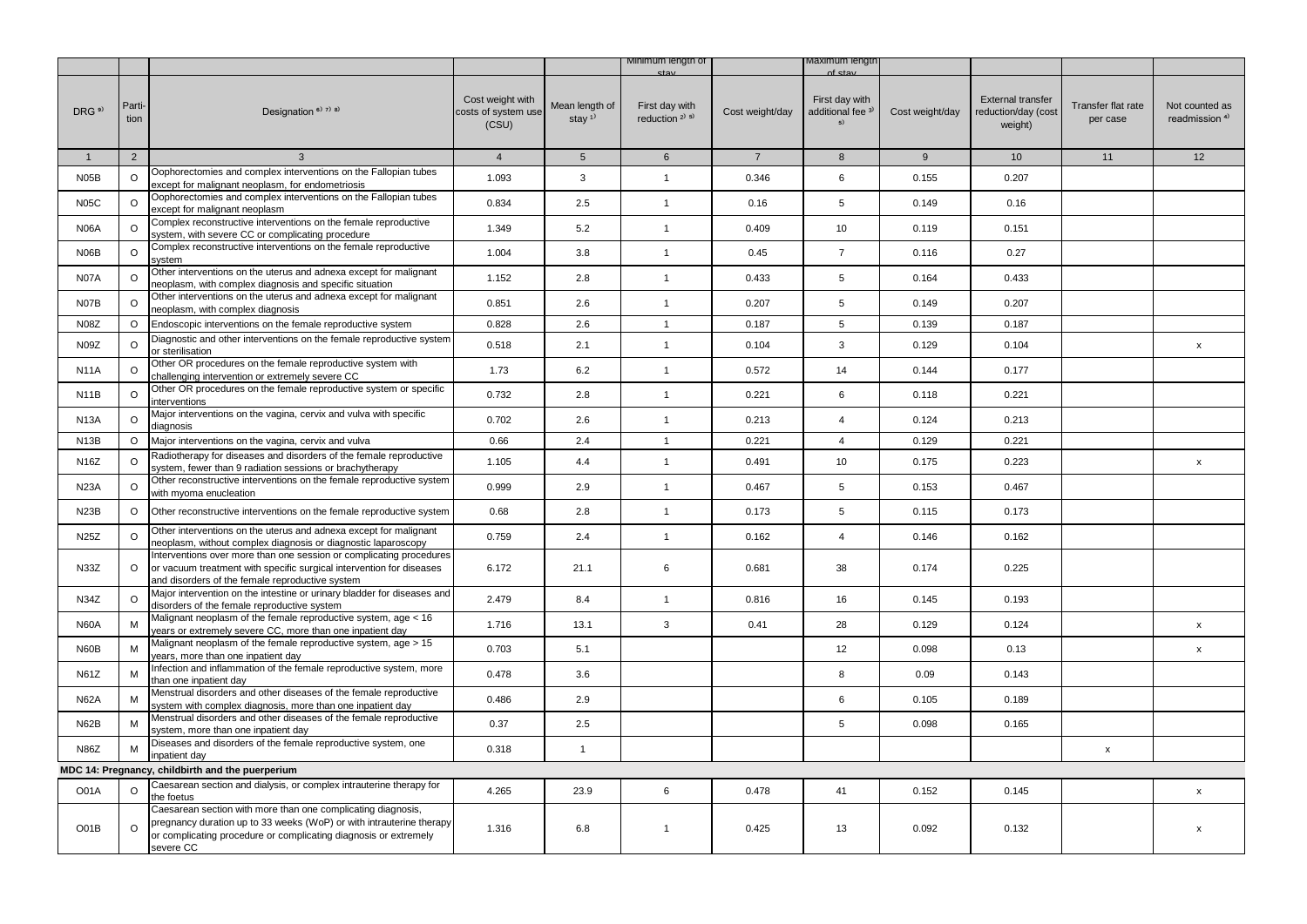|                   |                |                                                                                                                                                                                                                                  |                                                  |                                         | Minimum length of                        |                 | maxımum iengtr                                       |                 |                                                            |                                |                                             |
|-------------------|----------------|----------------------------------------------------------------------------------------------------------------------------------------------------------------------------------------------------------------------------------|--------------------------------------------------|-----------------------------------------|------------------------------------------|-----------------|------------------------------------------------------|-----------------|------------------------------------------------------------|--------------------------------|---------------------------------------------|
| DRG <sup>9)</sup> | Parti-<br>tion | Designation <sup>6)</sup> 7) 8)                                                                                                                                                                                                  | Cost weight with<br>costs of system use<br>(CSU) | Mean length of<br>stay $1$ <sup>1</sup> | First day with<br>reduction $2^{(3)}$ 5) | Cost weight/day | First day with<br>additional fee <sup>3)</sup><br>5) | Cost weight/day | <b>External transfer</b><br>reduction/day (cost<br>weight) | Transfer flat rate<br>per case | Not counted as<br>readmission <sup>4)</sup> |
| $\mathbf{1}$      | 2              | $\mathbf{3}$                                                                                                                                                                                                                     | $\overline{4}$                                   | 5 <sup>5</sup>                          | $6\overline{6}$                          | $\overline{7}$  | 8                                                    | 9               | 10 <sup>1</sup>                                            | 11                             | 12                                          |
| O01C              | $\circ$        | Secondary caesarean section with more than one complicating<br>diagnosis or complex procedure, or up to 33 WoP or complex<br>diagnosis, or complicating diagnosis and 26 to 33 WoP                                               | 1.181                                            | 5.8                                     | $\mathbf{1}$                             | 0.347           | 9                                                    | 0.086           | 0.128                                                      |                                | $\mathsf{x}$                                |
| O01D              | $\circ$        | Secondary caesarean section with complicating diagnosis,<br>pregnancy duration more than 33 completed weeks                                                                                                                      | 1.099                                            | 5.2                                     | $\mathbf{1}$                             | 0.313           | 8                                                    | 0.086           | 0.115                                                      |                                | $\mathsf{x}$                                |
| O01E              | $\circ$        | Caesarean section with more than one complicating diagnosis or<br>complex procedure, or up to 33 WoP or complex diagnosis, or<br>complicating diagnosis and 26 to 33 WoP or complex diagnosis, or<br>secondary caesarean section | 1.008                                            | 4.7                                     | $\mathbf{1}$                             | 0.295           | $\overline{7}$                                       | 0.09            | 0.134                                                      |                                | X                                           |
| O01F              | $\circ$        | Caesarean section with complicating diagnosis, pregnancy duration<br>more than 33 completed weeks                                                                                                                                | 0.83                                             | 4.2                                     | $\mathbf{1}$                             | 0.266           | $\overline{7}$                                       | 0.089           | 0.121                                                      |                                | $\mathsf{x}$                                |
| O01G              | $\circ$        | Caesarean section, pregnancy duration more than 33 completed<br>weeks                                                                                                                                                            | 0.787                                            | 4.1                                     | $\mathbf{1}$                             | 0.257           | 6                                                    | 0.089           | 0.117                                                      |                                | x                                           |
| O02A              | $\Omega$       | Vaginal delivery with challenging intervention or specific procedure<br>with specific diagnosis, and extremely severe CC                                                                                                         | 1.137                                            | 4.8                                     | $\mathbf{1}$                             | 0.354           | 8                                                    | 0.109           | 0.161                                                      |                                | $\mathsf{x}$                                |
| O02B              | $\circ$        | Vaginal delivery with costly intervention or specific procedure with<br>specific diagnosis                                                                                                                                       | 0.892                                            | 3.8                                     | $\mathbf{1}$                             | 0.433           | $\overline{7}$                                       | 0.099           | 0.26                                                       |                                | $\pmb{\mathsf{x}}$                          |
| O03Z              | $\circ$        | Ectopic pregnancy                                                                                                                                                                                                                | 0.707                                            | 2.2                                     | $\mathbf{1}$                             | 0.073           | 3                                                    | 0.145           | 0.073                                                      |                                | $\mathsf{x}$                                |
| O04Z              | $\circ$        | Inpatient admission following delivery or abortion with OR procedure                                                                                                                                                             | 0.784                                            | 3.7                                     | $\mathbf{1}$                             | 0.394           | 8                                                    | 0.109           | 0.197                                                      |                                | $\pmb{\mathsf{X}}$                          |
| O38A              | $\circ$        | Pregnancy, childbirth and the puerperium with complex intensive care<br>treatment/complex treatment in intermediate care unit > 196/184<br>points                                                                                | 3.56                                             | 11.7                                    | $\overline{2}$                           | 1.003           | 22                                                   | 0.18            |                                                            | x                              | $\pmb{\mathsf{x}}$                          |
| O38B              | O              | Pregnancy, childbirth and the puerperium with complex intensive care<br>treatment or complex treatment in intermediate care unit > 119 to<br>184 points                                                                          | 2.246                                            | 8.1                                     | $\mathbf{1}$                             | 0.857           | 16                                                   | 0.158           | 0.203                                                      |                                | $\mathsf{x}$                                |
| O40Z              | O              | Abortion or hysterotomy, curettage                                                                                                                                                                                               | 0.568                                            | 2.2                                     | $\mathbf{1}$                             | 0.22            | $\overline{4}$                                       | 0.114           | 0.22                                                       |                                | $\mathsf{x}$                                |
| <b>O50A</b>       | $\circ$        | Inpatient treatment before delivery from 28 treatment days with<br>specific situation                                                                                                                                            | 4.947                                            | 46.3                                    |                                          |                 | 64                                                   | 0.089           | 0.088                                                      |                                | $\mathsf{x}$                                |
| O50B              | $\circ$        | Inpatient treatment before delivery from 14 treatment days                                                                                                                                                                       | 2.693                                            | 23.6                                    |                                          |                 | 34                                                   | 0.087           | 0.089                                                      |                                | $\mathsf{x}$                                |
| <b>O50C</b>       | $\circ$        | Inpatient treatment before delivery from 7 treatment days                                                                                                                                                                        | 1.753                                            | 13.7                                    |                                          |                 | 20                                                   | 0.068           | 0.101                                                      |                                | $\pmb{\chi}$                                |
| O60A              | M              | Vaginal delivery with more than one complicating diagnosis,<br>pregnancy duration up to 33 completed weeks or specific treatment                                                                                                 | 1.049                                            | 5.3                                     | $\mathbf{1}$                             | 0.313           | 10                                                   | 0.087           | 0.115                                                      |                                | $\pmb{\mathsf{x}}$                          |
| O60B              | M              | Vaginal delivery with more than one complicating diagnosis,<br>bregnancy duration more than 33 completed weeks                                                                                                                   | 0.826                                            | 4.6                                     | $\mathbf{1}$                             | 0.436           | 8                                                    | 0.079           | 0.145                                                      |                                | $\pmb{\mathsf{x}}$                          |
| O60C              | M              | Vaginal delivery with severe or moderately severe complicating<br>diagnosis or specific treatment                                                                                                                                | 0.687                                            | 3.8                                     | $\mathbf{1}$                             | 0.273           | 6                                                    | 0.081           | 0.164                                                      |                                | $\mathsf{x}$                                |
| O60D              | M              | Vaginal delivery                                                                                                                                                                                                                 | 0.546                                            | 3.3                                     | $\mathbf{1}$                             | 0.188           | 5                                                    | 0.081           | 0.113                                                      |                                | X                                           |
| O61Z              | M              | Inpatient admission following delivery or thromboembolism during the<br>gestation period or abortion without OR procedure                                                                                                        | 0.428                                            | 3.4                                     | $\mathbf{1}$                             | 0.202           | 6                                                    | 0.085           | 0.121                                                      |                                | $\mathsf{x}$                                |
| O62Z              | M              | Imminent abortion                                                                                                                                                                                                                | 0.349                                            | 3.4                                     | $\mathbf{1}$                             | 0.172           | $\overline{7}$                                       | 0.073           | 0.103                                                      |                                | $\mathsf{x}$                                |
| <b>O65A</b>       | М              | Other prenatal inpatient admission with severe CC or complex<br>diagnosis, pregnancy duration 20 to 33 completed weeks, more than<br>one inpatient day                                                                           | 0.686                                            | 6.9                                     |                                          |                 | 18                                                   | 0.087           |                                                            | x                              | $\pmb{\mathsf{x}}$                          |
| O65B              | M              | Other prenatal inpatient admission with severe CC or complex<br>diagnosis, pregnancy duration up to 19 or 26 to 33 completed weeks,<br>more than one inpatient day                                                               | 0.482                                            | 4.3                                     |                                          |                 | 11                                                   | 0.081           |                                                            | x                              | $\pmb{\mathsf{x}}$                          |
| O65C              | М              | Other prenatal inpatient admission, more than one inpatient day                                                                                                                                                                  | 0.386                                            | 3.5                                     |                                          |                 | 8                                                    | 0.075           |                                                            | $\pmb{\mathsf{x}}$             | $\mathsf{x}$                                |
| O65D              | М              | Other prenatal inpatient admission, one inpatient day                                                                                                                                                                            | 0.237                                            | $\mathbf{1}$                            |                                          |                 |                                                      |                 |                                                            | x                              | $\boldsymbol{\mathsf{x}}$                   |
|                   |                | MDC 15: Newborns and other neonates                                                                                                                                                                                              |                                                  |                                         |                                          |                 |                                                      |                 |                                                            |                                |                                             |
| <b>P02A</b>       |                | Cardiothoracic or vascular interventions for newborns with artificial<br>respiration > 240 hours                                                                                                                                 | 21.366                                           | 40.3                                    | 12                                       | 1.372           | 58                                                   | 0.375           |                                                            | x                              | $\boldsymbol{\mathsf{x}}$                   |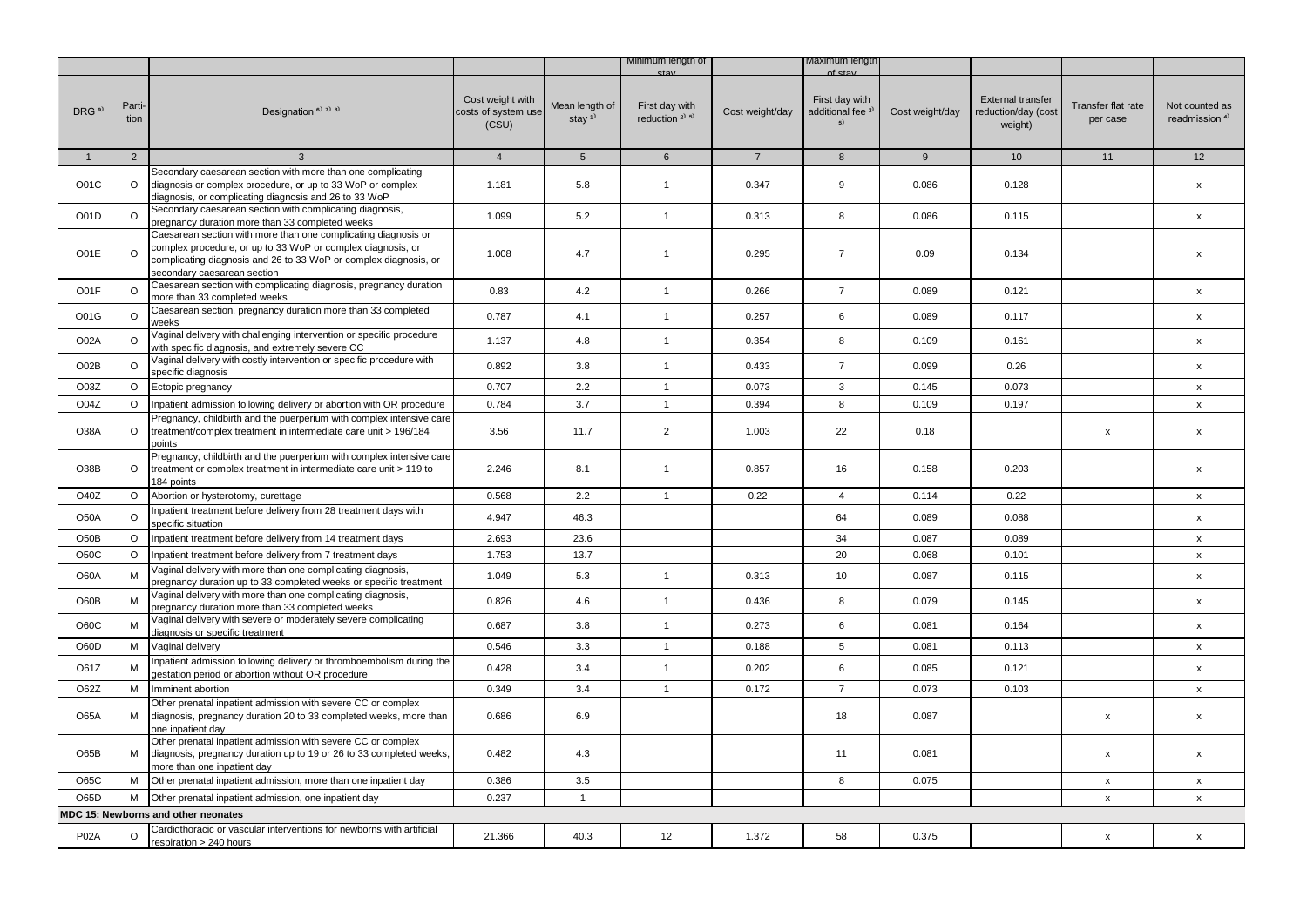|                               |                |                                                                                                                                                                                                                                                  |                                                  |                                         | Minimum length of                                       |                 | /laximum lengtr                                      |                 |                                                            |                                |                                             |
|-------------------------------|----------------|--------------------------------------------------------------------------------------------------------------------------------------------------------------------------------------------------------------------------------------------------|--------------------------------------------------|-----------------------------------------|---------------------------------------------------------|-----------------|------------------------------------------------------|-----------------|------------------------------------------------------------|--------------------------------|---------------------------------------------|
| DRG <sup>9)</sup>             | Parti-<br>tion | Designation <sup>6)</sup> <sup>7)</sup> <sup>8)</sup>                                                                                                                                                                                            | Cost weight with<br>costs of system use<br>(CSU) | Mean length of<br>stay $1$ <sup>1</sup> | First day with<br>reduction <sup>2)</sup> <sup>5)</sup> | Cost weight/day | First day with<br>additional fee <sup>3)</sup><br>5) | Cost weight/day | <b>External transfer</b><br>reduction/day (cost<br>weight) | Transfer flat rate<br>per case | Not counted as<br>readmission <sup>4)</sup> |
| $\mathbf{1}$                  | $\overline{2}$ | $\mathbf{3}$                                                                                                                                                                                                                                     | $\overline{4}$                                   | $5\overline{)}$                         | $6\overline{6}$                                         | $\overline{7}$  | 8                                                    | 9               | 10                                                         | 11                             | 12                                          |
| P <sub>02</sub> B             | $\circ$        | Cardiothoracic or vascular interventions for newborns, artificial<br>respiration > 95 hours                                                                                                                                                      | 10.718                                           | 27.9                                    | 8                                                       | 1.029           | 45                                                   | 0.268           |                                                            | $\pmb{\mathsf{x}}$             | $\mathsf{x}$                                |
| <b>P02C</b>                   | $\circ$        | Cardiothoracic or vascular interventions for newborns                                                                                                                                                                                            | 9.129                                            | 19.6                                    | 5                                                       | 1.327           | 31                                                   | 0.267           | 0.416                                                      |                                | $\boldsymbol{\mathsf{x}}$                   |
| <b>P03A</b>                   | $\circ$        | Newborn, weight on admission 1000 - 1499 g with artificial respiration<br>> 479 hours or with complex intensive care treatment > 2058 points<br>or gestational age < 30 weeks                                                                    | 13.009                                           | 62.1                                    | 19                                                      | 0.647           | 80                                                   | 0.211           |                                                            | $\pmb{\mathsf{x}}$             | $\pmb{\chi}$                                |
| P <sub>0</sub> 3 <sub>B</sub> | $\circ$        | Newborn, weight on admission 1000 - 1499 g with more than one<br>severe problem or gestational age < 30 weeks                                                                                                                                    | 9.179                                            | 45.9                                    | 14                                                      | 0.609           | 63                                                   | 0.201           |                                                            | $\pmb{\mathsf{x}}$             | $\boldsymbol{\mathsf{x}}$                   |
| <b>P03C</b>                   | $\circ$        | Newborn, weight on admission 1000 - 1499 g with significant OR<br>procedure or artificial respiration > 95 hours or complex intensive<br>care treatment > 392 points                                                                             | 6.013                                            | 32.2                                    | 9                                                       | 0.601           | 50                                                   | 0.191           | 0.187                                                      |                                | $\boldsymbol{\mathsf{x}}$                   |
| <b>P04A</b>                   | $\circ$        | Newborn, weight on admission 1500 - 1999 g with more than one<br>severe problem or complex OR procedures over more than one<br>session, artificial respiration > 240 hours                                                                       | 8.537                                            | 44.2                                    | 13                                                      | 0.61            | 62                                                   | 0.205           |                                                            | $\pmb{\mathsf{x}}$             | $\pmb{\chi}$                                |
| P04B                          | $\circ$        | Newborn, weight on admission 1500 - 1999 g with more than one<br>severe problem or complex OR procedures over more than one<br>session or artificial respiration < 241 hours                                                                     | 7.249                                            | 33.6                                    | 10                                                      | 0.645           | 51                                                   | 0.214           |                                                            | x                              | $\pmb{\chi}$                                |
| <b>P04C</b>                   | $\circ$        | Newborn, weight on admission 1500 - 1999 g with significant OR<br>procedure or artificial respiration > 95 hours or complex intensive<br>care treatment > 392 points                                                                             | 4.685                                            | 25.9                                    | $\overline{7}$                                          | 0.584           | 43                                                   | 0.186           | 0.186                                                      |                                | $\mathsf{x}$                                |
| <b>P05A</b>                   | $\circ$        | Newborn, weight on admission > 1999 g with more than one severe<br>problem and artificial respiration > 240 hours                                                                                                                                | 12.264                                           | 51.6                                    | 16                                                      | 0.713           | 69                                                   | 0.27            |                                                            | $\pmb{\mathsf{x}}$             | $\pmb{\chi}$                                |
| P <sub>05</sub> B             | $\circ$        | Newborn, weight on admission > 1999 g with significant OR<br>procedure or artificial respiration > 95 hours, with more than one<br>severe problem, artificial respiration < 241 hours                                                            | 5.757                                            | 19.3                                    | 5                                                       | 0.923           | 37                                                   | 0.243           | 0.289                                                      |                                | $\pmb{\chi}$                                |
| <b>P05C</b>                   | O              | Newborn, weight on admission > 1999 g with significant OR<br>procedure or artificial respiration > 95 hours or complex intensive<br>care treatment > 392 points                                                                                  | 3.22                                             | 14.2                                    | 3                                                       | 0.774           | 28                                                   | 0.216           | 0.218                                                      |                                | $\boldsymbol{\mathsf{x}}$                   |
| P37Z                          | $\circ$        | Newborns with complex intensive care treatment/complex treatment<br>in intermediate care unit > 4900 points                                                                                                                                      | 28.789                                           | 104.2                                   | 33                                                      | 0.842           | 122                                                  | 0.283           |                                                            | $\pmb{\mathsf{x}}$             | $\boldsymbol{\mathsf{x}}$                   |
| <b>P60A</b>                   | M              | Newborn, dead, one inpatient day, without specific procedure and not<br>transferred                                                                                                                                                              |                                                  |                                         |                                                         |                 |                                                      |                 |                                                            |                                |                                             |
| <b>P60B</b>                   | M              | Newborn, dead or transferred < 5 days after admission without<br>significant OR procedure, or with artificial respiration > 24 and < 96<br>hours or complex intensive care treatment/complex treatment in<br>intermediate care unit > 196 points | 1.248                                            | 2.2                                     |                                                         |                 |                                                      |                 |                                                            | $\pmb{\mathsf{x}}$             | $\pmb{\mathsf{x}}$                          |
| <b>P60C</b>                   | M              | Newborn, transferred < 5 days after admission or other situations in<br>the birth centre                                                                                                                                                         | 0.344                                            | 1.4                                     |                                                         |                 |                                                      |                 |                                                            | $\pmb{\mathsf{x}}$             | $\pmb{\mathsf{x}}$                          |
| <b>P61A</b>                   | М              | Newborn, weight on admission < 1000 g with significant OR<br>procedure, or complex intensive care treatment/complex treatment in<br>intermediate care unit > 3430 points, gestational age < 27 weeks                                             | 20.25                                            | 79.6                                    | 25                                                      | 0.774           | 97                                                   | 0.256           | 0.255                                                      |                                | $\boldsymbol{\mathsf{x}}$                   |
| <b>P61B</b>                   | M              | Newborn, weight on admission < 1000 g                                                                                                                                                                                                            | 11.95                                            | 55.9                                    | 17                                                      | 0.663           | 73                                                   | 0.215           | 0.217                                                      |                                | $\boldsymbol{\mathsf{x}}$                   |
| <b>P61C</b>                   | M              | Newborn, weight on admission < 1000 g, dead < 29 days after<br>admission                                                                                                                                                                         | 6.539                                            | 13.8                                    |                                                         |                 |                                                      |                 |                                                            | $\pmb{\mathsf{x}}$             | $\boldsymbol{\mathsf{x}}$                   |
| P63Z                          | М              | Newborn, weight on admission 1250 - 1499 g                                                                                                                                                                                                       | 4.767                                            | 26.3                                    | $\overline{7}$                                          | 0.595           | 42                                                   | 0.181           | 0.182                                                      |                                | $\mathsf{x}$                                |
| <b>P65A</b>                   | М              | Newborn, weight on admission 1500 - 1999 g with artificial respiration<br>> 24 and < 96 hours or with severe problem or gestational age < 32<br>weeks                                                                                            | 4.161                                            | 21.6                                    | 6                                                       | 0.593           | 38                                                   | 0.195           | 0.196                                                      |                                | $\boldsymbol{\mathsf{x}}$                   |
| P65B                          | M              | Newborn, weight on admission 1500 - 1999 g with other problem or<br>gestational age < 35 weeks                                                                                                                                                   | 2.355                                            | 13.9                                    | 3                                                       | 0.587           | 26                                                   | 0.175           | 0.177                                                      |                                | $\mathsf{x}$                                |
| <b>P65C</b>                   | М              | Newborn, weight on admission 1500 - 1999 g                                                                                                                                                                                                       | 0.895                                            | 7.5                                     | $\mathbf{1}$                                            | 0.44            | 15                                                   | 0.127           | 0.118                                                      |                                | X                                           |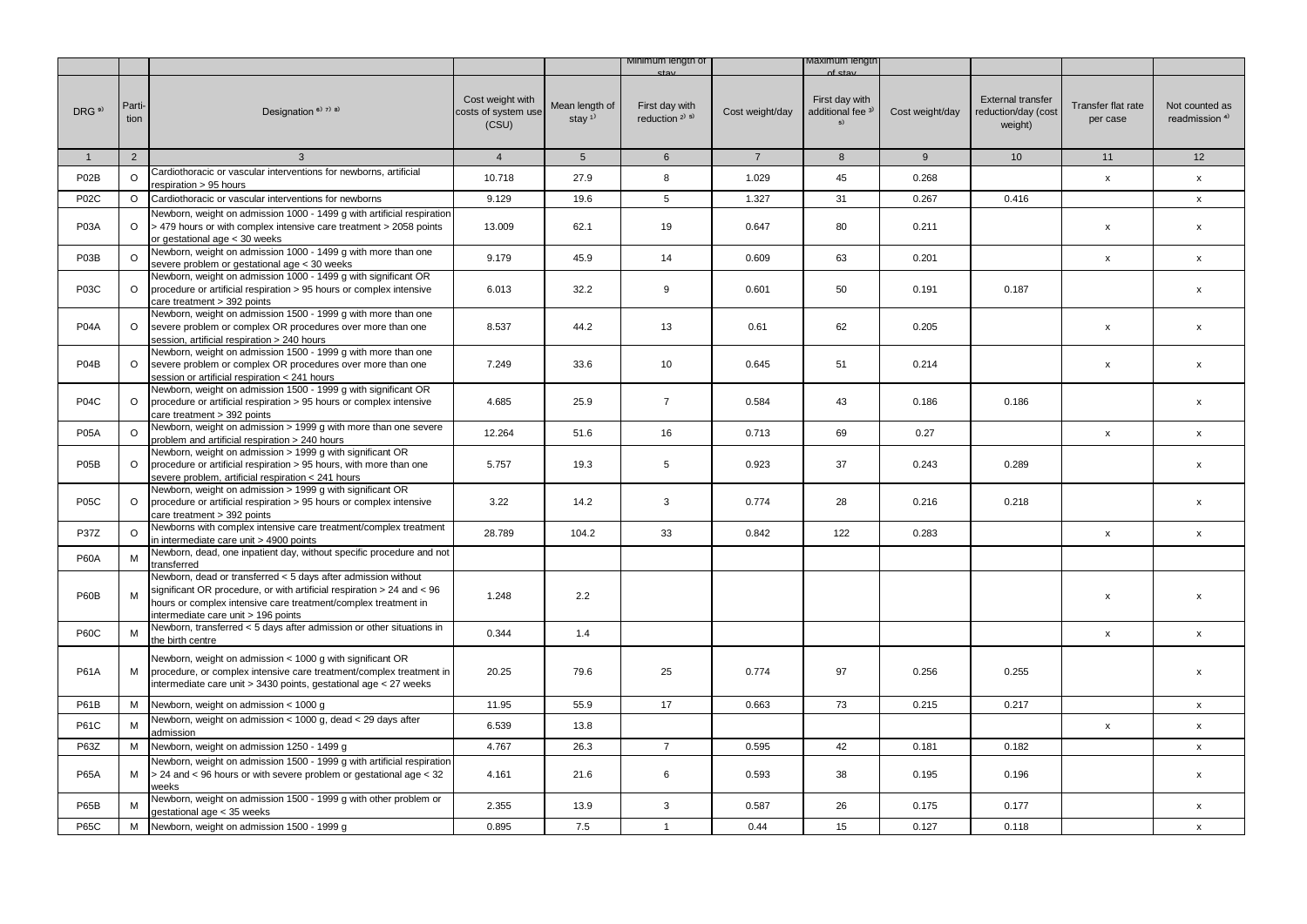|                   |                |                                                                                                                                                                                                                                                                                                                                                                              |                                                  |                            | Minimum length of                                       |                 | viaximum iengtr                                      |                 |                                                            |                                |                                             |
|-------------------|----------------|------------------------------------------------------------------------------------------------------------------------------------------------------------------------------------------------------------------------------------------------------------------------------------------------------------------------------------------------------------------------------|--------------------------------------------------|----------------------------|---------------------------------------------------------|-----------------|------------------------------------------------------|-----------------|------------------------------------------------------------|--------------------------------|---------------------------------------------|
| DRG <sup>9)</sup> | Parti-<br>tion | Designation <sup>6)</sup> 7) 8)                                                                                                                                                                                                                                                                                                                                              | Cost weight with<br>costs of system use<br>(CSU) | Mean length of<br>stay $1$ | First day with<br>reduction <sup>2)</sup> <sup>5)</sup> | Cost weight/day | First day with<br>additional fee <sup>3)</sup><br>5) | Cost weight/day | <b>External transfer</b><br>reduction/day (cost<br>weight) | Transfer flat rate<br>per case | Not counted as<br>readmission <sup>4)</sup> |
| $\mathbf{1}$      | $\overline{2}$ | $\mathbf{3}$                                                                                                                                                                                                                                                                                                                                                                 | $\overline{4}$                                   | $5\overline{)}$            | 6                                                       | $\overline{7}$  | 8                                                    | 9               | 10 <sup>1</sup>                                            | 11                             | 12                                          |
| <b>P66A</b>       | м              | Newborn, weight on admission 2000 - 2499 g with more than one<br>severe problem or weight on admission > 2499 g with specific<br>situations or complex treatment in intermediate care unit > 392 points<br>or gestational age < 35 weeks                                                                                                                                     | 3.353                                            | 17.5                       | $\overline{4}$                                          | 0.668           | 32                                                   | 0.203           |                                                            | X                              | $\pmb{\mathsf{x}}$                          |
| <b>P66B</b>       | M              | Newborn, weight on admission 2000 - 2499 g or weight on admission<br>> 2499 g with specific situations, with artificial respiration > 24 and <<br>96 hours or with severe problem, or complex intensive care<br>treatment/complex treatment in intermediate care unit > 196 points                                                                                           | 1.557                                            | 8.9                        | $\mathbf{1}$                                            | 0.776           | 17                                                   | 0.182           |                                                            | x                              | $\pmb{\chi}$                                |
| <b>P66C</b>       | М              | Newborn, weight on admission 2000 - 2499 g with other problem                                                                                                                                                                                                                                                                                                                | 0.706                                            | 6.7                        | $\overline{1}$                                          | 0.493           | 14                                                   | 0.134           | 0.099                                                      |                                | $\boldsymbol{\mathsf{x}}$                   |
| <b>P66D</b>       | M              | Newborn, weight on admission 2000 - 2499 g or weight on admission<br>> 2499 g with other problem                                                                                                                                                                                                                                                                             | 0.325                                            | 4.5                        | $\mathbf{1}$                                            | 0.209           | 8                                                    | 0.077           | 0.07                                                       |                                | $\mathsf{x}$                                |
| <b>P67A</b>       | М              | Newborn, weight on admission > 2499 g with severe problems or<br>gestational age < 35 weeks or complex intensive care<br>treatment/complex treatment in intermediate care unit > 196 points,<br>or with other problem more than one inpatient day or with non-<br>significant OR procedure, with complicating diagnosis or specific<br>situation, gestational age < 35 weeks | 1.588                                            | 8.2                        | 1                                                       | 0.787           | 17                                                   | 0.217           |                                                            | $\boldsymbol{\mathsf{x}}$      | $\boldsymbol{\mathsf{x}}$                   |
| <b>P67B</b>       | М              | Newborn, weight on admission > 2499 q with severe problem or with<br>other problem, more than one inpatient day or with non-significant OR<br>procedure, with complicating diagnosis or specific situation                                                                                                                                                                   | 0.715                                            | 4.7                        | $\overline{1}$                                          | 0.473           | 9                                                    | 0.161           |                                                            | x                              | $\mathsf{x}$                                |
| <b>P67C</b>       | М              | Newborn, weight on admission > 2499 g with other problem, more<br>than one inpatient day or with non-significant OR procedure, with<br>specific situation                                                                                                                                                                                                                    | 0.459                                            | 4.2                        | $\mathbf{1}$                                            | 0.18            | 8                                                    | 0.127           | 0.082                                                      |                                | $\boldsymbol{\mathsf{x}}$                   |
| <b>P67D</b>       | M              | Newborn, weight on admission > 2499 g                                                                                                                                                                                                                                                                                                                                        | 0.212                                            | 3.4                        | $\mathbf{1}$                                            | 0.091           | 6                                                    | 0.042           | 0.054                                                      |                                | $\boldsymbol{\mathsf{x}}$                   |
|                   |                | MDC 16: Diseases of the blood, blood-forming organs and immune system                                                                                                                                                                                                                                                                                                        |                                                  |                            |                                                         |                 |                                                      |                 |                                                            |                                |                                             |
| Q <sub>01Z</sub>  | $\circ$        | Interventions on the spleen                                                                                                                                                                                                                                                                                                                                                  | 1.471                                            | 4.5                        | $\overline{1}$                                          | 0.446           | 8                                                    | 0.148           | 0.203                                                      |                                |                                             |
| Q <sub>02A</sub>  | $\Omega$       | Various OR procedures for diseases of the blood, blood-forming<br>organs and immune system, with extremely severe CC                                                                                                                                                                                                                                                         | 2.887                                            | 14                         | 3                                                       | 0.606           | 27                                                   | 0.183           | 0.17                                                       |                                |                                             |
| QO2B              | $\circ$        | Various OR procedures for diseases of the blood, blood-forming<br>organs and immune system                                                                                                                                                                                                                                                                                   | 1.215                                            | 5.2                        | $\mathbf{1}$                                            | 0.426           | 13                                                   | 0.123           | 0.157                                                      |                                |                                             |
| Q03A              | $\circ$        | Minor interventions for diseases of the blood, blood-forming organs<br>and immune system, age < 18 years                                                                                                                                                                                                                                                                     | 1.141                                            | 4.5                        | $\mathbf{1}$                                            | 0.406           | 10                                                   | 0.138           | 0.185                                                      |                                |                                             |
| Q03B              | $\circ$        | Minor interventions for diseases of the blood, blood-forming organs<br>and immune system, age > 17 years                                                                                                                                                                                                                                                                     | 0.772                                            | 3.5                        | $\mathbf{1}$                                            | 0.252           | 9                                                    | 0.117           | 0.151                                                      |                                |                                             |
| Q37A              | $\circ$        | Diseases of the blood, blood-forming organs and immune system<br>with complex intensive care treatment/complex treatment in<br>intermediate care unit > 196/184 points                                                                                                                                                                                                       | 3.59                                             | 15                         | $\overline{4}$                                          | 0.661           | 28                                                   | 0.216           | 0.218                                                      |                                | $\boldsymbol{\mathsf{x}}$                   |
| Q37B              | $\circ$        | Diseases of the blood, blood-forming organs and immune system<br>with complex intensive care treatment/complex treatment in<br>intermediate care unit > 119 to 184 points                                                                                                                                                                                                    | 1.906                                            | 9.8                        | $\overline{2}$                                          | 0.588           | 19                                                   | 0.188           | 0.19                                                       |                                | $\boldsymbol{\mathsf{x}}$                   |
| Q60A              | М              | Diseases of the reticuloendothelial system and immune system and<br>coagulation disorders with specific complex diagnosis or complicating<br>procedure and more than one inpatient day                                                                                                                                                                                       | 0.882                                            | 5.2                        |                                                         |                 | 11                                                   | 0.175           |                                                            | x                              |                                             |
| Q60B              | М              | Diseases of the reticuloendothelial system and immune system and<br>coagulation disorders with complex diagnosis or extremely severe<br>CC, and more than one inpatient day                                                                                                                                                                                                  | 0.76                                             | 5.7                        |                                                         |                 | 13                                                   | 0.142           |                                                            | $\pmb{\mathsf{x}}$             |                                             |
| Q60C              | M              | Diseases of the reticuloendothelial system and immune system and<br>coagulation disorders, more than one inpatient day                                                                                                                                                                                                                                                       | 0.588                                            | 3.9                        |                                                         |                 | 8                                                    | 0.107           | 0.182                                                      |                                |                                             |
| Q61A              | M              | Red blood cell disorders with extremely severe CC and more than<br>one inpatient day                                                                                                                                                                                                                                                                                         | 1.208                                            | 9.1                        | $\overline{2}$                                          | 0.388           | 19                                                   | 0.14            | 0.125                                                      |                                |                                             |
| Q61B              | М              | Red blood cell disorders, more than one inpatient day                                                                                                                                                                                                                                                                                                                        | 0.756                                            | 5.3                        |                                                         |                 | 12                                                   | 0.12            | 0.143                                                      |                                |                                             |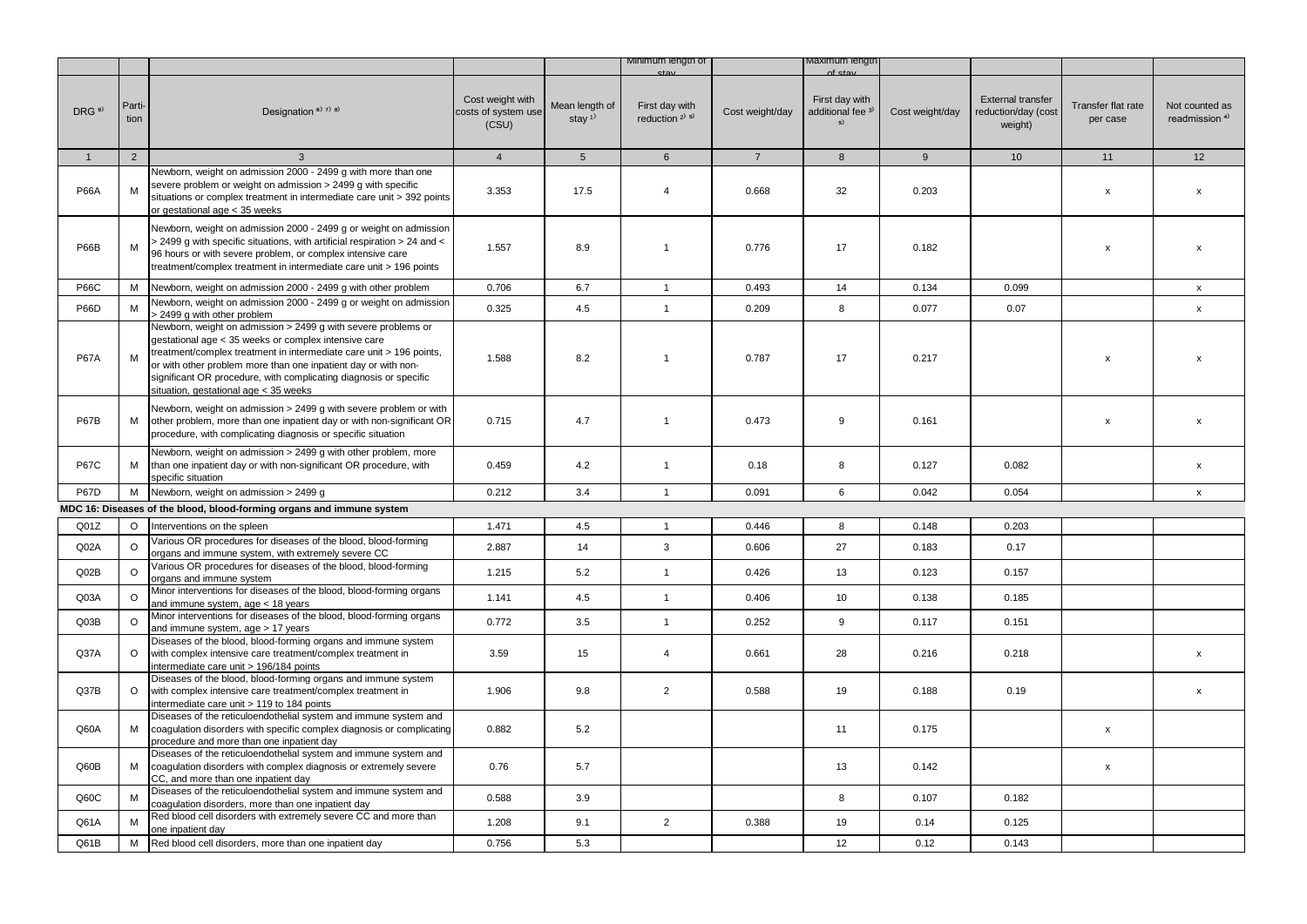|                   |                |                                                                                                                                                                                                                                                                                                                                                         |                                                  |                                         | Minimum length of                        |                 | viaximum iengtr                                      |                 |                                                            |                                |                                             |
|-------------------|----------------|---------------------------------------------------------------------------------------------------------------------------------------------------------------------------------------------------------------------------------------------------------------------------------------------------------------------------------------------------------|--------------------------------------------------|-----------------------------------------|------------------------------------------|-----------------|------------------------------------------------------|-----------------|------------------------------------------------------------|--------------------------------|---------------------------------------------|
| DRG <sup>9)</sup> | Parti-<br>tion | Designation <sup>6)</sup> 7) 8)                                                                                                                                                                                                                                                                                                                         | Cost weight with<br>costs of system use<br>(CSU) | Mean length of<br>stay $1$ <sup>1</sup> | First day with<br>reduction $2^{(3)}$ 5) | Cost weight/day | First day with<br>additional fee <sup>3)</sup><br>5) | Cost weight/day | <b>External transfer</b><br>reduction/day (cost<br>weight) | Transfer flat rate<br>per case | Not counted as<br>readmission <sup>4)</sup> |
| $\overline{1}$    | 2              | $\mathbf{3}$                                                                                                                                                                                                                                                                                                                                            | $\overline{4}$                                   | 5 <sup>5</sup>                          | $6\overline{6}$                          | $7^{\circ}$     | 8                                                    | 9               | 10 <sup>°</sup>                                            | 11                             | 12                                          |
| Q86A              | M              | Diseases of the blood, blood-forming organs and immune system,<br>age < 16 years, one inpatient day                                                                                                                                                                                                                                                     | 0.336                                            | $\mathbf{1}$                            |                                          |                 |                                                      |                 |                                                            | $\mathsf{x}$                   |                                             |
| Q86B              | M              | Diseases of the blood, blood-forming organs and immune system,<br>age > 15 years, one inpatient day                                                                                                                                                                                                                                                     | 0.326                                            | $\mathbf{1}$                            |                                          |                 |                                                      |                 |                                                            | $\pmb{\mathsf{x}}$             |                                             |
|                   |                | MDC 17: Neoplastic disorders (haematological and solid neoplasms)                                                                                                                                                                                                                                                                                       |                                                  |                                         |                                          |                 |                                                      |                 |                                                            |                                |                                             |
| <b>R01A</b>       | $\circ$        | Surgical interventions for haematological and solid neoplasms and<br>more than one inpatient day with complex or complicating procedure<br>and extremely severe CC, or specific intervention                                                                                                                                                            | 5.197                                            | 23.1                                    | 6                                        | 0.624           | 41                                                   | 0.195           | 0.189                                                      |                                | $\pmb{\mathsf{x}}$                          |
| R <sub>0</sub> 1B | $\circ$        | Surgical interventions for haematological and solid neoplasms and<br>more than one inpatient day with complex or complicating procedure<br>or extremely severe CC, age < 18 years                                                                                                                                                                       | 2.207                                            | 6.5                                     |                                          |                 | 18                                                   | 0.301           | 0.281                                                      |                                | $\pmb{\mathsf{x}}$                          |
| <b>R01C</b>       | $\circ$        | Surgical interventions for haematological and solid neoplasms and<br>more than one inpatient day with complex or complicating procedure<br>or extremely severe CC, age > 17 years                                                                                                                                                                       | 1.847                                            | 8.2                                     |                                          |                 | 20                                                   | 0.183           | 0.163                                                      |                                | X                                           |
| <b>R01D</b>       | $\circ$        | Surgical interventions for haematological and solid neoplasms and<br>more than one inpatient day with complex intervention for specific<br>malignant neoplasms                                                                                                                                                                                          | 1.684                                            | 6.7                                     |                                          |                 | 13                                                   | 0.172           | 0.18                                                       |                                | $\mathsf{x}$                                |
| <b>R01E</b>       | $\circ$        | Surgical interventions for haematological and solid neoplasms and<br>more than one inpatient day or complex treatment for multidrug-<br>resistant pathogens from 14 treatment days                                                                                                                                                                      | 1.088                                            | 4.6                                     |                                          |                 | 10                                                   | 0.13            | 0.189                                                      |                                | $\pmb{\chi}$                                |
| <b>R50A</b>       | $\Omega$       | Highly complex chemotherapy 2 blocks of therapy with protection<br>isolation from 14 treatment days or complex intensive care<br>treatment/complex treatment in intermediate care unit > 196/360<br>points and specific situation or age < 18 years                                                                                                     | 9.974                                            | 31.4                                    | 9                                        | 0.964           | 49                                                   | 0.31            | 0.31                                                       |                                | $\mathsf{x}$                                |
| <b>R50B</b>       | $\circ$        | Highly complex chemotherapy 2 blocks of therapy or highly complex<br>chemotherapy with protection isolation from 14 treatment days or<br>complex intensive care treatment/complex treatment in intermediate<br>care unit > 196/360 points, and specific OR procedure or complex<br>OR procedure with more than one inpatient day, or specific diagnosis | 7.825                                            | 30.4                                    | 9                                        | 0.762           | 47                                                   | 0.251           | 0.253                                                      |                                | $\mathsf{x}$                                |
| <b>R50C</b>       | $\Omega$       | Highly complex chemotherapy 2 blocks of therapy or highly complex<br>chemotherapy with protection isolation from 14 treatment days or<br>complex intensive care treatment/complex treatment in intermediate<br>care unit > 196/360 points                                                                                                               | 5.85                                             | 27.2                                    | 8                                        | 0.64            | 45                                                   | 0.217           | 0.213                                                      |                                | $\mathsf{x}$                                |
| <b>R60A</b>       | M              | Acute myeloid leukaemia, more than one inpatient day or autologous<br>stem cell collection or graft versus host disease, with challenging<br>situation and complex diagnosis or complicating procedure                                                                                                                                                  | 6.386                                            | 30                                      | 8                                        | 0.705           | 45                                                   | 0.215           |                                                            | $\pmb{\mathsf{x}}$             | $\pmb{\chi}$                                |
| R60B              | M              | Acute myeloid leukaemia, more than one inpatient day or autologous<br>stem cell collection or graft versus host disease, with challenging<br>situation, or age < 18 years and extremely severe CC or<br>complicating procedure or complex diagnosis or complex intensive<br>care treatment > 196/360 points                                             | 3.195                                            | 16.1                                    | $\overline{4}$                           | 0.63            | 33                                                   | 0.214           |                                                            | x                              | X                                           |
| <b>R60C</b>       | M              | Acute myeloid leukaemia, more than one inpatient day or autologous<br>stem cell collection or graft versus host disease with dialysis or<br>extremely severe CC                                                                                                                                                                                         | 1.448                                            | 8.7                                     | $\mathbf{1}$                             | 0.706           | 19                                                   | 0.179           | 0.167                                                      |                                | X                                           |
| R60D              | M              | Acute myeloid leukaemia, more than one inpatient day or autologous<br>stem cell collection or graft versus host disease and more than one<br>npatient day                                                                                                                                                                                               | 1.115                                            | 6                                       | $\mathbf{1}$                             | 0.547           | 14                                                   | 0.137           | 0.17                                                       |                                | x                                           |
| <b>R61A</b>       | M              | Lymphoma and non-acute leukaemia with dialysis or protective<br>solation from 7 treatment days or complex diagnostics or age < 8<br>years, and complicating procedure or extremely severe CC with<br>complex diagnosis, or complex intensive care treatment/complex<br>treatment in intermediate care unit > 184 points                                 | 3.734                                            | 18.3                                    | 5                                        | 0.595           | 36                                                   | 0.196           | 0.197                                                      |                                | $\pmb{\mathsf{x}}$                          |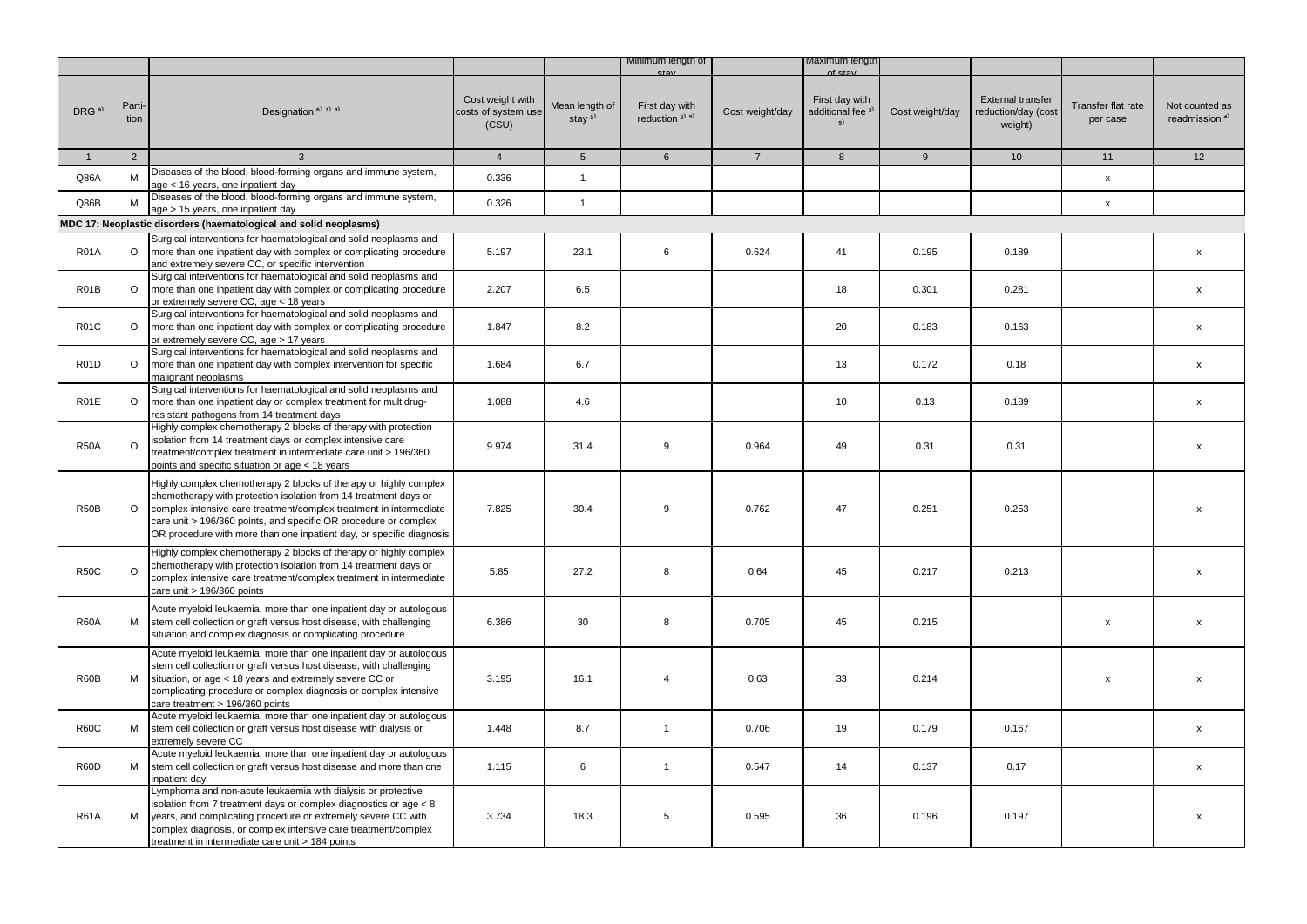|                   |                |                                                                                                                                                                                                                                         |                                                  |                                         | Minimum length of                                               |                 | maxımum iengtr                                                  |                 |                                                            |                                |                                             |
|-------------------|----------------|-----------------------------------------------------------------------------------------------------------------------------------------------------------------------------------------------------------------------------------------|--------------------------------------------------|-----------------------------------------|-----------------------------------------------------------------|-----------------|-----------------------------------------------------------------|-----------------|------------------------------------------------------------|--------------------------------|---------------------------------------------|
| DRG <sup>9)</sup> | Parti-<br>tion | Designation <sup>6)</sup> 7) 8)                                                                                                                                                                                                         | Cost weight with<br>costs of system use<br>(CSU) | Mean length of<br>stay $1$ <sup>1</sup> | ctou<br>First day with<br>reduction <sup>2)</sup> <sup>5)</sup> | Cost weight/day | of etar<br>First day with<br>additional fee <sup>3)</sup><br>5) | Cost weight/day | <b>External transfer</b><br>reduction/day (cost<br>weight) | Transfer flat rate<br>per case | Not counted as<br>readmission <sup>4)</sup> |
| $\mathbf{1}$      | 2              | $\mathbf{3}$                                                                                                                                                                                                                            | $\overline{4}$                                   | 5 <sup>5</sup>                          | $6\overline{6}$                                                 | $7^{\circ}$     | 8                                                               | 9               | 10 <sup>1</sup>                                            | 11                             | 12                                          |
|                   |                | Lymphoma and non-acute leukaemia with dialysis or protective                                                                                                                                                                            |                                                  |                                         |                                                                 |                 |                                                                 |                 |                                                            |                                |                                             |
| <b>R61B</b>       | М              | isolation from 7 treatment days or complex diagnostics or age < 8<br>years or extremely severe CC with specific diagnosis                                                                                                               | 1.544                                            | 7.8                                     |                                                                 |                 | 19                                                              | 0.205           | 0.214                                                      |                                | $\mathsf{x}$                                |
| <b>R61C</b>       | М              | Lymphoma and non-acute leukaemia, more than one inpatient day<br>with extremely severe CC or age < 18 years or sepsis                                                                                                                   | 1.513                                            | 10.3                                    | $\overline{2}$                                                  | 0.487           | 23                                                              | 0.151           | 0.142                                                      |                                | x                                           |
| <b>R61D</b>       | M              | Lymphoma and non-acute leukaemia, more than one inpatient day                                                                                                                                                                           | 0.82                                             | 5.3                                     |                                                                 |                 | 13                                                              | 0.163           | 0.157                                                      |                                | $\mathsf{x}$                                |
| <b>R62A</b>       | M              | Other haematological and solid neoplasms with complicating<br>diagnosis or complicating procedure or age < 18 years and<br>osteolysis or extremely severe CC, more than one inpatient day                                               | 1.809                                            | 9.6                                     | $\overline{2}$                                                  | 0.529           | 22                                                              | 0.162           | 0.171                                                      |                                | $\pmb{\mathsf{x}}$                          |
| <b>R62B</b>       | М              | Other haematological and solid neoplasms with osteolysis or<br>extremely severe CC or intensive chemotherapy, more than one<br>inpatient day                                                                                            | 1.063                                            | 7.5                                     |                                                                 |                 | 18                                                              | 0.146           | 0.143                                                      |                                | $\mathsf{x}$                                |
| <b>R62C</b>       | M              | Other haematological and solid neoplasms, more than one inpatient<br>day                                                                                                                                                                | 0.788                                            | 5                                       |                                                                 |                 | 12                                                              | 0.105           | 0.131                                                      |                                | $\pmb{\mathsf{x}}$                          |
| <b>R63A</b>       | M              | Other acute leukaemia, more than one inpatient day with<br>complicating procedure or complicating diagnosis                                                                                                                             | 3.541                                            | 14.3                                    | 3                                                               | 0.836           | 28                                                              | 0.255           | 0.235                                                      |                                | X                                           |
| R63B              | M              | Other acute leukaemia, more than one inpatient day and age < 18<br>years with extremely severe CC or specific diagnosis                                                                                                                 | 1.606                                            | 6.8                                     |                                                                 |                 | 16                                                              | 0.258           | 0.262                                                      |                                | $\mathsf{x}$                                |
| <b>R63C</b>       | M              | Other acute leukaemia, more than one inpatient day with extremely<br>severe CC or dialysis or complex diagnostics or complex diagnosis                                                                                                  | 1.768                                            | 10                                      | $\overline{2}$                                                  | 0.577           | 21                                                              | 0.183           | 0.168                                                      |                                | $\mathsf{x}$                                |
| <b>R63D</b>       | M              | Other acute leukaemia, more than one inpatient day, age < 18 years                                                                                                                                                                      | 0.872                                            | 3.6                                     |                                                                 |                 | $\overline{7}$                                                  | 0.28            | 0.284                                                      |                                | $\pmb{\mathsf{x}}$                          |
| R63E              | М              | Other acute leukaemia, more than one inpatient day, age > 17 years                                                                                                                                                                      | 0.781                                            | $\overline{4}$                          |                                                                 |                 | 9                                                               | 0.171           | 0.193                                                      |                                | $\pmb{\mathsf{x}}$                          |
| <b>R65A</b>       | M              | Haematological and solid neoplasms, one inpatient day, with specific<br>procedure, age < 18 years                                                                                                                                       | 0.964                                            | $\mathbf{1}$                            |                                                                 |                 |                                                                 |                 |                                                            | $\pmb{\mathsf{x}}$             | $\pmb{\mathsf{x}}$                          |
| <b>R65B</b>       | M              | Haematological and solid neoplasms, one inpatient day, with specific<br>procedure, age > 17 years                                                                                                                                       | 0.597                                            | $\mathbf{1}$                            |                                                                 |                 |                                                                 |                 |                                                            | $\mathsf{x}$                   | $\pmb{\mathsf{x}}$                          |
| <b>R65C</b>       | М              | Haematological and solid neoplasms, one inpatient day                                                                                                                                                                                   | 0.402                                            | $\mathbf{1}$                            |                                                                 |                 |                                                                 |                 |                                                            | $\pmb{\mathsf{x}}$             | $\mathsf{x}$                                |
| MDC 18A: HIV      |                |                                                                                                                                                                                                                                         |                                                  |                                         |                                                                 |                 |                                                                 |                 |                                                            |                                |                                             |
| S01Z              | $\circ$        | HIV disease with OR procedure or complex intensive care<br>treatment/complex treatment in intermediate care unit > 119 points                                                                                                           | 2.818                                            | 14.2                                    | 3                                                               | 0.666           | 29                                                              | 0.188           | 0.187                                                      |                                | $\mathsf{x}$                                |
| S62Z              | М              | Malignant neoplasm associated with HIV disease                                                                                                                                                                                          | 0.942                                            | 6.4                                     | $\mathbf{1}$                                                    | 0.465           | 13                                                              | 0.165           | 0.144                                                      |                                | $\mathsf{x}$                                |
| <b>S63A</b>       | М              | Infection associated with HIV disease with complex diagnosis and<br>extremely severe CC or sepsis with specific HIV disease or<br>complicating procedure                                                                                | 2.647                                            | 16.1                                    | $\overline{4}$                                                  | 0.516           | 33                                                              | 0.16            | 0.159                                                      |                                | X                                           |
| S63B              | м              | Infection associated with HIV disease                                                                                                                                                                                                   | 1.246                                            | 8.7                                     | $\mathbf{1}$                                                    | 0.599           | 18                                                              | 0.151           | 0.142                                                      |                                | $\mathsf{x}$                                |
| S65Z              | M              | Other diseases associated with HIV disease                                                                                                                                                                                              | 1.057                                            | 9.5                                     | $\overline{2}$                                                  | 0.335           | 21                                                              | 0.08            | 0.108                                                      |                                | $\mathsf{x}$                                |
|                   |                | MDC 18B: Infectious and parasitic diseases                                                                                                                                                                                              |                                                  |                                         |                                                                 |                 |                                                                 |                 |                                                            |                                |                                             |
| <b>T01A</b>       | $\circ$        | OR procedure or extensive debridement for infectious and parasitic<br>diseases with complex intensive care treatment/complex treatment in<br>intermediate care unit > 196/184 points or complex procedure over<br>more than one session | 4.173                                            | 16.3                                    | 4                                                               | 0.762           | 31                                                              | 0.203           |                                                            | $\pmb{\mathsf{x}}$             |                                             |
| T01B              | O              | OR procedure or extensive debridement for infectious and parasitic<br>diseases with complex OR procedure or complicating diagnoses or<br>complicating procedure                                                                         | 3.251                                            | 16.5                                    | $\overline{4}$                                                  | 0.523           | 32                                                              | 0.173           |                                                            | $\pmb{\mathsf{x}}$             |                                             |
| <b>T01C</b>       | $\circ$        | OR procedure or extensive debridement for infectious and parasitic<br>diseases associated with sepsis                                                                                                                                   | 2.564                                            | 14.6                                    | 3                                                               | 0.525           | 29                                                              | 0.154           |                                                            | $\pmb{\mathsf{x}}$             |                                             |
| <b>T01D</b>       | $\circ$        | OR procedure or extensive debridement for infectious and parasitic<br>diseases                                                                                                                                                          | 1.427                                            | 9.7                                     | $\overline{2}$                                                  | 0.37            | 21                                                              | 0.131           | 0.119                                                      |                                |                                             |
| <b>T36A</b>       | O              | Complex intensive care treatment > 980/1104 points or artificial<br>respiration > 95 hours and complex OR procedure                                                                                                                     | 9.155                                            | 24.1                                    | $\overline{7}$                                                  | 1.088           | 42                                                              | 0.26            |                                                            | $\pmb{\mathsf{x}}$             | $\pmb{\mathsf{x}}$                          |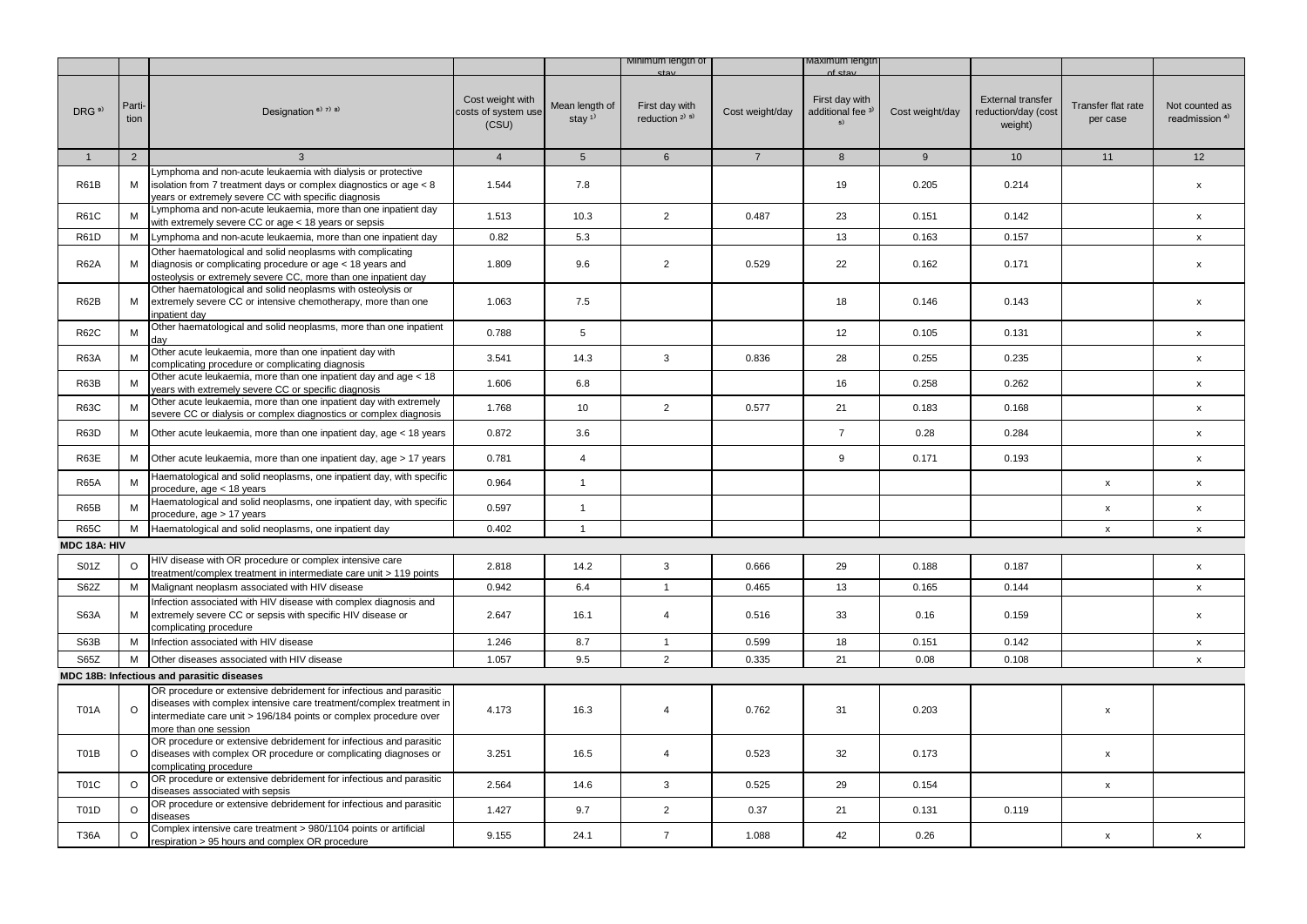|                  |                |                                                                                                                                                                                                                                                                                             |                                                  |                                         | Minimum length of                     |                 | лахımum ıengtr                                       |                 |                                                     |                                |                                             |
|------------------|----------------|---------------------------------------------------------------------------------------------------------------------------------------------------------------------------------------------------------------------------------------------------------------------------------------------|--------------------------------------------------|-----------------------------------------|---------------------------------------|-----------------|------------------------------------------------------|-----------------|-----------------------------------------------------|--------------------------------|---------------------------------------------|
| DRG <sup>9</sup> | Parti-<br>tion | Designation <sup>6)</sup> 7) 8)                                                                                                                                                                                                                                                             | Cost weight with<br>costs of system use<br>(CSU) | Mean length of<br>stay $1$ <sup>1</sup> | First day with<br>reduction $2^{1.5}$ | Cost weight/day | First day with<br>additional fee <sup>3)</sup><br>5) | Cost weight/day | External transfer<br>reduction/day (cost<br>weight) | Transfer flat rate<br>per case | Not counted as<br>readmission <sup>4)</sup> |
| $\mathbf{1}$     | $\overline{2}$ | 3                                                                                                                                                                                                                                                                                           | $\overline{4}$                                   | 5 <sup>5</sup>                          | $6\overline{6}$                       | $7\overline{ }$ | 8                                                    | 9               | 10                                                  | 11                             | 12                                          |
| <b>T36B</b>      | $\circ$        | Complex intensive care treatment > 392/552 points or complex<br>vacuum treatment                                                                                                                                                                                                            | 5.762                                            | 17.5                                    | $\overline{4}$                        | 1.099           | 33                                                   | 0.236           |                                                     | $\pmb{\mathsf{x}}$             | $\pmb{\mathsf{x}}$                          |
| <b>T60A</b>      | М              | Sepsis with complicating procedure or following organ<br>transplantation, with extremely severe CC, or complex intensive care<br>treatment/complex treatment in intermediate care unit > 196/184<br>points or complex treatment for multidrug-resistant pathogens from<br>14 treatment days | 2.467                                            | 12.1                                    | 3                                     | 0.596           | 23                                                   | 0.213           |                                                     | x                              |                                             |
| T60B             | M              | Sepsis with complicating procedure or following organ transplantation<br>or extremely severe CC                                                                                                                                                                                             | 1.926                                            | 12.5                                    | 3                                     | 0.463           | 25                                                   | 0.16            |                                                     | $\pmb{\mathsf{x}}$             |                                             |
| <b>T60C</b>      | М              | Sepsis with complicating procedure or following organ transplantation<br>and age > 15 years, or extremely severe CC and age < 15 years                                                                                                                                                      | 1.372                                            | 10.4                                    | $\overline{2}$                        | 0.438           | 21                                                   | 0.136           |                                                     | x                              |                                             |
| T60D             | М              | Sepsis or complex treatment for multidrug-resistant pathogens from<br>7 treatment days, age < 10 years                                                                                                                                                                                      | 0.975                                            | 4.8                                     | $\mathbf{1}$                          | 0.464           | 10                                                   | 0.212           |                                                     | x                              |                                             |
| T60E             | М              | Sepsis or complex treatment for multidrug-resistant pathogens from<br>7 treatment days, age < 10 years, more than one inpatient day                                                                                                                                                         | 0.937                                            | 7.5                                     |                                       |                 | 15                                                   | 0.121           | 0.126                                               |                                |                                             |
| T60F             | М              | Sepsis, dead < 5 days after admission and complex intensive care<br>treatment/complex treatment in intermediate care unit > 196/184<br>points                                                                                                                                               | 1.447                                            | 2.1                                     |                                       |                 |                                                      |                 |                                                     | x                              |                                             |
| <b>T60G</b>      | м              | Sepsis, dead < 5 days after admission                                                                                                                                                                                                                                                       | 0.5                                              | 1.7                                     |                                       |                 |                                                      |                 |                                                     | $\mathsf X$                    |                                             |
| <b>T61A</b>      | М              | Post-operative and post-traumatic infections with complicating<br>procedure, complicating diagnosis or extremely severe CC, more<br>than one inpatient day                                                                                                                                  | 0.962                                            | 8.4                                     |                                       |                 | 20                                                   | 0.12            | 0.114                                               |                                |                                             |
| <b>T61B</b>      | M              | Post-operative and post-traumatic infections, more than one inpatient<br>day                                                                                                                                                                                                                | 0.602                                            | 5.1                                     |                                       |                 | 11                                                   | 0.078           | 0.104                                               |                                |                                             |
| <b>T62A</b>      | M              | Fever of unknown origin with extremely severe CC, more than one<br>inpatient day                                                                                                                                                                                                            | 0.852                                            | 6.5                                     |                                       |                 | 14                                                   | 0.094           | 0.135                                               |                                |                                             |
| T62B             | М              | Fever of unknown origin, age < 18 years, more than one inpatient day                                                                                                                                                                                                                        | 0.519                                            | 2.9                                     |                                       |                 | 6                                                    | 0.174           | 0.247                                               |                                |                                             |
| <b>T62C</b>      | М              | Fever of unknown origin, age > 17 years, more than one inpatient day                                                                                                                                                                                                                        | 0.571                                            | 4.6                                     |                                       |                 | 10                                                   | 0.089           | 0.133                                               |                                |                                             |
| <b>T63A</b>      | М              | Viral disease following organ transplantation, more than one inpatient<br>dav                                                                                                                                                                                                               | 1.326                                            | 10                                      | $\overline{2}$                        | 0.429           | 24                                                   | 0.146           | 0.125                                               |                                |                                             |
| T63B             | М              | Viral disease associated with infection with cytomegaloviruses or<br>geriatric acute rehabilitation from 7 treatment days, more than one<br>inpatient day                                                                                                                                   | 1.099                                            | 9.2                                     | $\overline{2}$                        | 0.355           | 19                                                   | 0.121           | 0.115                                               |                                |                                             |
| <b>T63C</b>      | М              | Other viral diseases, more than one inpatient day                                                                                                                                                                                                                                           | 0.527                                            | $\overline{4}$                          |                                       |                 | 9                                                    | 0.092           | 0.124                                               |                                |                                             |
| <b>T64A</b>      | M              | Other infectious and parasitic diseases, with complicating procedure<br>or age < 18 years, more than one inpatient day                                                                                                                                                                      | 0.706                                            | 4.4                                     |                                       |                 | 11                                                   | 0.169           | 0.169                                               |                                |                                             |
| T64B             | М              | Other infectious and parasitic diseases, age > 17 years, more than<br>one inpatient day                                                                                                                                                                                                     | 0.863                                            | 7.2                                     |                                       |                 | 16                                                   | 0.109           | 0.118                                               |                                |                                             |
| T86Z             | М              | Infectious and parasitic diseases, one inpatient day                                                                                                                                                                                                                                        | 0.28                                             | $\mathbf{1}$                            |                                       |                 |                                                      |                 |                                                     | $\mathsf{x}$                   |                                             |
| <b>T88Z</b>      | М              | Geriatric acute rehabilitation from 14 treatment days                                                                                                                                                                                                                                       | 2.306                                            | 21.1                                    |                                       |                 | 32                                                   | 0.078           | 0.107                                               |                                |                                             |
|                  |                | MDC 19: Mental diseases and disorders                                                                                                                                                                                                                                                       |                                                  |                                         |                                       |                 |                                                      |                 |                                                     |                                |                                             |
| <b>U01A</b>      | $\circ$        | Sex reassignment surgery with complex or challenging intervention                                                                                                                                                                                                                           | 2.573                                            | 9.5                                     | $\overline{2}$                        | 0.503           | 17                                                   | 0.159           | 0.162                                               |                                |                                             |
| U01B             | $\circ$        | Sex reassignment surgery                                                                                                                                                                                                                                                                    | 1.058                                            | 2.8                                     | $\mathbf{1}$                          | 0.311           | 5                                                    | 0.158           | 0.311                                               |                                |                                             |
| <b>U41A</b>      | A              | Social and neuropaediatric and paediatric-psychosomatic therapy for<br>mental diseases and disorders and for diseases and disorders of the<br>nervous system with specific therapy and age < 18 years, or age <<br>12 years, more than one inpatient day                                    | 1.978                                            | 16.2                                    | $\overline{4}$                        | 0.395           | 32                                                   | 0.133           | 0.122                                               |                                |                                             |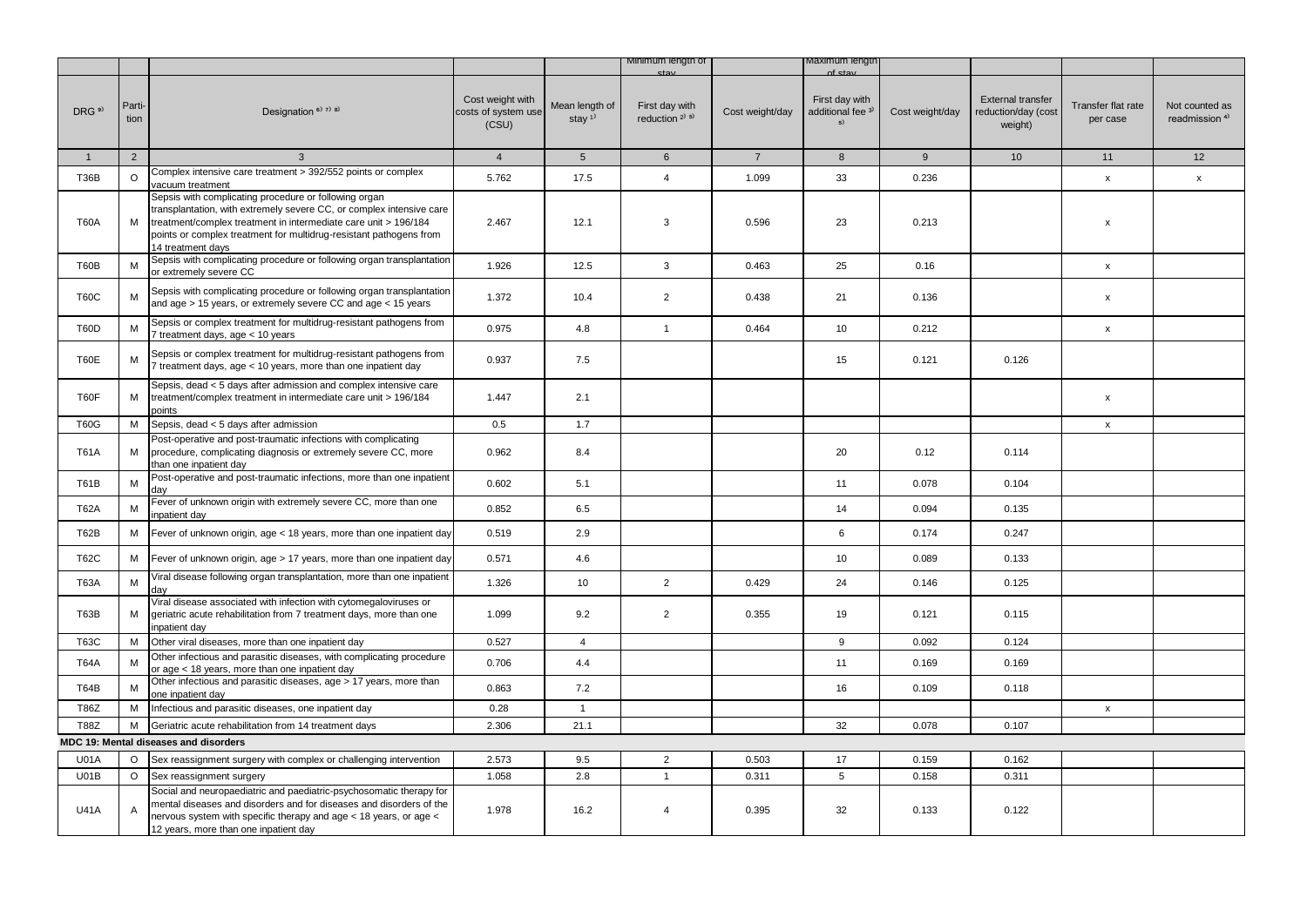|                     |                |                                                                                                                                                                                                                                                             |                                                  |                            | Minimum length of                                       |                 | /laximum lengtr                                      |                 |                                                     |                                |                                             |
|---------------------|----------------|-------------------------------------------------------------------------------------------------------------------------------------------------------------------------------------------------------------------------------------------------------------|--------------------------------------------------|----------------------------|---------------------------------------------------------|-----------------|------------------------------------------------------|-----------------|-----------------------------------------------------|--------------------------------|---------------------------------------------|
| DRG <sup>9)</sup>   | Parti-<br>tion | Designation <sup>6)</sup> 7) 8)                                                                                                                                                                                                                             | Cost weight with<br>costs of system use<br>(CSU) | Mean length of<br>stay $1$ | First day with<br>reduction <sup>2)</sup> <sup>5)</sup> | Cost weight/day | First day with<br>additional fee <sup>3)</sup><br>5) | Cost weight/day | External transfer<br>reduction/day (cost<br>weight) | Transfer flat rate<br>per case | Not counted as<br>readmission <sup>4)</sup> |
| 1                   | 2              | $\mathbf{3}$                                                                                                                                                                                                                                                | $\overline{4}$                                   | 5 <sup>5</sup>             | $6\overline{6}$                                         | $7^{\circ}$     | $8\phantom{1}$                                       | 9               | 10 <sup>1</sup>                                     | 11                             | 12                                          |
| U41B                | Α              | Social and neuropaediatric and paediatric-psychosomatic therapy for<br>mental diseases and disorders and for diseases and disorders of the<br>nervous system and age < 18 years, or age > 11 years, more than<br>one inpatient dav                          | 1.473                                            | 14.8                       | 3                                                       | 0.367           | 29                                                   | 0.112           | 0.103                                               |                                |                                             |
| <b>U60A</b>         | м              | Mental diseases and disorders, age < 18 years or complex<br>neurological diagnostics, one inpatient day                                                                                                                                                     | 0.246                                            | $\mathbf{1}$               |                                                         |                 |                                                      |                 |                                                     | $\pmb{\mathsf{x}}$             |                                             |
| U60B                | M              | Mental diseases and disorders, age > 17 years, one inpatient day                                                                                                                                                                                            | 0.209                                            | $\mathbf{1}$               |                                                         |                 |                                                      |                 |                                                     | $\pmb{\mathsf{x}}$             |                                             |
| <b>U61A</b>         | М              | Schizophrenia or acute psychotic disorders with specific procedure or<br>complex intensive care treatment > 196/119 points or extremely<br>severe CC, more than one inpatient day                                                                           | 1.765                                            | 6.4                        |                                                         |                 | 18                                                   | 0.219           | 0.283                                               |                                |                                             |
| <b>U61B</b>         | M              | Schizophrenia or acute psychotic disorders, more than one inpatient<br>dav                                                                                                                                                                                  | 0.675                                            | 4.3                        |                                                         |                 | 10                                                   | 0.108           | 0.156                                               |                                |                                             |
| <b>U63A</b>         | M              | Severe affective or delusional disorders, age < 18 years or extremely<br>severe CC, more than one inpatient day                                                                                                                                             | 1.045                                            | 8.1                        |                                                         |                 | 19                                                   | 0.145           | 0.129                                               |                                |                                             |
| U63B                | м              | Severe affective or delusional disorders, more than one inpatient day                                                                                                                                                                                       | 0.685                                            | 6.1                        |                                                         |                 | 14                                                   | 0.081           | 0.108                                               |                                |                                             |
| <b>U64A</b>         | M              | Anxiety disorders or other affective and somatic disorders, age < 16<br>years or extremely severe CC or complex neurological diagnostics,<br>more than one inpatient day                                                                                    | 0.782                                            | 6                          |                                                         |                 | 16                                                   | 0.148           | 0.128                                               |                                |                                             |
| <b>U64B</b>         | M              | Anxiety disorders or other affective and somatic disorders, age > 15<br>years, more than one inpatient day                                                                                                                                                  | 0.576                                            | 4.8                        |                                                         |                 | 11                                                   | 0.086           | 0.136                                               |                                |                                             |
| <b>U66A</b>         | М              | Eating, obsessive-compulsive and personality disorders or mental<br>disorders in childhood and complex intensive care treatment/complex<br>treatment in intermediate care unit > 196/184 points or complex<br>treatment for anorexia from 28 treatment days | 6.04                                             | 46.9                       | 14                                                      | 0.402           | 64                                                   | 0.141           | 0.131                                               |                                |                                             |
| <b>U66B</b>         | M              | Eating, obsessive-compulsive and personality disorders or mental<br>disorders in childhood with complicating diagnoses or specific<br>complex treatment, more than one inpatient day                                                                        | 1.933                                            | 20.5                       | 5                                                       | 0.319           | 38                                                   | 0.115           | 0.095                                               |                                |                                             |
| <b>U66C</b>         | M              | Eating, obsessive-compulsive and personality disorders or mental<br>disorders in childhood, age < 18 years, more than one inpatient day                                                                                                                     | 0.894                                            | 6.5                        |                                                         |                 | 17                                                   | 0.159           | 0.145                                               |                                |                                             |
| <b>U66D</b>         | м              | Eating, obsessive-compulsive and personality disorders or mental<br>disorders in childhood, age > 17 years, more than one inpatient day                                                                                                                     | 0.536                                            | 4.5                        |                                                         |                 | 10                                                   | 0.086           | 0.125                                               |                                |                                             |
|                     |                | MDC 20: Alcohol/drug use and alcohol/drug induced organic mental disorders                                                                                                                                                                                  |                                                  |                            |                                                         |                 |                                                      |                 |                                                     |                                |                                             |
| V01Z                | М              | Alcohol/drug use and alcohol/drug-induced organic mental disorders,<br>complex intensive care treatment/complex treatment in intermediate<br>care unit > 196/184 points                                                                                     | 2.327                                            | 10.1                       | $\overline{2}$                                          | 0.749           | 21                                                   | 0.159           | 0.218                                               |                                |                                             |
| <b>V02A</b>         | м              | Dependency, intoxication, multiple behavioural disorders with<br>dementia or delirium and mental disorder due to functional<br>neurological disorders, more than one inpatient day                                                                          | 1.146                                            | 10.1                       | $\overline{2}$                                          | 0.368           | 21                                                   | 0.123           | 0.107                                               |                                |                                             |
| V02B                | М              | Dependency, intoxication, multiple behavioural disorders associated<br>with multiple dependency or complicating diagnosis, more than one<br>npatient day                                                                                                    | 0.621                                            | 5.3                        |                                                         |                 | 12                                                   | 0.092           | 0.116                                               |                                |                                             |
| V02C                | M              | Dependency, intoxication, multiple behavioural disorders, more than<br>one inpatient day                                                                                                                                                                    | 0.557                                            | 5.5                        |                                                         |                 | 11                                                   | 0.088           | 0.107                                               |                                |                                             |
| V02D                | M              | Dependency, intoxication, multiple behavioural disorders, one<br>npatient day                                                                                                                                                                               | 0.254                                            | $\mathbf{1}$               |                                                         |                 |                                                      |                 |                                                     | $\pmb{\mathsf{x}}$             |                                             |
| MDC 21A: Polytrauma |                |                                                                                                                                                                                                                                                             |                                                  |                            |                                                         |                 |                                                      |                 |                                                     |                                |                                             |
| <b>W01A</b>         | $\Omega$       | Polytrauma with artificial respiration > 120 hours or complex vacuum<br>treatment or microvascular intervention or complex intensive care<br>treatment > 392/552 points with artificial respiration > 72 hours or<br>craniotomy                             | 9.814                                            | 24.5                       | $\overline{7}$                                          | 0.934           | 42                                                   | 0.216           |                                                     | X                              |                                             |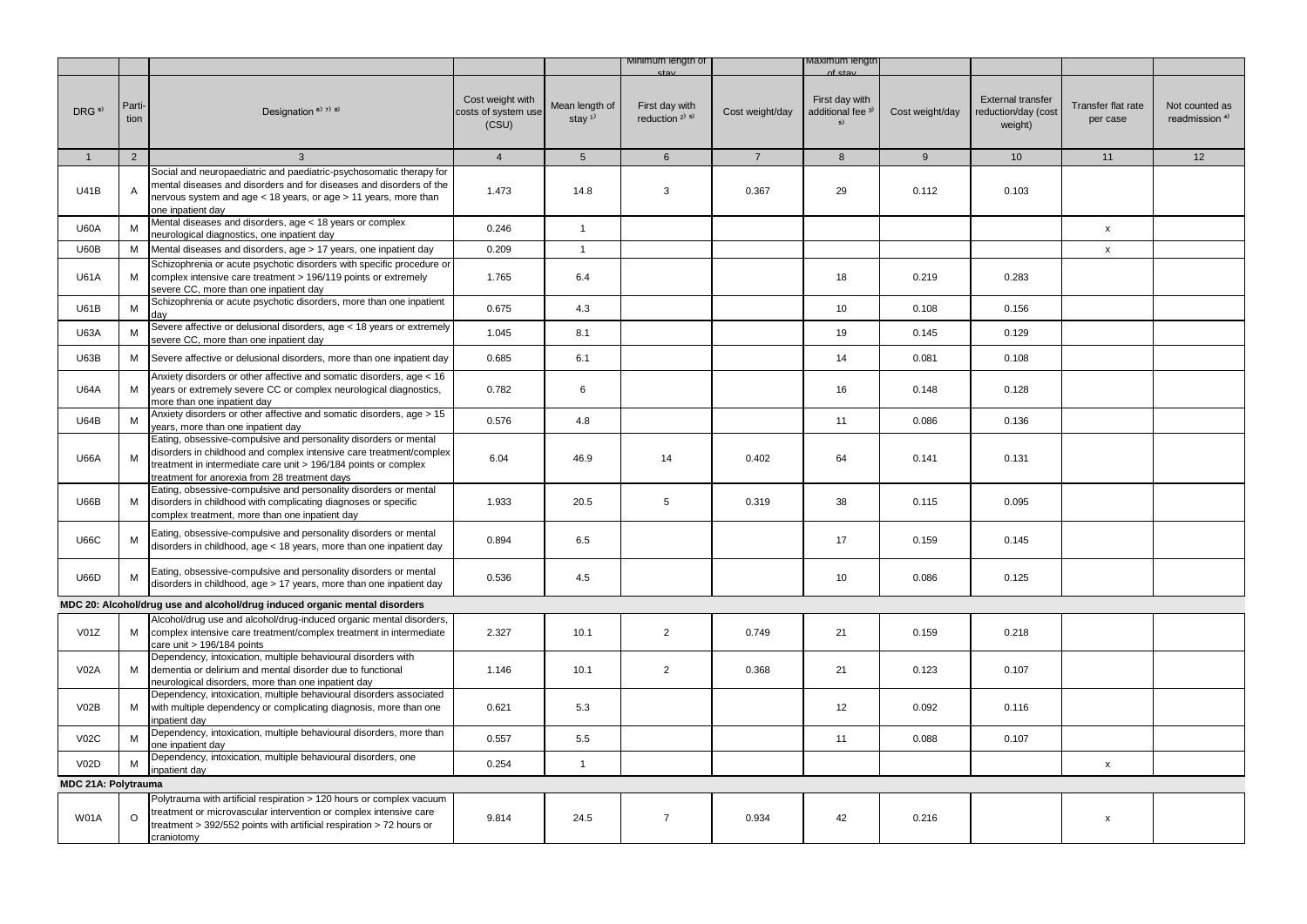|                   |                |                                                                                                                                                                                                                                  |                                                  |                                         | Minimum length of                                       |                 | naxımum iengtr                                                 |                 |                                                            |                                |                                             |
|-------------------|----------------|----------------------------------------------------------------------------------------------------------------------------------------------------------------------------------------------------------------------------------|--------------------------------------------------|-----------------------------------------|---------------------------------------------------------|-----------------|----------------------------------------------------------------|-----------------|------------------------------------------------------------|--------------------------------|---------------------------------------------|
| DRG <sup>9)</sup> | Parti-<br>tion | Designation <sup>6)</sup> <sup>7)</sup> <sup>8)</sup>                                                                                                                                                                            | Cost weight with<br>costs of system use<br>(CSU) | Mean length of<br>stay $1$ <sup>1</sup> | First day with<br>reduction <sup>2)</sup> <sup>5)</sup> | Cost weight/day | nf et:<br>First day with<br>additional fee <sup>3)</sup><br>5) | Cost weight/day | <b>External transfer</b><br>reduction/day (cost<br>weight) | Transfer flat rate<br>per case | Not counted as<br>readmission <sup>4)</sup> |
| 1                 | $\overline{2}$ | 3                                                                                                                                                                                                                                | $\overline{4}$                                   | $5\overline{5}$                         | $6\phantom{1}$                                          | $\overline{7}$  | 8                                                              | 9               | 10 <sup>1</sup>                                            | 11                             | 12                                          |
| W01B              | O              | Polytrauma with artificial respiration < 121 hours or complex intensive<br>care treatment > 392/552 points or craniotomy                                                                                                         | 6.345                                            | 16.2                                    | $\overline{4}$                                          | 0.98            | 30                                                             | 0.215           |                                                            | x                              |                                             |
| <b>W02A</b>       | $\circ$        | Polytrauma with complicating procedure or intervention at more than<br>one site or complex treatment in intermediate care unit > 392/552<br>points                                                                               | 5.52                                             | 16.9                                    | $\overline{4}$                                          | 0.738           | 31                                                             | 0.233           |                                                            | x                              |                                             |
| <b>W02B</b>       | $\circ$        | Polytrauma with OR procedure                                                                                                                                                                                                     | 2.901                                            | 10.8                                    | $\overline{2}$                                          | 0.646           | 21                                                             | 0.189           |                                                            | x                              |                                             |
| <b>W36Z</b>       | $\Omega$       | Polytrauma, complex intensive care treatment > 980/1104 points or<br>early neurological rehabilitation from 14 inpatient days for polytrauma                                                                                     | 11.243                                           | 24.9                                    | $\overline{7}$                                          | 1.235           | 42                                                             | 0.286           |                                                            | x                              | $\mathsf{x}$                                |
| <b>W60A</b>       | M              | Polytrauma, dead < 5 days after admission and complex intensive<br>care treatment > 196/119 points                                                                                                                               | 2.184                                            | 1.8                                     |                                                         |                 |                                                                |                 |                                                            | X                              |                                             |
| W60B              | М              | Polytrauma, dead < 5 days after admission                                                                                                                                                                                        | 0.854                                            | 1.4                                     |                                                         |                 |                                                                |                 |                                                            | x                              |                                             |
| <b>W61A</b>       | М              | Polytrauma with complex intensive care treatment > 196/360 points                                                                                                                                                                | 5.02                                             | 16.8                                    | $\overline{4}$                                          | 0.856           | 31                                                             | 0.185           | 0.265                                                      |                                |                                             |
| <b>W61B</b>       | M              | Polytrauma with complicating diagnosis or geriatric acute<br>rehabilitation from 14 treatment days                                                                                                                               | 1.739                                            | 9                                       | $\overline{2}$                                          | 0.547           | 19                                                             | 0.129           | 0.177                                                      |                                |                                             |
| <b>W61C</b>       | M              | Polytrauma                                                                                                                                                                                                                       | 1.198                                            | 7.2                                     | $\mathbf{1}$                                            | 0.555           | 15                                                             | 0.158           | 0.149                                                      |                                |                                             |
|                   |                | MDC 21B: Injuries, poisoning and toxic effect of drugs and medicinal products                                                                                                                                                    |                                                  |                                         |                                                         |                 |                                                                |                 |                                                            |                                |                                             |
| X01A              | $\circ$        | Reconstructive surgery for injuries with complicating procedure,<br>intervention at more than one site, free flap graft with microvascular<br>anastomosis or complex diagnosis or complex procedure, with<br>extremely severe CC | 3.835                                            | 15.1                                    | $\overline{4}$                                          | 0.482           | 31                                                             | 0.164           |                                                            | x                              |                                             |
| X01B              | $\circ$        | Reconstructive surgery for injuries                                                                                                                                                                                              | 1.314                                            | 6.4                                     | $\mathbf{1}$                                            | 0.835           | 15                                                             | 0.138           | 0.167                                                      |                                |                                             |
| X04Z              | $\circ$        | Other interventions for injuries of the lower extremity                                                                                                                                                                          | 0.877                                            | 4.6                                     | $\mathbf{1}$                                            | 0.393           | 11                                                             | 0.144           | 0.179                                                      |                                |                                             |
| X05A              | $\circ$        | Other interventions for injuries of the hand, with complex intervention                                                                                                                                                          | 0.847                                            | 3.7                                     | $\mathbf{1}$                                            | 0.345           | 9                                                              | 0.101           | 0.207                                                      |                                |                                             |
| X05B              | $\circ$        | Other interventions for injuries of the hand                                                                                                                                                                                     | 0.679                                            | 3.5                                     | $\mathbf{1}$                                            | 0.245           | 8                                                              | 0.095           | 0.147                                                      |                                |                                             |
| X06A              | $\circ$        | Other interventions for other injuries with extremely severe CC                                                                                                                                                                  | 2.564                                            | 14.6                                    | 3                                                       | 0.506           | 29                                                             | 0.152           |                                                            | x                              |                                             |
| X06B              | $\circ$        | Other interventions for other injuries with severe CC or with complex<br>intervention                                                                                                                                            | 1.081                                            | 5.2                                     | $\mathbf{1}$                                            | 0.461           | 13                                                             | 0.105           |                                                            | X                              |                                             |
| X06C              | $\circ$        | Other interventions for other injuries                                                                                                                                                                                           | 0.735                                            | 4.3                                     | $\mathbf{1}$                                            | 0.296           | 10                                                             | 0.093           |                                                            | x                              |                                             |
| X07A              | $\Omega$       | Replantation for traumatic amputation, with replantation of more than<br>one toe or more than one finger                                                                                                                         | 4.5                                              | 15                                      | $\overline{4}$                                          | 0.536           | 30                                                             | 0.133           | 0.176                                                      |                                |                                             |
| X07B              | $\circ$        | Replantation for traumatic amputation, with replantation of one finger<br>or one toe                                                                                                                                             | 2.165                                            | 8.2                                     | $\mathbf{1}$                                            | 0.618           | 16                                                             | 0.107           | 0.146                                                      |                                |                                             |
| X33Z              | $\circ$        | Complex OR procedures over more than one session for injuries,<br>poisonings and toxic effects of drugs and medicinal products                                                                                                   | 5.239                                            | 28.7                                    | 8                                                       | 0.444           | 46                                                             | 0.139           | 0.142                                                      |                                |                                             |
| X37A              | $\circ$        | Injuries, poisonings and toxic effects of drugs and medicinal products<br>with complex intensive care treatment/complex treatment in<br>intermediate care unit > 196/184 points                                                  | 2.052                                            | 6.7                                     | $\mathbf{1}$                                            | 0.951           | 17                                                             | 0.22            |                                                            | x                              | $\mathsf{x}$                                |
| X37B              | O              | Injuries, poisonings and toxic effects of drugs and medicinal products<br>with complex intensive care treatment/complex treatment in<br>intermediate care unit > 119 to 184 points                                               | 1.215                                            | 4.5                                     | $\mathbf{1}$                                            | 0.55            | 10                                                             | 0.183           |                                                            | x                              | X                                           |
| <b>X60A</b>       | M              | Injuries and allergic reactions with extremely severe CC, more than<br>one inpatient day                                                                                                                                         | 1.062                                            | 8.2                                     |                                                         |                 | 18                                                             | 0.13            | 0.124                                                      |                                |                                             |
| X60B              | M              | Injuries and allergic reactions, age < 16 years, more than one<br>inpatient day                                                                                                                                                  | 0.423                                            | 2.4                                     |                                                         |                 | $\overline{4}$                                                 | 0.113           | 0.18                                                       |                                |                                             |
| <b>X60C</b>       | M              | Injuries and allergic reactions, age > 15 years, more than one<br>inpatient day                                                                                                                                                  | 0.507                                            | $\overline{4}$                          |                                                         |                 | 9                                                              | 0.086           | 0.112                                                      |                                |                                             |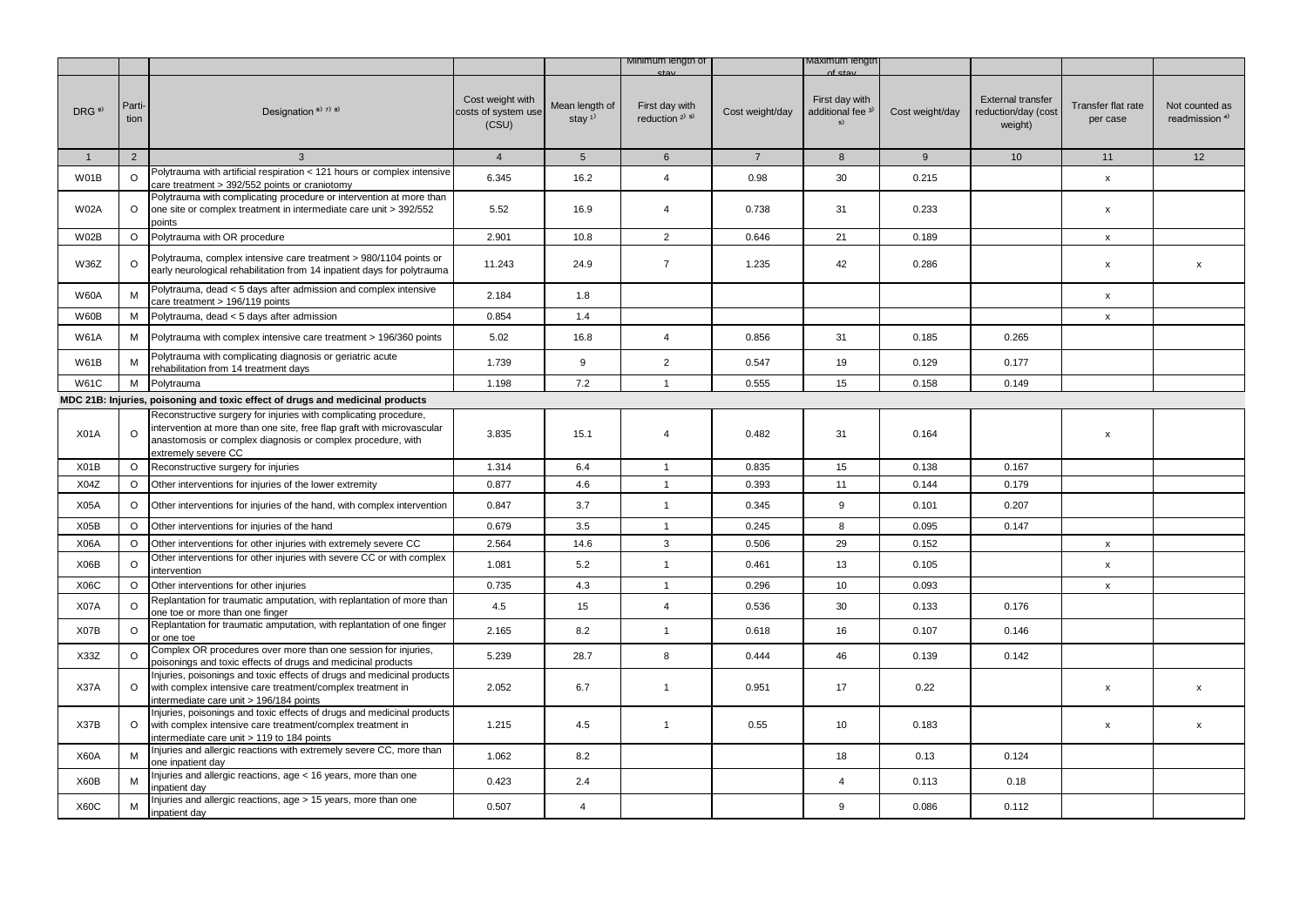|                   |                |                                                                                                                                                                                                                                                                           |                                                  |                            | Minimum length of                      |                 | waximum iengtr                                         |                 |                                                            |                                |                                             |
|-------------------|----------------|---------------------------------------------------------------------------------------------------------------------------------------------------------------------------------------------------------------------------------------------------------------------------|--------------------------------------------------|----------------------------|----------------------------------------|-----------------|--------------------------------------------------------|-----------------|------------------------------------------------------------|--------------------------------|---------------------------------------------|
| DRG <sup>9)</sup> | Parti-<br>tion | Designation <sup>6)</sup> 7) 8)                                                                                                                                                                                                                                           | Cost weight with<br>costs of system use<br>(CSU) | Mean length of<br>stay $1$ | First day with<br>reduction $2^{j}$ 5) | Cost weight/day | First day with<br>additional fee <sup>3)</sup><br>$5)$ | Cost weight/day | <b>External transfer</b><br>reduction/day (cost<br>weight) | Transfer flat rate<br>per case | Not counted as<br>readmission <sup>4)</sup> |
| $\mathbf{1}$      | 2              | 3                                                                                                                                                                                                                                                                         | $\overline{4}$                                   | 5 <sup>5</sup>             | $6\phantom{1}$                         | $7\overline{ }$ | 8                                                      | 9               | 10 <sup>1</sup>                                            | 11                             | 12                                          |
|                   |                | Poisonings/toxic effects of drugs, medicinal products and other                                                                                                                                                                                                           |                                                  |                            |                                        |                 |                                                        |                 |                                                            |                                |                                             |
| <b>X62A</b>       | M              | substances or consequences of a medical treatment with extremely<br>severe CC or specific procedure/diagnosis, more than one inpatient<br>day                                                                                                                             | 1.378                                            | 9.4                        | $\overline{2}$                         | 0.432           | 20                                                     | 0.143           | 0.14                                                       |                                |                                             |
| X62B              | M              | Poisonings/toxic effects of drugs, medicinal products and other<br>substances or consequences of a medical treatment with complex<br>intensive care treatment/complex treatment in intermediate care unit<br>60 to 119 points, more than one inpatient day                | 0.697                                            | 2.7                        |                                        |                 | 6                                                      | 0.177           | 0.323                                                      |                                |                                             |
| <b>X62C</b>       | М              | Poisonings/toxic effects of drugs, medicinal products and other<br>substances or consequences of a medical treatment, more than one<br>inpatient day                                                                                                                      | 0.539                                            | 3.8                        |                                        |                 | 9                                                      | 0.094           | 0.153                                                      |                                |                                             |
| X64Z              | M              | Other disease caused by injury, poisoning or toxic effect, more than<br>once inpatient day                                                                                                                                                                                | 0.513                                            | 3.1                        |                                        |                 | $\overline{7}$                                         | 0.107           | 0.15                                                       |                                |                                             |
| <b>X86A</b>       | М              | Injuries, poisonings and toxic effects of drugs and medicinal products<br>with complex intensive care treatment/complex treatment in<br>intermediate care unit 60 to 119 points, one inpatient day                                                                        | 0.465                                            | $\mathbf{1}$               |                                        |                 |                                                        |                 |                                                            | x                              |                                             |
| X86B              | M              | Injuries, poisonings and toxic effects of drugs and medicinal<br>products, one inpatient day                                                                                                                                                                              | 0.25                                             | $\mathbf{1}$               |                                        |                 |                                                        |                 |                                                            | $\pmb{\mathsf{x}}$             |                                             |
| MDC 22: Burns     |                |                                                                                                                                                                                                                                                                           |                                                  |                            |                                        |                 |                                                        |                 |                                                            |                                |                                             |
| <b>Y02A</b>       | $\Omega$       | Other burns with skin graft and complicating procedure or artificial<br>respiration > 24 hours or extremely severe CC or dialysis or complex<br>intensive care treatment > 196/360 points, or intervention over more<br>than one session or dead < 5 days after admission | 4.872                                            | 20.8                       | 5                                      | 0.602           | 38                                                     | 0.167           | 0.179                                                      |                                |                                             |
| Y02B              | $\circ$        | Other burns with skin graft and challenging procedure or diagnoses                                                                                                                                                                                                        | 1.656                                            | 8.5                        | $\mathbf{1}$                           | 0.616           | 19                                                     | 0.15            | 0.146                                                      |                                |                                             |
| <b>Y02C</b>       | $\circ$        | Other burns with skin graft or specific intervention                                                                                                                                                                                                                      | 0.823                                            | $\overline{4}$             | $\mathbf{1}$                           | 0.544           | 9                                                      | 0.108           | 0.181                                                      |                                |                                             |
| <b>Y62A</b>       | М              | Other burns with extensive debridement or severe burn or complex<br>intensive care treatment > 196/360 points, more than one inpatient<br>dav                                                                                                                             | 0.893                                            | 4.3                        |                                        |                 | 10                                                     | 0.161           | 0.165                                                      |                                |                                             |
| <b>Y62B</b>       | М              | Other burns and more than one inpatient day, age < 6 years                                                                                                                                                                                                                | 0.69                                             | 3.7                        |                                        |                 | 8                                                      | 0.164           | 0.178                                                      |                                |                                             |
| <b>Y62C</b>       | М              | Other burns and more than one inpatient day, age > 5 years                                                                                                                                                                                                                | 0.493                                            | $\overline{4}$             |                                        |                 | 10                                                     | 0.115           | 0.108                                                      |                                |                                             |
| Y63Z              | М              | Burns, one inpatient day                                                                                                                                                                                                                                                  | 0.261                                            | $\mathbf{1}$               |                                        |                 |                                                        |                 |                                                            | x                              |                                             |
|                   |                | MDC 23: Factors influencing health status and other contacts with health services                                                                                                                                                                                         |                                                  |                            |                                        |                 |                                                        |                 |                                                            |                                |                                             |
| Z01Z              | $\circ$        | OR procedures for other situations leading to contact with health<br>services                                                                                                                                                                                             | 0.739                                            | 2.9                        | $\mathbf{1}$                           | 0.198           | 6                                                      | 0.133           | 0.198                                                      |                                |                                             |
| Z02Z              | $\circ$        | Liver or kidney donation (liver donation) or complex intensive care<br>treatment/complex treatment in intermediate care unit > 196/119<br>points                                                                                                                          | 1.676                                            | 5.1                        | $\mathbf{1}$                           | 0.528           | 10                                                     | 0.15            | 0.194                                                      |                                |                                             |
| Z43Z              | A              | Bone marrow or stem cell collection, allogenic                                                                                                                                                                                                                            | 0.979                                            | $\overline{2}$             | $\mathbf{1}$                           | 0.324           | 3                                                      | 0.227           | 0.324                                                      |                                |                                             |
| Z64A              | M              | Other factors that influence state of health and follow-up treatment<br>once treatment has been completed, for specific situation or<br>preparation for liver donation or following organ transplantation, age<br>< 18 years                                              | 1.111                                            | 2.2                        | $\mathbf{1}$                           | 0.465           | 3                                                      | 0.326           | 0.465                                                      |                                |                                             |
| Z64B              | М              | Other factors that influence state of health and follow-up treatment<br>once treatment has been completed or following organ<br>transplantation, age > 17 years, more than one inpatient day                                                                              | 0.74                                             | 2.7                        |                                        |                 | 5                                                      | 0.194           | 0.363                                                      |                                |                                             |
| Z64C              | М              | Other factors that influence state of health and follow-up treatment<br>once treatment has been completed or following organ<br>transplantation, more than one inpatient day                                                                                              | 0.5                                              | 3.3                        |                                        |                 | 8                                                      | 0.11            | 0.151                                                      |                                |                                             |
| Z65A              | М              | Complaints, symptoms, other anomalies and follow-up treatment with<br>specific diagnosis and procedure or dialysis, more than one inpatient<br>day                                                                                                                        | 0.869                                            | 7.4                        |                                        |                 | 17                                                     | 0.116           | 0.118                                                      |                                |                                             |
| Z65B              | М              | Complaints, symptoms, other anomalies and follow-up treatment,<br>more than one inpatient day                                                                                                                                                                             | 0.588                                            | 5                          |                                        |                 | 12                                                     | 0.088           | 0.11                                                       |                                |                                             |